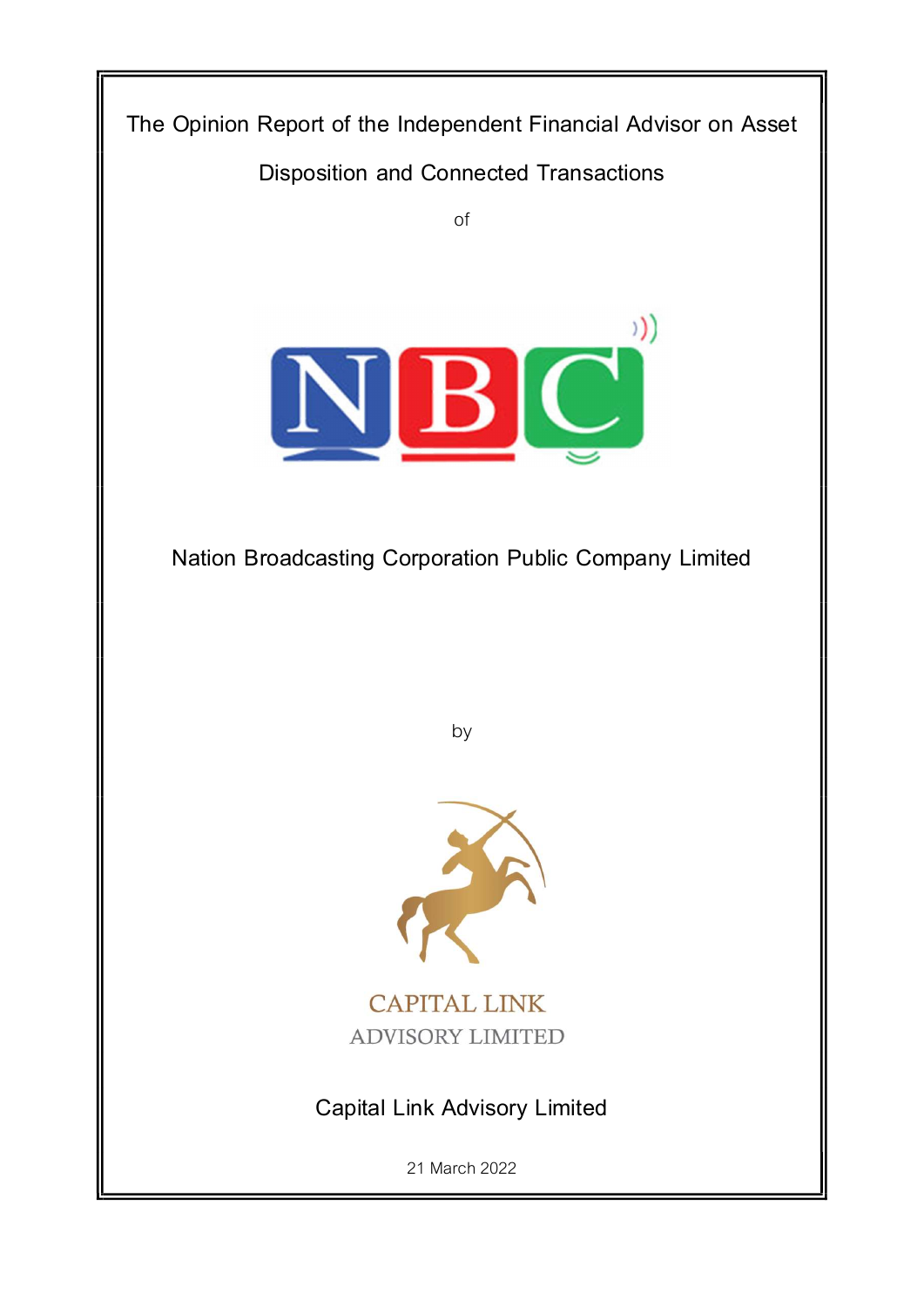# **Table of Contents**

|         |                                                                          |                                                                              | Page |  |  |  |  |  |
|---------|--------------------------------------------------------------------------|------------------------------------------------------------------------------|------|--|--|--|--|--|
| Summary |                                                                          |                                                                              | 6    |  |  |  |  |  |
| 1.      | Characteristics and Details of Asset Disposal and Connected Transactions |                                                                              |      |  |  |  |  |  |
|         | 1.1                                                                      | Date of the Transaction                                                      | 16   |  |  |  |  |  |
|         | 1.2                                                                      | Related Parties and Relationship with the Listed Company                     | 16   |  |  |  |  |  |
|         | 1.3                                                                      | Characteristics of the Transaction                                           | 16   |  |  |  |  |  |
|         | 1.4                                                                      | Type and Size of the Transaction                                             | 18   |  |  |  |  |  |
|         | 1.5                                                                      | Total Value of Consideration and Criteria Used in Determining the Value of   | 20   |  |  |  |  |  |
|         |                                                                          | Consideration                                                                |      |  |  |  |  |  |
|         | 1.6                                                                      | List of the Connected Persons and Nature of Their Relationship               | 21   |  |  |  |  |  |
|         | 1.7                                                                      | Details of the Connected Persons and Scope of Interest                       | 21   |  |  |  |  |  |
|         | 1.8                                                                      | Benefits that the Company Expects to Receive                                 | 22   |  |  |  |  |  |
|         | 1.9                                                                      | Plan of Using the Fund Obtained from the Disposition of Assets               | 23   |  |  |  |  |  |
| 2.      |                                                                          | Information of the Assets Entered into the Transaction                       |      |  |  |  |  |  |
|         | 2.1                                                                      | List of the Assets Entered into the Transaction                              | 25   |  |  |  |  |  |
|         | 2.2                                                                      | Changes in the Business Structure of the Group of NMG that will Occur Before | 28   |  |  |  |  |  |
|         |                                                                          | and After the Transaction                                                    |      |  |  |  |  |  |
|         | 2.3                                                                      | Conflicts of Interest in the NMG Group and the Company                       | 32   |  |  |  |  |  |
|         | 2.4                                                                      | Industry Outlook                                                             | 34   |  |  |  |  |  |
| 3.      |                                                                          | Rationale of the Transaction                                                 |      |  |  |  |  |  |
|         | 3.1                                                                      | Objective and Necessity of Entering into the Transaction                     | 36   |  |  |  |  |  |
|         | 3.2                                                                      | Advantages and Disadvantages Between Entering and Not Entering into the      | 37   |  |  |  |  |  |
|         |                                                                          | Transaction                                                                  |      |  |  |  |  |  |
|         | 3.3                                                                      | Advantages and Disadvantages Between Entering into the Transaction with      | 39   |  |  |  |  |  |
|         |                                                                          | <b>Connected Persons and Third Parties</b>                                   |      |  |  |  |  |  |
|         | 3.4                                                                      | Risk of Entering into the Transaction                                        | 40   |  |  |  |  |  |
| 4.      |                                                                          | Fairness of the Price and Appropriateness Conditions of the Transaction      |      |  |  |  |  |  |
|         | 4.1                                                                      | Fairness of the Price                                                        | 41   |  |  |  |  |  |
|         | 4.2                                                                      | Appropriateness of the Conditions of the Transaction                         | 57   |  |  |  |  |  |
| 5.      |                                                                          | Summary of the Opinion of the Independent Financial Advisor                  | 59   |  |  |  |  |  |
| 6.      | Attachment: Information of the Company<br>63                             |                                                                              |      |  |  |  |  |  |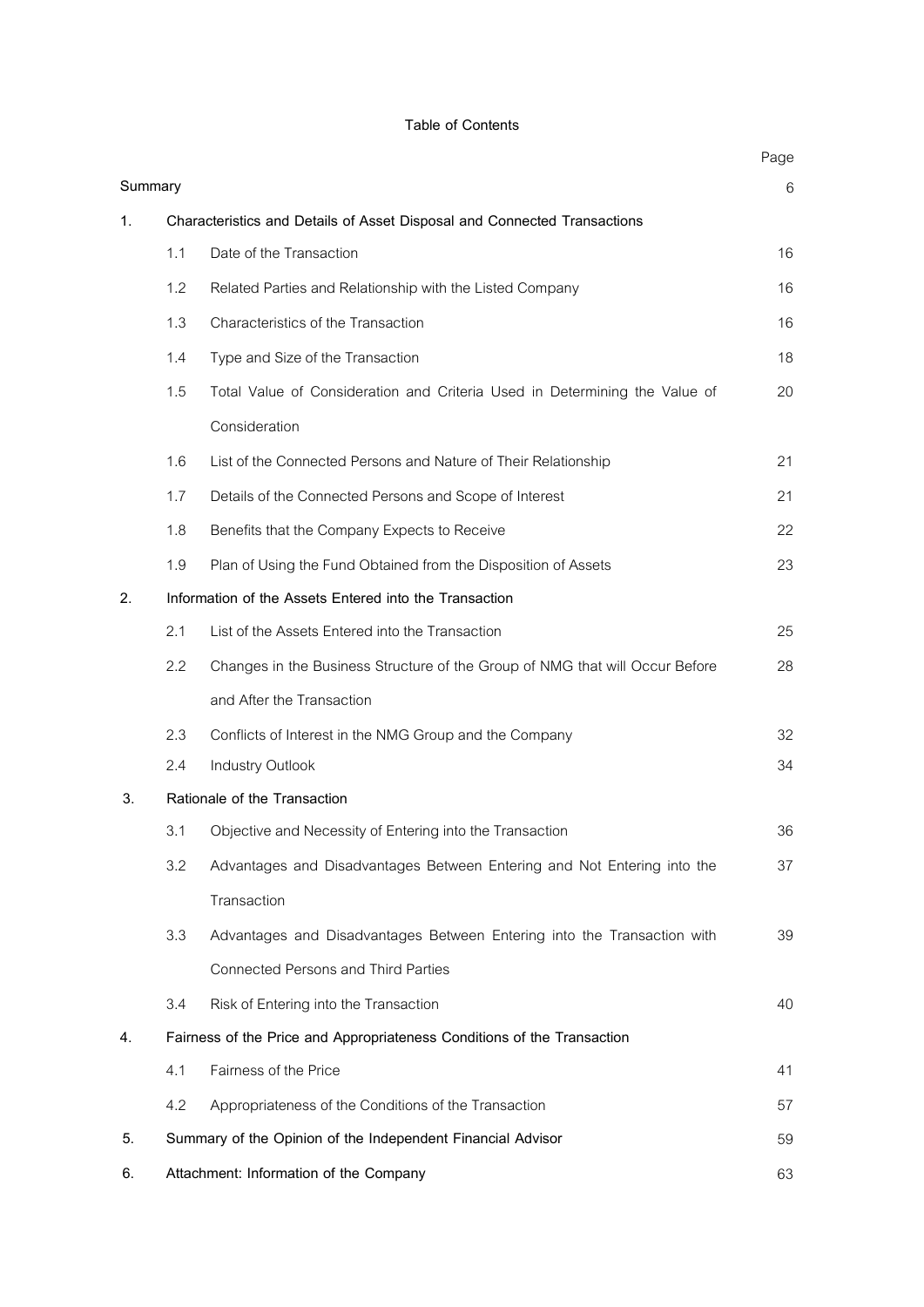#### (Translation)

This English translation has been prepared solely for the convenience of the foreign shareholders of Nation Broadcasting Corporation Public Company Limited and should not be relied upon as the definitive and official report regarding *the opinion of the Independent Financial Advisor on asset disposition and connected transactions*. The Thai language version of The Opinion Report of the Independent Financial Advisor on Asset Disposition and Connected Transactionsis the definitive and official document of the Advisor and shall prevail in all respects in the event of any inconsistency with this English translation.

Ref: Kor.Aor.008/2022

### 21 March 2022

Subject The Opinion of the Independent Financial Advisor on Asset Disposition and Connected Transactions of Nation Broadcasting Corporation Public Company Limited

To Shareholders

Nation Broadcasting Corporation Public Company Limited

As the Meeting of the Board of Directors of Nation Broadcasting Corporation Public Company Limited ("the Company or NBC") No. 2/2022, held on 4 March 2022,has resolved to approve the Company to enter into asset disposition and connected transactions with Nation Multimedia Group Public Company Limited ("NMG"), who is a controlling person of the Company, holding 803,361,455 shares in the Company or equivalent to 71.45% of the total number of sold shares of the Company, the detailsof the transactions are as follows:

- 1. The Company will sell 85,999,997 ordinary shares\* held in NBC Next Vision Company Limited ("NNV") or equivalent to 99.99%. This includes the ordinary shares of Nation Coffee Company Limited ("NCOF") that NNV holds in the amount of 60,000 shares, representing 60%, with a value of 239,728,315.18 Baht.
- 2. NNV will borrow money from NMG to pay off liabilities to Nation Broadcasting Corporation Public Company Limited in the amount of 221,300,000.00 Baht.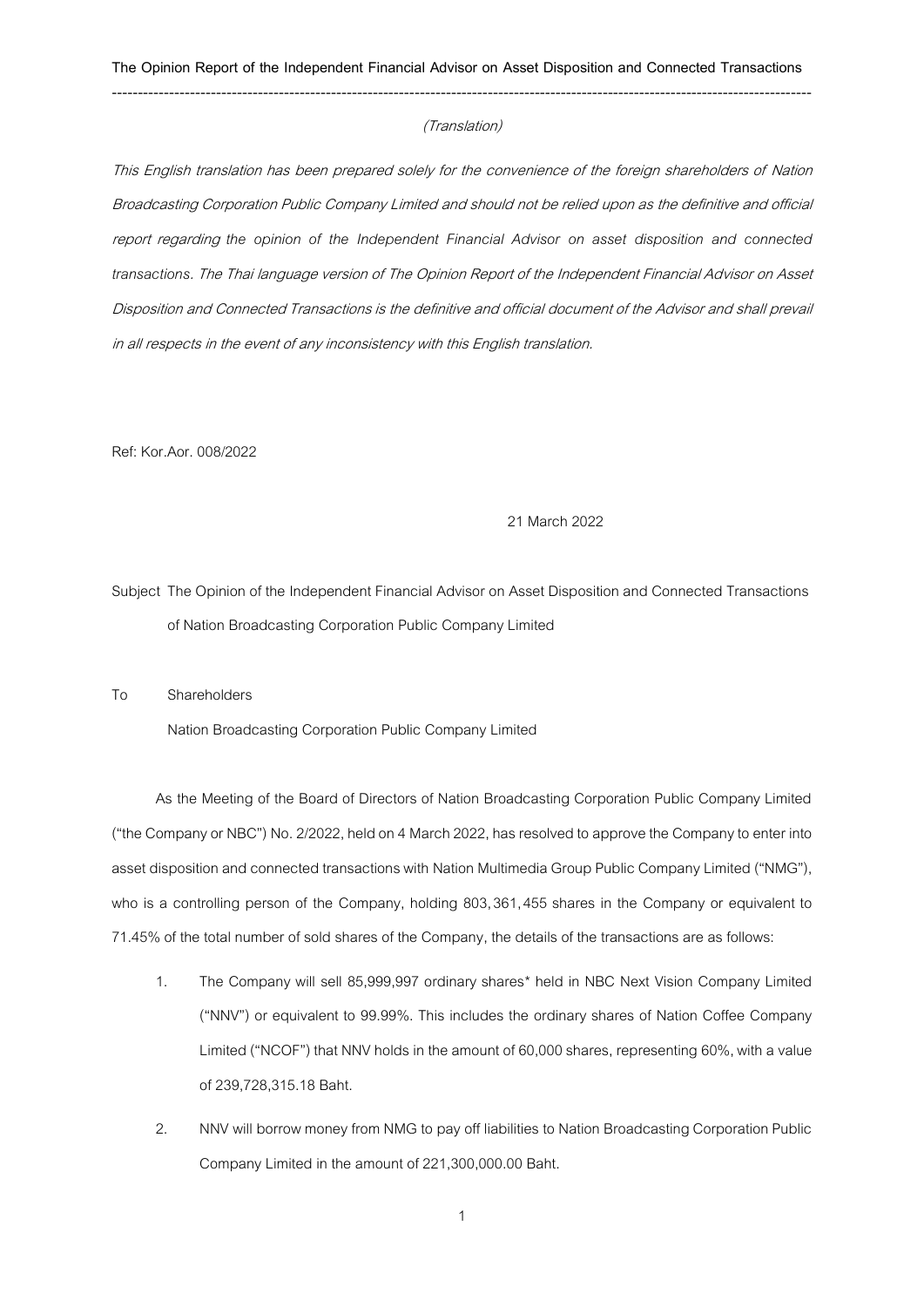The total value is 461,028,315.18 Baht, collectively referred to as the Sale of Ordinary Shares in Subsidiaries.

\*It is the total number of shares being held by the Company after the capital increase as NNV plans to increase its capital in accordance with the conditions precedent before entering into this transaction. On the date of the Meeting of the Board of Directors passing a resolution to enter into the sale of NNV's shares, held on 4 March 2022 (before NNV's capital increase), the Company held 79,999,997 shares in NNV, representing 99. 99% of NNV's registered capital - before the capital increase.

To enter into such transaction is considered as an asset disposition transactionin accordance with the Notification of the Capital Market Supervisory Board No. TorChor. 20/2551 (2008) Re: Rules on Entering into MaterialTransactions Deemed as the Acquisition or Disposition of Assets, dated 31 August 2008 (including the amendments thereof) and the Notification of the Board of Governors of the Stock Exchange of Thailand Re: Disclosure of Information and Other Acts of Listed Companies Concerning the Acquisition or Disposition of Assets, B.E. 2547 (2004), dated 29 October 2004 (including the amendments thereof) ("the Notification on Acquisition or Disposition of Assets"), with the transaction size of 48.48% calculated based on the total value of consideration, which is the calculation basis resulting in the highest transaction value in reference to the Company's consolidated financial statements ended 31 December 2021 that has been audited by the Company's certified public accountant. And when including the transaction size of asset disposition occurred during 6 months prior to the date on which the Company's Board of Directors resolved to approve the entry into this transaction, that is, the transaction regarding NNV's waiver of its right to subscribe for newly issued ordinary shares in the whole amount in Happy Products and Service Company Limited ("HPS") with the transaction size of 1.40% calculated based on the total value of consideration, which is the calculation basis resulting in the highest transaction value in reference to the Company's consolidated financial statements ended 30 June 2021, the highest transaction size will equal 49.88% and this is classified as a Class 2 transaction under the Notification on Acquisition or Disposition of Assets. Therefore, the Company has a duty to immediately disclose information in relation to the transaction to the Stock Exchange of Thailand ("SET") pursuant to Schedule (1); annexed to the Notification on Acquisition or Disposition of Assets and serve a written notice to the shareholders of the Company within 21 days from the date of disclosure of information to the SET.

In addition, the entry into the aforementioned transaction is considered as a connected transaction of the Company which falls into the category of asset or service since NMG is a controlling person of the Company, that is, a juristic person who has the controlling power over the business according to Section 89/1 of the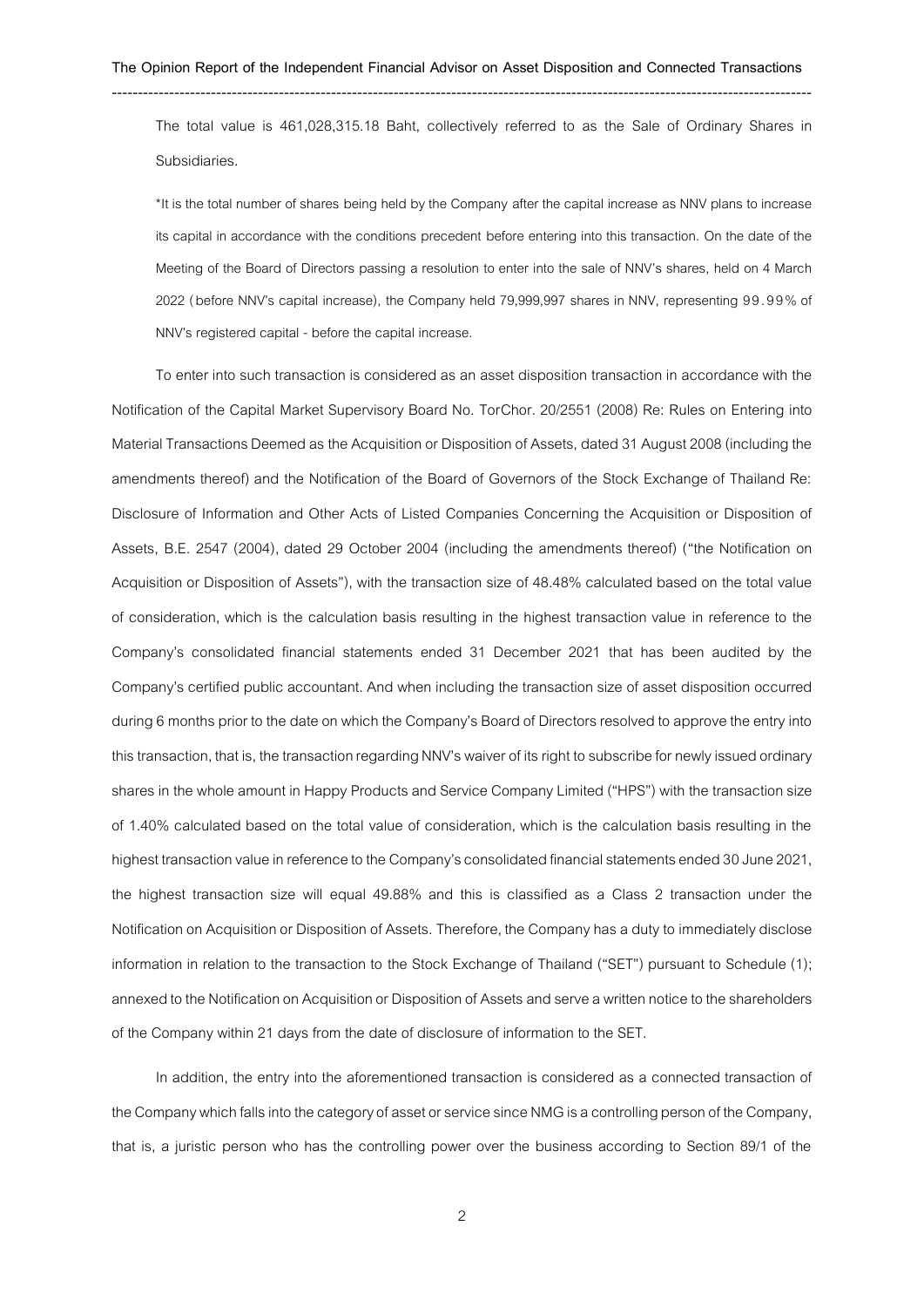--------------------------------------------------------------------------------------------------------------------------------------

Securities and Exchange Act B.E. 2535 (1992) (including the amendments thereof) ("the Securities and Exchange Act") by holding shares with voting rights in the Company equivalent to 71.45% of the total number of sold shares of the Company, which exceeds 50% of the total voting rights of the Company.

According to the Notification of the Capital Market Supervisory Board No. TorChor. 21/2551 (2008) Re: Rules on Connected Transactions, dated 31 August 2551 (2008) (including the amendments thereof) and the Notification of the Board of Governors of the Stock Exchange of Thailand Re: Disclosure of Information and Other Acts of Listed Companies Concerning the Connected Transactions B.E.2546 (2003), dated 19 November 2003 (including the amendments thereof) ("the Notification on Connected Transactions"), the entry into such transaction is the transaction that falls into the category of asset or service with the transaction size of 461,028,315.18 Baht or 128.04%of the net tangible assets (NTA) of the Companyin reference to the Company's consolidated financial statements ended 31 December 2021 that has been audited by the Company's certified public accountant. Such transaction size exceeds 20 million Baht or 3% of the net tangible assets of the Company; whichever is higher, according to the Notification on Connected Transactions.

The Company, therefore, has a duty to disclose relevant information to the Stock Exchange of Thailand, requestan approval from the Company's Board of Directors and from the shareholders' meeting with affirmative votes of not less than three-fourths of the total votes of participating and voting shareholders, excluding the votes of interested shareholders.The Company must deliver the invitation notice of the shareholders' meeting, together with the opinion of the Independent Financial Advisor, to the shareholders not less than 14 days in advance prior to the date of the shareholders' meeting. In this regard, the Company will set the 2022 Annual General Meeting of Shareholders for requesting an approval of the transaction on 29 April 2022.

To comply with the aforementioned criteria, the Board of Directors of the Company therefore approved the appointment of Capital Link Advisory Limited as an independent financial advisor in preparing the opinion report on asset disposition and connected transactions ("the Transaction") to the shareholders of the Company for consideration and resolution.

The Independent Financial Advisor has prepared this opinion report by studying the information from the following sources:

- 1. Information and documents received from the Company including the interview with management and personnel of the Company
- 2. Information and the auditor's report of the Company

3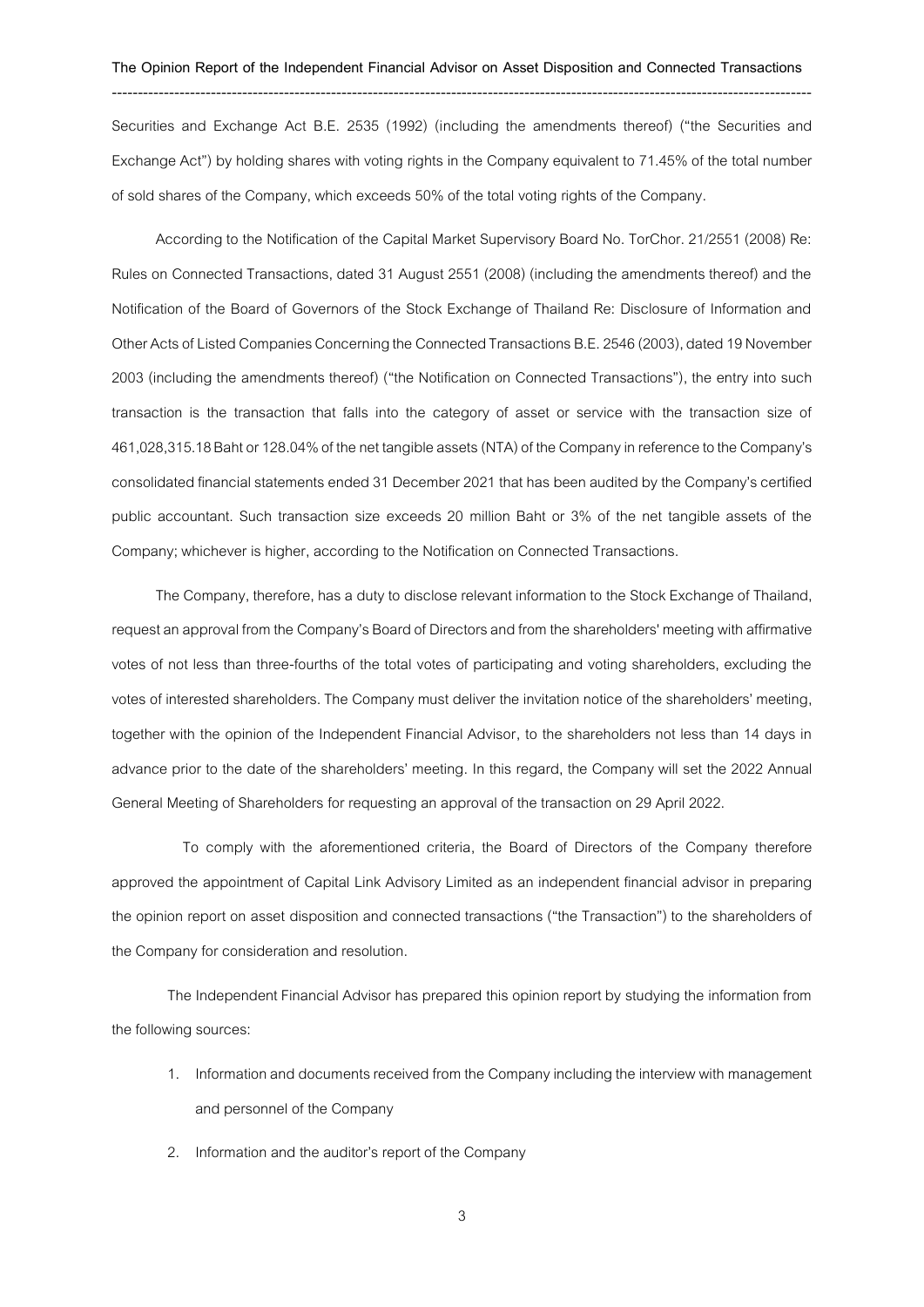- 3. Meeting minutes of the Board of Directors of the Company
- 4. Information from the interview with the management and personnel of the subsidiary
- 5. Information and the auditor's report of the subsidiary
- 6. Information and documents received from the subsidiary
- 7. Information and documents received from the Company's financial advisor including the interview with personnel of the Company's financial advisor
- 8. Information and documents disclosure to the public, such as information from the Stock Exchange of Thailand, the Securities and Exchange Commission, news from newspaper, economic and relevant industrial information, etc.

The Independent Financial Advisor has used the aforementioned information as a base for considering and preparing the opinion report of the Independent Financial Advisor by assuming that all the aforementioned information is completed and accurate and has no event that will significantly affect the business operations of NNV and the Company. In addition, the Independent Financial Advisor cannot certify or guarantee either directly or indirectly or be responsible for the correctness of the information and any certifications of the Company.

In giving the opinion to the shareholders this time, the Independent Financial Advisor has considered and studied the said information carefully by using knowledge and capability, precaution as a professional, and take into consideration for the benefits of the shareholders and the Company, as well as the rationale of the transaction and appropriateness of the price along with the relevant factors so that the shareholders can decide to "approve" or "disapprove" on the transaction, which can be summarized as follows: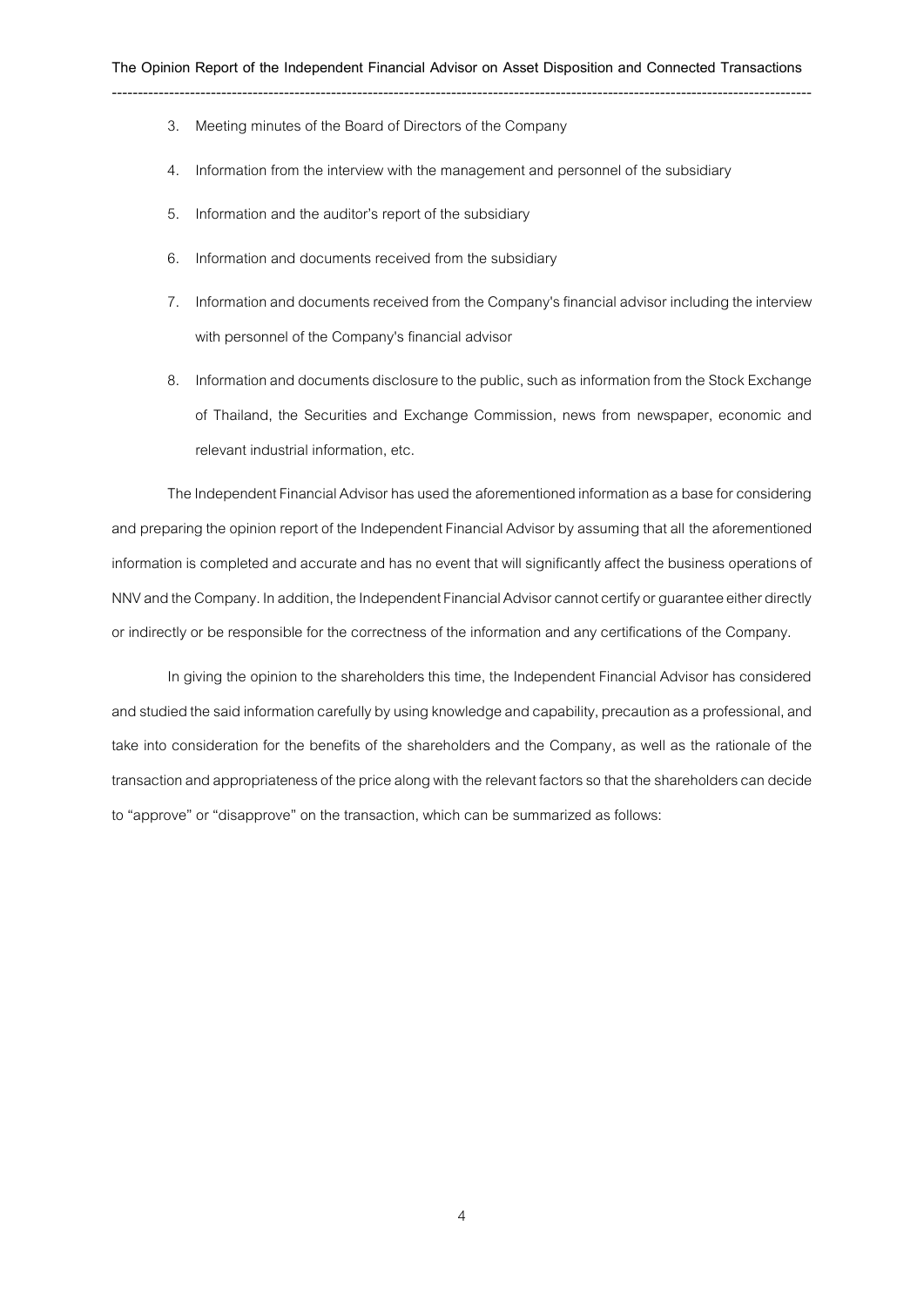## **Definitions**

| <b>SET</b>                                                     | The Stock Exchange of Thailand                                                                                                                                                                                                                                                                                                                                                                                                                                                                                                                        |
|----------------------------------------------------------------|-------------------------------------------------------------------------------------------------------------------------------------------------------------------------------------------------------------------------------------------------------------------------------------------------------------------------------------------------------------------------------------------------------------------------------------------------------------------------------------------------------------------------------------------------------|
| Financial advisor                                              | Orion Advisory Company Limited                                                                                                                                                                                                                                                                                                                                                                                                                                                                                                                        |
| Independent Financial<br>Advisor or IFA                        | Capital Link Advisory Limited                                                                                                                                                                                                                                                                                                                                                                                                                                                                                                                         |
| The Company or NBC                                             | Nation Broadcasting Corporation Public Company Limited                                                                                                                                                                                                                                                                                                                                                                                                                                                                                                |
| The Notification on<br>Acquisition or Disposition<br>of Assets | The Notification of the Capital Market Supervisory Board No. TorChor. 20/2551<br>(2008) Re: Rules on Entering into Material Transactions Deemed as the<br>Acquisition or Disposition of Assets, dated 31 August 2008 (including the<br>amendments thereof) and the Notification of the Board of Governors of the Stock<br>Exchange of Thailand Re: Disclosure of Information and Other Acts of Listed<br>Companies Concerning the Acquisition or Disposition of Assets, B.E. 2547<br>(2004), dated 29 October 2004 (including the amendments thereof) |
| The Notification on<br><b>Connected Transactions</b>           | The Notification of the Capital Market Supervisory Board No. TorChor. 21/2551<br>(2008) Re: Rules on Connected Transactions, dated 31 August 2551 (2008)<br>(including the amendments thereof) and the Notification of the Board of<br>Governors of the Stock Exchange of Thailand Re: Disclosure of Information and<br>Other Acts of Listed Companies Concerning the Connected Transactions B.E.<br>2546 (2003), dated 19 November 2003 (including the amendments thereof)                                                                           |
| The Securities and<br>Exchange Act                             | The Securities and Exchange Act B.E. 2535 (1992) (including the amendments<br>thereof)                                                                                                                                                                                                                                                                                                                                                                                                                                                                |
| The Transaction                                                | Asset disposition and connected transactions                                                                                                                                                                                                                                                                                                                                                                                                                                                                                                          |
| The Sale of Ordinary<br>Shares in Subsidiaries                 | The sale of ordinary shares of NBC Next Vision Company Limited. and liabilities<br>to Nation Broadcasting Corporation Public Company Limited                                                                                                                                                                                                                                                                                                                                                                                                          |
| <b>HPS</b>                                                     | Happy Products and Service Company Limited                                                                                                                                                                                                                                                                                                                                                                                                                                                                                                            |
| <b>NCOF</b>                                                    | Nation Coffee Company Limited                                                                                                                                                                                                                                                                                                                                                                                                                                                                                                                         |
| <b>NMG</b>                                                     | Nation Multimedia Group Public Company Limited                                                                                                                                                                                                                                                                                                                                                                                                                                                                                                        |
| <b>NN</b>                                                      | Nation News Company Limited                                                                                                                                                                                                                                                                                                                                                                                                                                                                                                                           |
| <b>NNV</b>                                                     | NBC Next Vision Company Limited                                                                                                                                                                                                                                                                                                                                                                                                                                                                                                                       |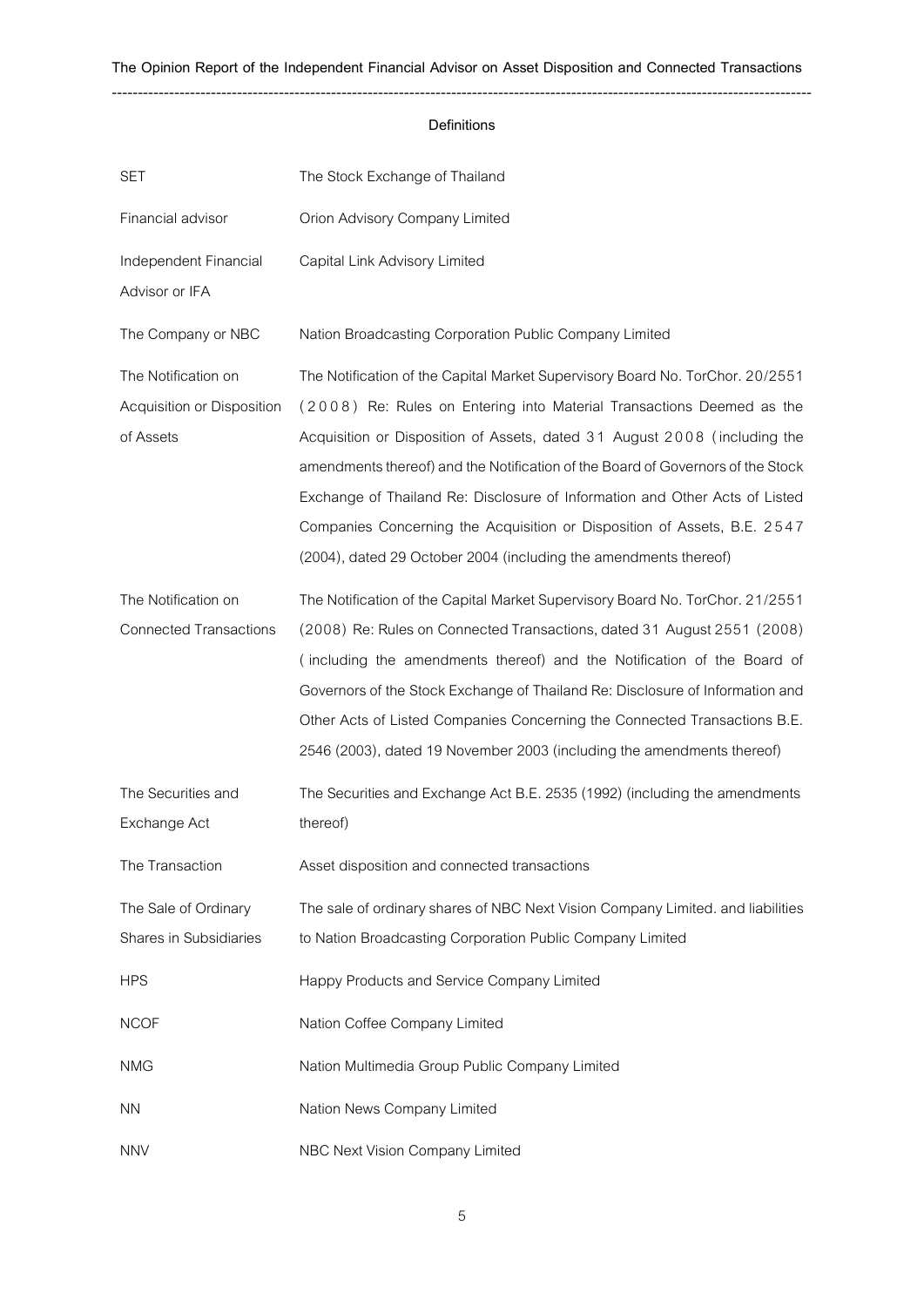#### **Summary**

Nation Multimedia Group Public Company Limited who is the major shareholder of the Company, holding 71.45% of the total number of sold shares of the Company willing to made for the purpose of restructuring the Group to make it clearer and more flexible under the "One Nation" policy. Also, it will promote cooperation within the Group, which will then create synergy by sharing resources for the maximum benefit to the business where NMG will restructuring the Group and business under the group of companies as follows:

- 1. Transfer of the digital television business (Nation TV Channel 22) from the Company to be operated by NNV. NNV will purchase the assets which are priced according to the book value amounting to 105,955,682 Baht (excluding VAT) and will transfer employees, as well as employee benefits, to NNV in the amount of 45,771,351 Baht.
- 2. Transfer of the business unit and assets in the Kom Chad Luek business from the Company to be operated by NNV. NNV will purchase the business unit and assets in the amount of 70,000,000 Baht (excluding VAT).
- 3. NNV will buy shares of Happy Products and Service Company Limited from Miss Duangkamol Kiatsukkasem, who is an existing shareholder of HPS, for 33.33% or equivalent to 10,000,000 Baht. This will cause the shareholding proportion to increase to 50% of the paid-up capital and will allow HPS to become a subsidiary. NNV will then transfer all of its shares to the Company at a price of 25,000,000 Baht.
- 4. NNV will increase its paid-up capital from 800,000,000 Baht to 860,000,000 Baht by converting debts from trade accounts receivable that NNV owes the Company to capital of 60,000,000 Baht.
- 5. Transfer of the call center business unit from Nation News Company Limited, a subsidiary, to be operated by the Company at a price of 40,000,000 Baht.

After the above transaction, The Company will sell 85,999,997 ordinary shares held in NBC Next Vision Company Limited or equivalent to 99.99%. This includes the ordinary shares of Nation Coffee Company Limited that NNV holds in the amount of 60,000 shares, representing 60%, with the sum of 239,728,315.18 Baht to NMG and NNV will borrow money from NMG to pay off liabilities to the Company in the amount of 221,300,000.00 Baht. To enter into such transaction requires approval from the Annual General Shareholders' Meeting for the year 2022 on 29 April 2022 of the Company with a vote of not less than three-fourths of the total votes of the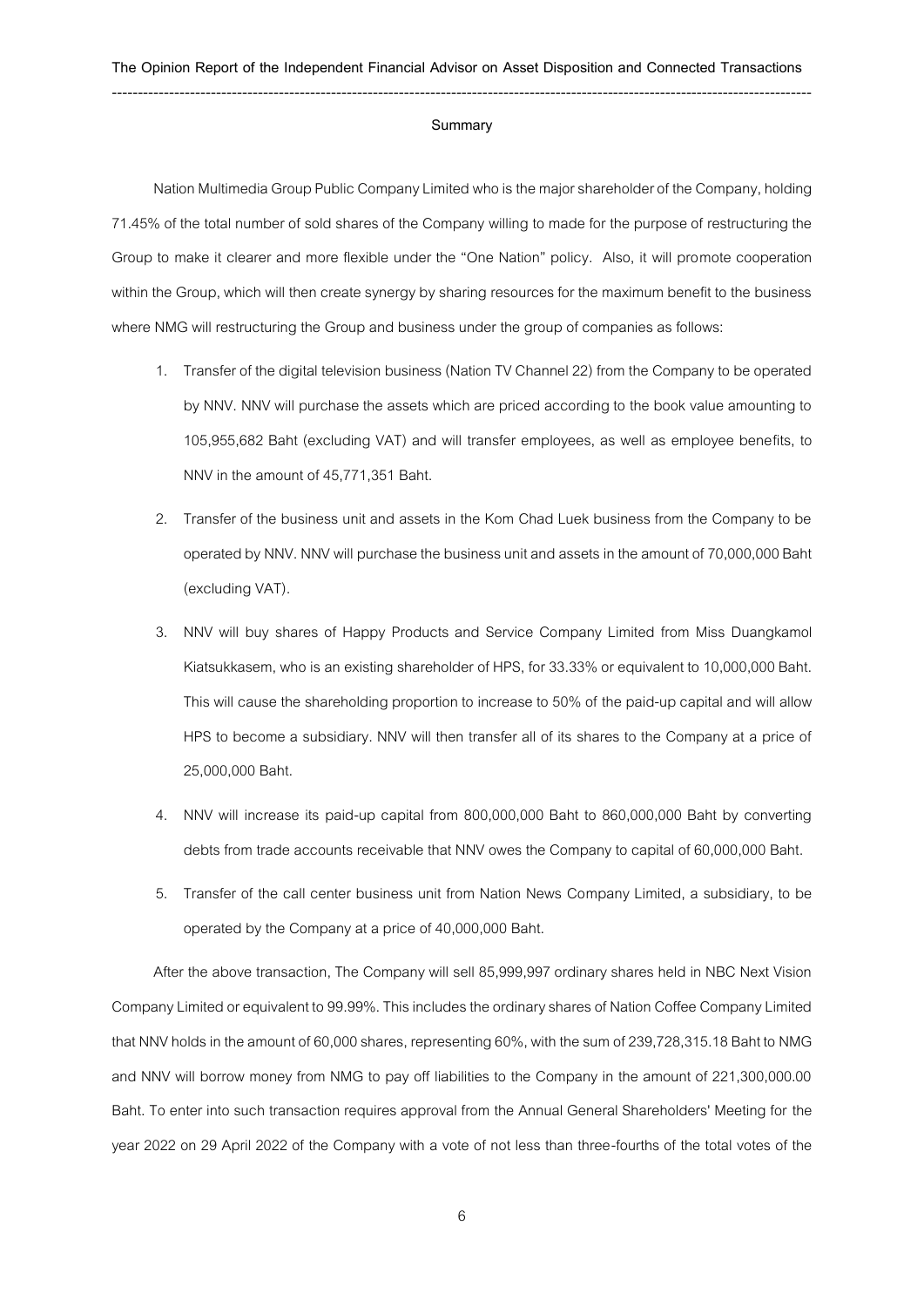--------------------------------------------------------------------------------------------------------------------------------------

shareholders attending the meeting and entitled to vote excluding the votes of shareholders having vested interest.

In addition, NMG will sell 691,032,167of the Company's ordinary shares, or equivalent to 61.46% of the total number of sold shares of the Company with a value of 898,341,817.10 Baht to

- 1) Mr.Nattapong Seetavorarat which is a shareholder in a listed company, the details are as follows:
	- Holding 17.14% of the total number of sold shares of One to One Contacts Public Company Limited operate in fully outsourced contact center services and turnkey total solutions to government agencies and corporations with modern technology and provides rental services both of Contact center facilities and software package.
		- Holding 10.26% of the total number of sold shares of Trinity Watthana Public Company Limited operate in securities brokerage and investment banking service.
	- Holding 8.70% of the total number of sold shares of Simat Technologies Public Company Limited operate in providing total information technologies services including sales of hardware, software development and nationwide maintenance services.
- 2) Mr.Boon-aue Chitthanon which is a shareholder in a listed company, the details are as follows:
	- Holding 21.55% of the total number of sold shares of One to One Contacts Public Company Limited operate in fully outsourced contact center services and turnkey total solutions to government agencies and corporations with modern technology and provides rental services both of Contact center facilities and software package.
	- Holding 3.20% of the total number of sold shares of Wow Factor Public Company Limited operate in food business and manufacturer and distributor of discrete semiconductor
	- Holding 1.84% of the total number of sold shares of Simat Technologies Public Company Limited operate in providing total information technologies services including sales of hardware, software development and nationwide maintenance services.

NMG requires approval from the Annual General Shareholders' Meeting for the year 2022 on 29 April 2022 in order to use the money from selling of the Company's ordinary shares as payment for the transaction of the purchase of NNV's ordinary shares and repayment liabilities of NNV owed to the Company.

As the Meeting of the Board of Directors of Nation Broadcasting Corporation Public Company Limited No. 2/2022, held on 4 March 2022, has resolved to approve the Company to enter into asset disposition and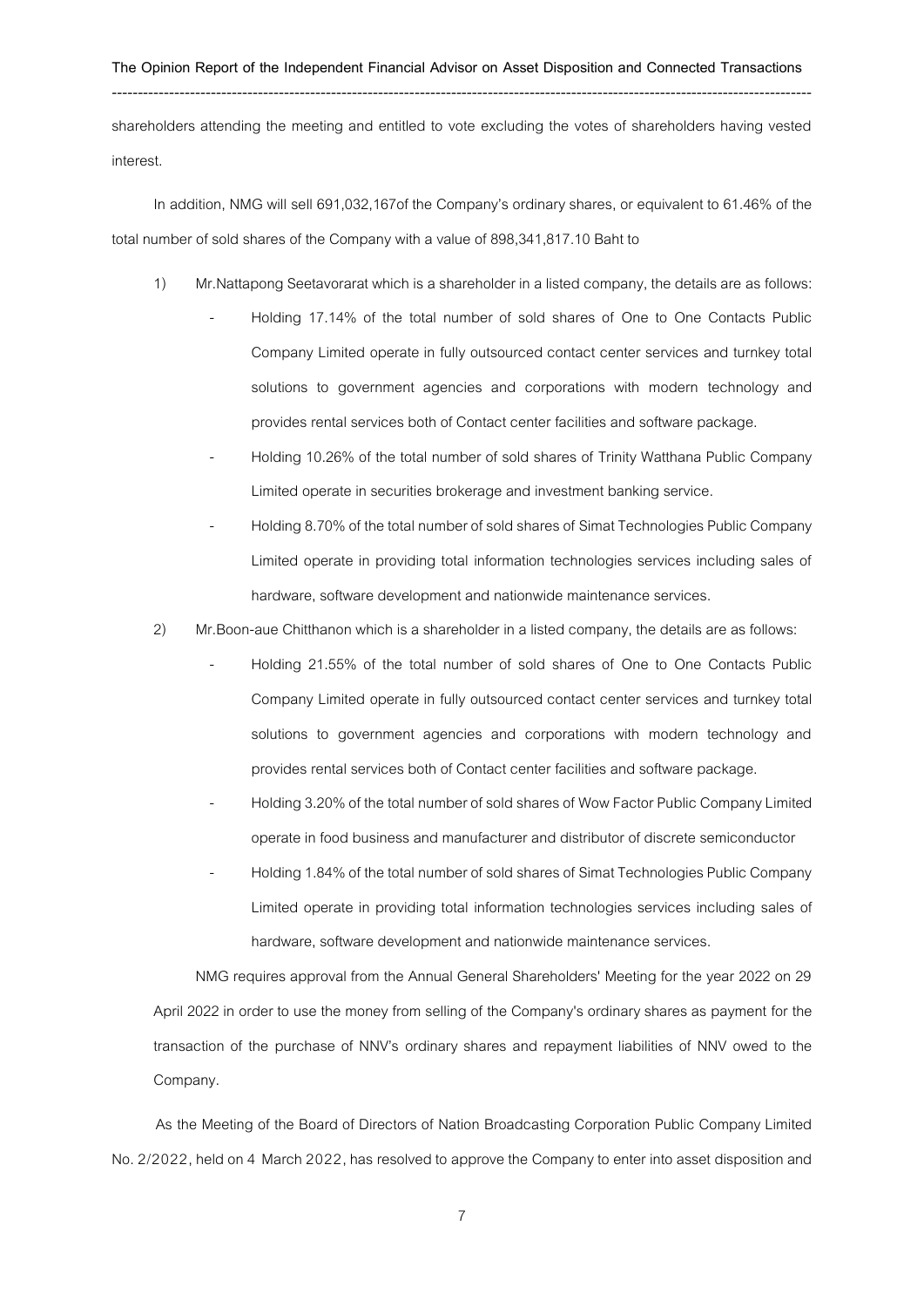connected transactions with Nation Multimedia Group Public Company Limited, who is a controlling person of the Company, holding 803,361,455 shares in the Company or equivalent to 71.45% of the total number of sold shares of the Company, the details of the transactions are as follows:

- 1. The Company will sell 85,999,997 ordinary shares\* held in NBC Next Vision Company Limited or equivalent to 99.99%. This includes the ordinary shares of Nation Coffee Company Limited that NNV holds in the amount of  $60,000$  shares, representing  $60\%$ , with the sum of  $239,728,315.18$ Baht;
- 2. NNV will borrow money from NMG to pay off liabilities to Nation Broadcasting Corporation Public Company Limited in the amount of 221,300,000.00 Baht. (NMG will become creditor of NNV on behalf of the Company) divided into
	- 1) Liabilities from the purchase of assets of the digital television business (Nation TV Channel 22) and the business unit and assets in the Kom Chad Luek business approximately of 130,000,000 Baht.
	- 2) Liabilities from loans from the Company approximately of 81,600,000 Baht.
	- 3) Other trade liabilities such as trade accounts payable approximately of 9,700,000 Baht.

The total value is 461,028,315.18 Baht, collectively referred to as the Sale of Ordinary Shares in Subsidiaries.

\*It is the total number of shares being held by the Company after the capital increase as NNV plans to increase its capital in accordance with the conditions precedent before entering into this transaction. On the date of the Meeting of the Board of Directors passing a resolution to enter into the sale of NNV's shares, held on 4 March 2022 (before NNV's capital increase), the Company held 79,999,997 shares in NNV, representing 99.99% of NNV's registered capital - before the capital increase.

To enter into such transaction is considered as asset disposition and connected transactions of the Company. When calculating the transaction size according to the aforementioned criteria, the Company has a duty to disclose relevant information to the Stock Exchange of Thailand, request an approval from the Company's Board of Directors and from the shareholders' meeting with affirmative votes of not less than threefourths of the total votes of participating and voting shareholders, excluding the votes of interested shareholders.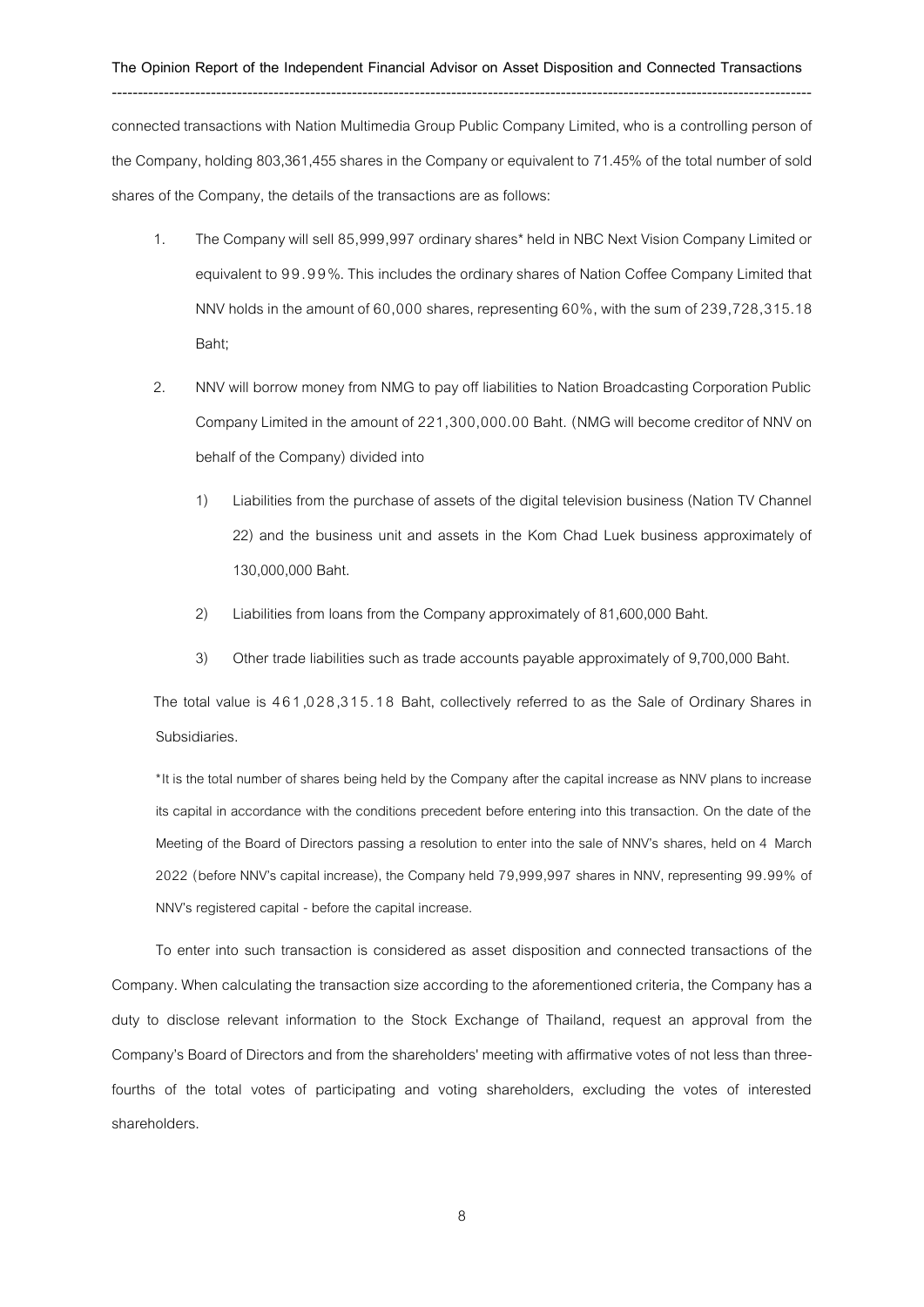--------------------------------------------------------------------------------------------------------------------------------------

### Company's revenue structure and its subsidiaries in 2019 –2021, is shown as follows:

| Revenues from            | 2019   |        | 2020 (Restated) |        | 2021    |        |
|--------------------------|--------|--------|-----------------|--------|---------|--------|
| <b>Business Group</b>    | Amount | $\%$   | Amount          | $\%$   | Amount  | $\%$   |
| Revenues from television | 423.93 | 86.02  | 474.59          | 79.75  | 290.91  | 58.38  |
| broadcasting             |        |        |                 |        |         |        |
| Revenues from new media  | 18.48  | 3.75   | 29.72           | 4.99   | 103.30  | 20.73  |
| business                 |        |        |                 |        |         |        |
| Revenues from other      | 14.65  | 2.97   | 40.63           | 6.83   | 0.66    | 0.13   |
| business                 |        |        |                 |        |         |        |
| Other income             | 35.76  | 7.26   | 50.12           | 8.42   | 103.45* | 20.76  |
| <b>Total revenues</b>    | 492.82 | 100.00 | 595.06          | 100.00 | 498.32  | 100.00 |

Unit: million Baht

\* Other income in 2022 consist of;

1) Compensation from rental on digital terrestrial spectrum television networks (MUX) amount of 43 million baht.

2) Gain from loss of control in an indirect subsidiary (HPS) amount of 13.93 million Baht due to the discontinuation of being an indirect subsidiary in the product distribution business on 20 September 2021.

3) Gain on fair value adjustments of investments amount of 21.82 million Baht.

4) Other income from television broadcasting, new media business, and other business amount of 24.709 million Baht.

## Table Shows the Details of Business Segments of NMG and the Company

### Before and After the Transaction.

| <b>Business</b>                                                 | <b>Digital Media</b><br><b>Business</b><br>(New Media) | Organizing<br>Activities<br>(Event) | Television<br>Program |  |  |  |
|-----------------------------------------------------------------|--------------------------------------------------------|-------------------------------------|-----------------------|--|--|--|
| Business segments of NMG and the Company before the transaction |                                                        |                                     |                       |  |  |  |
| Nation Multimedia Group Public Company Limited                  | Yes                                                    | Yes                                 | Yes                   |  |  |  |
| Nation Broadcasting Corporation Public Company Limited          | Yes.                                                   | Yes                                 | Yes                   |  |  |  |
| Business segments of NMG and the Company after the transaction  |                                                        |                                     |                       |  |  |  |
| Nation Multimedia Group Public Company Limited                  | Yes                                                    | Yes                                 | Yes                   |  |  |  |
| Nation Broadcasting Corporation Public Company Limited          | Yes                                                    | Yes                                 |                       |  |  |  |

The business structure of the NMG Group in 2021 after change in the business restructured in 2022 before and after the transaction are as follows.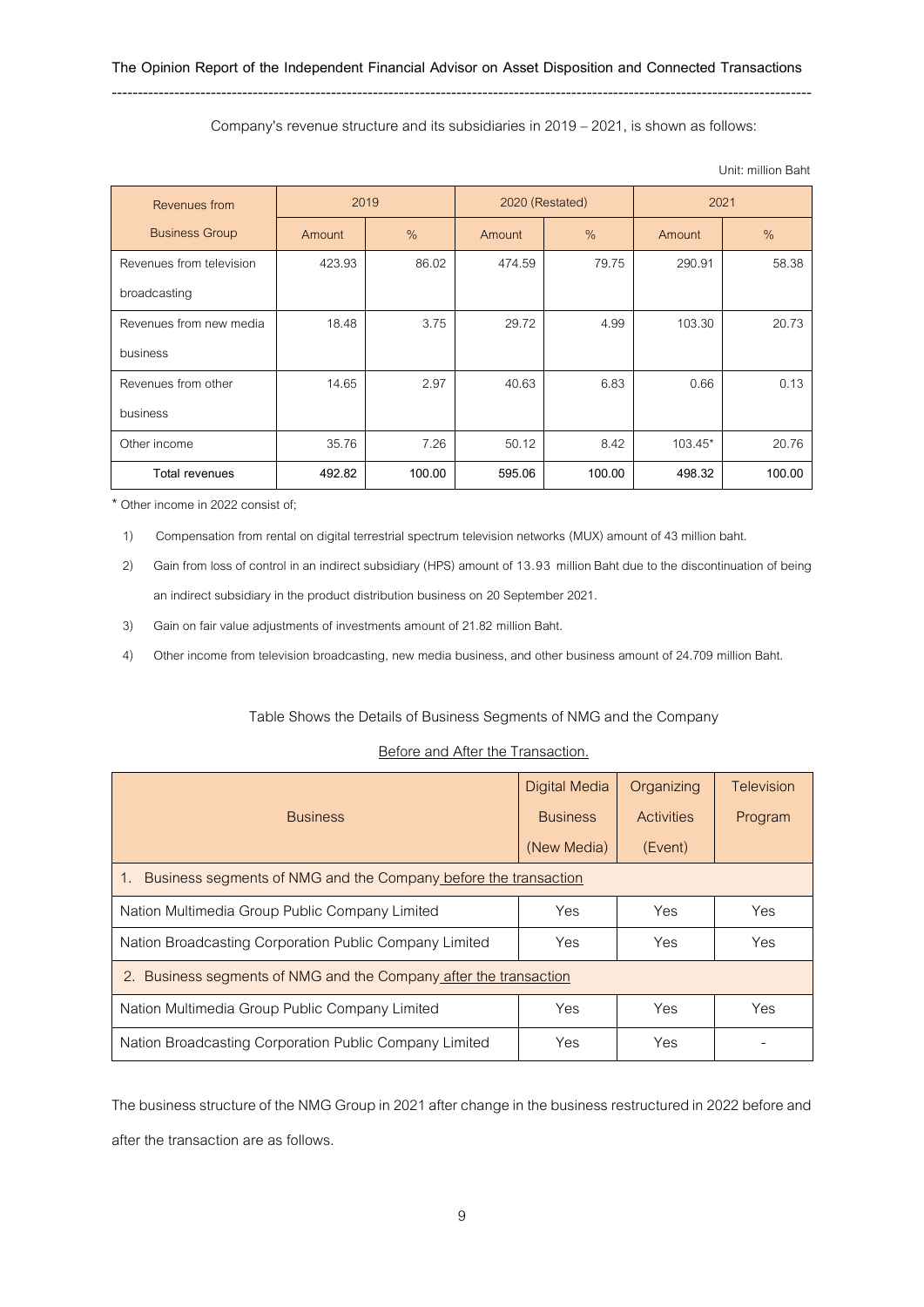

The Business Structure of the NMG Group In 2021

The Business Structure of the NMG Group After Change in the Business Restructured in 2022

## Before the Transaction

The details of change in the business restructured in 2022 before the transaction are as follows.

| Item                                                               | <b>Business restructured</b><br>operation before entering the<br>transaction |
|--------------------------------------------------------------------|------------------------------------------------------------------------------|
| Transfer of the digital television business (Nation TV Channel 22) | The Company has transferred                                                  |
| from the Company to be operated by NNV. NNV will purchase the      | employees on 1 January 2022                                                  |
| assets which are priced according to the book value amounting to   | and the purchase of assets                                                   |
| 105,955,682 Baht (excluding VAT) and will transfer employees, as   | was completed on 1 March                                                     |
| well as employee benefits, to NNV in the amount of 45,771,351      |                                                                              |
| Baht.                                                              | 2022.                                                                        |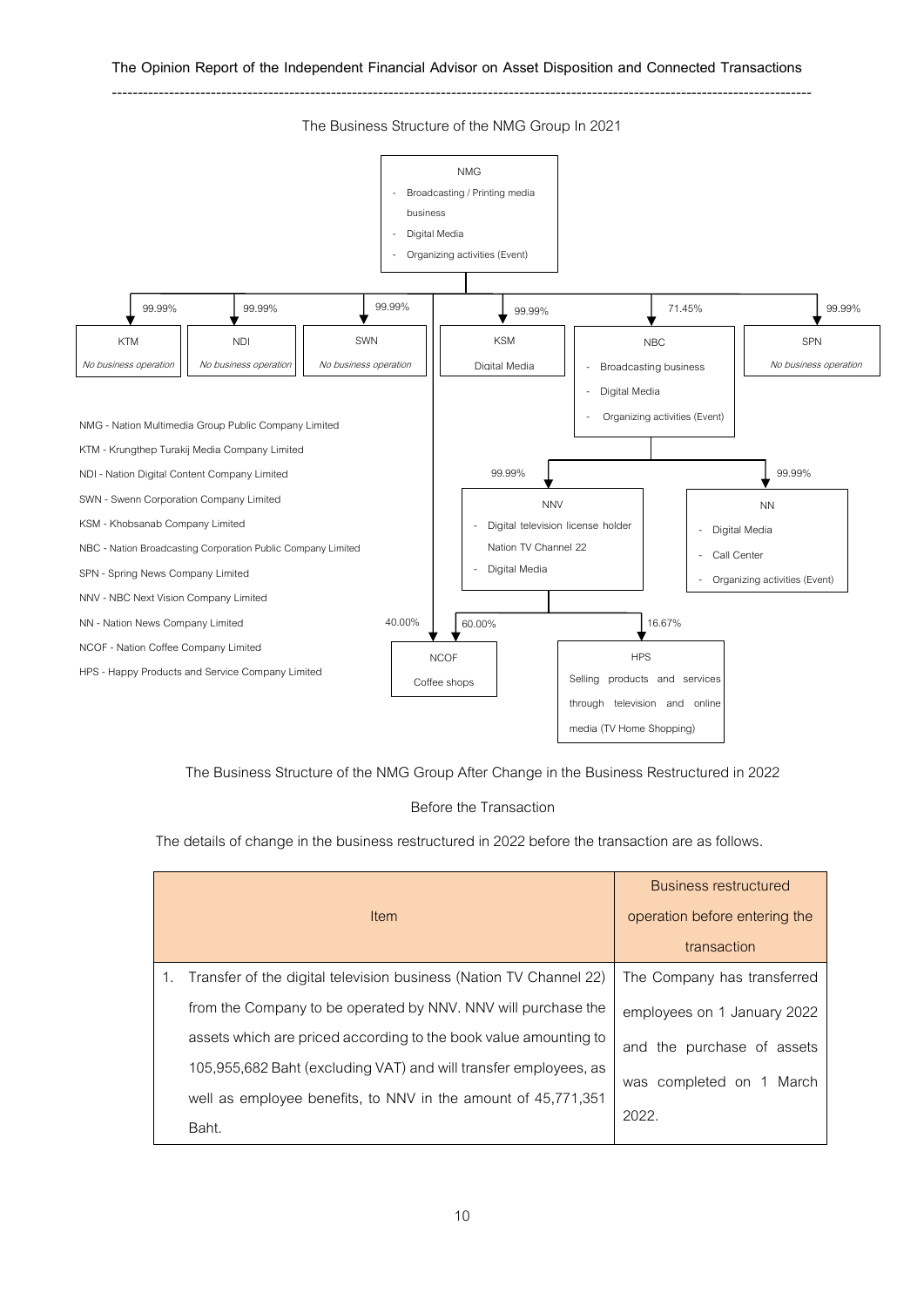|    |                                                                       | <b>Business restructured</b>   |
|----|-----------------------------------------------------------------------|--------------------------------|
|    | Item                                                                  | operation before entering the  |
|    |                                                                       | transaction                    |
| 2. | Transfer of the business unit and assets in the Kom Chad Luek         | The Company expects that it    |
|    | business from the Company to be operated by NNV. NNV will             | will be completed within April |
|    | purchase the business unit and assets in the amount of 70,000,000     | 2022.                          |
|    | Baht (excluding VAT) estimates by the Company's financial             |                                |
|    | advisor.                                                              |                                |
| 3. | NNV will buy shares of Happy Products and Service Company             | The Company received shares    |
|    | Limited from Miss Duangkamol Kiatsukkasem, who is an existing         | transfer from NNV on 2 March   |
|    | shareholder of HPS, for 33.33% or equivalent to 10,000,000 Baht.      | 2022.                          |
|    | This will cause the shareholding proportion to increase to 50% of     |                                |
|    | the paid-up capital and will allow HPS to become a subsidiary.        |                                |
|    | NNV will then transfer all of its shares to the Company at a price of |                                |
|    | 25,000,000 Baht based on the NNV's investment in HPS.                 |                                |
| 4. | NNV will increase its paid-up capital from 800,000,000 Baht to        | The Company expects that it    |
|    | 860,000,000 Baht by converting debts from trade accounts              | will be completed within April |
|    | receivable that NNV owes the Company to capital of 60,000,000         | 2022.                          |
|    | Baht.                                                                 |                                |
| 5. | Transfer of the call center business unit from Nation News            | The Company expects that it    |
|    | Company Limited, a subsidiary, to be operated by the Company          | will be completed within April |
|    | at a price of 40,000,000 Baht.                                        | 2022.                          |

Note: No. 4 and 5 are material conditions precedent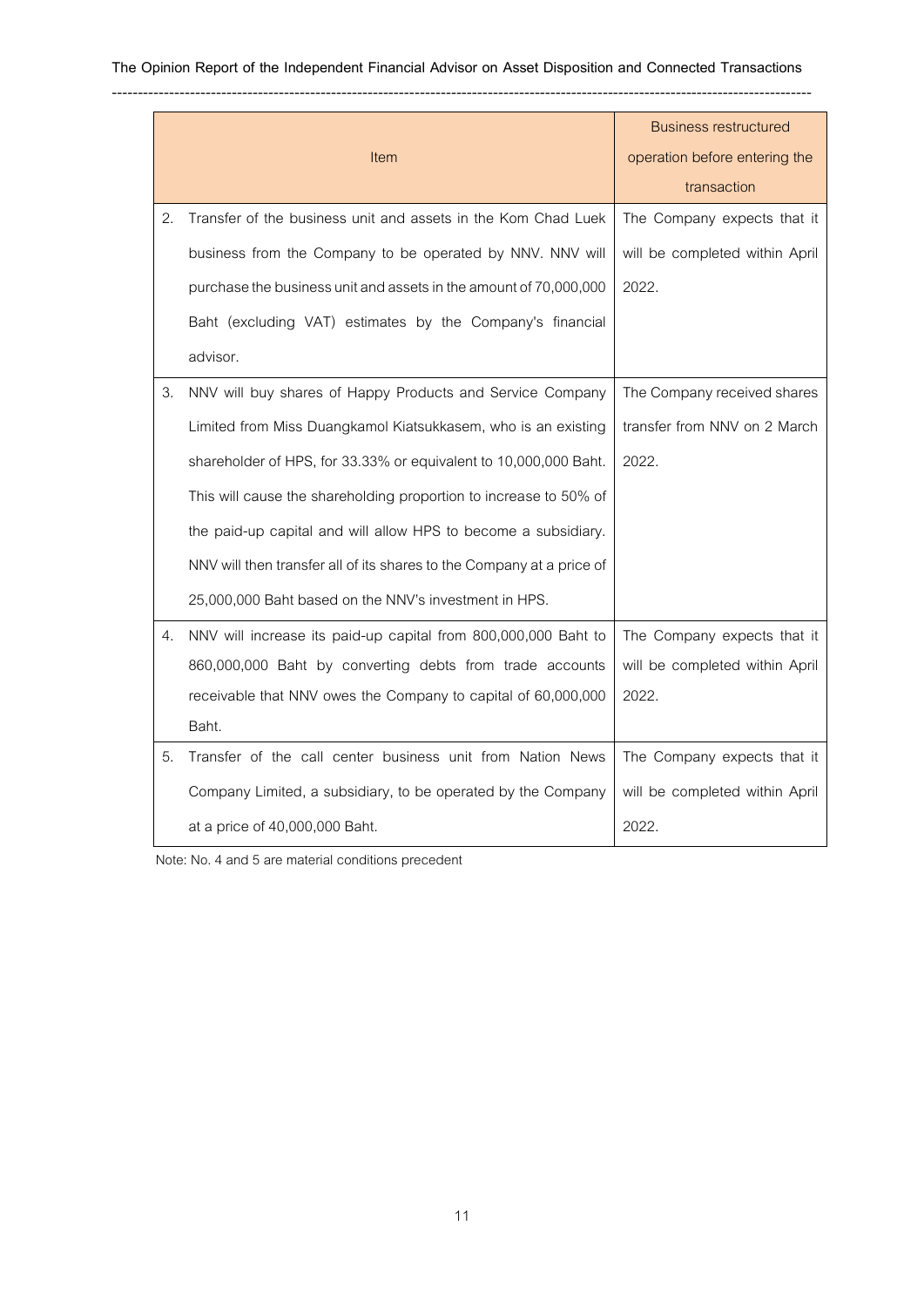

### The Business Structure of the NMG Group After the Transaction



NCOF - Nation Coffee Company Limited

HPS - Happy Products and Service Company Limited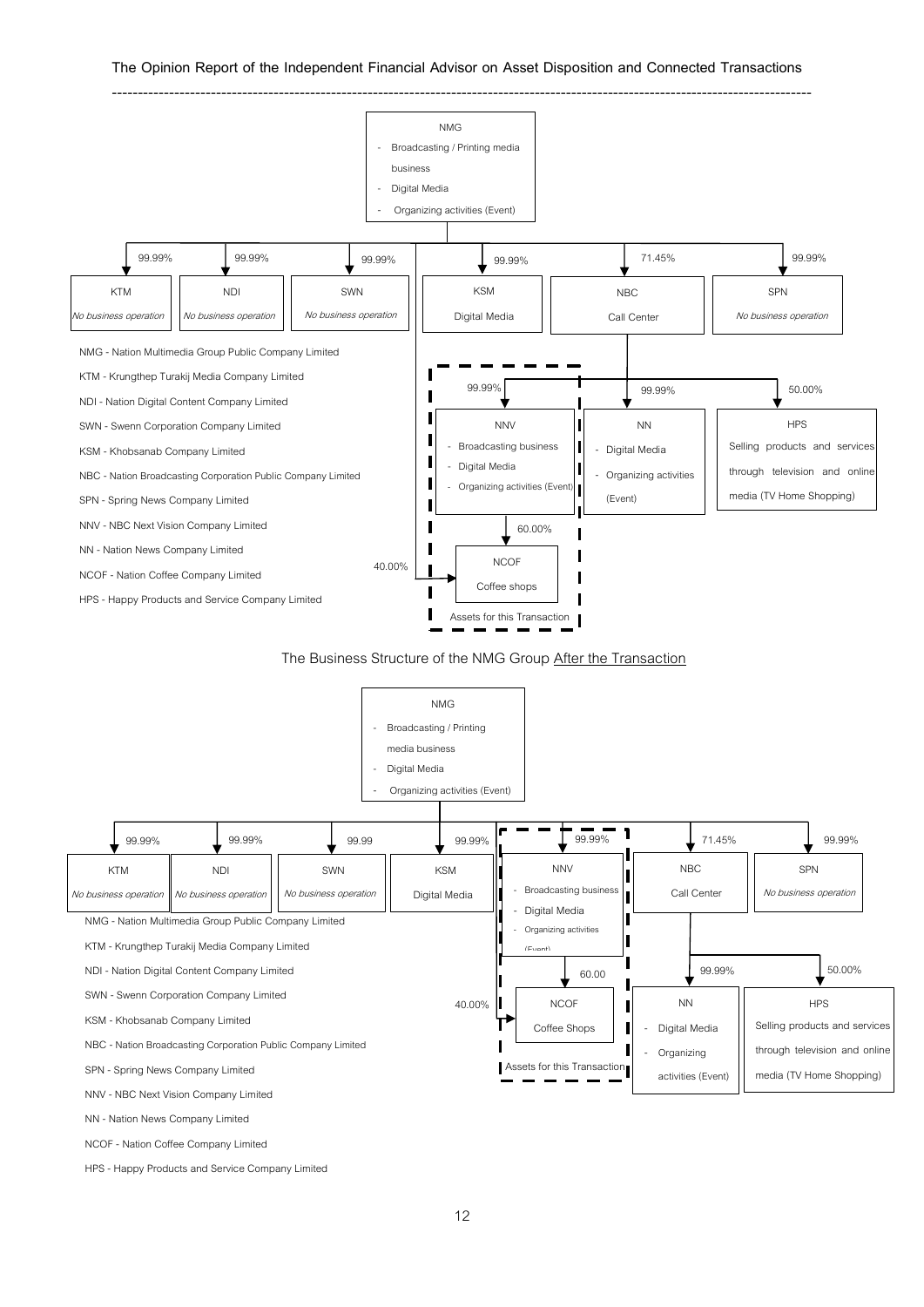The Independent Financial Advisor is of the opinion that the Sale of Ordinary Shares in Subsidiaries will be made for the purpose of restructuring the Group to make it clearer and more flexible following the policy of Nation Multimedia Group Public Company Limited, who is a major shareholder of the Company. Also, it will promote cooperation within the Group, which will then create synergy by sharing resources for the maximum benefit to the business. Moreover, to enter into such transaction will allow the Company to reduce the risk from recognizing operating losses of NNV in the future since the digital television business has constantly been incurring operating losses, and then it will improve the Company's financial position.

The purchase price is in the range which estimated by Orion Advisory Company Limited, the Company's financial advisor. The total appraised value is in the range of 378.26 - 462.98 million Baht (include the value of NNV's shares and debts). As a result, the Company can use the cash flow obtained from the Transaction for other businesses with higher potential growth and use as working capital for business operations. Not only that the Company can use the cash flow to pay off debts, causing the interest burden to reduce and leading to the improvement of overall cash flows of the Company.

The Company is able to record the accounting profit from the sale of ordinary shares in the whole amount since the investment value in NNV shown in the Company's financial statements equals 0 (zero), and this will eventually allow the financial structure of the Company to improve.

Therefore, the objective of entering into the Transaction is reasonable.

To enter into such transaction provides advantages, which are (1) being able to use money received from the sale of NNV's ordinary shares and debt settlement for the Company's business, (2) diminishing potential losses that may arise in the future in the consolidated financial statements, (3) being able to record the accounting profit and lessening the burden of finance costs, and (4) reducing conflicts of interest among NMG's group and NBC. However, there is no disadvantage of entering into the transaction.

There is an advantage of not entering into the transaction, which is the fact that the Company can continue to operate the current business. But there are disadvantages of not entering into the transaction, which are (1) not receiving money from the sale of NNV's ordinary shares and outstanding debts and (2) the risk of conflicts of interest between the Company and NMG still remains.

Advantages of entering into the transaction with connected persons is the Company will be able to negotiate the terms of asset disposition quickly.

13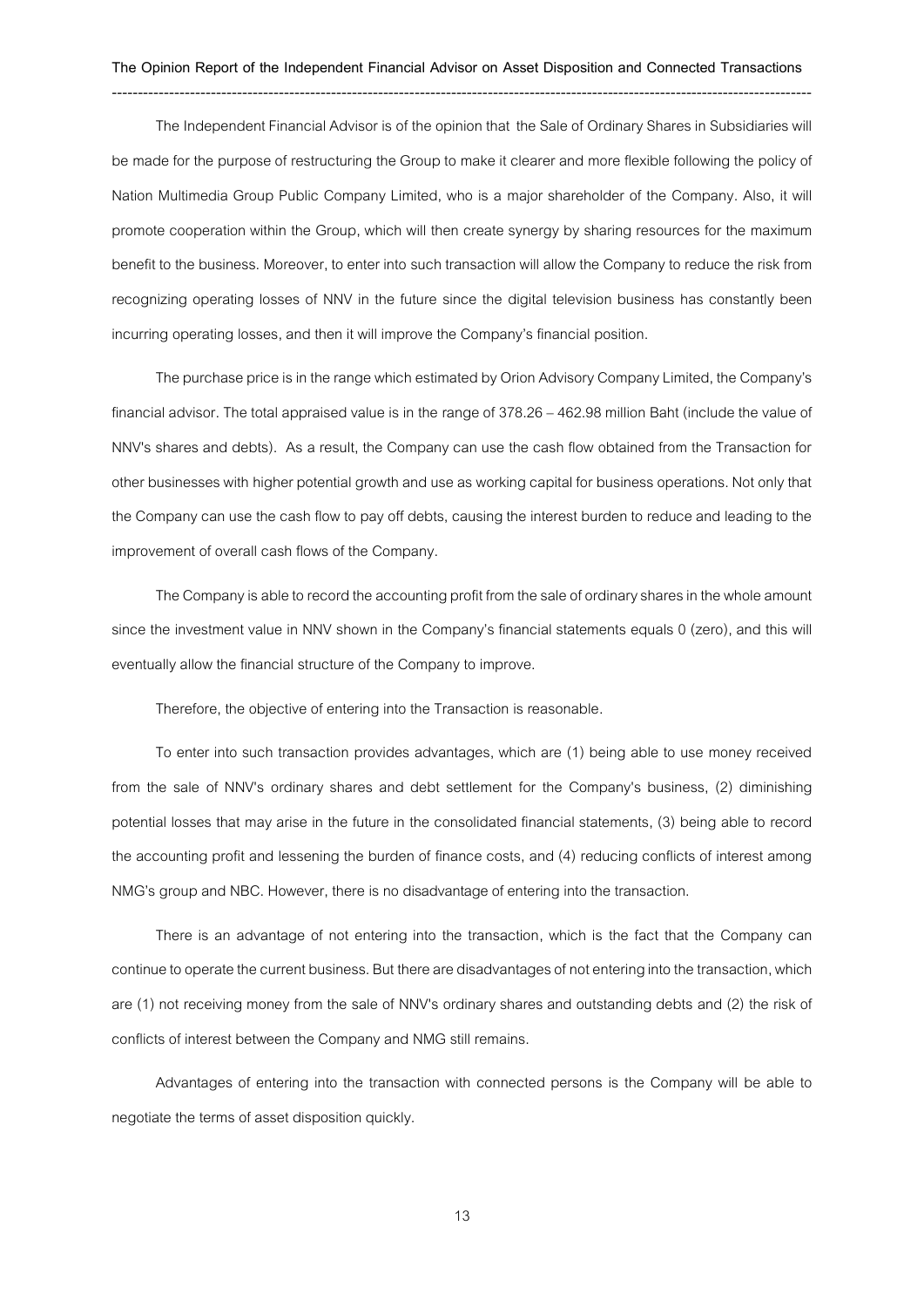--------------------------------------------------------------------------------------------------------------------------------------

A disadvantage of entering into the transaction with connected persons is incurring additional expenses arising from the consideration on connected transactions. However, there is no risk of entering into the transaction.

The selling price of NNV's ordinary shares in the amount of 239,728,315.18 Baht is appropriate as it is close to the fair value of NNV's ordinary shares at 235,176,827 Baht, which is estimated by the Independent Financial Advisor using the Adjusted Book Value Approach.

As for the liabilities owed to Nation Broadcasting Corporation Public Company Limited in the amount of 221,300,000 Baht, the Independent Financial Advisor did not perform any valuation since NMG will provide loans to NNV to repay the outstanding debts with the Company in the same amount in cash.

The Independent Financial Advisor opines that the condition that the Company and NMG must seek an approval from the shareholders' meeting is set in accordance with the laws and relevant announcements. Also, to convert debts from trade accounts receivable that NNV owes the Company, the amount of which has been set aside with the allowance for doubtful accounts in the whole amount, to ordinary shares of 6,000,000 shares with a par value of 10.00 Baht per share, a total of 60,000,000 Baht, is the condition that does not require cash and it is for managing all of the outstanding debts tosupport the restructuring of the Group.

The Company will purchase the call center business from Nation News Company Limited. Currently, the business unit is operated by Nation News Company Limited with the total asset value of 40,000,000 Baht, and this business purchase will be made for the purpose of restructuring the Group to make it clearer and more flexible following the policy of Nation Multimedia Group Public Company Limited

In this regard, the total value of the sale of NNV's ordinary shares and repayment liabilities of NNV owed to the Company amounting to 461,028,315.18 Baht. NMG will use the money from selling the Company's ordinary shares to Mr.Nattapong Seetavorarat and Mr.Boon-aue Chitthanon with a value of 898,341,817.10 Baht. Therefore, the conditions precedent that NMG must approved by the shareholders' meeting for the sale of the Company's ordinary shares to Mr.Nattapong Seetavorarat and Mr.Boon-aue Chitthanon is the purpose to raise money for entering into the Transaction.

The Independent Financial Advisor views that the conditions precedent are the conditions set in accordance with the laws and relevant announcements, including increasing the registered capital of NNV for debt-to-equity conversion, change in the business restructured of the Group and conditions of the sale of the Company's ordinary shares are normal courses of business practice.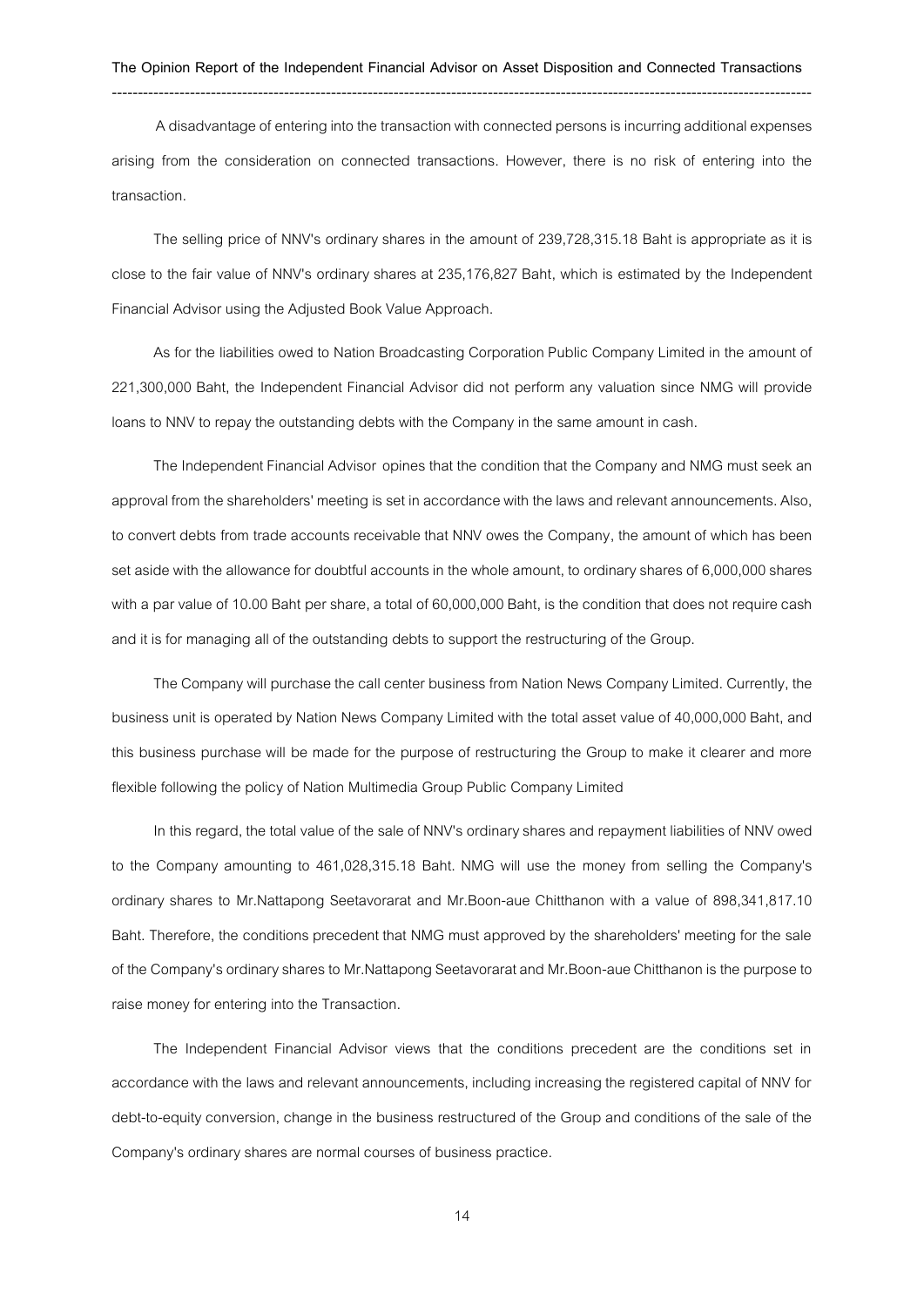Therefore, the Independent Financial Advisor is of the opinion that the shareholders should **approve**the Company to entering into asset disposition and connected transactions this time. Moreover, the Independent Financial Advisor suggests the shareholders to consider other factors that may affect the decision making, such as the conditions of the transaction, advantages and disadvantages of entering into the transaction, advantages and disadvantages of not entering into the transaction, advantages and disadvantages of entering into the transaction with connected persons, risks of entering into the transaction, etc.

In considering on approval or disapproval on the transaction this time, the shareholders could consider the information, the rationale and the opinions, of which the Independent Financial Advisor presents in this report. Nevertheless, the shareholders could decide to "approve" or "disapprove" on the transaction, mainly depending on the discretion of the shareholders.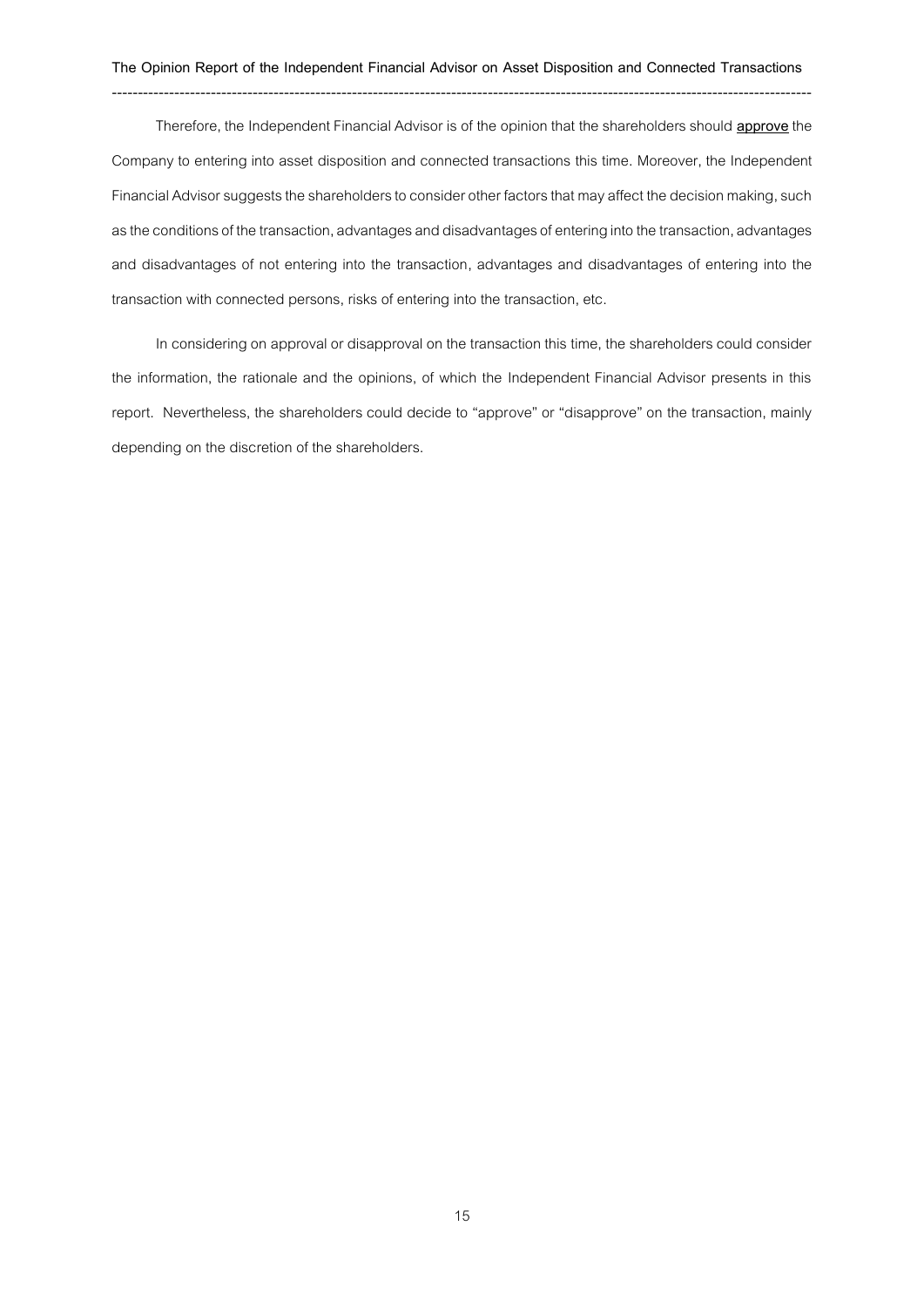#### **1. Characteristics and Details of Asset Disposal and Connected Transactions**

--------------------------------------------------------------------------------------------------------------------------------------

1.1 Date of the Transaction

The Company will sign the sale and purchase agreement of ordinary shares in subsidiaries between the Company and NMG, including other related agreements after the 2022 Annual General Meeting of Shareholders of the Company, which will be held on 29 April 2022, and will pay the consideration for the sale and purchase of ordinary shares after the conditions precedent in the sale and purchase agreement of ordinary shares in subsidiaries between the Company and NMG, including other related agreements, arefulfilled. The Company expects that the Transaction will be completed within July 2022 or any other date to be agreed upon by the contractual parties.

### 1.2 Related Parties and Relationship with the Listed Company

| Seller                         |               | The Company                                                 |
|--------------------------------|---------------|-------------------------------------------------------------|
| Purchaser                      | $\mathcal{L}$ | <b>NMG</b>                                                  |
| Relationship with the listed : |               | NMG is a major shareholder and a controlling person of the  |
| company                        |               | Company, that is, a juristic person who has the controlling |
|                                |               | power over the business according to Section 89/1 of the    |
|                                |               | Securities and Exchange Act by holding shares with voting   |
|                                |               | rights of the Company at 71.45% of the total number of sold |
|                                |               | shares of the Company, which exceeds 50% of the total       |
|                                |               | voting rights of the Company. Therefore, NMG is considered  |
|                                |               | as a connected person according to the Notification on      |
|                                |               | Connected Transactions.                                     |

### 1.3 Characteristics of the Transaction

The Company will enter into the Sale of Ordinary Shares in Subsidiaries as detailed below:

| Details of the sale and |  | : The Company will sell:                                |  |  |
|-------------------------|--|---------------------------------------------------------|--|--|
| purchase                |  | 85,999,997 ordinary shares held in NNV or equivalent to |  |  |
|                         |  | 99.99% of NNV's paid-up capital. This includes the      |  |  |
|                         |  | ordinary shares of NCOF that NNV holds in the amount of |  |  |

16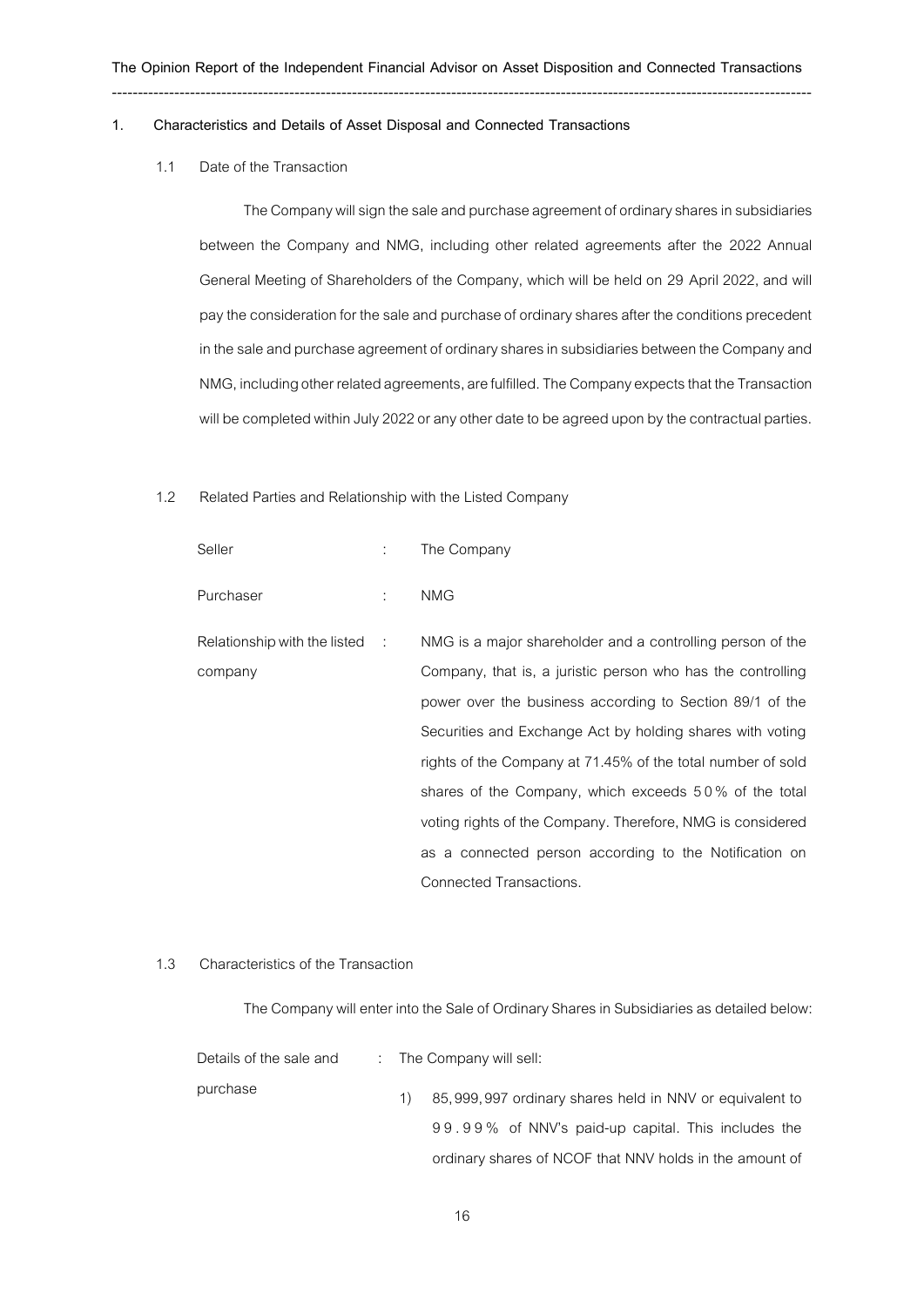60,000 shares, representing 60% of NCOF's paid-up capital, with the sum of 239,728,315.18 Baht. 2) NNV's liabilities owed to the Company, with a value of 221,300,000 Baht. Whereas NMG will provide loans to NNV to pay off the Company's liabilities. Totaling 461,028,315.18 Baht. Date of completion of the sale and purchase : Within July 2022 or any other date to be agreed upon by the contractual parties. Material conditions precedent : 1) The Meeting of the Board of Directors and the shareholders' meeting of the Company pass a resolution to approve the entry into the transaction of the sale of ordinary shares in subsidiaries of the Company. 2) The Meeting of the Board of Directors and the shareholders' meeting of NMG pass a resolution to approve the entry into the transaction of the purchase of ordinary shares in subsidiaries of the Company. 3) The Meeting of the Board of Directors and the shareholders' meeting of NMG pass a resolution to approve the entry into the transaction of the sale of the Company's ordinary shares to Mr.Nattapong Seetavorarat and Mr.Boon-aue Chitthanon. 4) The Company invests in newly issued ordinary shares of NNV in the amount of 6,000,000 shares with a par value of

- 10.00 Baht per share, a total of 60,000,000 Baht, by converting debts from trade accounts receivable that NNV owes (currently, the Company sets up an allowance for doubtful accounts in the whole amount.) amounting to 59,707,877.08 Baht to such newly issued ordinary shares. The Company expects that it will be completed within April 2022.
- 5) The Company agrees to purchase the call center business from Nation News Company Limited. Currently, the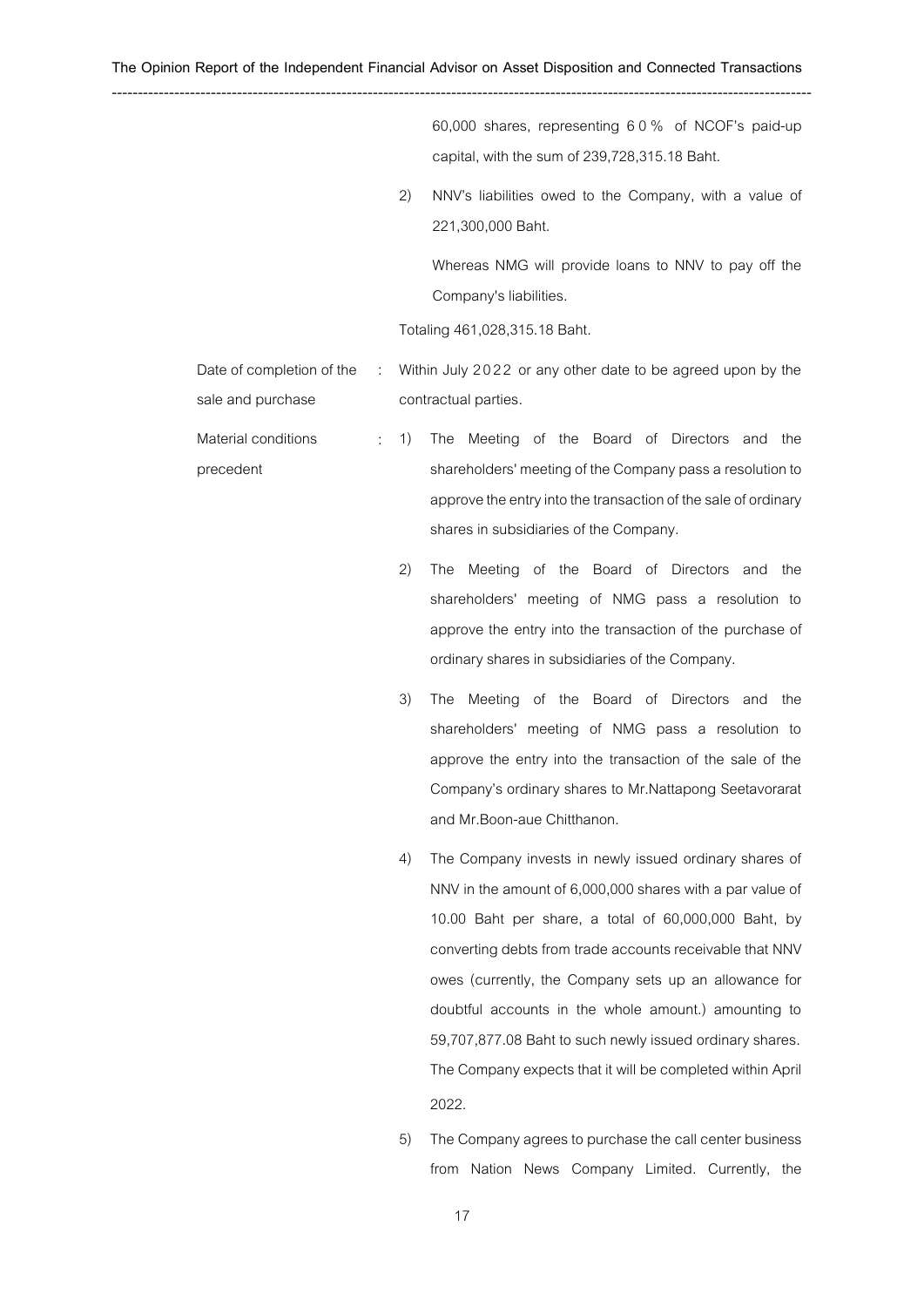business unit is operated by Nation News Co., Ltd. with the total asset value of 40,000,000 Baht. The Company expects that it will be completed within April 2022.

Payment terms : NMG will pay for the ordinary shares in NNV in cash after NMG has invested in NNV's ordinary shares and received cash from the sale of the Company's ordinary shares which expects that it will completed within July 2022.

> Moreover, NMG must receive payment from the sale of the Company's ordinary shares before making payment to the Company for NNV's ordinary shares. NMG will receive the transfer of NNV's shares from the Company within 30 days from the date of the shareholders' meeting of the Company and NMG approved the transaction. And NMG will pay for the purchase of NNV's ordinary shares within 30 days from the date NMG received payment for the sale of the Company's ordinary shares from the purchaser. In the event, that the sale of the Company's ordinary shares is not completed, NMG will transfer the NNV's ordinary shares back to the Company.

### 1.4 Type and Size of the Transaction

The Sale of Ordinary Shares in Subsidiaries is considered as an asset disposition transaction in accordance with the Notification on Acquisition or Disposition of Assets and is also considered as a connected transaction of the Company which falls into the category of asset or service according to the Notification on Connected Transactions. The details of calculation are as follows:

# Details of the Calculation of the Transaction Size of Asset Disposal

The calculation of the transaction size referring to the consolidated financial statements of the Company as of 31 December 2021 can be done according to the following criteria: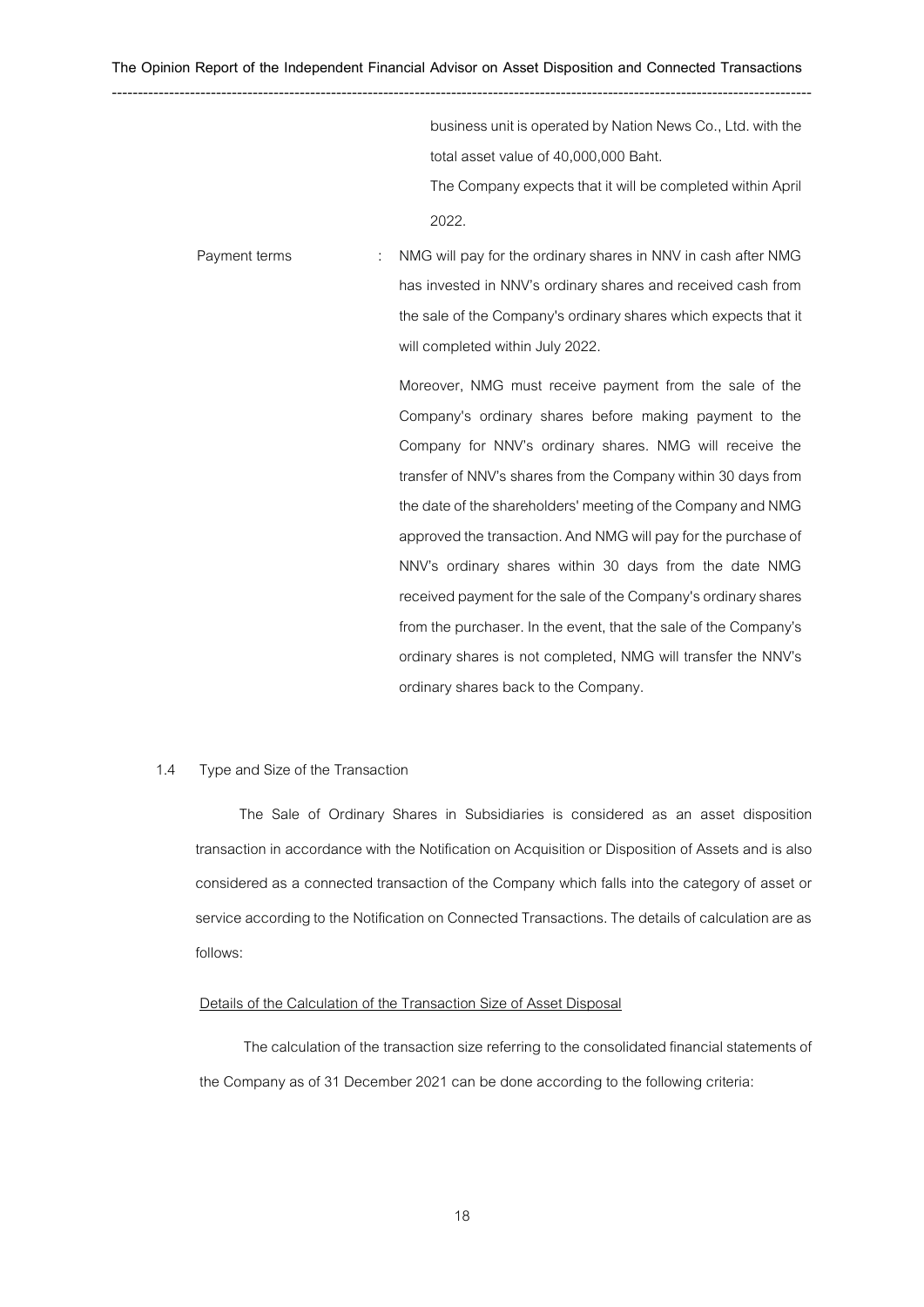|    | <b>Calculation Method</b>          | <b>Transaction Size</b>                       |
|----|------------------------------------|-----------------------------------------------|
|    | Value of net tangible assets (NTA) | $159.16 \times 100 = 44.20\%$                 |
|    |                                    | 360.07                                        |
| 2. | Net operating profits              | Calculation cannot be made, because NNV has   |
|    |                                    | an operating loss.                            |
| 3. | Total value of consideration       | $461.03 \times 100 = 48.48\%$                 |
|    |                                    | 950.96                                        |
| 4. | Value of equity shares             | Calculation cannot be made, because there are |
|    |                                    | no new shares issued.                         |

When including the transaction size of asset disposition occurred during 6 months prior to the date on which the Company's Board of Directors resolved to approve the entry into this transaction(1 transaction), that is, the transaction regarding NNV's waiver of its right to subscribe for newly issued ordinary shares in the whole amount in Happy Products and Service Company Limited with the transaction size of 1.40% calculated based on the total value of consideration, which is the calculation basis resulting in the highest transaction value in reference to the Company's consolidated financial statements ended 30 June 2021;

The highest transaction size will equal 49.88% calculated based on the total value of consideration and this is classified as a Class 2 transaction under the Notification on Acquisition or Disposition of Assets. Therefore, the Company has a duty to immediately disclose information in relation to the transaction to the Stock Exchange of Thailand ("SET") pursuant to Schedule (1); annexed to the Notification on Acquisition or Disposition of Assets and serve a written notice to the shareholders of the Company within 21 days from the date of disclosure of information to the SET.

## Details of the Calculation of the Size of Connected Transaction

The calculation of the transaction size referring to the consolidated financial statements of the Company as of 31 December 2021 can be done according to the following criteria:

Unit: million Baht

| Item                                     | Financial Statements as of |
|------------------------------------------|----------------------------|
|                                          | 31 December 2021           |
| Net tangible assets of the Company (NTA) | 360.0                      |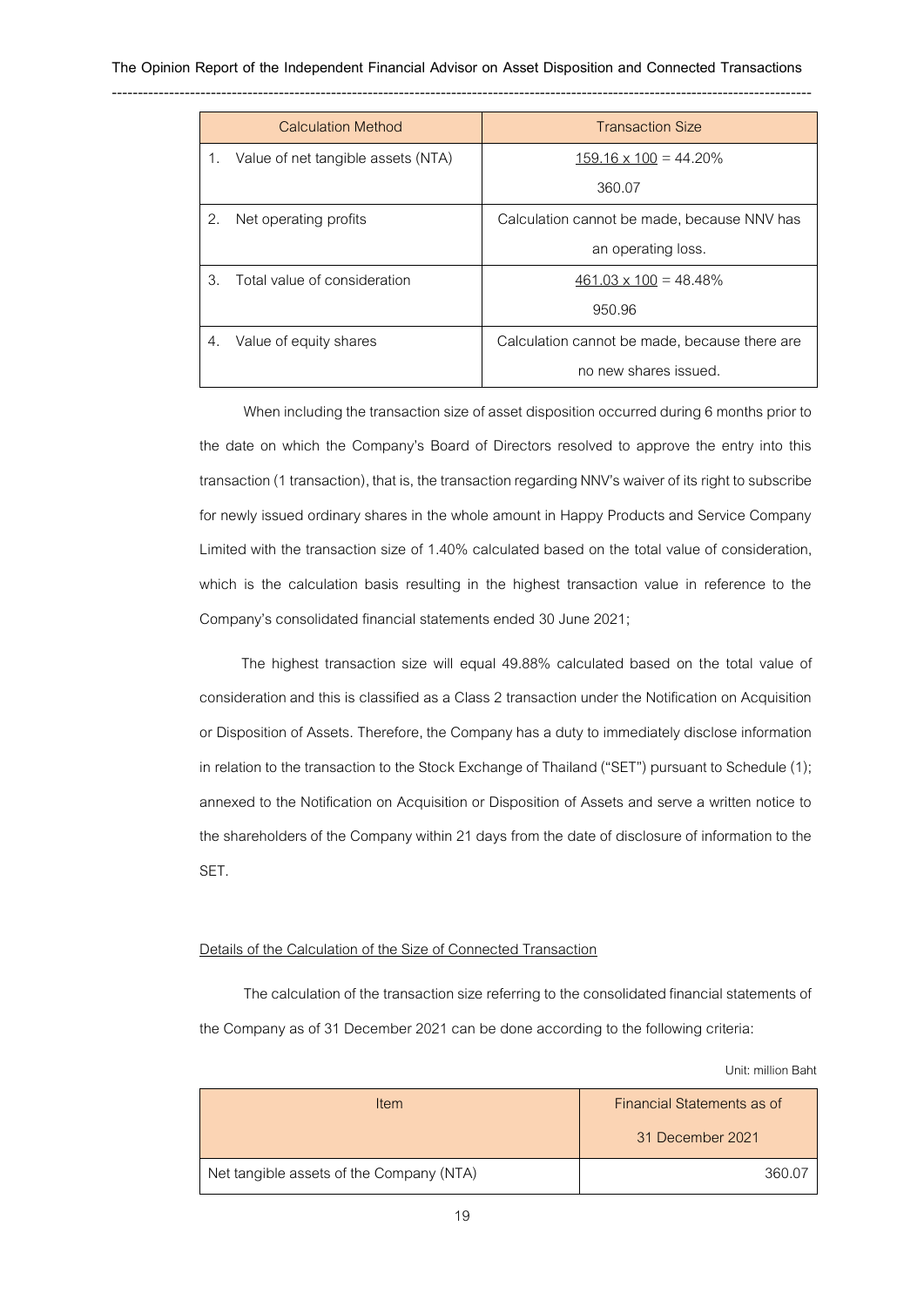Unit: million Baht

| Item                                                    | Financial Statements as of |  |
|---------------------------------------------------------|----------------------------|--|
|                                                         | 31 December 2021           |  |
| Size of connected transactions                          |                            |  |
| - NNV's ordinary shares                                 | 239.73                     |  |
| - Liabilities of NNV (debtor) to the Company (Creditor) | 221.30                     |  |
| Size of connected transactions as a % of NTA            | 128.04%                    |  |

According to the Notification on Connected Transactions, the entry into such transaction is the transaction that falls into the category of asset or service with the transaction size of 461,028,315.18 Baht or 128.04% of the net tangible assets (NTA) of the Company. Such transaction size, it exceeds 20 million Baht or 3% of the net tangible assets of the Company; whichever is higher.

And the Company does not have any connected transaction occurred during 6 months prior to the date on which the Company's Board of Directors resolved to approve the entry into this transaction;

Therefore, the highest transaction size equals 128.04%. The Company has a duty to disclose relevant information to the Stock Exchange of Thailand, request an approval from the Company's Board of Directors and from the shareholders' meeting with affirmative votes of not less than three-fourths of the total votes of participating and voting shareholders, excluding the votes of interested shareholders. The Company must then deliver the invitation notice of the shareholders' meeting, together with the opinion of the Independent Financial Advisor, to the shareholders not less than 14 days in advance prior to the date of the shareholders' meeting. In this regard, the Company will set the 2022 Annual General Meeting of Shareholders for requesting an approval of the transaction on 29 April 2022.

### 1.5 Total Value of Consideration and Criteria Used in Determining the Value of Consideration

The Company will execute the sale of NNV's ordinary shares in the amount of 239,728,315.18 Baht and liabilities that NNV owes the Company amounting to 221,300,000 Baht,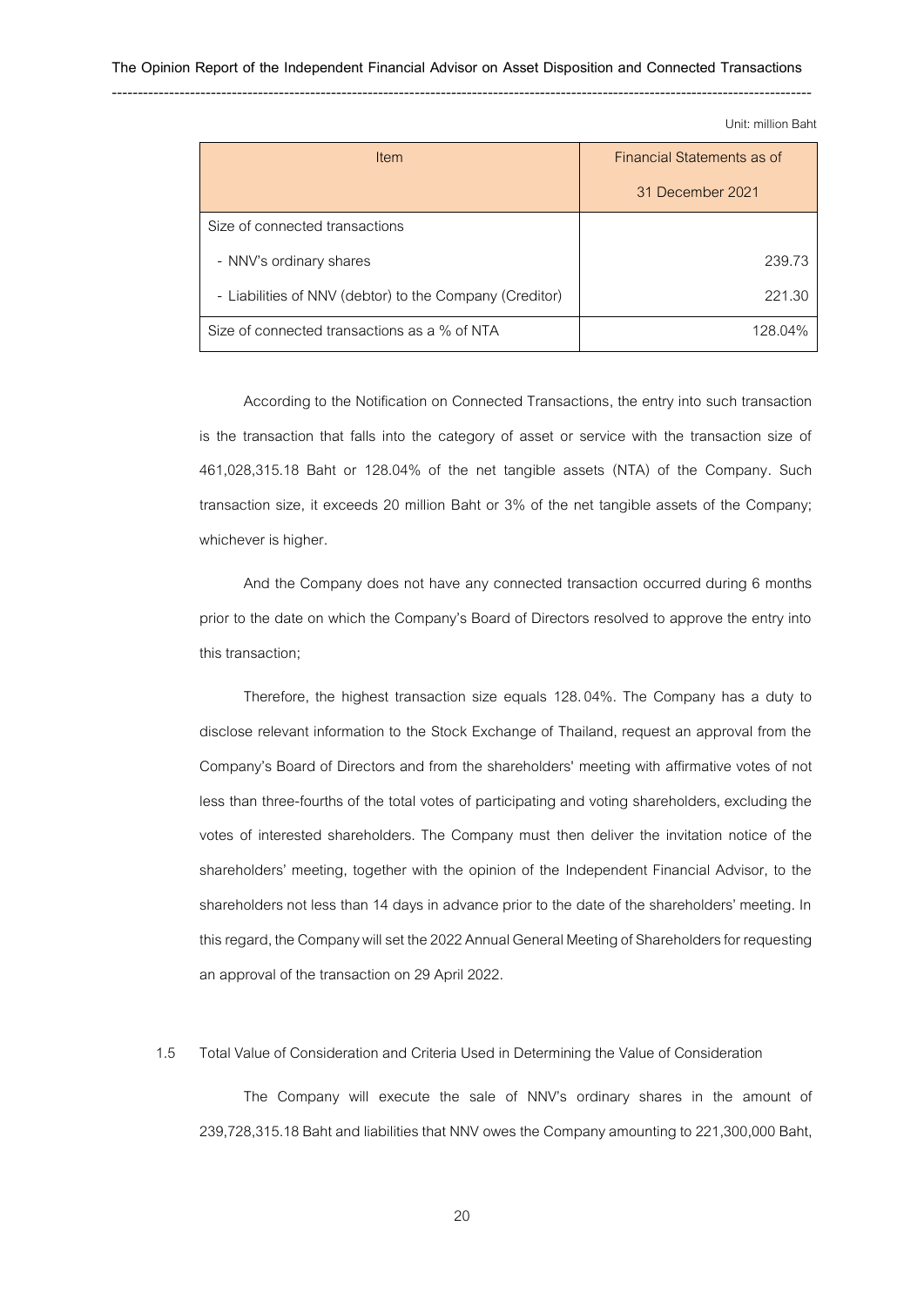--------------------------------------------------------------------------------------------------------------------------------------

a total of 461,028,315.18 Baht, which is free of interest, damages, any tax deductions and/or claims, and the total payment will be made in cash.

The value of consideration for the Sale of Ordinary Shares in Subsidiaries is based on negotiation and agreement with the purchaser. The price is primarily determined by the valuation of shareholders' equity, taking into account the profitability and future cash flows of the company (Discounted Cash Flow) estimated by Orion Advisory Company Limited, the Company's financial advisor with reference to future net cash flows of the business derived from 3 business units; which are a business unit under the Kom Chad Luek brand, an online media business unit under the Nation Online brand, and an online media business unit under the Nation TV brand. The total appraised value is in the range of 378.26 –462.98 million Baht (include the value of NNV's shares and debts).

### 1.6 List of the Connected Persons and Nature of Their Relationship

#### **Shareholding**

NMG is a controlling person of the Company, that is, a juristic person who has the controlling power over the business according to Section 89/1 of the Securities and Exchange Act by holding shares with voting rights of the Company at 71.45% of the total number of sold shares of the Company.

| No. | <b>Name</b>              | The Company               | <b>NMG</b>       |
|-----|--------------------------|---------------------------|------------------|
| 1   | Mr. Shine Bunnag         | Chairman of the           | Vice Chairman of |
|     |                          | <b>Board of Directors</b> | the Board of     |
|     |                          |                           | <b>Directors</b> |
| 2   | Mr. Jessada Buranapansri | <b>Director</b>           | Director         |
| 3   | Mr. Somboon Muangklam    | Director                  | <b>Director</b>  |

## 1.7 Details of the Connected Persons and Scope of Interest

### Directors who have interests

List of the Company's directors who have interests because they are common directors in NMG and the Company: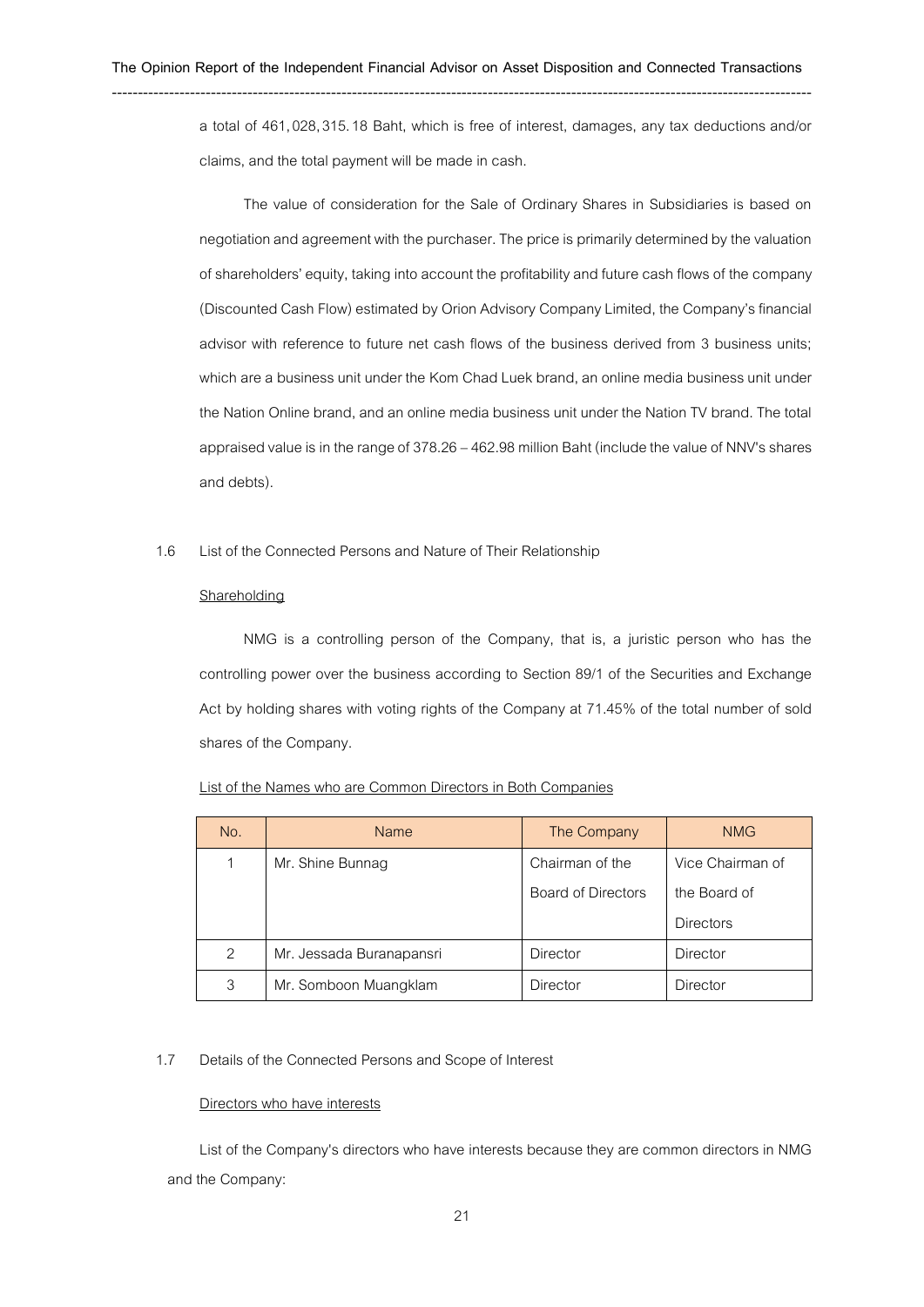| No. | Name                           | The Company                   | <b>NMG</b>                       |
|-----|--------------------------------|-------------------------------|----------------------------------|
| 1   | Mr. Shine Bunnag               | Chairman of the Board of      | Vice Chairman of the             |
|     |                                | Directors                     | Board of Directors               |
| 2   | Mr. Jessada Buranapansri       | Director                      | Director                         |
| 3   | Mr. Somboon Muangklam          | Director                      | Director                         |
| 4   | Miss Aura-Orn Akrasanee        | Director                      | Assistant Managing               |
|     |                                | Nomination and                | Director Business                |
|     |                                | <b>Remuneration Committee</b> | Development Department           |
| 5   | Mrs. Warangkana Kalayanapradit | Director                      | <b>Assistant Chief Executive</b> |
|     |                                | Executive Director            | Officer                          |

At the Meeting of the Board of Directors of the Company no. 2/2022, held on 4 March 2022, there were 11 directors (out of 13) attending the meeting, constituting the quorum in accordance with the Company's articles of association. In the agenda considering and approving the sale of ordinary shares in the Company's subsidiary, which is a connected transaction, all of the interested directors as listed above did not attend the meeting and did not cast their vote on such agenda.

### Shareholders who have interests in the transaction and have no voting rights

NMG holds shares in the Company at 71.45% of the total number of sold shares of the Company, and Miss Aura-Orn Akrasanee who holds 409,995,000 shares in NMG or equivalent to 10.08% also holds 25,760,000 shares in the Company or equivalent to 2.29% of the Company's total shares sold. She therefore is considered as an interested person and will have no right to cast the vote on this transaction.

### 1.8 Benefits that the Company Expects to Receive

To enter into the transaction of the sale of NNV's ordinary shares and liabilities that NNV owes the Company, the Company will receive cash from such transaction and expects to receive the following benefits:

1) Reducing the risk of declining NNV's operating results: NNV's operating results in the previous year show a loss. To enter into such transaction will allow the Company to reduce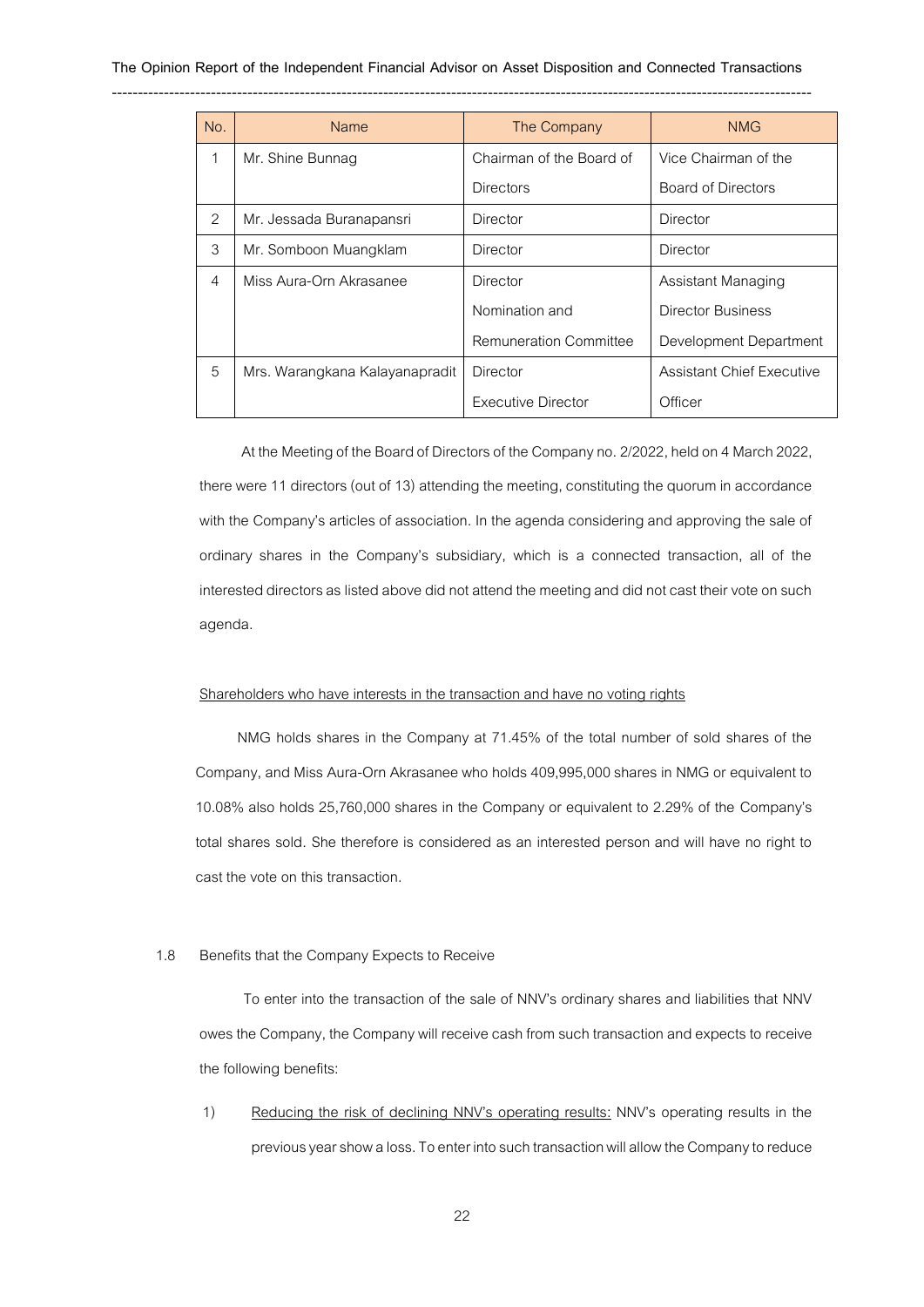the risk from recognizing operating losses (broadcasting business, digital media (New media) and organizing activities (Event)) of NNV in the future, and then it will improve the Company and the Group's financial positions.

- 2) The disposal of a business whose price is higher than the value estimated by the Company: Such purchase price is higher than the value estimated by the Company, as a result, the Company can use the cash flow obtained from the disposalof investment for other businesses with higher potential growth and use as working capital for business operations.
- 3) Lessening the burden of finance costs of the Company: The Company can use the cash flow obtained from the disposal of investment to pay off debts, causing the interest burden to reduce and leading to the improvement of overall cash flows of the Company.
- 4) Improving the financial structure of the Company: It will help the Company to improve the financial structure as the Company is able to recognize the accounting profit from the disposal. From separate financial statements of the Company as of 31 December 2021, the investment value in NNV is equal to 0 (zero). To entering in to such transaction will allow the Company to receive the total consideration of 239.73 million Baht, which will result in a greater profit shown in the Company's financial statements.

### 1.9 Plan of Using the Fund Obtained from the Disposition of Assets

The Company plans to use the fund obtained from the sale of ordinary shares in NNV and NNV's liabilities owed to the Company as follows:

- 1) Using as working capital for the Group;
- 2) Lessening the burden of finance costs of the Company whereas the Company can use the cash flow obtained from the disposal of investment to pay off debts which the details of the loan in the consolidated financial statements of the Company as of 31 December 2021 amounted to 173.10 million Baht, consisting of loans from financial institutions of 160.10 million Baht and loans from other parties of 13 million Baht.
- 3) Using to expand the business according to the Company's operational plan which aims to diversify the risks of various transactions and reduce the risk factors from running the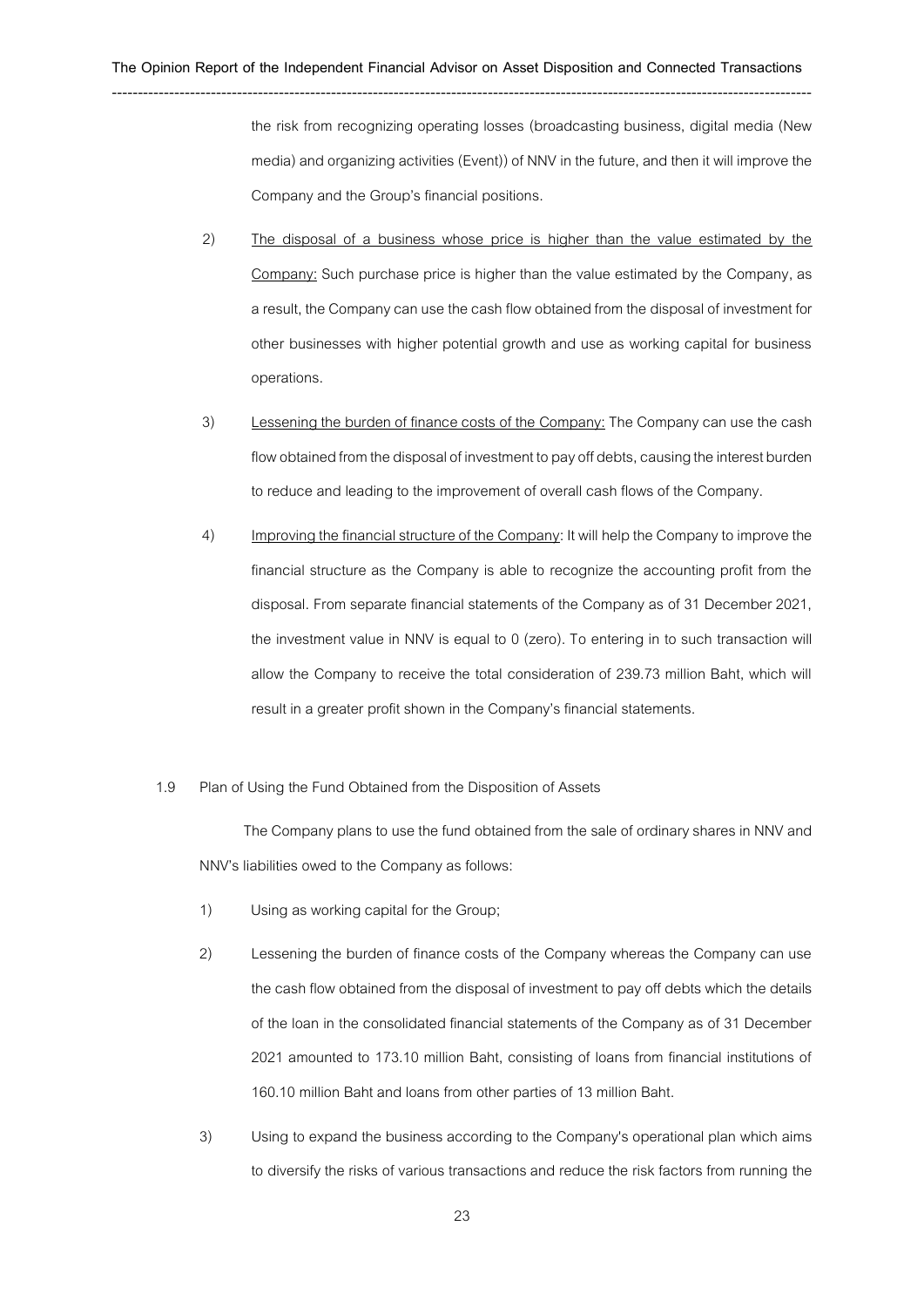business. The Company will consider the suitability and potential of the business, including the maximum benefits of the Company as most important.

After the disposition of NNV shares, the Company will remain the business units which operates the call center and hold the shares in the subsidiary which operates the home shopping business (The Company has 50% shareholding proportion in HPS) and mobile applications. The Company will focus primarily on expanding into the home shopping business, such as expanding the home shopping business through E-Commerce channels, making own brand products to expand its customer base more broadly, which includes expanding the call center business, which is related to the operation of the home shopping business, and plans to develop the company's database system for the benefit of promotion and sales in the future, as well as increase operational potential. As a result, the performance of the Company will be improved in the future.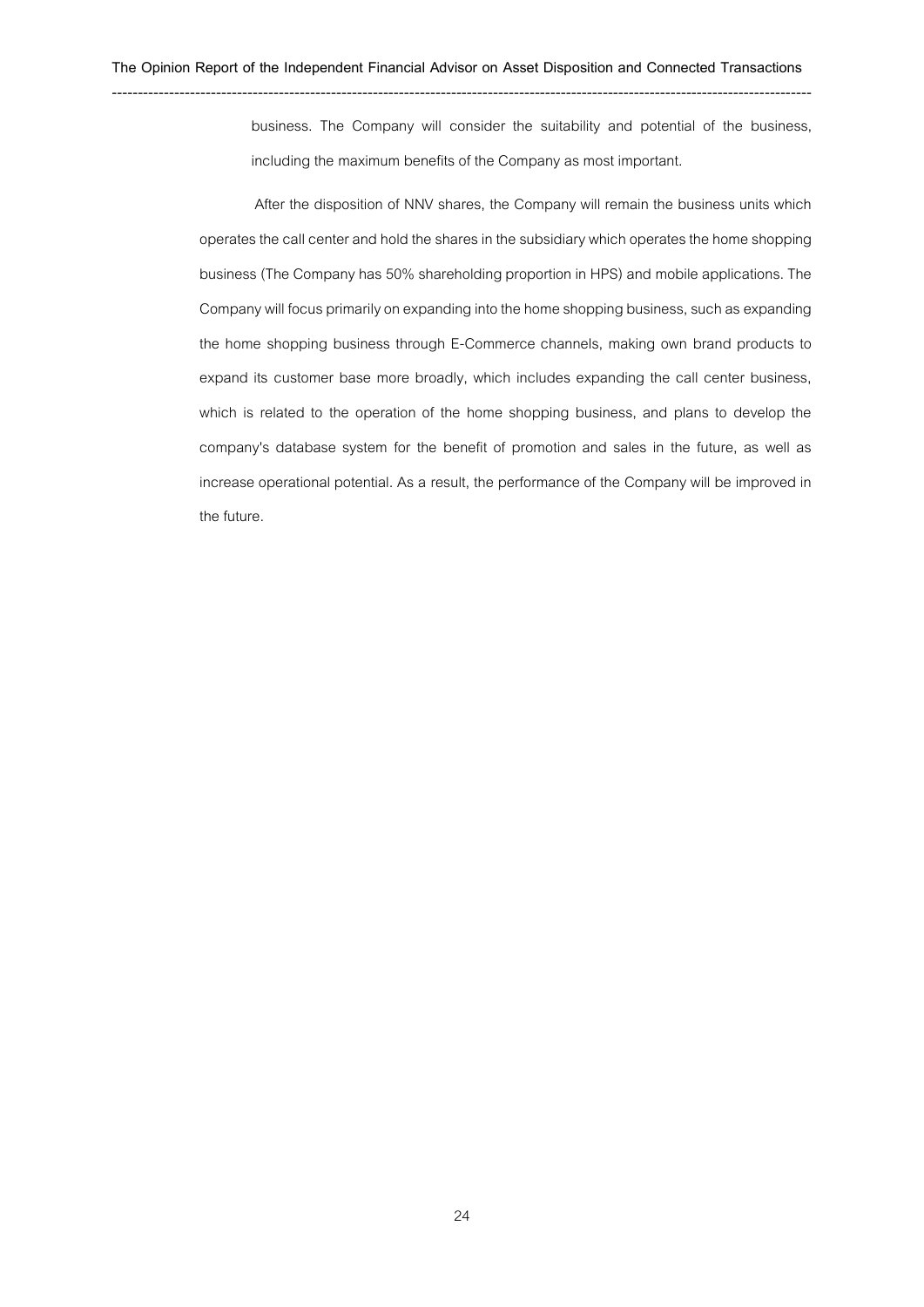#### --------------------------------------------------------------------------------------------------------------------------------------

## **2. Information of the Assets Entered into the Transaction**

2.1 List of the Assets Entered into the Transaction

2.1.1 Company details of NBC Next Vision Company Limited

| Company name                                               | $\mathbb{R}^{\mathbb{Z}}$ | NBC Next Vision Company Limited                                                                                                                                                        |  |  |  |
|------------------------------------------------------------|---------------------------|----------------------------------------------------------------------------------------------------------------------------------------------------------------------------------------|--|--|--|
| <b>Business type</b>                                       | t.                        | Produce television programs and provide advertising                                                                                                                                    |  |  |  |
| (Before the transaction)                                   |                           | services through television media, new media and<br>organizing activities (Event)                                                                                                      |  |  |  |
| Address                                                    | $\mathbb{R}^{\mathbb{Z}}$ | 1854, 5 <sup>th</sup> Floor, Debaratana Road, Bangna-Tai Sub-District,<br>Bangna District, Bangkok                                                                                     |  |  |  |
| Registered date                                            | ÷.                        | 30 November 2012                                                                                                                                                                       |  |  |  |
| Registered and paid-up<br>capital (as of 18 March<br>2022) | ÷.                        | The registered capital of 800,000,000 Baht, which is divided<br>into 80,000,000 ordinary shares with a par value of 10 Baht<br>per share, and the paid-up capital of 800,000,000 Baht. |  |  |  |
| List of directors<br>(as of 18 March 2022)                 | $\mathcal{L}$             | 1. Mr. Shine Bunnag<br>2. Mr. Supawat Sa-nguan-ngam<br>3. Mr. Somkiat Boonsiri                                                                                                         |  |  |  |
|                                                            |                           | 4. Mrs. Warangkana Kalayanapradit                                                                                                                                                      |  |  |  |

# 2.1.2 List of shareholders of NNV before the Transaction and after the Transaction

| No. | Shareholder Name                           | <b>Before the Transaction</b> |               | After the Capital Increase<br>of 60 million Baht |               | After the Transaction |               |
|-----|--------------------------------------------|-------------------------------|---------------|--------------------------------------------------|---------------|-----------------------|---------------|
|     |                                            | No. of Shares                 | $\frac{0}{0}$ | No. of Shares                                    | $\frac{0}{0}$ | No. of Shares         | $\frac{0}{0}$ |
| 1.  | Nation Broadcasting Corporation Public     | 79,999,997                    | 99.99         | 85,999,997                                       | 99.99         |                       |               |
|     | Company Limited                            |                               |               |                                                  |               |                       |               |
| 2.  | Mr. Supawat Sa-nguan-ngam                  | $\overline{2}$                | < 0.01        | $\overline{2}$                                   | < 0.01        | $\overline{2}$        | < 0.01        |
| 3.  | Miss Mathaya Osathanond                    | 1                             | < 0.01        | 1                                                | < 0.01        |                       | < 0.01        |
| 4.  | Nation Multimedia Group Public             | -                             |               |                                                  |               | 85,999,997            | 99.99         |
|     | Company Limited                            |                               |               |                                                  |               |                       |               |
|     | After the offer of ordinary shares - total | 80,000,000                    | 100.00        | 86,000,000                                       | 100.00        | 86,000,000            | 100.00        |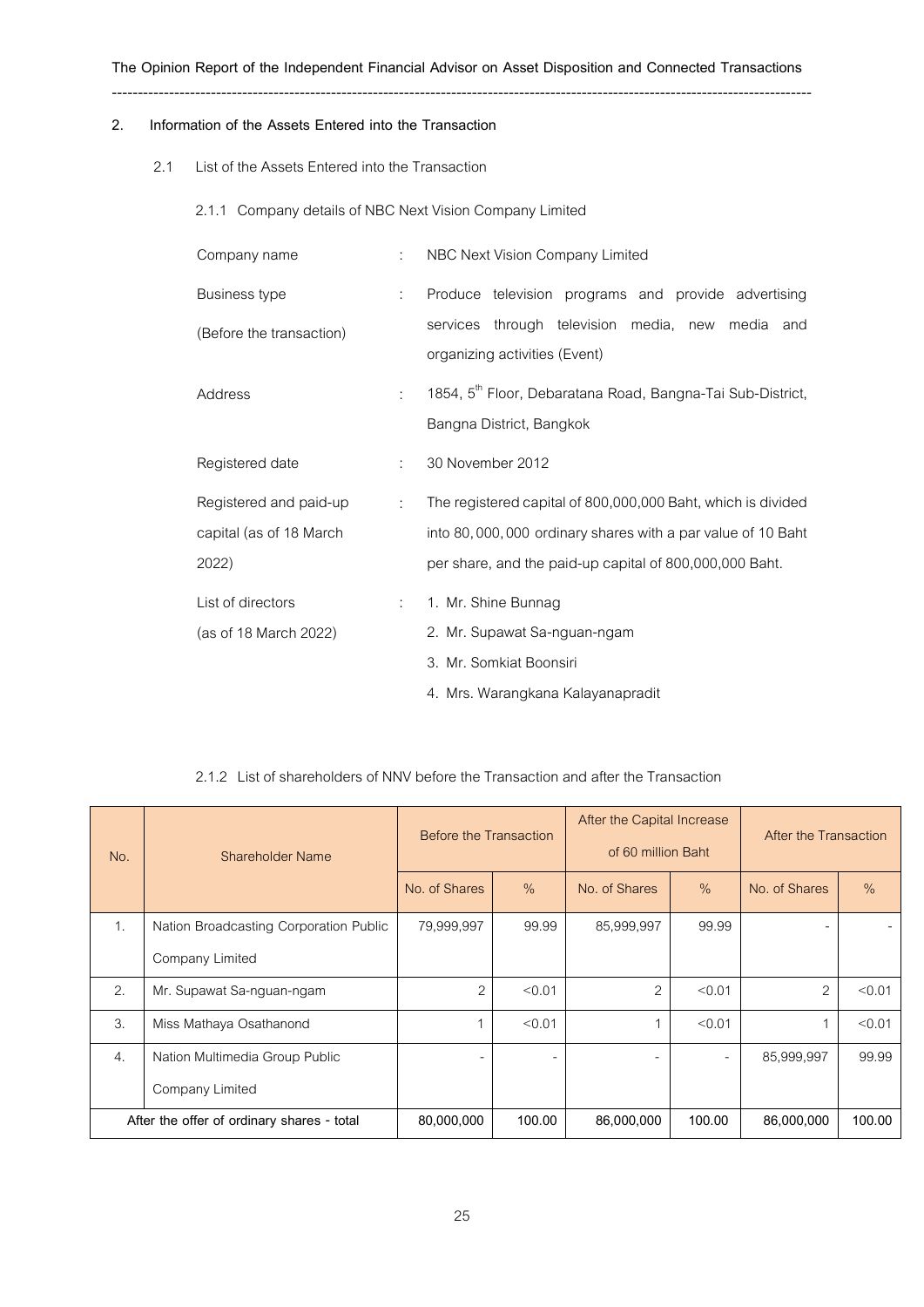#### 2.1.3 Nature of business

NNV produces television programs and provides advertising services through television media. On 27 December 2013, NNV won the auction of the digital television license for the Standard Definition (SD) of news channel under the name of Nation TV 22. The channel presents news programs and focuses on the uniqueness of the channel, as well as producing news and knowledge programs. Also, the company utilizes resources used in the production of television programs, such as news information, news images and personnel, and expands the business to other businesses related to event organizing, then, promoting through various platforms.

For the new media business, the contents are more utilized and communicated via social media in various platforms in order to create audience engagement through television screens and websites. The company initiates the use of Twitter, Facebook and hashtags by choosing topics that are of interest to the audiences and inviting them to express their opinions through various social media platforms under the "Nation Online" business.

Organizing activities (Event) including organizing various training seminars to support the sale of printing media and various advertising media of the Group. There are activities that will be held annually, including the Kom Chad Luek Awards under Kom Chad Luek business unit. In addition, there are other activities such as Nation Bike, Nation TV and Golf Charity and Nation Exclusive Talk.

#### 2.1.4 Summary of financial position and operating results

#### Statement of Financial Position

Unit: million Baht

|                                 | As of 31 December |       |                       |  |
|---------------------------------|-------------------|-------|-----------------------|--|
| Statement of Financial Position | 2019              | 2020  | 2021                  |  |
|                                 | Audited           |       | <b>Before Audited</b> |  |
| Assets                          |                   |       |                       |  |
| Cash and cash equivalents       | 1.57              | 3.73  | 1.29                  |  |
| Trade and other receivables     | 3.99              | 2.08  | 9.31                  |  |
| Accrued income                  | 14.76             | 0.97  | 3.67                  |  |
| Input value added tax pending   | 1.99              | 0.49  | 1.12                  |  |
| Value added tax refundable      | 9.09              | 9.01  | 9.87                  |  |
| Total current assets            | 31.40             | 16.28 | 25.28                 |  |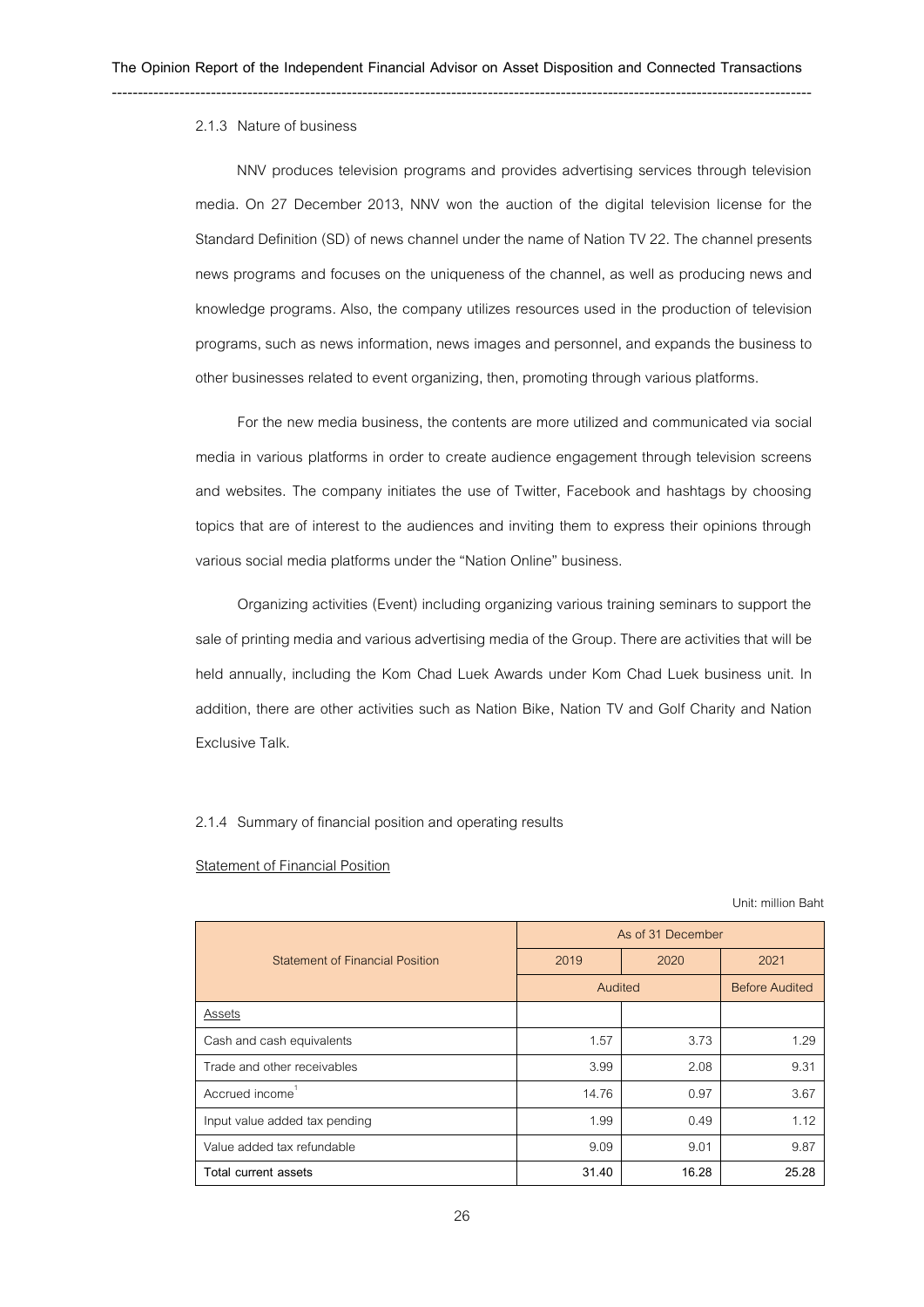--------------------------------------------------------------------------------------------------------------------------------------

Unit: million Baht

|                                                       | As of 31 December |          |                       |  |
|-------------------------------------------------------|-------------------|----------|-----------------------|--|
| <b>Statement of Financial Position</b>                | 2019              | 2020     |                       |  |
|                                                       | Audited           |          | <b>Before Audited</b> |  |
| Investments in subsidiaries <sup>®</sup>              |                   | 15.00    | 1.50                  |  |
| Leasehold improvements and equipment                  |                   | 0.66     | 2.73                  |  |
| Intangible assets                                     | 2.24              | 2.02     | 1.88                  |  |
| Digital television license                            | 337.17            | 300.91   | 264.74                |  |
| Withholding tax deducted at source                    | 23.05             | 20.22    | 15.99                 |  |
| Other non-current assets                              | 2.06              | 2.06     | 2.06                  |  |
| Total non-current assets                              | 364.53            | 340.87   | 288.91                |  |
| Total assets                                          | 395.93            | 357.15   | 314.18                |  |
| <b>Liabilities and Equity</b>                         |                   |          |                       |  |
| Trade and other payables                              | 128.06            | 87.11    | 64.03                 |  |
| Current portion of digital television license payable | 49.90             | 49.90    |                       |  |
| Short-term loans from parent company <sup>3</sup>     | 50.00             | 40.65    | 81.60                 |  |
| Accrued expenses                                      | 9.76              | 9.28     | 4.48                  |  |
| Output value added tax pending                        | 0.17              | 0.10     | 0.65                  |  |
| Other current liabilities                             |                   | 0.07     | 0.33                  |  |
| <b>Total current liabilities</b>                      | 237.90            | 187.11   | 151.09                |  |
| Employee benefit obligations                          | 0.47              | 1.58     | 1.86                  |  |
| Total non-current liabilities                         | 0.47              | 1.58     | 1.86                  |  |
| <b>Total liabilities</b>                              | 238.37            | 188.69   | 152.95                |  |
| Issued and paid-up share capital                      | 800.00            | 800.00   | 800.00                |  |
| Retained earnings (deficit)                           | (642.44)          | (631.54) | (638.77)              |  |
| Total equity                                          | 157.56            | 168.46   | 161.23                |  |
| Total liabilities and equity                          | 395.93            | 357.15   | 314.18                |  |

Note: <sup>1</sup>Accrued income in 2019 is accrued income from compensation from rental on digital terrestrial spectrum

television networks (MUX) and satellite TV transmission fee totaling of 14.76 million Baht. In 2020, it was digital media revenue of 0.97 million Baht and accrued income in 2021 increased from 2020 by 2.70 million Baht due to the increase in digital media revenue.

 $^{2}$  Investments in subsidiaries in 2020 is the investment in HPS amounting to 15 million Baht and in 2021, the Company has set an allowance for impairment of investments in HPS of 15 million Baht because in 2021 HPS has net operating loss of 48 million Baht and shareholders' equity deficits of 35.20 million Baht. In addition, there were investments in NCOF amounts of 1.50 million Baht.

<sup>3</sup> An increase of Short-term loans from the parent company in 2021 amount of 40.95 million Baht, is a loan to pay for the remaining digital tv license fee.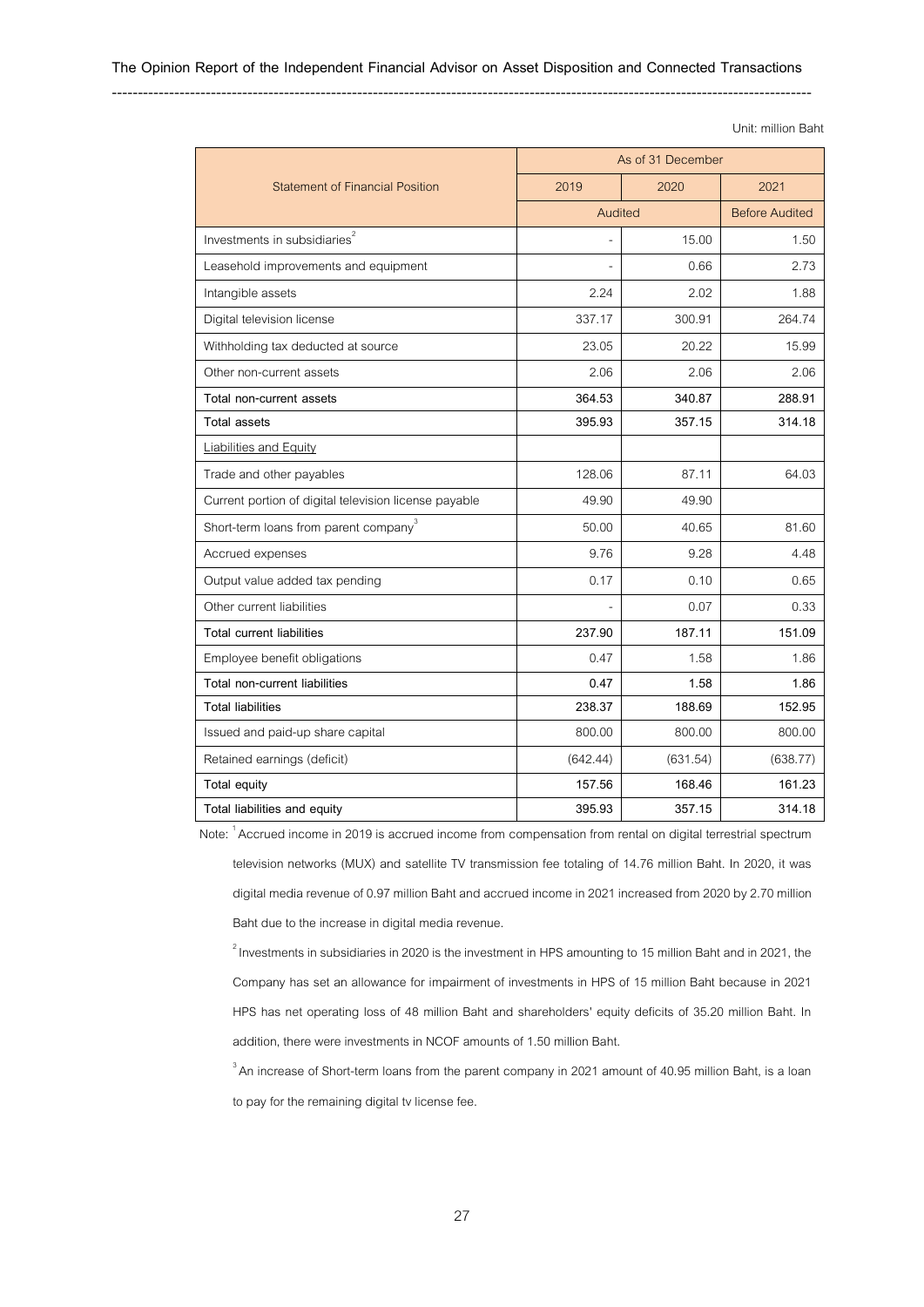--------------------------------------------------------------------------------------------------------------------------------------

|                                                                               | For the Year Ended 31 December |        |                       |  |
|-------------------------------------------------------------------------------|--------------------------------|--------|-----------------------|--|
| Statement of Comprehensive Income                                             | 2019                           | 2020   | 2021                  |  |
|                                                                               | Audited                        |        | <b>Before Audited</b> |  |
| Revenues from sales                                                           | 79.20                          | 80.73  | 106.12                |  |
| Other income                                                                  | 32.02                          | 39.61  | 43.00                 |  |
| <b>Total revenues</b>                                                         | 111.22                         | 120.34 | 149.12                |  |
| Costs of services                                                             | 98.28                          | 101.51 | 130.60                |  |
| Administrative expenses <sup>1</sup>                                          | 10.03                          | 1.30   | 21.56                 |  |
| Reversal of impairment loss on the digital television<br>license <sup>2</sup> | (486.70)                       | ۰      |                       |  |
| Reversal of allowance for doubtful accounts                                   |                                | ۰      | (1.51)                |  |
| Total expenses                                                                | (378.39)                       | 102.81 | 150.65                |  |
| Profit (loss) before finance costs                                            | 489.61                         | 17.53  | (1.52)                |  |
| Finance costs                                                                 | (6.75)                         | (6.63) | (5.70)                |  |
| Net profit (loss)                                                             | 482.86                         | 10.90  | (7.23)                |  |

Unit: million Baht

# Statement of Comprehensive Income

Note: <sup>1</sup>Administrative expense in 2021 increased by 20.10 million Baht due to increase in office expenses building

renovation costs and administrative consulting fees.

 $2R$ egarding NCPO's order No.4/2562, the subsidiary has decided not to return the digital television license. As a result, the subsidiary will be exempted for the installment of the license fee including a subsidy for the network rental expenditures. The management performed the impairment testing of digital television license and its related assets by determined the recoverable amount from the value in use included with the benefits accordance with the above order of NCPO. The management determined that the recoverable amount exceeds it carrying amount of asset. Therefore, the Group has considered to reverse of impairment loss of digital television license of 486.70 million Baht in the consolidated financial statements for the year ended 31 December 2019.

In 2022, the Company has change in business structure of the Group. Therefore, NNV's financial statements in the past did not reflect current business performance.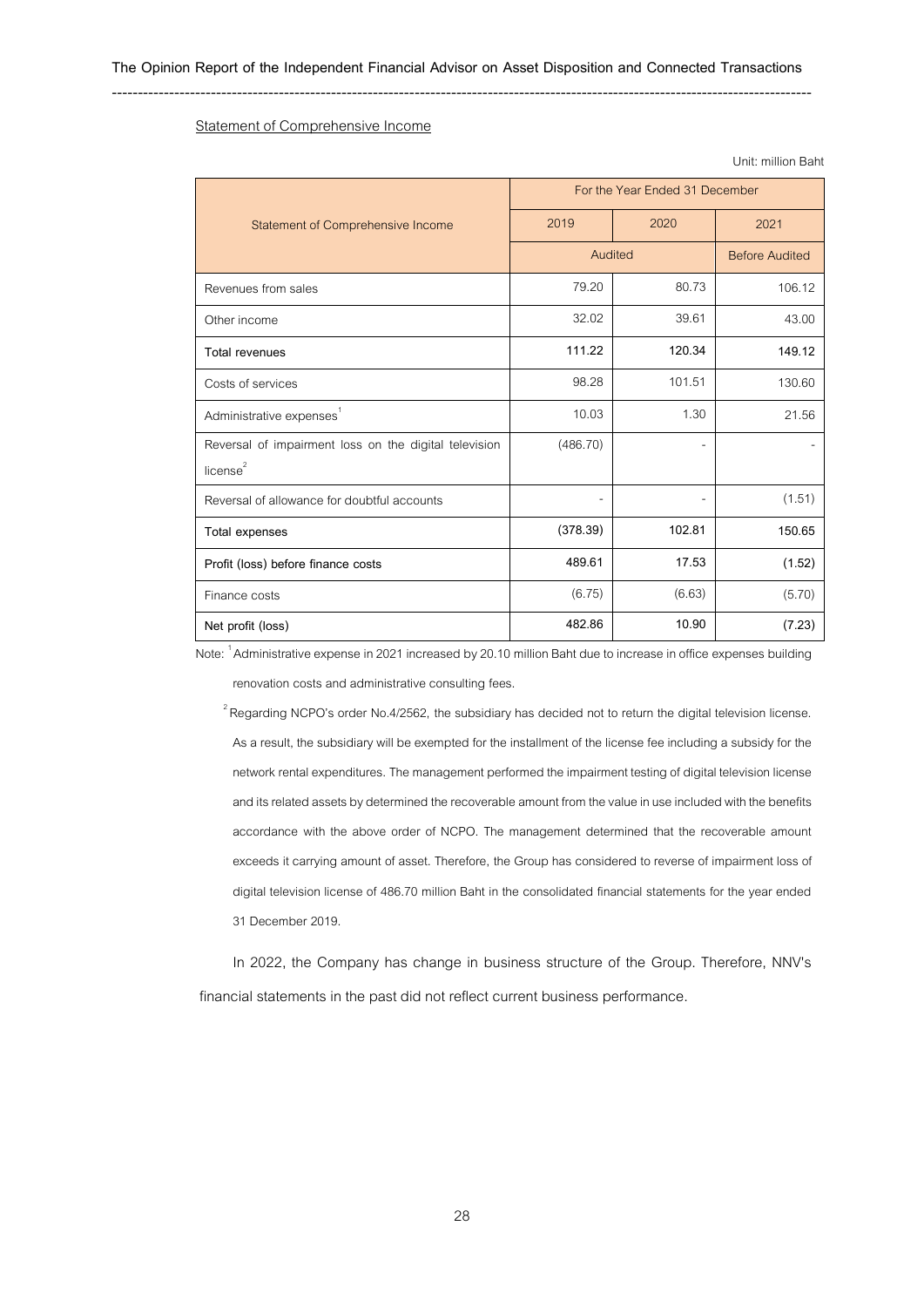2.2 Changes in the Business Structure of the NMG's Group that will Occur Before and After the **Transaction** 

Nation Multimedia Group Public Company Limited who is the major shareholder of the Company, holding 71.45% of the total number of sold shares of the Company willing to made for the purpose of restructuring the Group to make it clearer and more flexible under the "One Nation" policy. Also, it will promote cooperation within the Group, which will then create synergy by sharing resources for the maximum benefit to the business where NMG will restructuring the Group and business under the group of companies as follows:



### The Business Structure of the NMG's Group In 2021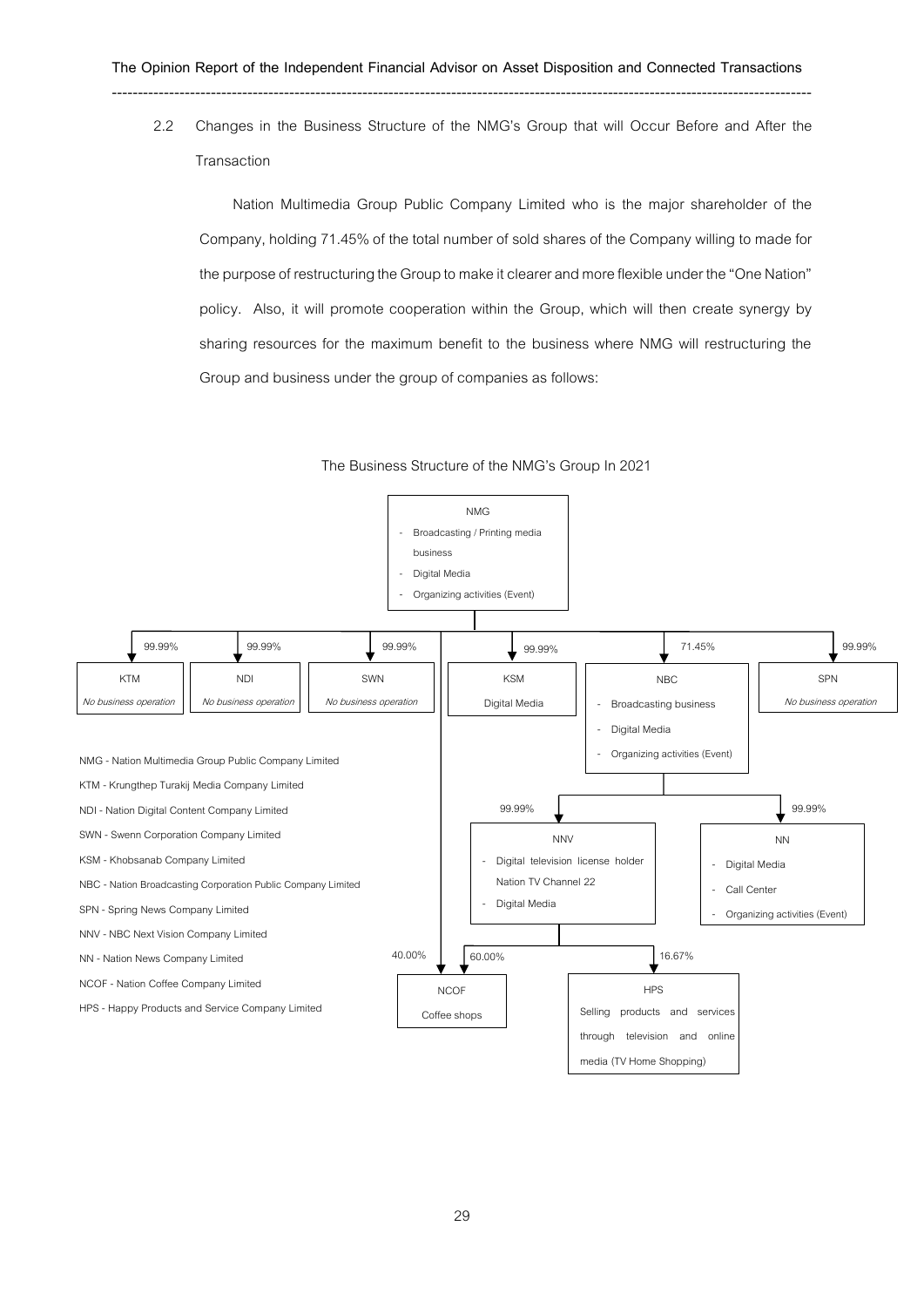The Business Structure of the NMG's Group After Change in the Business Restructured in 2022

# Before the Transaction

The details of change in the business restructured in 2022 before the transaction are as follows:

|    | Item                                                               | <b>Business restructured</b><br>operation before entering the<br>transaction |
|----|--------------------------------------------------------------------|------------------------------------------------------------------------------|
| 1. | Transfer of the digital television business (Nation TV Channel 22) | The Company has transferred                                                  |
|    | from the Company to be operated by NNV. NNV will purchase the      | employees on 1 January 2022                                                  |
|    | assets which are priced according to the book value amounting to   | and the purchase of assets                                                   |
|    | 105,955,682 Baht (excluding VAT) and will transfer employees, as   | was completed on 1 March                                                     |
|    | well as employee benefits, to NNV in the amount of 45,771,351      | 2022.                                                                        |
|    | Baht.                                                              |                                                                              |
| 2. | Transfer of the business unit and assets in the Kom Chad Luek      | The Company expects that it                                                  |
|    | business from the Company to be operated by NNV. NNV will          | will be completed within April                                               |
|    | purchase the business unit and assets in the amount of 70,000,000  | 2022.                                                                        |
|    | Baht (excluding VAT) estimates by the Company's financial          |                                                                              |
|    | advisor.                                                           |                                                                              |
| 3. | NNV will buy shares of Happy Products and Service Co., Ltd. from   | The Company received shares                                                  |
|    | Miss Duangkamol Kiatsukkasem, who is an existing shareholder of    | transfer from NNV on 2 March                                                 |
|    | HPS, for 33.33% or equivalent to 10,000,000 Baht. This will cause  | 2022.                                                                        |
|    | the shareholding proportion to increase to 50% of the paid-up      |                                                                              |
|    | capital and will allow HPS to become a subsidiary. NNV will then   |                                                                              |
|    | transfer all of its shares to the Company at a price of 25,000,000 |                                                                              |
|    | Baht based on the NNV's investment in HPS.                         |                                                                              |
| 4. | NNV will increase its paid-up capital from 800,000,000 Baht to     | The Company expects that it                                                  |
|    | 860,000,000 Baht by converting debts from trade accounts           | will be completed within April                                               |
|    | receivable that NNV owes the Company to capital of 60,000,000      | 2022.                                                                        |
|    | Baht.                                                              |                                                                              |
| 5. | Transfer of the call center business unit from Nation News Co.,    | The Company expects that it                                                  |
|    | Ltd., a subsidiary, to be operated by the Company at a price of    | will be completed within April                                               |
|    | 40,000,000 Baht.                                                   | 2022.                                                                        |

Note: No. 4 and 5 are material conditions precedent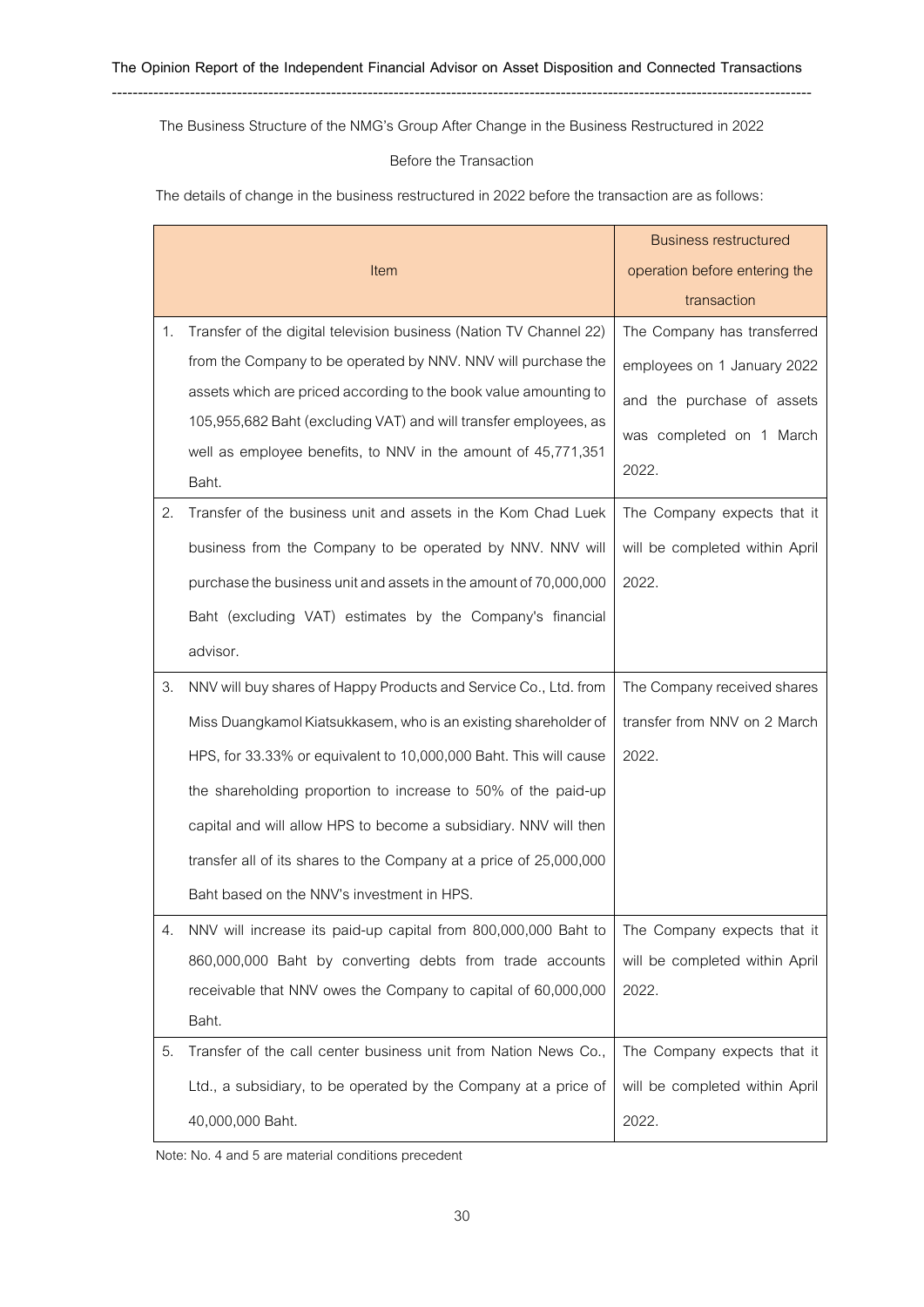

### The Business Structure of the NMG's Group After the Transaction



HPS - Happy Products and Service Company Limited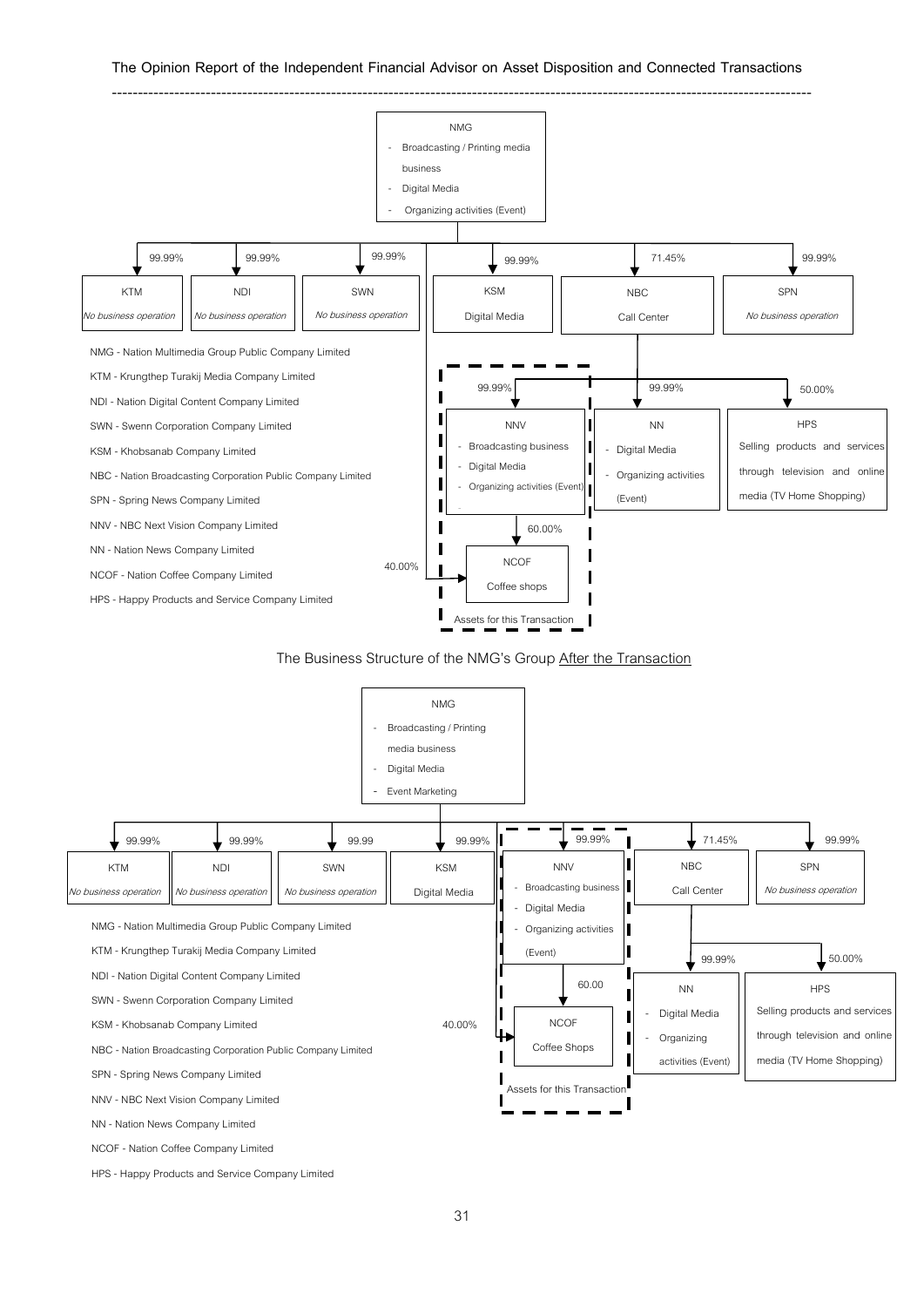# 2.3 Conflicts of Interest in the NMG's Group and the Company

The details of the business of NMG and the Company before and after the transaction are as follows:

Table Shows the Details of Digital Media Business (New Media) Before the Transaction

|                                        | Digital Media Business (New Media) |                       |                            |                     |
|----------------------------------------|------------------------------------|-----------------------|----------------------------|---------------------|
| Company                                | Website                            | Facebook Page         | Website                    | Twitter             |
| Nation Multimedia Group Public         | www.nationgroup.com                | The Nation Thailand   | The Nation Thailand        | The Nation Thailand |
| Company Limited (NMG)                  | www.nationthailand.com             | Krungthep Turakij     | Krungthep Turakij          | Krungthep Turakij   |
|                                        | www.bangkokbiznews.com             | <b>Bottomline</b>     | Springnews                 | Springnews          |
|                                        | www.bottomlineis.co                | Judprakai             | Alive                      |                     |
|                                        | www.nationweekend.com              | NationWeekend         |                            |                     |
|                                        | www.krungthepturakit.com           | Springnews            |                            |                     |
|                                        | www.springnews.co.th               | Hongsuebsuan          |                            |                     |
| Khobsanab Company Limited (KSM)        | www.khobsanam.com                  | Khobsanam             | Khobsanam                  | Khobsanam           |
|                                        |                                    | Khobsanung            |                            | Khobsanung          |
|                                        |                                    | Khobsanam Harmmalao   |                            |                     |
|                                        |                                    | Khobsanamfootballthai |                            |                     |
| Nation Broadcasting Corporation Public | www.nationtv.tv                    | Nation Online         | NationTV22                 | NationTV22          |
| Company Limited (NBC)                  | www.nationmobi.com                 | Good Morning Nation   | Nation Live                | Komchadluek         |
| *The Company will transfer the digital | www.oknation.net                   | Kom Chad Luek         | Kom Chad Luek              | Nation News Agency  |
| media business (New Media) under the   | www.komchadluek.net                | Nation Live           | Luek Kwa Kao               | (NNA)               |
| Company's operation to NNV.            | www.komkhaotuathai.com             | Nation Tan Khao       | Hong Kao Chuk              | Hong Kao Chuk       |
|                                        |                                    | Nation News Agency    | Chuen                      | Chuen               |
|                                        |                                    | (NNA)                 | Kom Chad Luek              |                     |
|                                        |                                    | Hong Kao Chuk         |                            |                     |
|                                        |                                    | Chuen                 |                            |                     |
| Nation News Company Limited (NN)       | www.thainewonline.co               | ThaiNews              | ThaiNews                   | ThaiNews            |
|                                        | www.tnews.co.th                    | 77jowo - ThaiNews     | Social Theaw Trip          | thepeople_co        |
|                                        | www.thepeople.co                   | TNEWS - Pet Par Plern | Pet Par Plern              |                     |
|                                        |                                    | Abbaroi - Knowledge   | Suan Krasae                |                     |
|                                        |                                    | center (adverse)      | <b>ThePeopleCoOfficial</b> |                     |
|                                        |                                    | Thainews-Entertain    |                            |                     |
|                                        |                                    | thepeoplecoofficial   |                            |                     |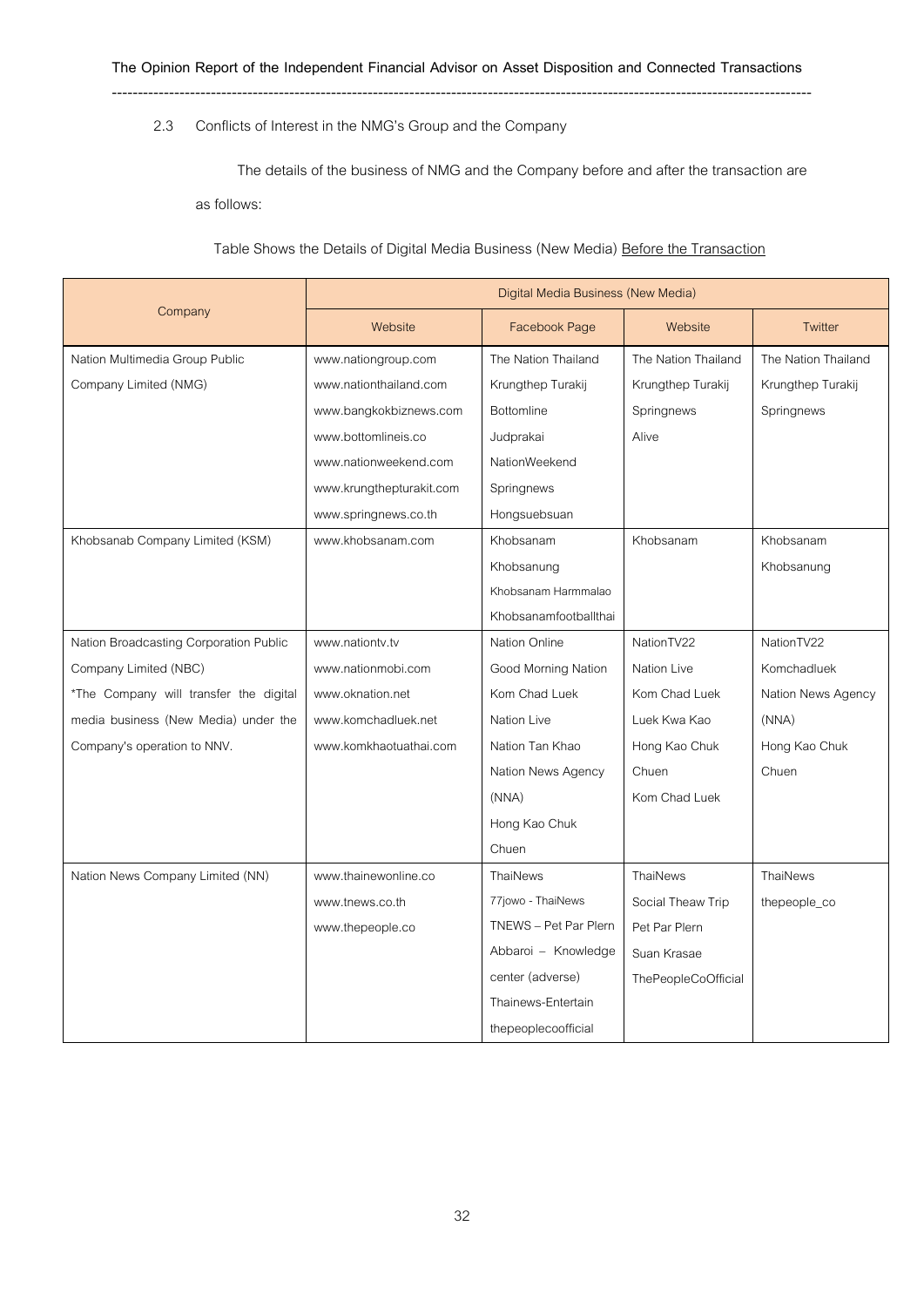| Company                                   | Organizing Activities (Event)             | <b>Television Program</b> |
|-------------------------------------------|-------------------------------------------|---------------------------|
| Nation Multimedia Group Public            | Digital Transformation CEO Seminar        | Biz Insight               |
| Company Limited (NMG)                     | Anniversary 50 Years Nation Group Seminar | NationWeekend             |
|                                           | Anniversary 35 Years Krungthep Tuarakij   |                           |
|                                           | Seminar                                   |                           |
|                                           | Thailand Economic Outlook 2022 Seminar    |                           |
| Nation Broadcasting Corporation Public    | Nation Run Fight Covid-19                 | Nation Morning News       |
| Company Limited (NBC)                     | Nation Virtual Forum Seminar              | Morning Nation            |
| *The Company will transfer organizing     | Smart City Seminar                        | Nation Insight            |
| activities (Event) and television program | Rattana Go Surf                           | Khaokhon Khonkhao         |
| under the Company's operation to NNV.     | Kom Chad Luek Award                       |                           |
|                                           | Kom Chad Luek Wing Loy Fah Mini Marathon  |                           |
| Nation News Company Limited (NN)          | The People Award                          |                           |
|                                           | Raining Cat and Dogs Concert              |                           |
|                                           | 50 Years Kru Paiboon ButKhan Concert      |                           |
|                                           | <b>Rice Festival</b>                      |                           |

Table Shows the Details of Organizing Activities (Event) and Television Program Before the Transaction

After the transaction, the separation of the digital media business (New Media) and organizing activities (Event) are as follows:

| <b>Business Unit</b>         |                                                       | Content / Event                                            |
|------------------------------|-------------------------------------------------------|------------------------------------------------------------|
|                              | The Company                                           | <b>NMG</b>                                                 |
| Digital media business<br>1. | Social news which focuses on                          | Economic News / Business                                   |
| (New Media)                  | media that can be distributed to a                    | Administration                                             |
|                              | large number of people (Mass                          | General News / Politics / Crime                            |
|                              | Media)                                                |                                                            |
|                              | Inspiration / creativity from famous                  |                                                            |
|                              | or successful people in each field                    |                                                            |
|                              | Informative entertainment<br>$\overline{\phantom{a}}$ |                                                            |
| 2.<br>Organizing activities  | General events such as tree fairs                     | Economy and investment Seminar<br>$\overline{\phantom{a}}$ |
| (Event)                      | and pet fairs                                         | Dinner Talk Seminar                                        |
|                              | <b>Music Events</b>                                   | Sports events such as running,                             |
|                              | Food and drinks Events                                | cycling and golf                                           |
|                              |                                                       | Awards Ceremony                                            |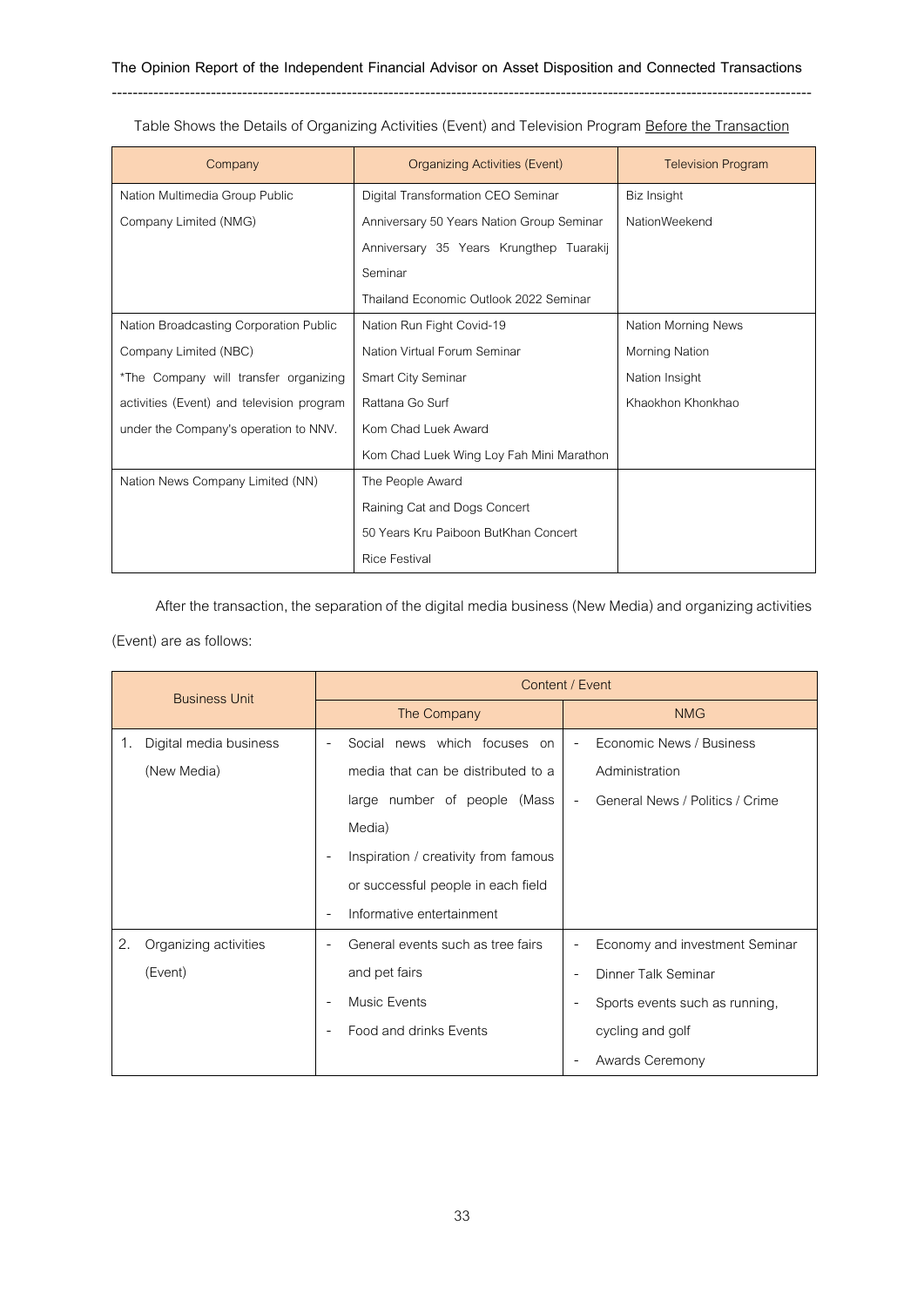--------------------------------------------------------------------------------------------------------------------------------------

### Table Shows the Details of Business Segments of NMG and the Company

| <b>Business</b>                                                      | <b>Digital Media</b><br><b>Business</b><br>(New Media) | Organizing<br><b>Activities</b><br>(Event) | Television<br>Program |  |
|----------------------------------------------------------------------|--------------------------------------------------------|--------------------------------------------|-----------------------|--|
| Business segments of NMG and the Company before the transaction      |                                                        |                                            |                       |  |
| Nation Multimedia Group Public Company Limited                       | Yes                                                    | Yes                                        | Yes                   |  |
| Nation Broadcasting Corporation Public Company Limited               | Yes                                                    | Yes.                                       | Yes                   |  |
| Business segments of NMG and the Company after the transaction<br>2. |                                                        |                                            |                       |  |
| Nation Multimedia Group Public Company Limited                       | Yes                                                    | Yes                                        | Yes                   |  |
| Nation Broadcasting Corporation Public Company Limited               | Yes.                                                   | Yes                                        |                       |  |

### Before and After the Transaction.

#### 2.4 Industry Outlook

AGB Nielsen Thailand and the Digital Advertising Association of Thailand (DAAT) provide the overview summary of the advertising media industry in Thailand as between 2019 – 2021, the overall advertising spendings were 123,662, 107,719 and 107,151 million Baht, respectively. In 2020, when compared with the same period of the previous year, the growth rate decreased by 12.89%. Similarly, in 2021, the growth rate declined by 0.53%, while the advertising media industry continued to struggle from the third wave of the Coronavirus Disease 2019 ("Covid-19") outbreak in early 2021. There were also concerns about the spread of Covid variants, such as Delta Plus and Omicron.

However, advertising spending on television media in 2021 stood at 63,662 million Baht, increasing by 0.78% compared to 2020, and It remained to be the media channel with the highest advertising spending at 59.38%, and advertising spending on internet media shared the market in 2021 at 23,315 million Baht with the market share of 21.76%, increasing from 2020 by 2,257 million Baht or increasing by 10.72%, which was higher than Kantar (Thailand) Limited and The Digital Advertising Association of Thailand (DAAT) estimated at 8.00%. For the out-of-home media segment, it shared the market in 2021 by ranking No. 3 at 9,709 million Baht or 9.06%, which had a continuous decline in growth during 2020 –2021 at 18.67% and 11.62%, respectively.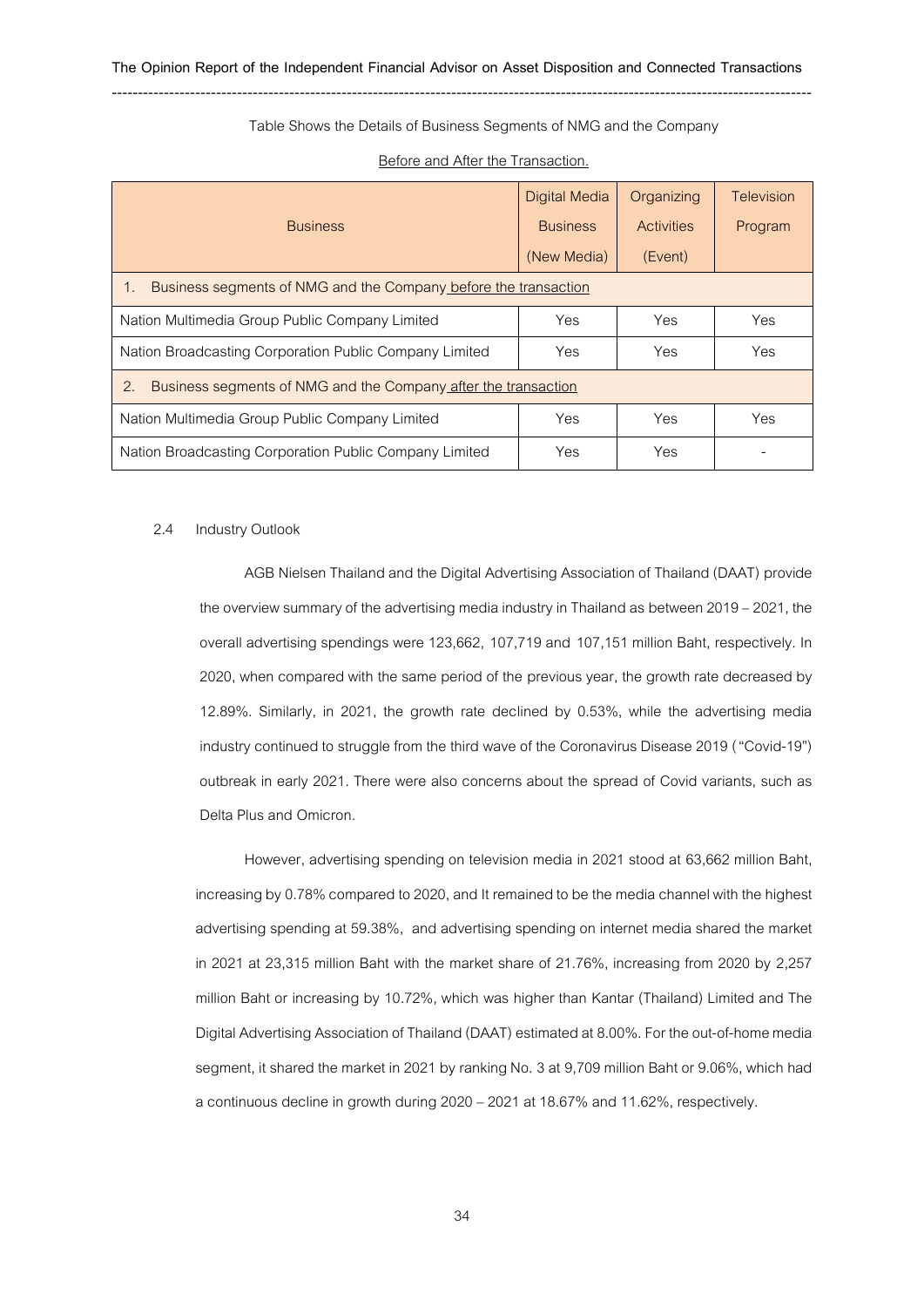Sea Limited's survey on the usage of digital technology in Thailand from the impact of the Covid-19 outbreak by Sea insights in September 2021 found that the average daily usage of digital technology in Thailand was 64%, higher than other ASEAN countries at 59%, where the average Thai usage of digital technology in entertainment was 81%, higher than the ASEAN region at 75%. As a result, the investments in advertising on the internet continued to grow during the last Covid-19 outbreak. At the same time, more than 62% of Thai people still demand more daily usage of digital technology in the future.

The Media Agency Association of Thailand (MAAT) and IPG Mediabrands Thailand, an affiliated company of Interpublic Group, predict that in 2022 the overall advertising spending in Thailand will be 110,562 million Baht, increasing by 3.18% with the view that the situation of the Covid-19 pandemic will improve in a better way, because more than 60% of people have accessed to vaccine, and the policy for the third dose of vaccination has been set.

While Media Intelligence or MI Group forecasts the growth rate of the advertising media industry in 2022 at 12%, which includes the growth rate of the internet media at 15.81% or approximately 27,000 million Baht. It is considered that people are ready to return to a normal life after the second dose of vaccination exceeds 70% and the third dose at 30%. The 8 main industries that will bring money into the advertising media industry are 1) cars: especially electric vehicles that are waiting for government policies, 2) motorcycles, 3) businesses and services related to new-normal lifestyles, such as product/food delivery platforms and/or online shopping platforms, 4) non-alcohol beverages, 5) beauty and health businesses, 6) credits, especially personal loans, 7) new alternative investments/speculations, and 8) other products and services related to outdoor activities, such as restaurants.

As for the 2022 prediction of MindShare (Thailand), an affiliated company of GroupM, the value of the advertising media industry is expected at 112,250 million Baht with a growth rate of 4.76% from 2021. It consists of advertising spending on TV media at 64,000 million Baht, increasing by 0.59%; advertising spending on internet media at 26,150 million Baht, increasing by 12.16%; and advertising spending on out-of-home media at 10,200 million Baht, increasing by 5.06%.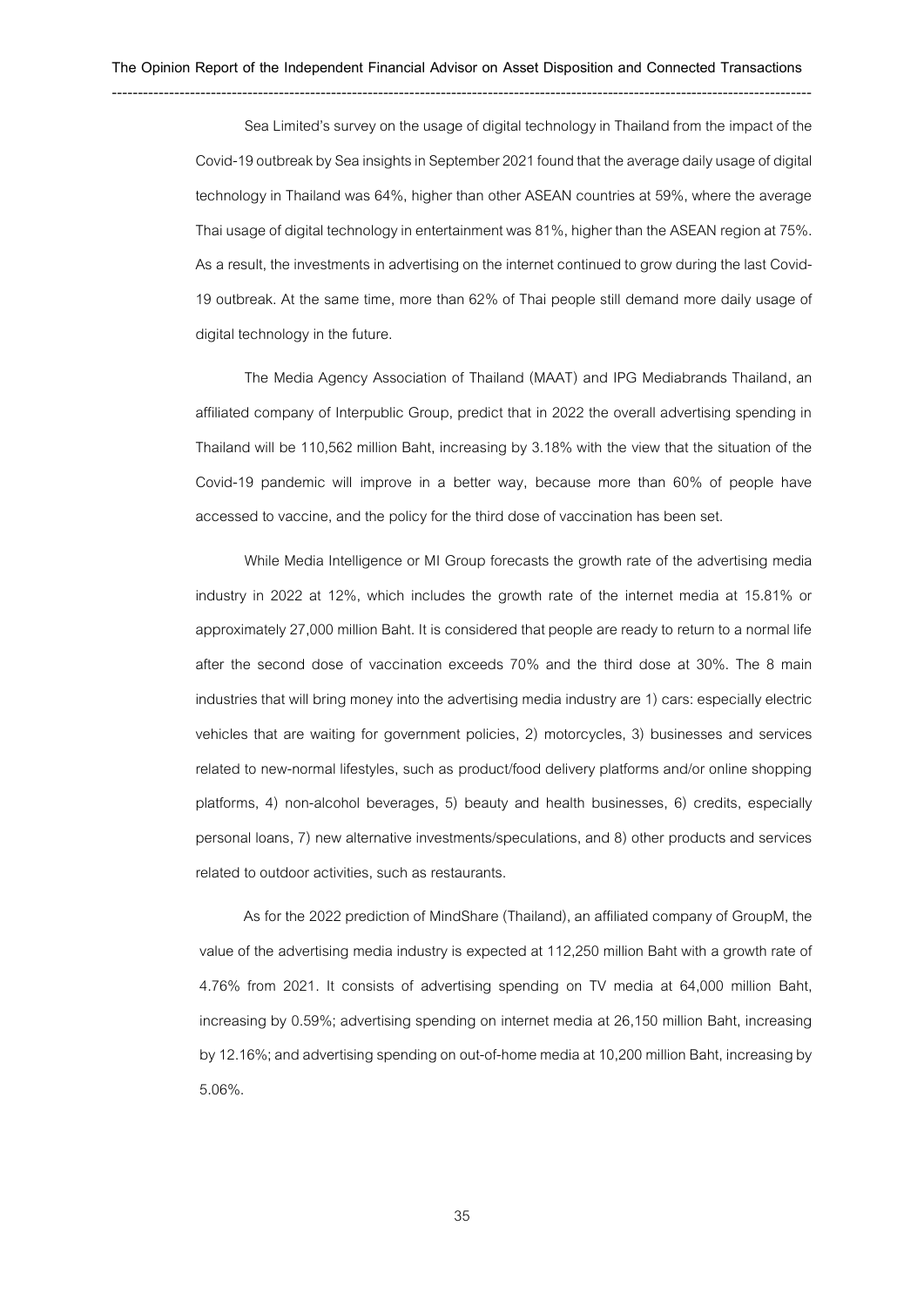#### **3. Rationale of the Transaction**

#### 3.1 Objective and Necessity of Entering into the Transaction

The Company will sell NNV's ordinary shares and receive payment of liabilities owed to the Company totaling 461.03 million Baht. It will be made for the purpose of restructuring the Group to make it clearer and more flexible following the policy of Nation Multimedia Group Public Company Limited, who is a major shareholder of the Company. Also, it will promote cooperation within the Group, which will then create synergy by sharing resources for the maximum benefit to the business.

To enter into such transaction will allow the Company to reduce the risk from recognizing operating losses of NNV in the future since the digital television business has constantly been incurring operating losses, and then it will improve the Company's financial position.

The purchase price is in the range estimated by Orion Advisory Company Limited, the Company's financial advisor. The total appraised value is in the range of 378.26 – 462.98 million Baht (include the value of NNV's shares and debts). As a result, the Company can use the cash flow obtained from the Transaction for other businesses with higher potential growth and use as working capital for business operations. Not only that the Company can use the cash flow to pay off debts, causing the interest burden to reduce and leading to the improvement of overall cash flows of the Company.

The Company is able to record the accounting profit from the sale of ordinary shares in the whole amount since the investment value in NNV shown in the Company's financial statements equals 0 (zero), and this will eventually allow the financial structure of the Company to improve.

After the sale of NNV's ordinary shares, the Company will remain the call center business unit and hold shares in Happy Products and Service Company Limited, which sell products and services through television and online media (TV Home Shopping), and Nation News Company Limited, which engages in the new media business.

The Independent Financial Advisor opines that the objective of entering into the Transaction this time is reasonable.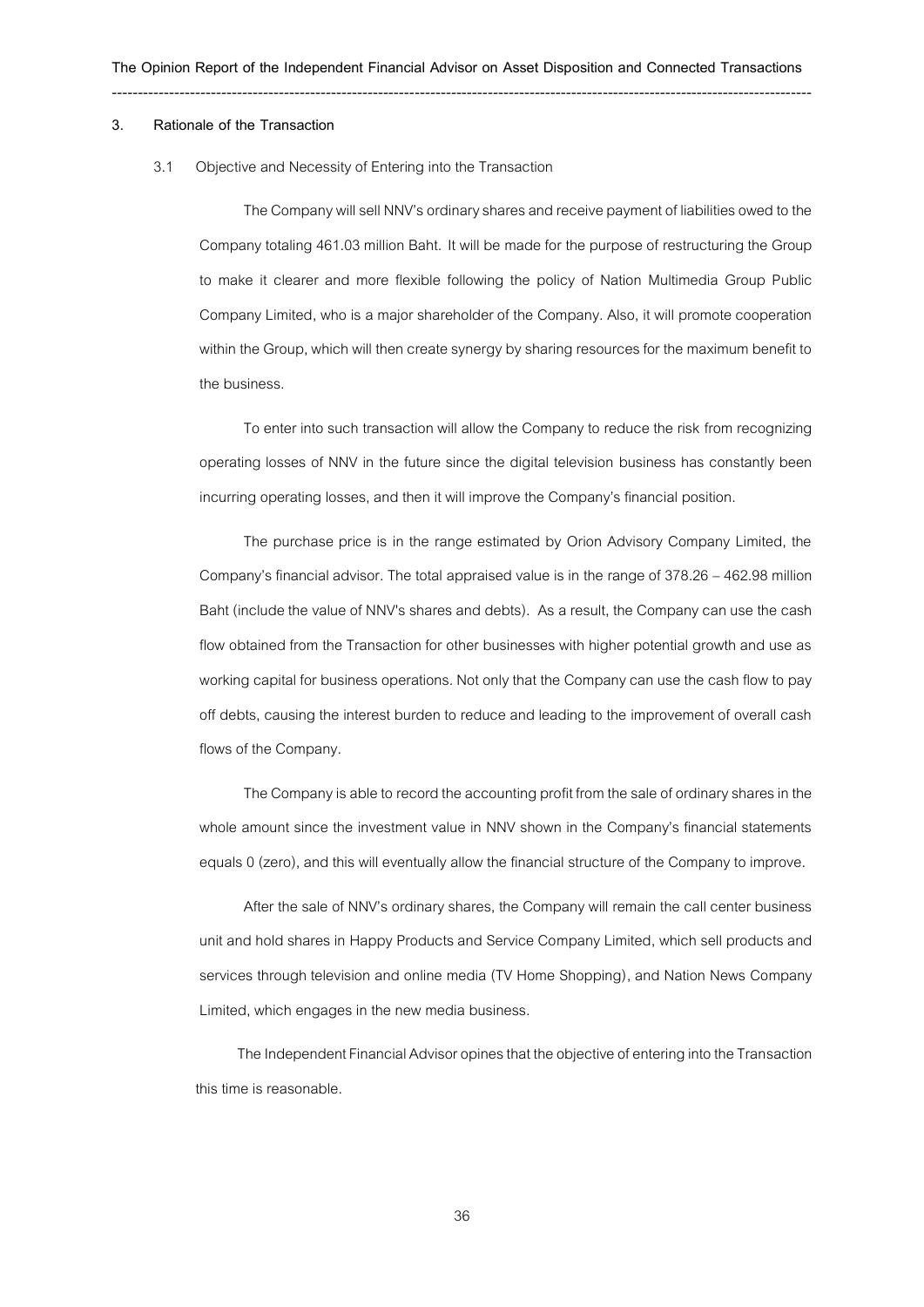--------------------------------------------------------------------------------------------------------------------------------------

3.2 Advantages and Disadvantages Between Entering and Not Entering into the Transaction

#### Advantages of Entering into the Transaction

(1) Being able to use money received from the sale of NNV's ordinary shares and debt settlement for the Company's business

Selling all of ordinary shares that the Company holds in NNV and receiving payment of liabilities owed to the Company totaling 461.03 million Baht will allow the Company to be able to use such cash flow for other businesses with higher potential growth and use as working capital for business operations. Not only that the Company can use the cash flow to pay off debts, causing the interest burden to reduce and leading to the improvement of overall cash flows of the Company.

(2) Diminishing potential losses that may arise in the future in the consolidated financial statements

To enter into the Transaction will allow the Company to reduce the risk from recognizing operating losses of NNV in the future since the digital television business has constantly been incurring operating losses, and then it will improve the Company's financial position.

## (3) Being able to record the accounting profit and lessening the burden of finance costs

The Company is able to record the accounting profit from the sale of ordinary shares in the whole amount since the investment value in NNV shown in the Company's financial statements equals 0 (zero), because the Company has impaired the whole amount of the investment.To sell NNV's ordinary shares will enable the Company to record the accounting profit of 239.73 million Baht.

The Company can use the cash flow obtained from the sale of the investment to pay off debts, causing the interest burden to reduce and leading to the improvement of overall cash flows of the Company.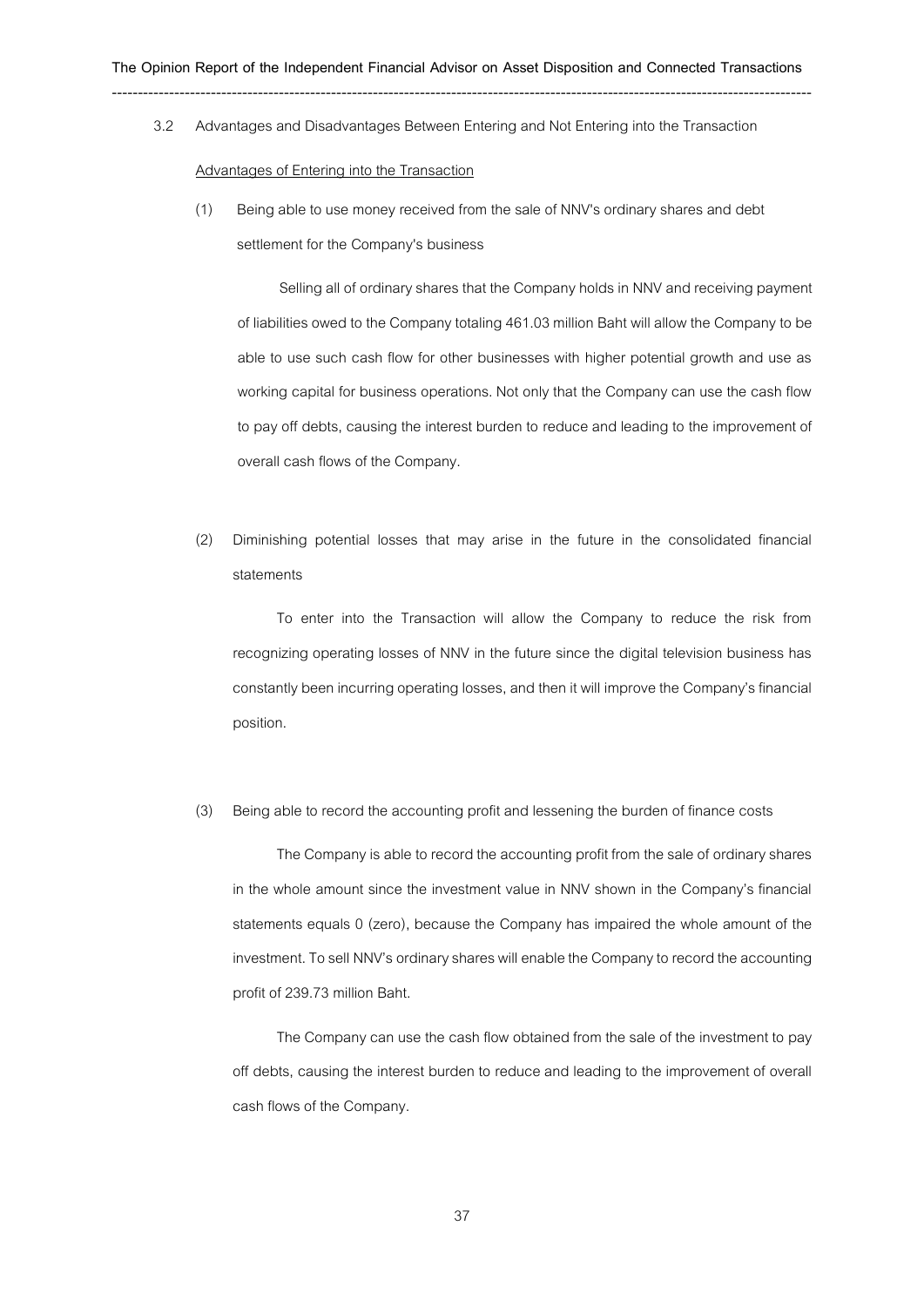## (4) Reducing conflicts of interest among NMG's group and NBC

--------------------------------------------------------------------------------------------------------------------------------------

To enter into the Transaction will help reduce conflicts of interest, because after the Transaction, the only remaining business that both NMG and NBC similarly operate is the new media business and organizing activities (Event), the details are as follow:

|                                                                      | Digital Media   | Organizing        | Television |
|----------------------------------------------------------------------|-----------------|-------------------|------------|
| <b>Business</b>                                                      | <b>Business</b> | <b>Activities</b> | Program    |
|                                                                      | (New Media)     | (Event)           |            |
| Business segments of NMG and the Company before the transaction      |                 |                   |            |
| Nation Multimedia Group Public Company Limited                       | Yes             | Yes               | Yes        |
| Nation Broadcasting Corporation Public Company Limited               | Yes             | Yes               | Yes        |
| 2.<br>Business segments of NMG and the Company after the transaction |                 |                   |            |
| Nation Multimedia Group Public Company Limited                       | Yes             | Yes               | Yes        |
| Nation Broadcasting Corporation Public Company Limited               | Yes             | Yes               |            |

#### Disadvantages of Entering into the Transaction

- None -

#### Advantages of Not Entering into the Transaction

The Company can continue to operate the current business.

If the Company does not enter into the sale of all ordinary shares that it holds in NNV, the Company will continue to operate the current business.

## Disadvantages of Not Entering into the Transaction

(1) Not receiving money from the sale of NNV's ordinary shares and outstanding debts

If there is no entry into the sale of all ordinary shares that the Company holds in NNV and outstanding debts, the Company may not have sufficient funds to expand its TV home shopping and call center businesses. As a result, the Company would have to look for the funds from other alternative sources, i.e., borrowing from financial institutions, and this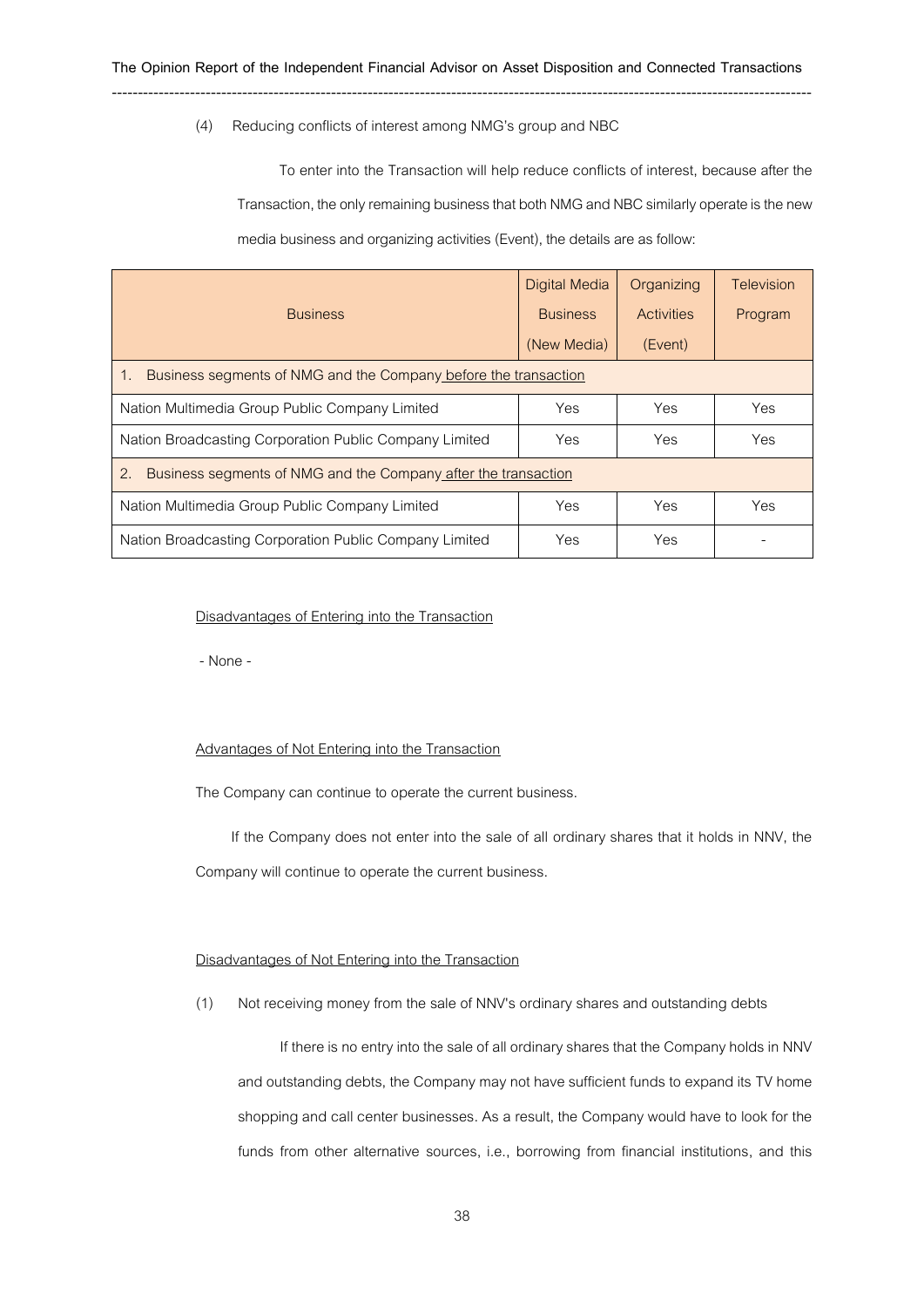would cause the Company to have higher finance costs and the outstanding debts may not be repaid since the business incurs losses.

In the event that the Company continues to have operating losses, the Company might have to exercise the offer of newly issued ordinary shares again, because the money received from the capital increase in 2019 and 2020 has already been used up.

(2) The risk of conflicts of interest between the Company and NMG still remains.

In case the Company does not enter into the Sale of Ordinary Shares in Subsidiaries with NMG, it will cause the risk of conflicts of interest to remain since the Company and NMG have the same businesses, which are digital media business. and event marketing business.

3.3 Advantages and Disadvantages Between Entering into the Transaction with Connected Persons and Third Parties

Advantages Between Entering into the Transaction with Connected Persons and Third Parties

The Company will be able to negotiate the terms of asset disposition quickly.

The Company will be able to negotiate the terms of the tender offer and the sale and purchase agreement quickly since the Company is a subsidiary of NMG, and the management understands the operating procedures of the Company. Therefore, this will help promote cooperation within the Group, which will then create synergy by sharing resources for the maximum benefit to the business.

#### Disadvantages Between Entering into the Transaction with Connected Persons and Third Parties

Incurring additional expenses and time required for disclosure and compliance with the connected transaction criteria

The entry into the transaction this time is the transaction made with a connect person, namely NMG, who is a major shareholder of the Company holding 71.45% of the total shares sold,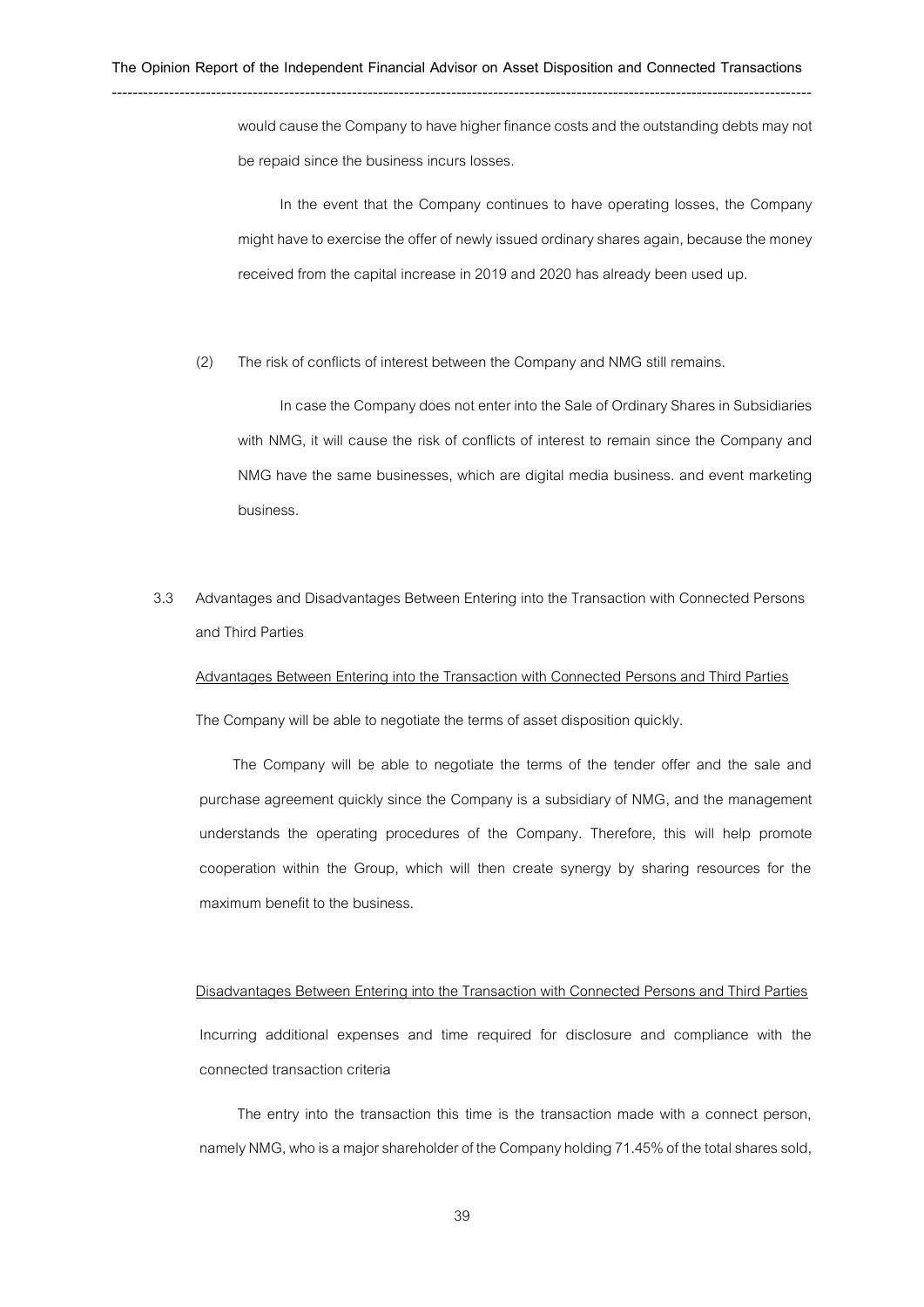and this is considered as a connected transaction with the transaction value of 461,028,315.18 Baht or 128.04% of the Company's net tangible asset value (NTA), which is the transaction value exceeds 20 million Baht or exceeds 3% of the net tangible asset value of the Company, whichever is higher. The Company must then arrange a shareholders' meeting, appoint an independent financial advisor to give opinions on the appropriateness of the transaction, and present the information to the shareholders during the shareholders' meeting. As a result, the Company will have more expenses and time required for the consideration of such transaction.

3.4 Risk of Entering into the Transaction

- None-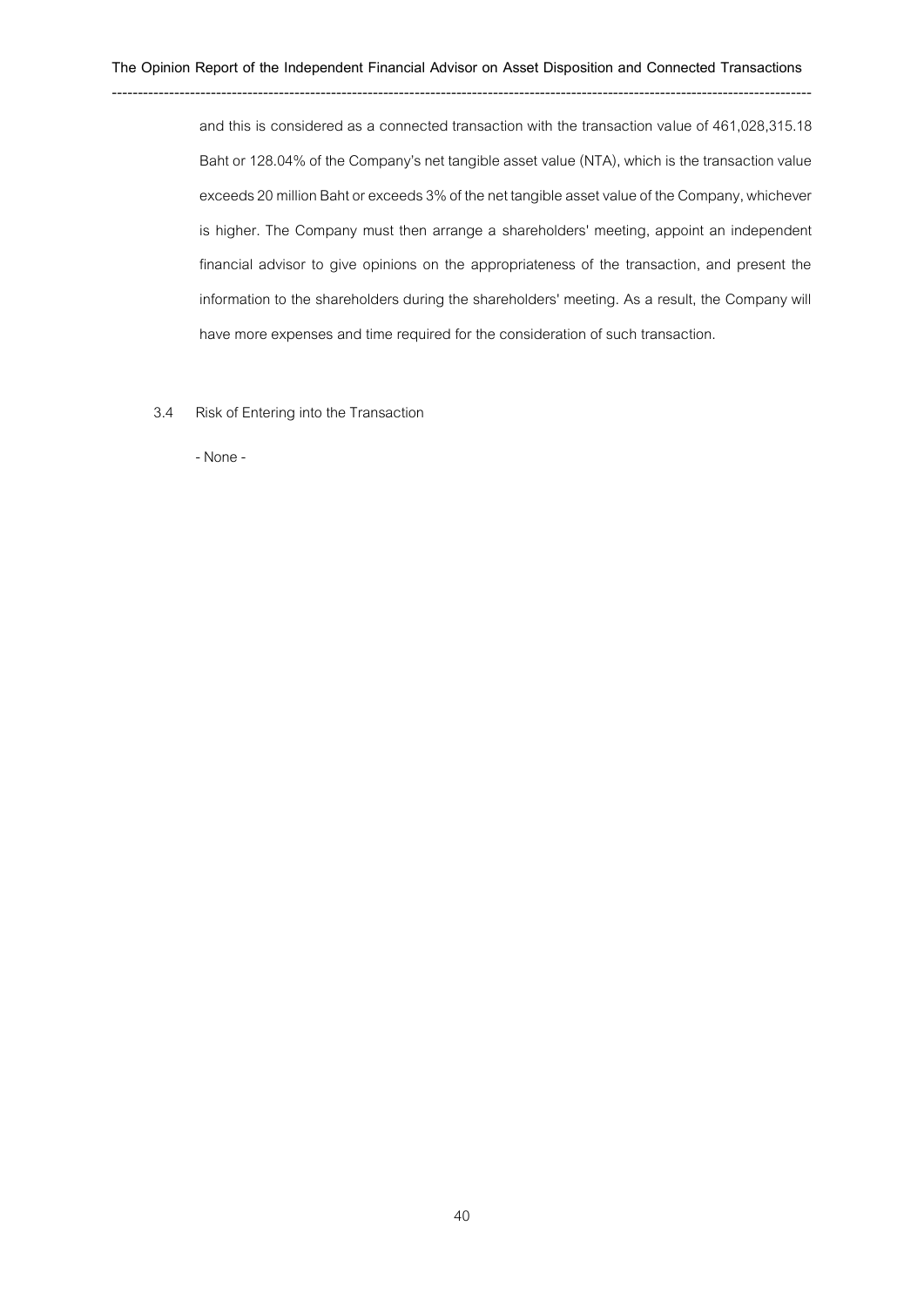#### **4. Fairness of the Price and Appropriateness Conditions of the Transaction**

4.1 Fairness of the Price

In 2022, the Company and NNV have change in the business structure of the Group which the details are as follows:

- (1) Transfer of the digital television business (Nation TV Channel 22) from the Company to be operated by NNV. NNV will purchase the assets which are priced according to the book value amounting to 105,955,682 Baht (excluding VAT) and will transfer employees, as well as employee benefits, to NNV in the amount of 45,771,351 Baht.
- (2) Transfer of the business unit and assets in the Kom Chad Luek business from the Company to be operated by NNV. NNV will purchase the business unit and assets in the amount of 70,000,000 Baht (excluding VAT) estimates by the Company's financial advisor.
- (3) NNV will buy shares of Happy Products and Service Company Limited from Miss Duangkamol Kiatsukkasem, who is an existing shareholder of HPS, for 33.33% or equivalent to 10,000,000 Baht. This will cause the shareholding proportion to increase to 5 0% of the paid-up capital and will allow HPS to become a subsidiary. NNV will then transfer all of its shares to the Company at a price of 25,000,000 Baht based on the NNV's investment in HPS.
- (4) NNV will increase its paid-up capital from 800,000,000 Baht to 860,000,000 Baht by converting debts from trade accounts receivable that NNV owes the Company to capital of 60,000,000 Baht.

As for the liabilities owed to Nation Broadcasting Corporation Public Company Limited in the amount of 221,300,000 Baht, the Independent Financial Advisor did not perform any valuation since NMG will provide loans to NNV to repay the outstanding debts with the Company in the same amount in cash which it is only the change of creditors from the Company to NMG.

The details of the change in business structure of the Group that will occur before and after transaction refer to 2.2 Changes in the Business Structure of the Group that will Occur Before and After the Transaction)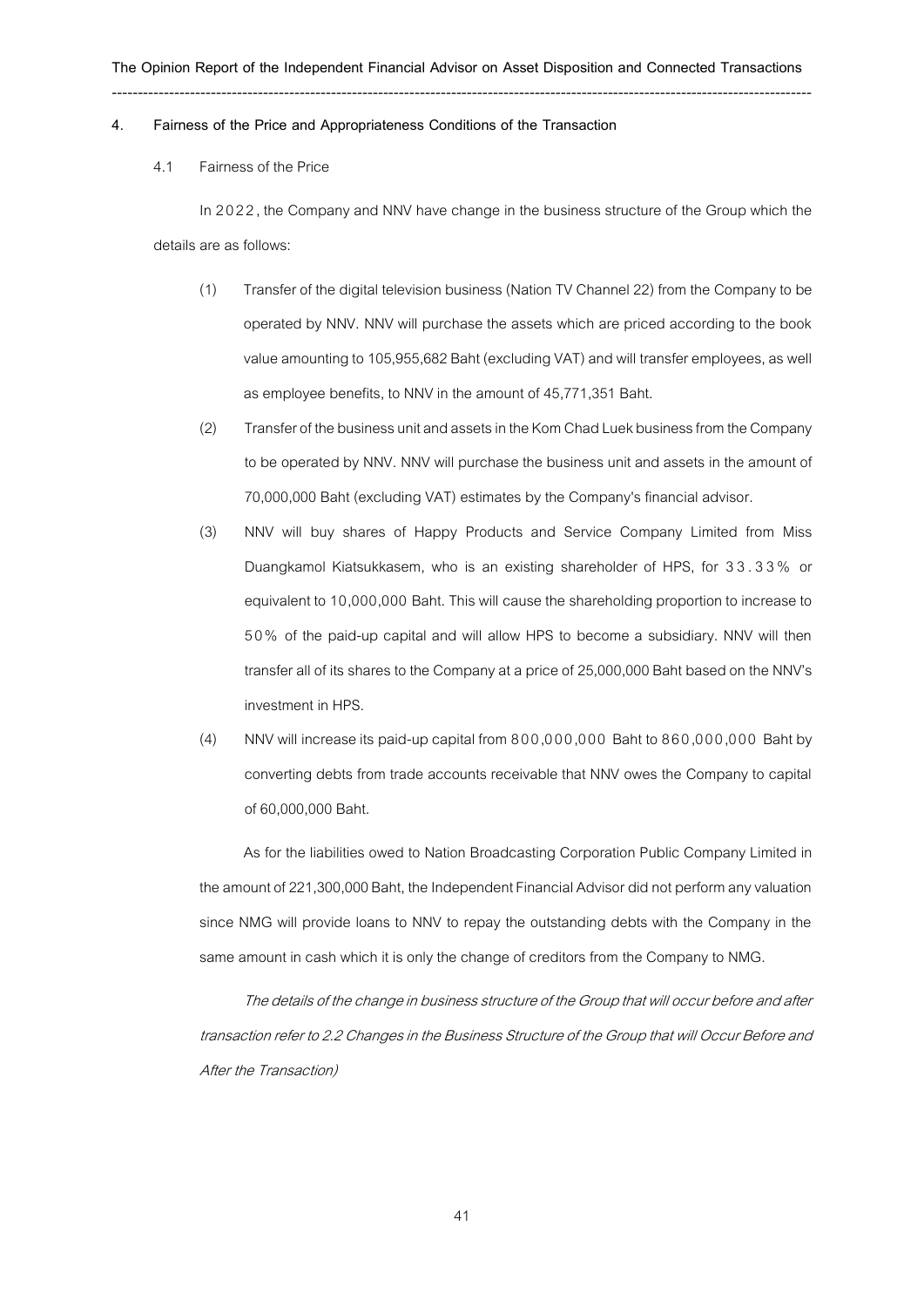#### **The Opinion Report of the Independent Financial Advisor on Asset Disposition and Connected Transactions**

--------------------------------------------------------------------------------------------------------------------------------------

Independent Financial Advisor has evaluated the share price of NNV with various approaches as follows:

- (1) Book Value Approach
- (2) Adjusted Book Value Approach
- (3) Discounted Cash Flow Approach
- (4) Price to Book Value Ratio Approach (P/BV Ratio)

The Independent Financial Advisor does not assess the valuation of NNV's shares by Price to Earnings Ratio Approach (P/E Ratio) due to NNV's operating results as of 31 December 2021 has net operating loss of 7.23 million Baht so it cannot to calculate the appropriate share value by Price to Earnings Ratio Approach.

The details of various stock valuation approaches are shown below

#### **1. Book Value Approach**

The valuation of the ordinary shares under this approach evaluates the book value of the net assets (total assets deduct total liabilities) or equal to the shareholders' equity of NNV. The result is the book value per share. In consideration, the Independent Financial Advisor uses the unaudited financial statements of the NNV as of 31 December 2021, which has been prepared by the management. The details are as follows:

Unit: million Baht

| <b>Item</b>                              | Financial Statements as of<br>31 December 2021 |
|------------------------------------------|------------------------------------------------|
| Total assets                             | 314.18                                         |
| Deduct Total liabilities                 | 152.95                                         |
| Total Shareholders' equity* (Book Value) | 161.23                                         |

\*Referred to NNV's separate financial statements which excluded the financial statements of NCOF. From the unaudited financial statements of NCOF as of 31 December 2021, which has been prepared by the management NCOF have total assets of 1.64 million Baht, total liabilities of 0.89 million Baht, and shareholders' equity of 0.75 million Baht.

The valuation of the ordinary shares under **the Book Value Approach** has a share value of 161.23 million Baht.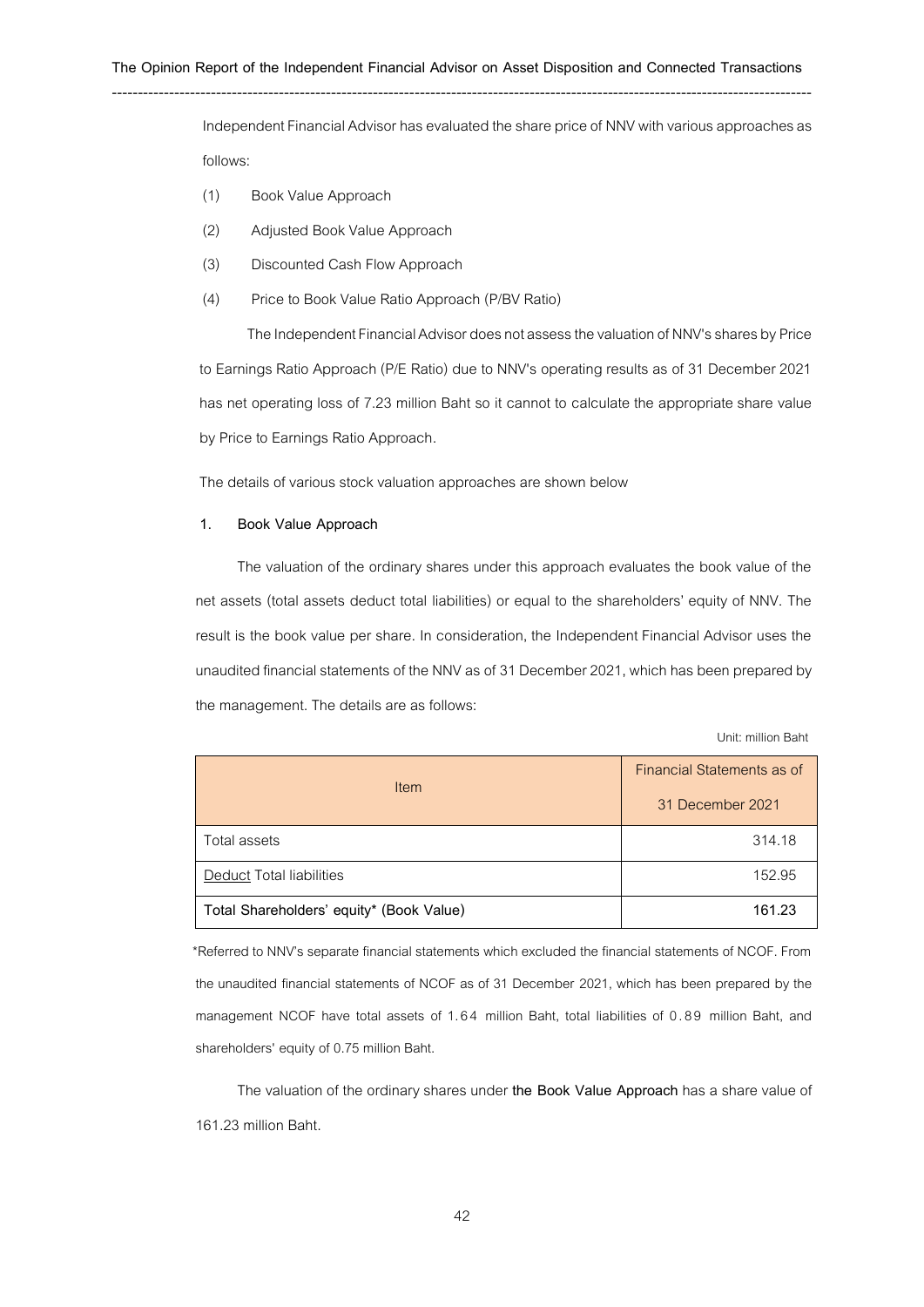--------------------------------------------------------------------------------------------------------------------------------------

The Book Value Approach is the approach that only reflects the financial position of the company at a particular time without reflecting the market value of the asset price at the present time. Also, it does not reflect the profitability and business performance in the future. Therefore, the Independent Financial Advisor does not choose to use this valuation method to evaluate the business value.

## **2. Adjusted Book Value Approach**

The valuation of the business under this approach can reduce the disadvantages of the Book Value Approach as the valuation takes the book values of the transferred assets in reference to the unaudited financial statements of NNV as of 31 December 2021 which has been prepared by the management, and adjusts with change in business restructure of the Group between the Company in 2022 and adjustment of investment in Nation Coffee Company Limited, in which NNV holds 60 % of the paid-up capital. Moreover, NNV does not have land and buildings as the company's assets, the details are as follow:

Unit: million Baht

| Transaction and impact on items in<br>NNV's statement of financial position as of 31 December 2021                                                                                                                                                                                                                                                         | Assets<br>Increase<br>(Decrease) | Liabilities<br>Increase<br>(Decrease) | Shareholders'<br>equity<br>Increase<br>(Decrease) |
|------------------------------------------------------------------------------------------------------------------------------------------------------------------------------------------------------------------------------------------------------------------------------------------------------------------------------------------------------------|----------------------------------|---------------------------------------|---------------------------------------------------|
| Item 1: Transfer of the digital television business (Nation TV Channel 22) from<br>the Company to be operated by NNV. NNV will purchase the assets which are<br>priced according to the book value amounting to 105,955,682 Baht (excluding<br>VAT) and will transfer employees, as well as employee benefits, to NNV in the<br>amount of 45,771,351 Baht. | 113.37                           | 113.37*                               |                                                   |
| Item 2: Transfer of the business unit and assets in the Kom Chad Luek<br>business from the Company to be operated by NNV. NNV will purchase the<br>business unit and assets in the amount of 70,000,000 Baht (excluding VAT)<br>estimates by the Company's financial advisor.                                                                              | 74.90                            | 74.90                                 |                                                   |
| Item 3: NNV will buy shares of Happy Products and Service Company Limited<br>from Miss Duangkamol Kiatsukkasem, who is an existing shareholder of HPS,<br>for 33.33% or equivalent to 10,000,000 Baht. This will cause the shareholding<br>proportion to increase to 50% of the paid-up capital and will allow HPS to                                      | 25.00                            | 10.00                                 | 15.00                                             |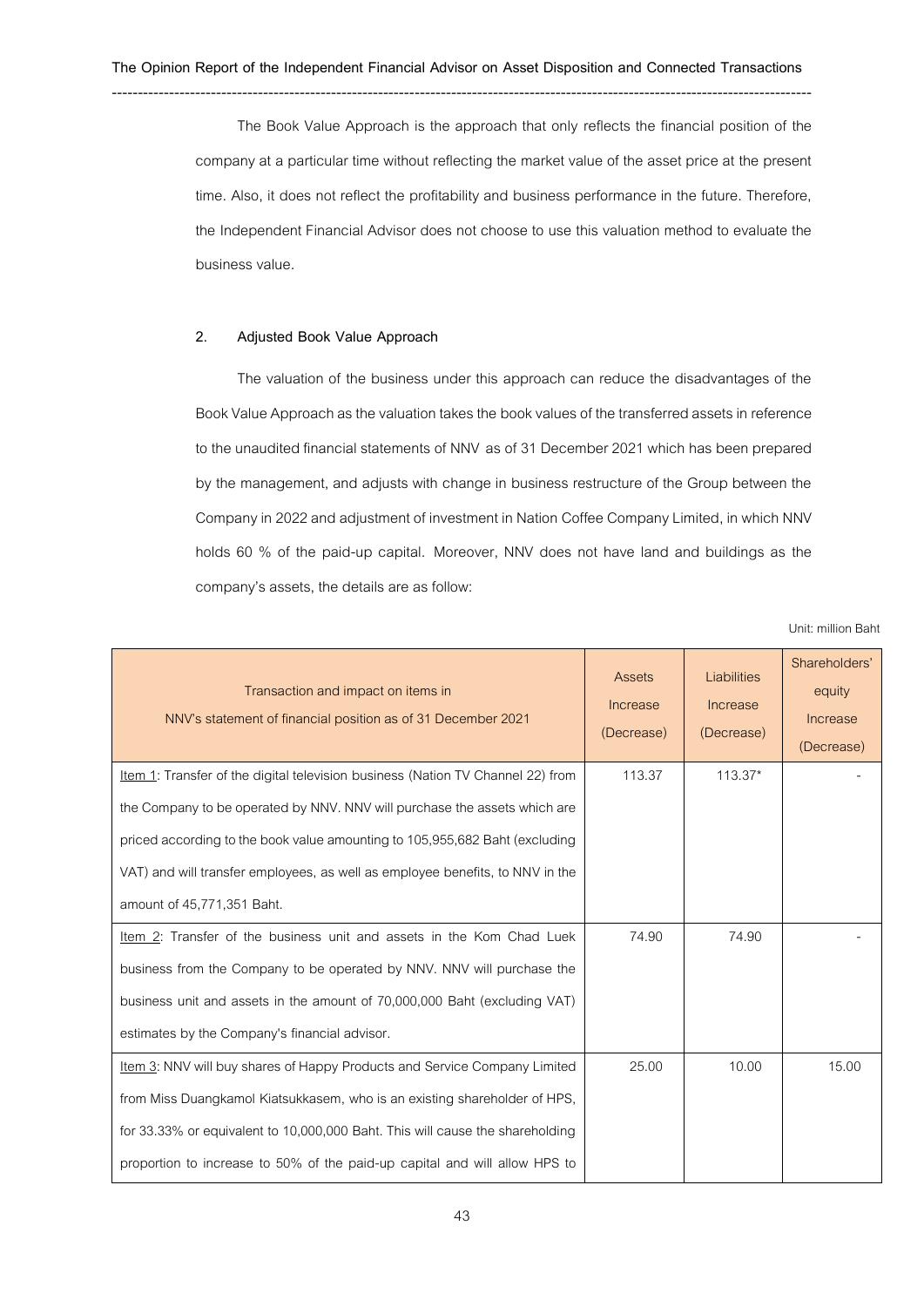## **The Opinion Report of the Independent Financial Advisor on Asset Disposition and Connected Transactions**

#### --------------------------------------------------------------------------------------------------------------------------------------

Unit: million Baht

| Transaction and impact on items in<br>NNV's statement of financial position as of 31 December 2021 | <b>Assets</b><br>Increase<br>(Decrease) | Liabilities<br>Increase<br>(Decrease) | Shareholders'<br>equity<br>Increase<br>(Decrease) |
|----------------------------------------------------------------------------------------------------|-----------------------------------------|---------------------------------------|---------------------------------------------------|
| become a subsidiary. NNV will then transfer all of its shares to the Company                       |                                         |                                       |                                                   |
| at a price of 25,000,000 Baht based on the NNV's investment in HPS.                                |                                         |                                       |                                                   |
| Item 4: NNV will increase its paid-up capital from 800,000,000 Baht to                             |                                         | (60.00)                               | 60.00                                             |
| 860,000,000 Baht by converting debts from trade accounts receivable that                           |                                         |                                       |                                                   |
| NNV owes the Company to capital of 60,000,000 Baht.                                                |                                         |                                       |                                                   |
| Item 5: Adjustmemt the investment in Nation Coffee Company Limited,                                | (1.05)                                  |                                       | (1.05)                                            |
| which NNV holds 60% of the total paid-up capital (Investment value of                              |                                         |                                       |                                                   |
| 1.50 million Baht). Referring to the unaudited financial statements                                |                                         |                                       |                                                   |
| prepared by the management, NCOF's shareholders' equity as of 31                                   |                                         |                                       |                                                   |
| December 2021 at 60% equal to 0.45 million Baht.                                                   |                                         |                                       |                                                   |
| <b>Total</b>                                                                                       | 212.22                                  | 138.27                                | 73.95                                             |

\*Total liabilities of 113.37 million Baht, including employee benefits, amounting to 45.77 million Baht.

# Summary of Value Adjustments under the Adjusted Book Value Approach

Unit: million Baht

| <b>Item</b>                                | <b>Financial Statements</b> |
|--------------------------------------------|-----------------------------|
|                                            | as of 31 December 2021      |
| Total assets                               | 314.18                      |
| Add Total asset adjustment                 | 212.22                      |
| Deduct Total liabilities                   | 152.95                      |
| <b>Deduct</b> Total liabilities adjustment | 138.27                      |
| Total Shareholders' equity (Book Value)    | 235.18                      |

The valuation of the business under **the Adjusted Book Value Approach**has a share value of 235.18 million Baht.

The Adjusted Book Value Approach is the approach that fixes the disadvantages from using the Book Value Approach by adjusting various asset values to reflect the current market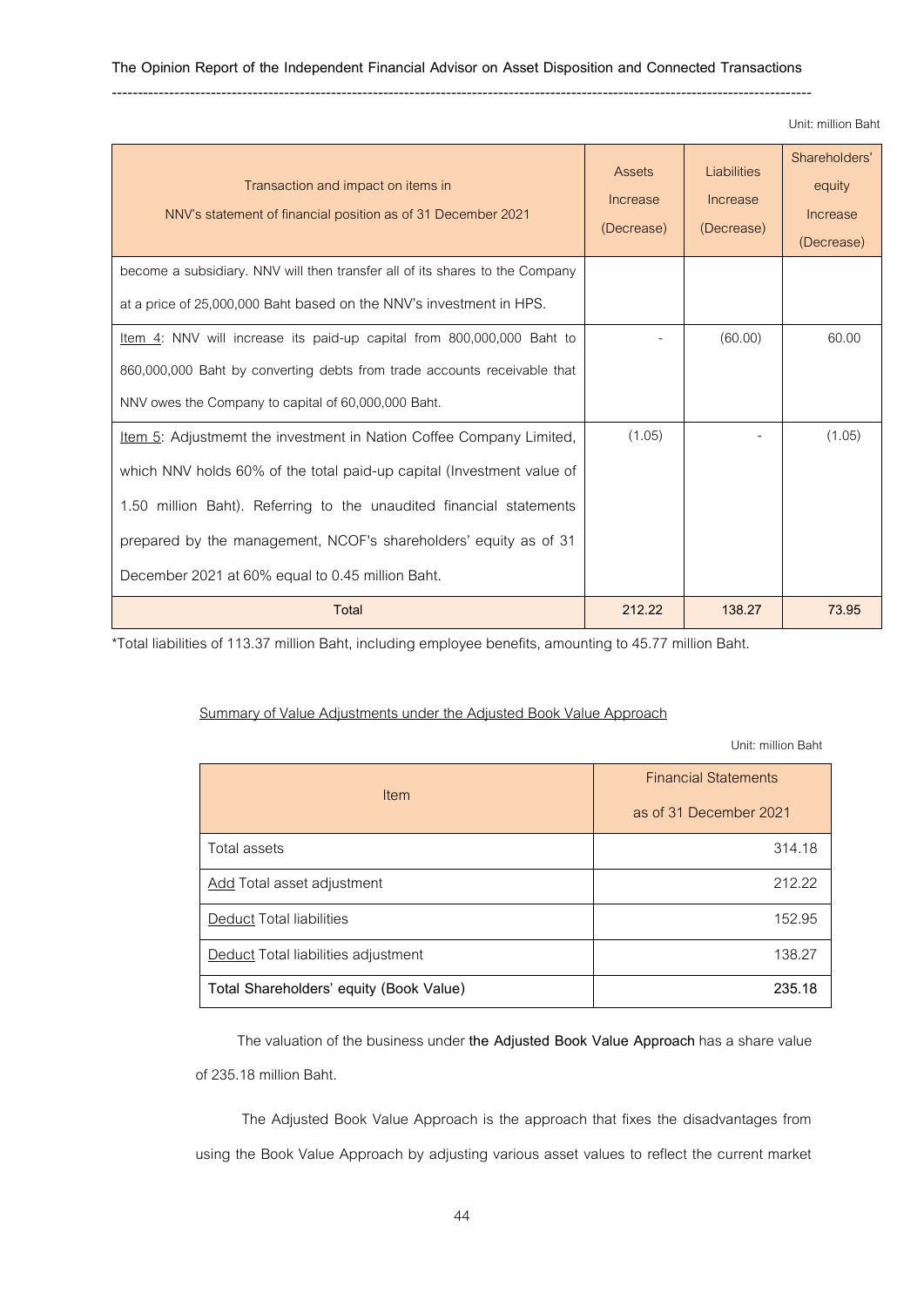values. However, this approach does not take into account the profitability of the company in the future. However, the share value by the discounted cash flow approach is equal to zero. Therefore, the Independent Financial Advisor does **choose to use** this valuation method to evaluate the business value.

#### **3. Discounted Cash Flow Approach**

The valuation of the business under this approach concerns the business performance in the future by calculating the net present value of projected free cash flow with the Weighted Average Cost of Capital (WACC) as the discount rate.

NNV 's revenue structure had only income from renting broadcasting airtimes to the Company and compensation from rental on digital terrestrial spectrum television networks (MUX), while revenue and costs related to advertising sales and production will be the revenue and cost of the Company. In 2020, the Company has changed the structure of directors and executives including the MC team and the Company has received business unit and the trademark Kom Chad Luek from NMG, which operates business related to digital media (New Media) and Organizing activities (Event).

Therefore, the Independent Financial Advisor selected the revenue and cost data in 2021 as the base year which it is the year that the operation reflects the current business structure. And the impact of the coronavirus disease 2019 outbreak has affected advertising spending in 2020 to decline 12.89% from 2019. At the same time, entrepreneurs have adjusted their advertising spending proportions through various media in 2021 in accordance with Coronavirus Disease-2019 outbreak situation in 2020.

The Independent Financial Advisor prepares the financial projection of NNV under the following assumptions:

## (3.1) Revenues and Costs Assumptions

#### (3.1.1) Revenue from television media business

Revenue from the television media business consists of revenue from advertising sales, revenue from period rentals, revenue from production, etc. The Independent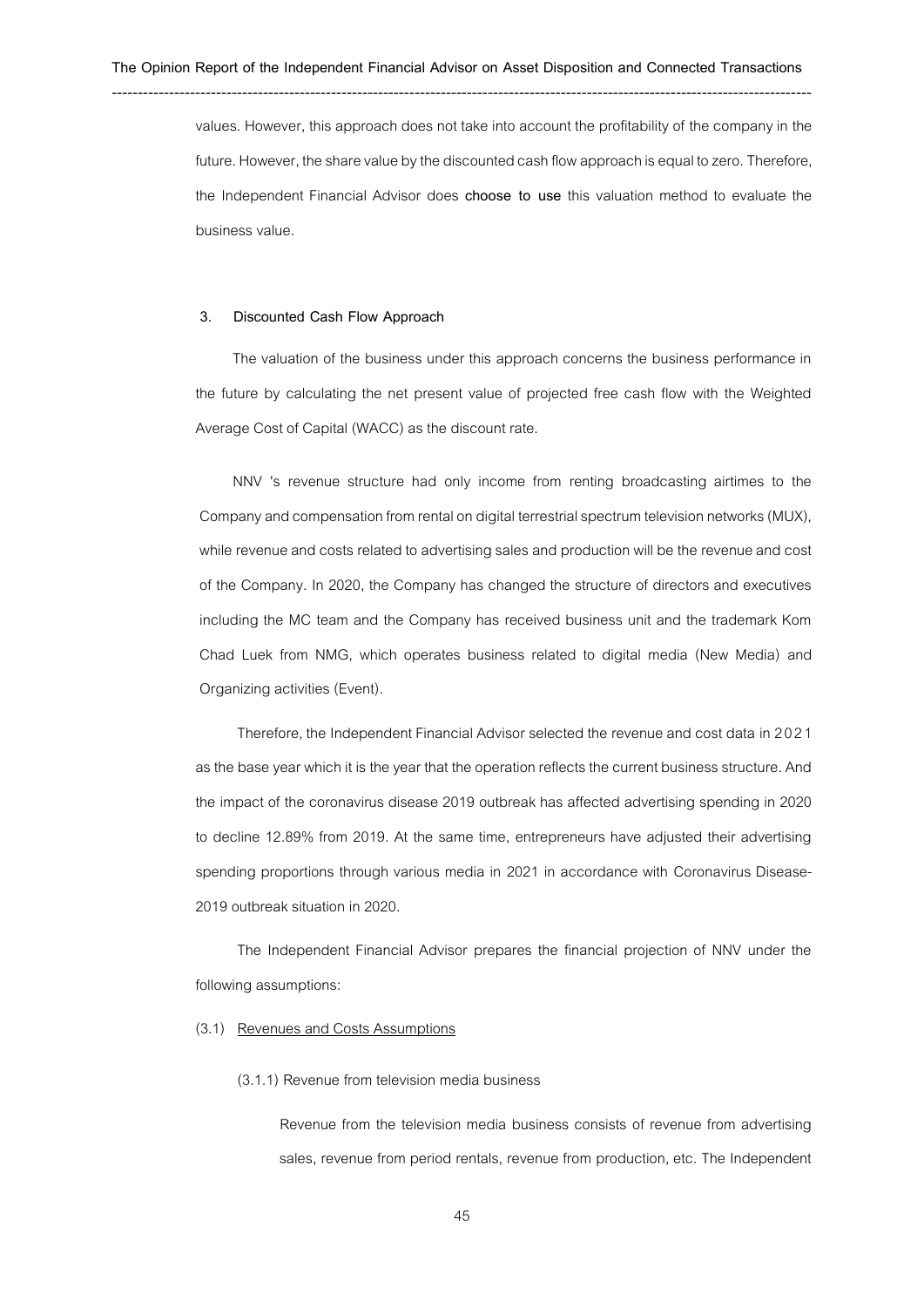--------------------------------------------------------------------------------------------------------------------------------------

Financial Advisor assigns the revenue from the television media business during the period from 1 January 2022 – 24 April 2029, according to the term of the digital television license to have a growth rate of 0.95% per year from 2021, based on the forecast of TV advertising spending by MindShare (Thailand)<sup>1</sup>. .

(3.1.2) Revenue from digital media business (New Media)

Revenue from digital media business (New Media) (Nation Online and Kom Chad Luek) consists of revenue from Facebook pages, revenue from Ads networks and revenues from the sales of advertising space directly on the website. The Independent Financial Advisor assigns the revenue from the digital media business in 2022 to have a growth rate of 12.16% per year, based on the forecast of internet media advertising spending by MindShare (Thailand)<sup>1</sup> and 2023 - 2030 to have a growth rate of 9.19% per year based on the compound annual growth rate of internet media advertising spending in 2019 –2021.

#### (3.1.3) Revenues from organizing activities (Event)

The Independent Financial Advisor assigns revenue from organizing activities (Event) in 2022 – 2030 in the amount of 24.14 million Baht per year, referring to revenue from organizing activities (Event) in 2021.

Unit: million Baht

| <b>Item</b>                   | Actual |        | Projection |        |        |        |        |        |        |        |
|-------------------------------|--------|--------|------------|--------|--------|--------|--------|--------|--------|--------|
|                               | 2021   | 2022   | 2023       | 2024   | 2025   | 2026   | 2027   | 2028   | 2029   | 2030   |
| Revenue from television media | 245.04 | 247.37 | 249.72     | 252.09 | 254.48 | 256.90 | 259.34 | 261.80 | 82.54  |        |
| business                      |        |        |            |        |        |        |        |        |        |        |
| from digital media<br>Revenue | 63.37  | 71.08  | 77.61      | 84.74  | 92.53  | 101.03 | 110.31 | 120.45 | 131.52 | 143.61 |
| business                      |        |        |            |        |        |        |        |        |        |        |
| Revenue from event business   | 24.41  | 24.41  | 24.41      | 24.41  | 24.41  | 24.41  | 24.41  | 24.41  | 24.41  | 24.41  |
| Total revenue from services   | 332.82 | 342.86 | 351.74     | 361.24 | 371.42 | 382.34 | 394.06 | 406.66 | 238.47 | 168.02 |

 $1$  Mindshare (Thailand) is the marketing and communications network agency in Thailand who ranked as the top media purchase agency in Asia Pacific and Thailand, the company has projected advertising spending since 2017.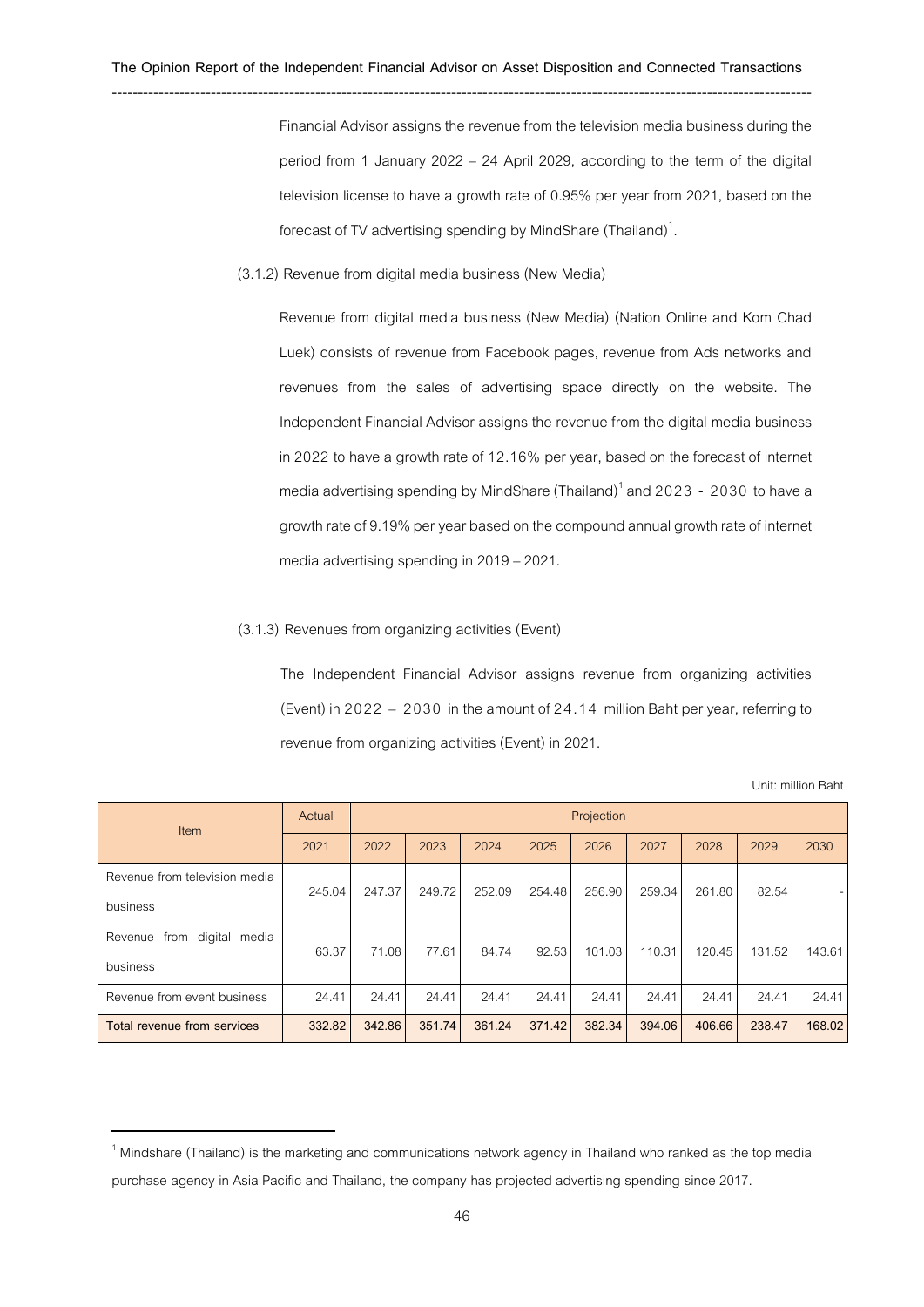(3.1.4) Cost of Services, Selling and Administrative Expenses

Cost of services consist of salary, media production cost, news writing cost, etc.

The Independent Financial Advisor assigns salary during the period from 1 January 2022 – 24 April 24 2029 according to the term of the digital television license to increase at 0.68% per year, referring to the 10-year average inflation rate from 2012 -2021, and assign the variable costs equal to 43.84% of total revenue from services which is a proportion of variable costs to total revenue from services in 2021.

After the digital television license expires on 24 April 2029, the cost of services will be only the cost of service under the digital media business at 98.73 million Baht per year, according to management's estimates and the Independent Financial Advisor assigns the cost of service in 2030 to increase at 0.68% per year from 2029, referring to the 10-year average inflation rate from 2012 - 2021.

#### (3.2) Selling expenses

The Independent Financial Advisor assigns selling expenses in 2022 – 2030 equal 8.10% which is a proportion of selling expenses to total revenue from services in 2021.

#### (3.3) Administrative expenses

The Independent Financial Advisor assigns administrative expense during the period from 1 January 2022 – 24 April 24 2029 according to the term of the digital television license to increase at 0.68% per year, referring to the 10-year average inflation rate from 2012 –2021.

After the digital television license expires on 24 April 2029, the administrative expenses will be only the administrative expenses under the digital media business at 13.79 million Baht per year, according to management's estimates and the Independent Financial Advisor assigns the administrative expenses in 2030 to increase at 0.68% per year from 2029, referring to the 10-year average inflation rate from 2012 - 2021.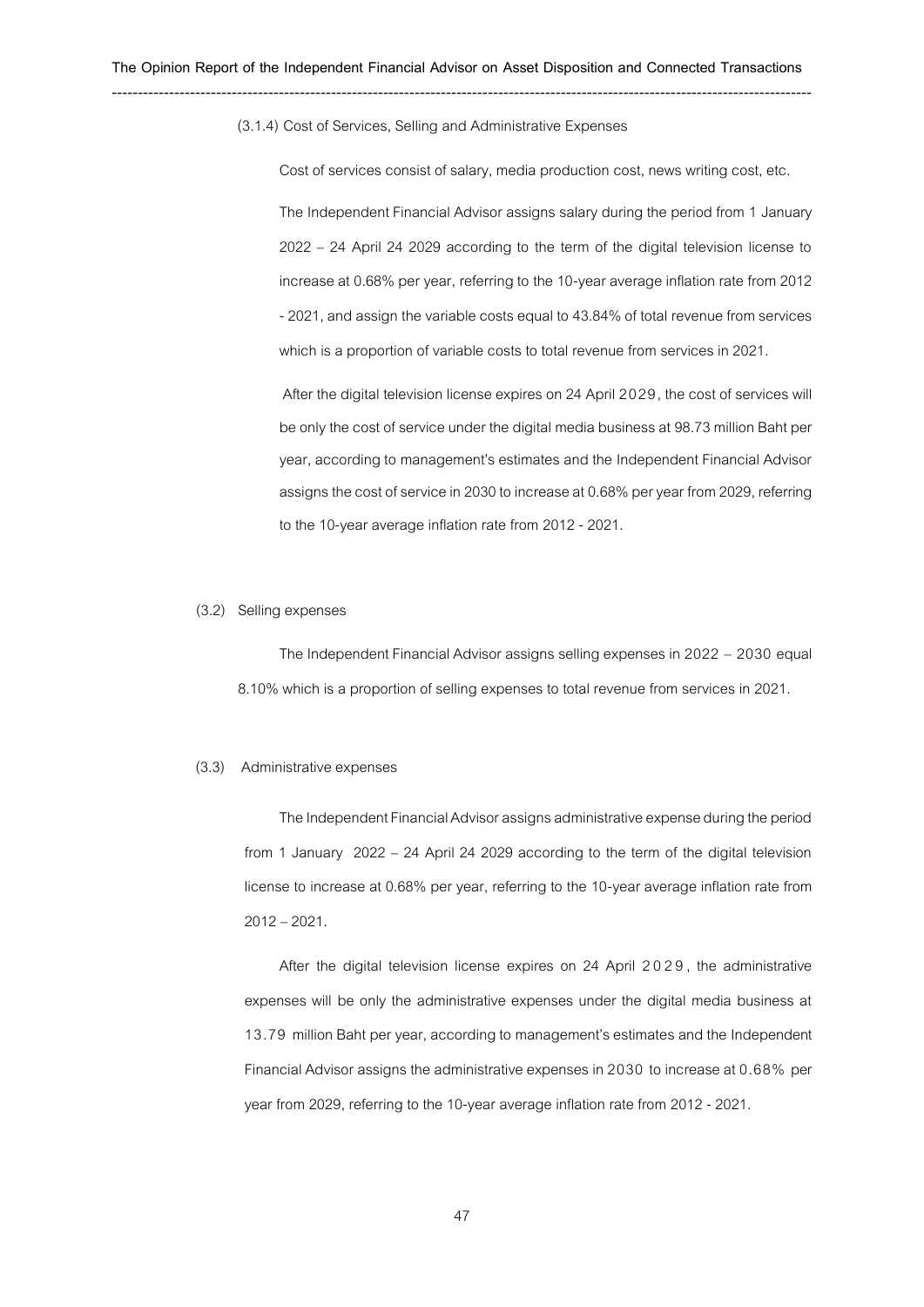#### **The Opinion Report of the Independent Financial Advisor on Asset Disposition and Connected Transactions**

# --------------------------------------------------------------------------------------------------------------------------------------

Unit: million Baht

| Actual<br><b>Item</b>                              |        |        | Projection |        |        |        |        |        |        |        |
|----------------------------------------------------|--------|--------|------------|--------|--------|--------|--------|--------|--------|--------|
|                                                    | 2021   | 2022   | 2023       | 2024   | 2025   | 2026   | 2027   | 2028   | 2029   | 2030   |
| Cost of services                                   |        |        |            |        |        |        |        |        |        |        |
| - Salary                                           | 161.44 | 162.54 | 163.65     | 164.77 | 165.89 | 167.02 | 168.16 | 169.31 | 53.24  |        |
| Other cost of services<br>$\overline{\phantom{0}}$ | 145.91 | 150.31 | 154.21     | 158.37 | 162.83 | 167.62 | 172.76 | 178.28 | 131.38 | 99.40  |
| Selling expense                                    | 26.97  | 27.79  | 28.51      | 29.28  | 30.10  | 30.99  | 31.94  | 32.96  | 19.33  | 13.62  |
| Administrative expense                             | 127.11 | 127.98 | 128.85     | 129.73 | 130.62 | 131.51 | 132.41 | 133.31 | 55.71  | 13.88  |
| Total cost of services, selling                    | 461.43 | 468.62 | 475.22     | 482.15 | 489.44 | 497.14 | 505.27 | 513.86 | 259.66 | 126.90 |
| and administrative expenses                        |        |        |            |        |        |        |        |        |        |        |

## (3.4) Working Capital

Due to the change in the business structure of the Group, the Independent Financial Advisor uses the proportion of working capital of the Company and NNV and assigns the average working capital in 2022 – 2030 to equal 2021 since the data reflects the use of the current working capital. The numbers are shown in the following table:

| Item                           | Actual | Projection    |  |  |
|--------------------------------|--------|---------------|--|--|
|                                | 2021   | $2022 - 2030$ |  |  |
| Average collection days (days) | 89.65  | 89.65         |  |  |
| Average payment days (days)    | 89.81  | 89.81         |  |  |

## (3.5) Investment Budget

Due to the change in the business structure of the Group, the Independent Financial Advisor uses the investment budget of the Company and NNV in order to estimates the investment budget of NNV in 2022 –2030 which the details are as follows:

The Company's investment budget

- Equipment used in operations in 2022 2030 in reference to the average investment in equipment used in operations in 2019 –2021.
- Fixtures and office equipment in 2022 2030 in reference to the average investment in fixtures and office equipment in 2020 – 2021 due to the Company has no investment in fixtures and office equipment in 2019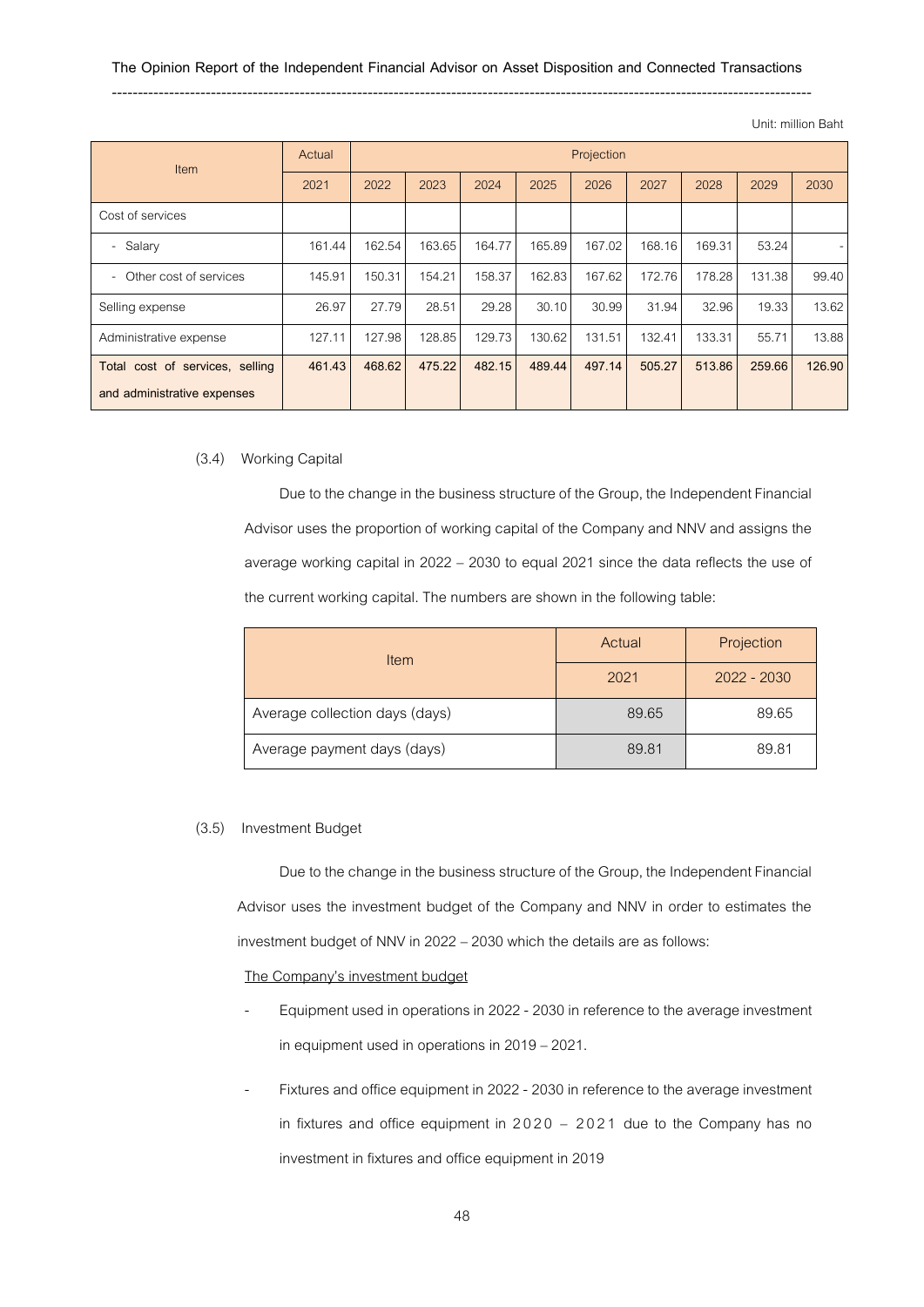Vehicles in 2022 - 2030 in reference to the average investment in vehicles in 2019 – 2020 due to the Company has no investment in vehicles in 2021

--------------------------------------------------------------------------------------------------------------------------------------

Computer programs in 2022 - 2030 in reference to the average investment in computer programs in 2019 – 2020 due to the Company has no investment in computer programs in 2021

### NNV's investment budget

- Leasehold improvements and equipment in 2022 2030 in reference to investments in the average leasehold improvements and equipment in the years 2020 –2021 due to NNV has no investment in leasehold improvements and equipment in 2019
- Fixtures and office equipment in 2022 2030 in reference to the average investment in fixtures and office equipment in 2020 due to NNV has no investment in fixtures and office equipment in 2019 and 2021.
- Computer programs in 2026 in reference to the average investment in computer programs in 2 020 – 2021 due to NNV has no investment in computer programs in 2019.

| <b>Item</b>                     |                          | Actual |                          | Projection    |       |               |  |
|---------------------------------|--------------------------|--------|--------------------------|---------------|-------|---------------|--|
|                                 | 2019                     | 2020   | 2021                     | $2022 - 2025$ | 2026  | $2027 - 2030$ |  |
| The Company's investment budget |                          |        |                          |               |       |               |  |
| Equipment used in operations    | 12.55                    | 8.29   | 2.83                     | 7.89          | 7.89  | 7.89          |  |
| Fixtures and office equipment   |                          | 2.06   | 0.26                     | 1.16          | 1.16  | 1.16          |  |
| Vehicles                        | 4.70                     | 0.45   |                          | 2.57          | 2.57  | 2.57          |  |
| Computer programs               | 7.13                     | 0.27   | $\overline{\phantom{a}}$ | 3.70          | 3.70  | 3.70          |  |
| Total                           | 24.38                    | 11.07  | 3.09                     | 15.32         | 15.32 | 15.32         |  |
| NNV's investment budget         |                          |        |                          |               |       |               |  |
| Leasehold improvements and      | $\overline{\phantom{a}}$ | 0.78   | 0.64                     | 0.71          | 0.71  | 0.71          |  |
| equipment                       |                          |        |                          |               |       |               |  |
| Fixtures and office equipment   |                          |        | 1.81                     | 1.81          | 1.81  | 1.81          |  |
| Computer programs               | $\overline{\phantom{a}}$ | 2.20   | 0.05                     |               | 1.12  |               |  |
| Total                           |                          | 2.98   | 2.49                     | 2.52          | 3.64  | 2.52          |  |
| Sum total                       | 24.38                    | 14.05  | 5.58                     | 17.84         | 18.96 | 17.84         |  |

Unit: million Baht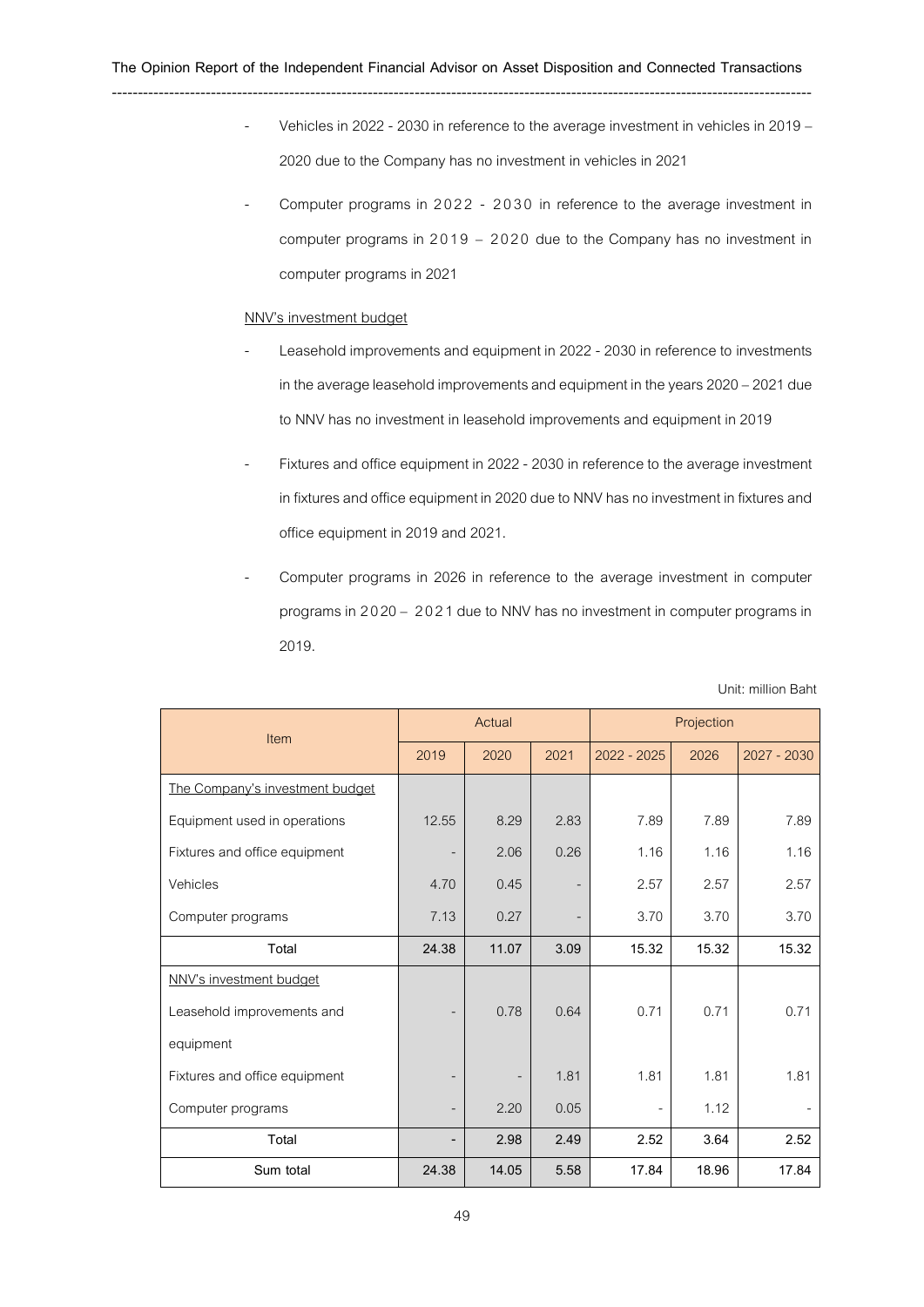#### (3.6) Depreciation and Amortization

The depreciation and amortization are calculated using the straight-line method. based on its useful life as follows:

| Leasehold improvements and equipment | Usefu llife | $5 - 10$ years |
|--------------------------------------|-------------|----------------|
| Equipment used in operations         | Usefu llife | $3 - 10$ years |
| Fixtures and office equipment        | Usefu Ilife | 5 years        |
| <b>Vehicles</b>                      | Usefu Ilife | 5 years        |
| Computer programs                    | Usefu Ilife | $3 - 5$ years  |
| Digital TV License                   | Usefu Ilife | 15 years       |

#### (3.7) Financial Costs and Interest-Bearing Liabilities

NNV has no loans from financial institutions. There are only loans from the Company which it is deemed to be part of NNV's shareholders' equity since it is a loan from the parent company due to the enforcement of the contract and various conditions are more lenient than borrowing money from financial institutions or third parties since it is a loan from the parent company, therefore the Independent Financial Advisor considers the loan as part of NNV's equity.

### (3.8) Corporate Income Tax

The corporate income tax rate equals 20% of earnings before tax.

### (3.9) Terminal Value

The terminal growth rate to be used after the final year of the projection is 0 % per year, which is projected on a conservative basis. The final year's free cash flow to the firm will be used to find the terminal value, where the formula to calculate the terminal value is detailed as follows:

```
Terminal Value = (FCFF_n^*(1 + G)) / (WACC - G)
```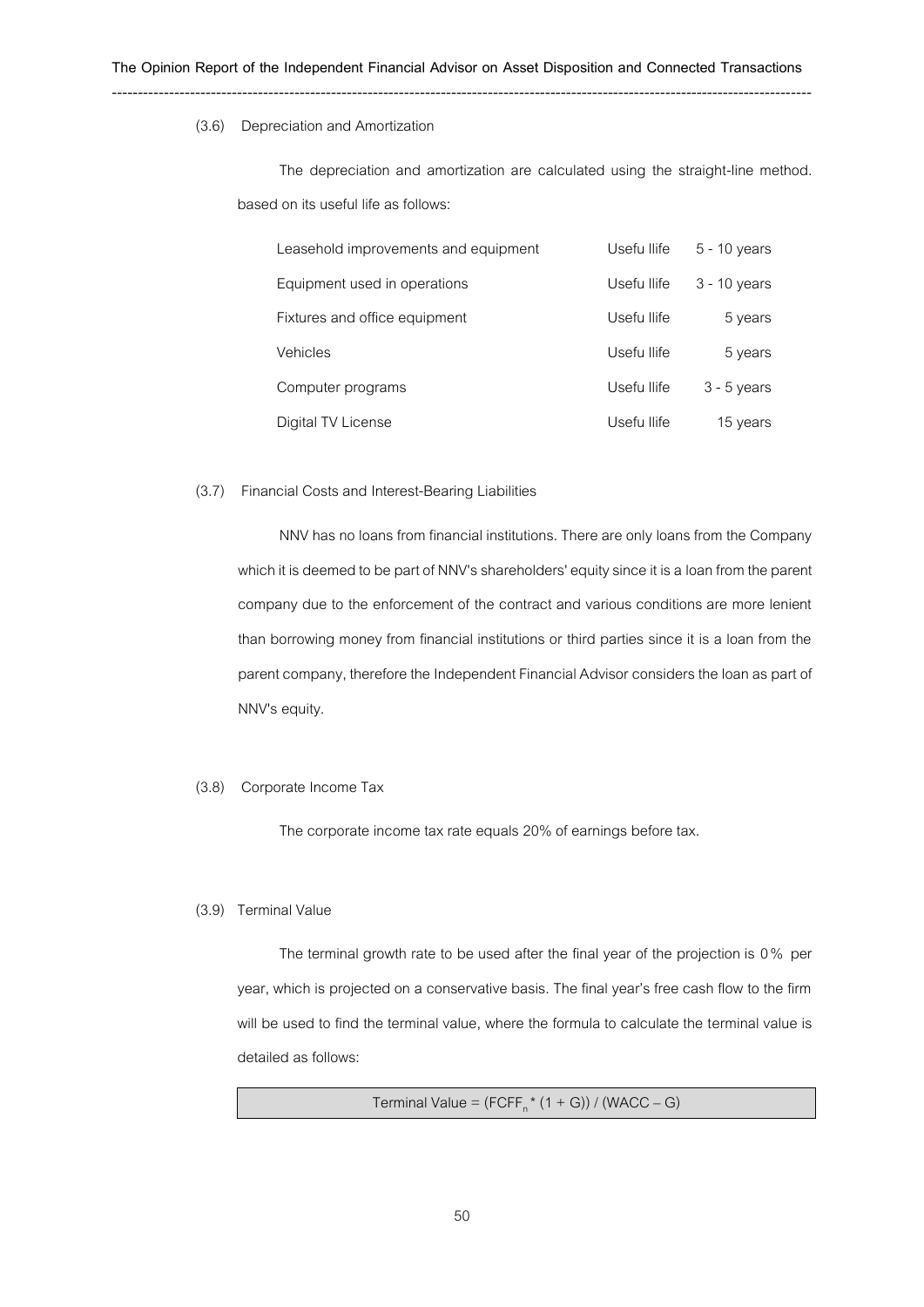| Where;            |                                                                     |
|-------------------|---------------------------------------------------------------------|
| FCFF <sub>n</sub> | Free Cash Flow to the Firm in the final year                        |
| G                 | Growth rate of free cash flow after the projection period, which is |
|                   | the estimation used in the Perpetuity Growth Model, equals 0%.      |
| <b>WACC</b>       | Weighted Average Cost of Capital or the discount rate; the details  |
|                   | are shown in the next section.                                      |

## (3.10) Discount rate

In order to value the firm using the Discounted Cash Flow Approach, Free cash flow of the Company will be discounted by the Weighted Average Cost of Capital ("WACC"), which is calculated as follows:

Weighted Average Cost of Capital (WACC) = (D/D+E) \*  $K_d$  \* (1-T) + (E/D+E) \*  $K_e$ 

Where;

| $D/D + E$                     |                                | Proportion of interest-bearing debts to the sum of interest-          |
|-------------------------------|--------------------------------|-----------------------------------------------------------------------|
|                               |                                | bearing debts and shareholders' equity, or equivalent to              |
|                               |                                | approximately 0.                                                      |
| $E/D + E$                     | $=$                            | Proportion of shareholders' equity to the sum of interest-bearing deb |
|                               |                                | and shareholders' equity, or equivalent to approximately 100%         |
| Τ                             | $=$                            | Effective tax rate; equal to 20.00%                                   |
| $K_{d}$                       | $\equiv$                       | Weighted cost of interest-bearing debts of NNV                        |
| $K_{\scriptscriptstyle\rm e}$ | $\qquad \qquad =\qquad \qquad$ | Rate of return of shareholders' equity, which can be calculated using |
|                               |                                | the Capital Asset Pricing Model (CAPM), calculated using the          |
|                               |                                | formula below:                                                        |
|                               |                                | Cost of Equity $(K_a) = R_f + (R_m - R_f) * \beta$                    |

Where;

| R,                         | The risk-free rate of return refers from www.thaibma.or.th as of 28 |
|----------------------------|---------------------------------------------------------------------|
|                            | February 2022, which is at 3.0455% per year. The specified rate is  |
|                            | the return from investment in 25-year government bond.              |
| $\mathsf{R}_{_\mathrm{m}}$ | Expected rate of return from investment in The Stock Exchange of    |
|                            | Thailand inclusive of dividend yield (SET Total Return Index)       |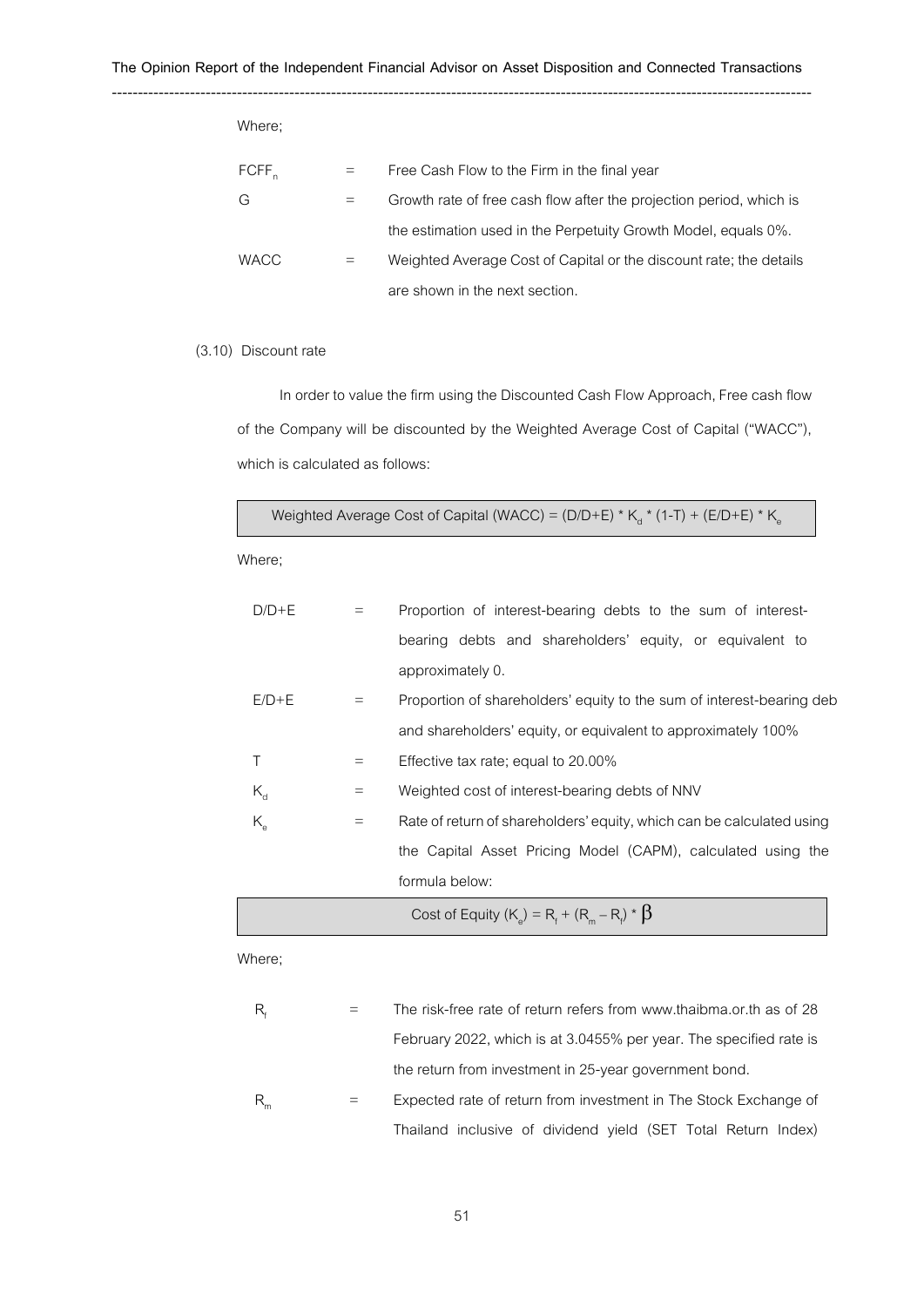between 28 February 2002 and 28 February 2022 equals 11.91% per year.

 $\beta$  = Coefficient, which represents the risk of return of NNV's securities to the return from investment in The Stock Exchange of Thailand or SET Index. Since NNV is not a listed company in the SET. Therefore, the Independent Financial Advisor uses the median value of coefficients from the listed companies in the SET that engage in advertising media business by selecting 2-years historical Leverage Beta adjusted to Unleveraged Beta in reference to Bloomberg as of 28 February 2022 then calculated for Levered Beta  $(\beta)$  of NNV by

Levered Beta ( $\beta$ ) of NVV = Unlevered Beta x [1+((1-Tax) x D/E)]

| Company                                                | Abbr.               | <b>Unlevered Beta</b> |
|--------------------------------------------------------|---------------------|-----------------------|
| Amarin Printing and Publishing Public Company Limited  | <b>AMARIN</b>       | 0.2451                |
| <b>BEC World Public Company Limited</b>                | <b>BEC</b>          | 0.6687                |
| <b>GMM Grammy Public Company Limited</b>               | <b>GRAMMY</b>       | 0.2075                |
| <b>MCOT Public Company Limited</b>                     | <b>MCOT</b>         | 0.4111                |
| Mono Next Public Company Limited                       | <b>MONO</b>         | 0.2854                |
| Nation Broadcasting Corporation Public Company Limited | <b>NBC</b>          | 0.4066                |
| RS Public Company Limited                              | <b>RS</b>           | 0.4053                |
| Workpoint Entertainment Public Company Limited         | <b>WORK</b>         | 1.2388                |
|                                                        | Median              | 0.4059                |
|                                                        | Levered Beta of NNV | 0.4059                |

The listed companies in the SET that are selected for calculation include:

The calculation of each variable is as follows:

| The ratio of interest-bearing debt to total investment $(D/D+E)^*$                  |  |
|-------------------------------------------------------------------------------------|--|
| The ratio of investment from shareholders' equity to total investment ( $E/D + E$ ) |  |
| Average cost of total interest-bearing liabilities $(K_{d})$                        |  |
| The rate of return of shareholders' equity $(K_{\alpha})$                           |  |
| WACC ·                                                                              |  |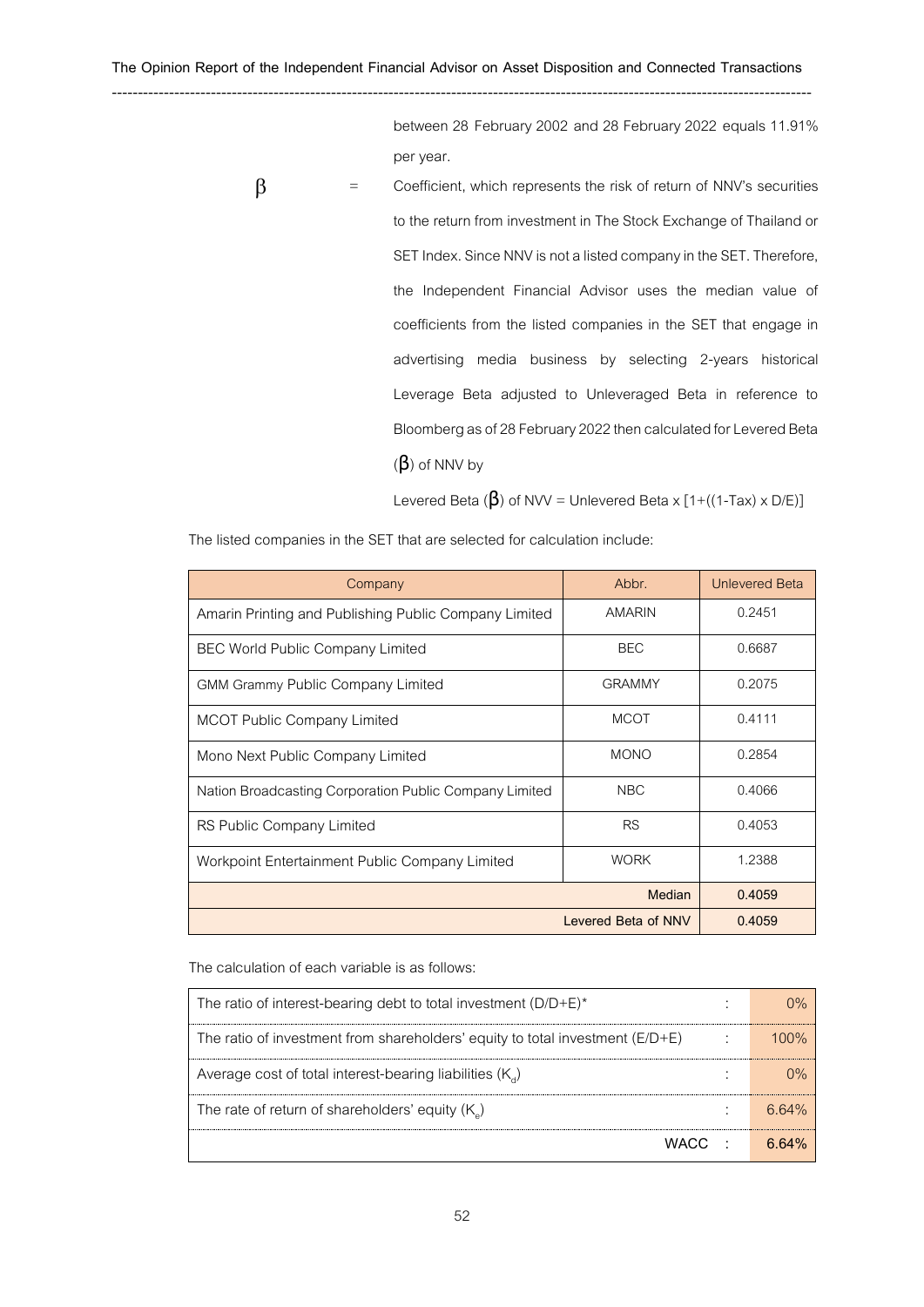## --------------------------------------------------------------------------------------------------------------------------------------

## (3.11) Projection of Free Cash Flows

Unit: million Baht

| <b>Item</b>                                | Projection |                          |          |          |          |          |  |
|--------------------------------------------|------------|--------------------------|----------|----------|----------|----------|--|
|                                            | 2022       | 2023                     | 2024     | 2025     | 2026     | 2027     |  |
| Profit before interest and income tax      | (206.17)   | (161.70)                 | (159.63) | (157.18) | (154.17) | (150.19) |  |
| Add Corporate income tax                   |            | $\overline{\phantom{0}}$ |          |          |          |          |  |
| <b>Add Depreciation</b>                    | 80.41      | 71.66                    | 58.17    | 61.13    | 64.21    | 62.57    |  |
| Add Change in working capital              | (46.95)    | (0.95)                   | (1.03)   | (1.13)   | (1.23)   | (1.33)   |  |
| Add Investment budget                      | (17.84)    | (17.84)                  | (17.84)  | (17.84)  | (18.96)  | (17.84)  |  |
| Add Terminal value                         |            | ۰                        |          |          |          |          |  |
| Free cash flow                             | (190.55)   | (108.83)                 | (120.33) | (115.02) | (110.15) | (106.79) |  |
| Discount factor (times) (WACC = $6.64\%$ ) | 0.9377     | 0.8793                   | 0.8246   | 0.7732   | 0.7251   | 0.6800   |  |
| Present value of free cash flow            | (178.69)   | (95.70)                  | (99.22)  | (88.94)  | (79.87)  | (72.61)  |  |

# Unit: million Baht

| <b>Item</b>                                | Projection |         |         |  |
|--------------------------------------------|------------|---------|---------|--|
|                                            | 2028       | 2029    | 2030    |  |
| Profit before interest and income tax      | (146.18)   | (35.06) | 38.63   |  |
| <b>Add Corporate income tax</b>            |            |         |         |  |
| <b>Add Depreciation</b>                    | 51.81      | 25.44   | 12.79   |  |
| Add Change in working capital              | (1.45)     | 1.21    | (3.66)  |  |
| Add Investment budget                      | (17.84)    | (17.13) | (17.13) |  |
| Add Terminal value                         |            |         | 461.30  |  |
| Free cash flow                             | (113.66)   | (25.54) | 491.93  |  |
| Discount factor (times) (WACC = $6.64\%$ ) | 0.6376     | 0.5979  | 0.5607  |  |
| Present value of free cash flow            | (72.47)    | (15.27) | 275.81  |  |

| Item                                          | Unit: million Baht |
|-----------------------------------------------|--------------------|
| Present value of NNV                          | (426.96)           |
| Add Cash                                      | 1.29               |
| Deduct Interest-bearing debts                 |                    |
| Deduct Impairment of investment in subsidiary | $1.05*$            |
| Value of shareholders' equity                 | (426.72)           |

\*Refer to No 2. Adjusted Book Value Approach item (5)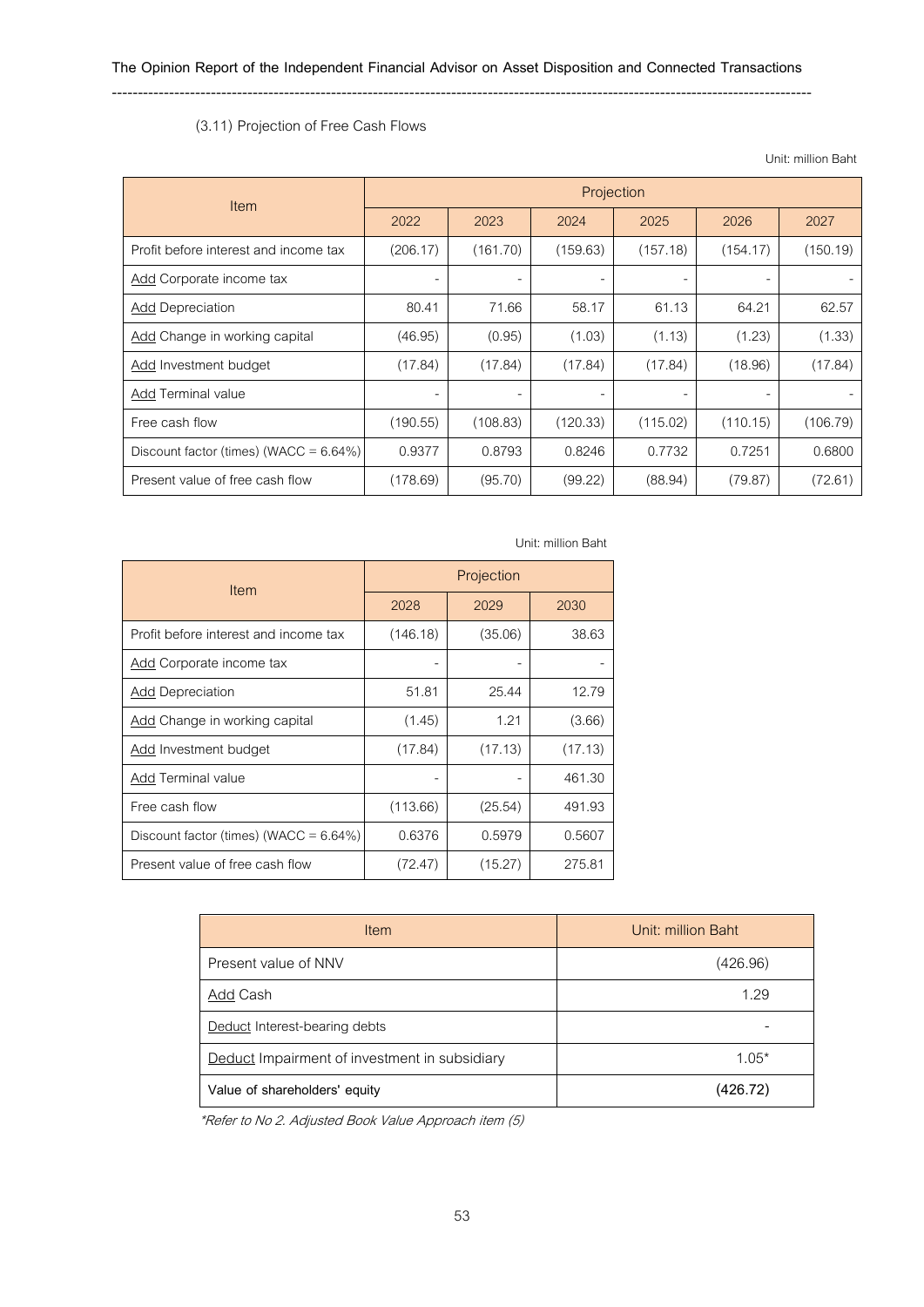The valuation of the ordinary shares under **the Discounted Cash Flow Approach**has a share value equal to zero because value of shareholders' equity of NNV is negative.

The Discounted Cash Flow Approach is the approach that analyzes the past performance of the business, as well as taking into consideration the business potential and profitability of the company in the future based on the Going Concern basis, which will reflect the value of the company better than other approaches. However, the share value by the discounted cash flow approach is equal to zero. Therefore, the Independent Financial Advisor does not choose to use this valuation method to evaluate the business value.

### **4. Price to Book Value Ratio Approach: P/BV**

The valuation of the ordinary shares under this approach evaluates the value of NNV's ordinary shares by comparing various financial ratios of listed companies that engage in the similar business as NNV does. The Independent Financial Advisor selects the listed companies in the SET that engage in advertising media. There are 8 companies selected for comparison purposes, which can be seen below:

|    | <b>Company Name</b>                                    | Abbr.         |
|----|--------------------------------------------------------|---------------|
| 1. | Amarin Printing and Publishing Public Company Limited  | AMARIN        |
| 2. | <b>BEC World Public Company Limited</b>                | <b>BEC</b>    |
| 3. | <b>GMM Grammy Public Company Limited</b>               | <b>GRAMMY</b> |
| 4. | <b>MCOT Public Company Limited</b>                     | <b>MCOT</b>   |
| 5. | Mono Next Public Company Limited                       | <b>MONO</b>   |
| 6. | Nation Broadcasting Corporation Public Company Limited | <b>NBC</b>    |
| 7. | <b>RS Public Company Limited</b>                       | <b>RS</b>     |
| 8. | Workpoint Entertainment Public Company Limited         | <b>WORK</b>   |

This approach is to evaluate the share value of NNV by comparing with price to book value ratio of listed companies that engage in the similar business. The details are as follows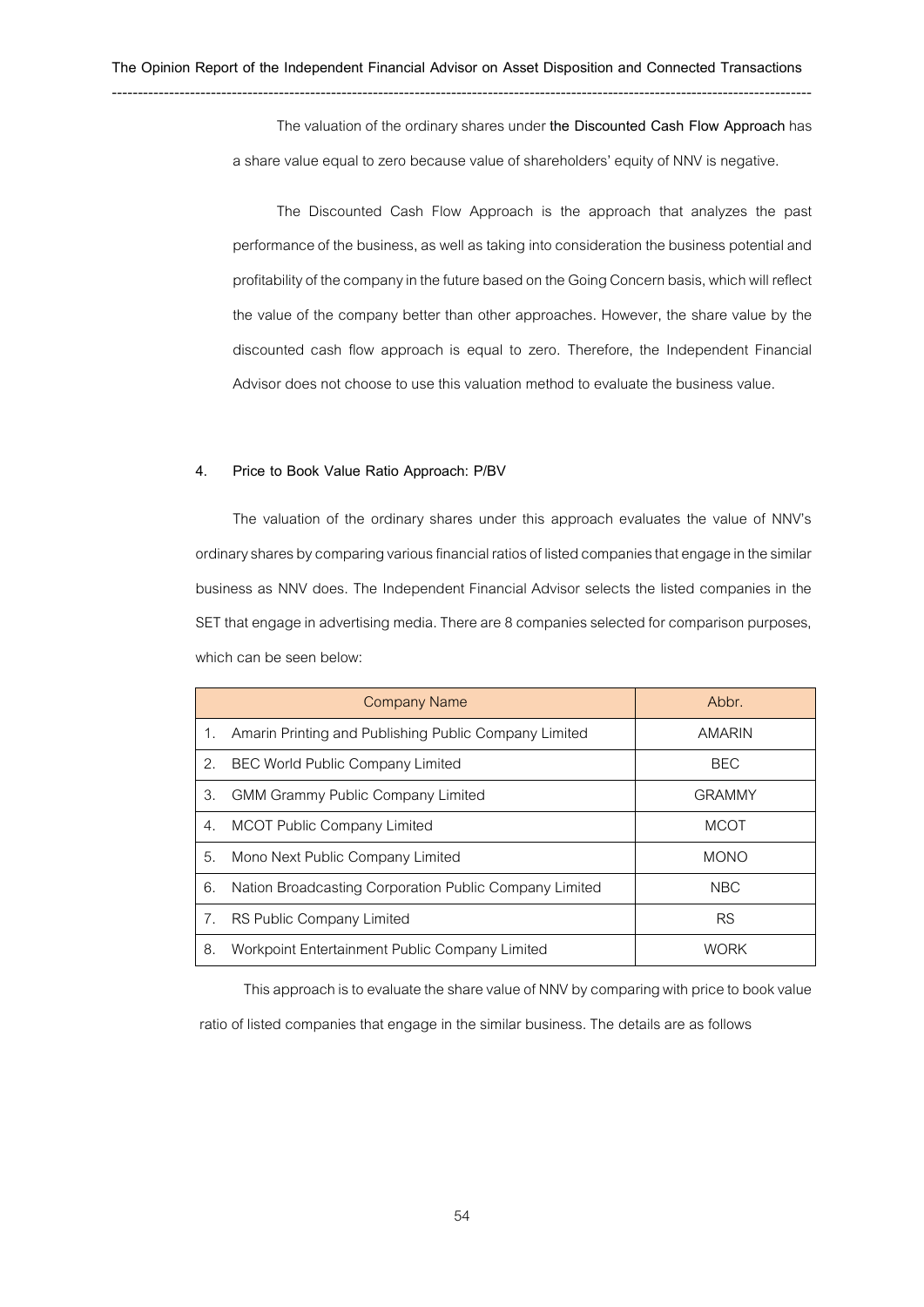|                     |                 |                 | Period          |                 |                 |
|---------------------|-----------------|-----------------|-----------------|-----------------|-----------------|
|                     | The previous    | The previous    | The previous    | The previous    | The previous    |
| <b>Company Name</b> | 1 month         | 3 months        | 6 months        | 9 months        | 12 months       |
|                     | $(01/02/2021 -$ | $(01/12/2020 -$ | $(01/09/2020 -$ | $(01/06/2020 -$ | $(01/03/2020 -$ |
|                     | 28/02/2021)     | 28/02/2021)     | 28/02/2021)     | 28/02/2021)     | 28/02/2021)     |
| <b>AMARIN</b>       | 1.38            | 1.38            | 1.43            | 1.47            | 1.42            |
| <b>BEC</b>          | 5.03            | 4.78            | 4.69            | 4.70            | 4.45            |
| <b>GRAMMY</b>       | 7.98            | 8.48            | 9.14            | 9.33            | 10.04           |
| <b>MCOT</b>         | 0.91            | 0.90            | 0.95            | 0.90            | 0.86            |
| <b>MONO</b>         | 6.90            | 5.59            | 4.72            | 4.67            | 4.86            |
| <b>NBC</b>          | 2.54            | 2.18            | 1.87            | 1.67            | 1.55            |
| <b>RS</b>           | 7.89            | 8.56            | 8.29            | 8.68            | 9.49            |
| <b>WORK</b>         | 2.38            | 2.22            | 2.17            | 2.14            | 2.08            |
| Median              | 3.78            | 3.50            | 3.43            | 3.40            | 3.27            |

In the past 12 months, the Price to Book Value Ratios of the listed companies that engage in advertising media in the range of  $3.27 - 3.78$  times. When considering the shareholder's equity value of NNV as of 31 December 2021 at 161.23 million Baht, the appropriate range of the value under the **Price to Book Value Ratio Approach** is 526.57 –610.09 million Baht.

The Price to Book Value Ratio Approach is to evaluate the share value of the company by comparing with price to book value ratio of listed companies that engage in the similar business. However, this approach does not take into account the business performance of the company in the future which may not reflect the share value of the business and in 2022, the Company has change in the business structure of the Group. Therefore, the Independent Financial Advisor does not choose to use this valuation method to evaluate the business value.

#### **Summary Table of the Valuation of Ordinary Shares of NNV**

|                                  | Appraised               | Higher (Lower) selling price |          | Appropriateness |
|----------------------------------|-------------------------|------------------------------|----------|-----------------|
| <b>Valuation Approach</b>        | value<br>(million Baht) | (million Baht)               | (%)      | of the Approach |
| I. Book Value Approach           | 161.23                  | (78.50)                      | (32.75)  | Not selected    |
| 2. Adjusted Book Value Approach  | 235.18                  | (4.55)                       | (1.90)   | Selected        |
| 3. Discounted Cash Flow Approach |                         | (239.73)                     | (100.00) | Not selected    |

Unit: Times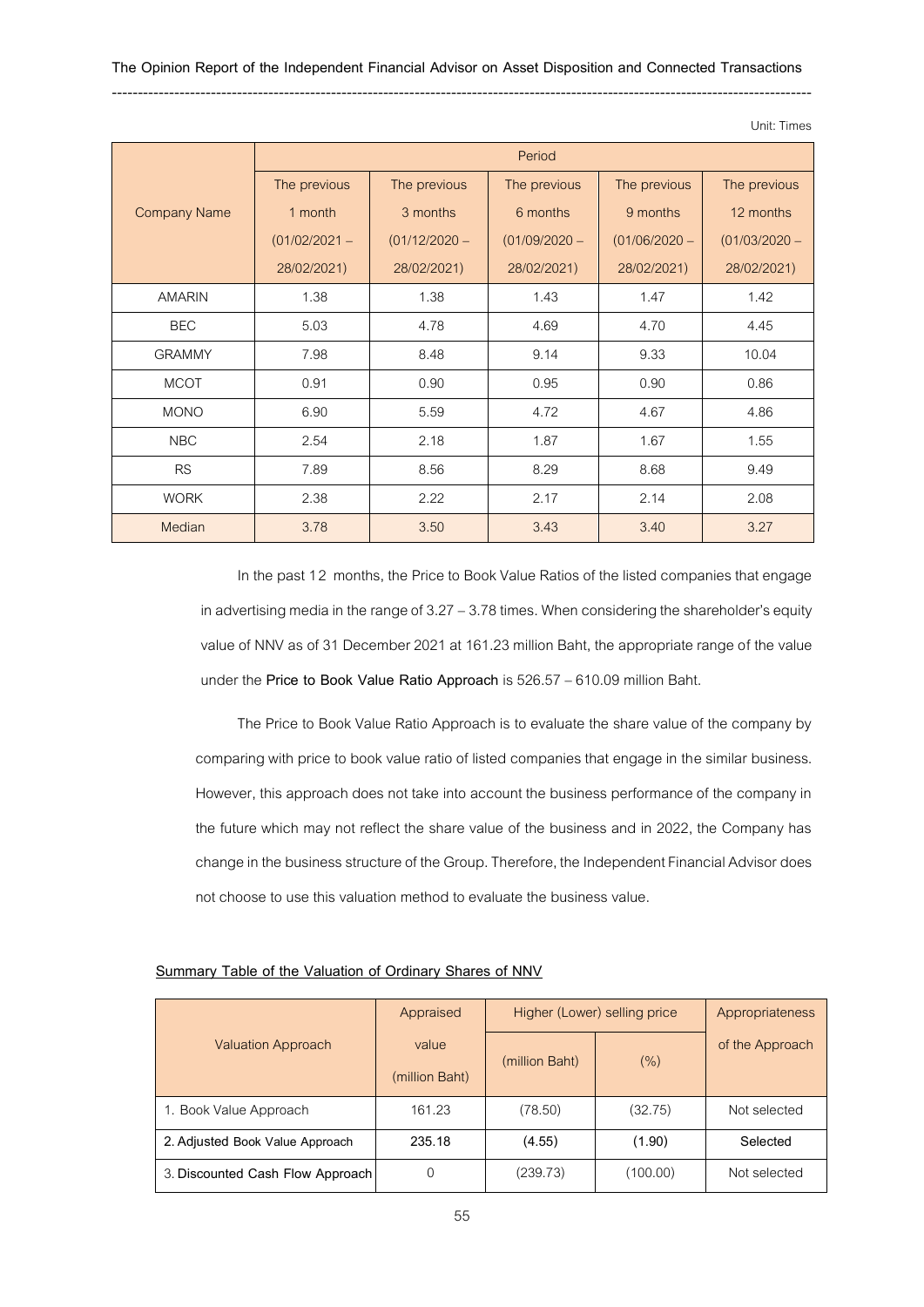|                              | Appraised               | Higher (Lower) selling price |                   | Appropriateness |
|------------------------------|-------------------------|------------------------------|-------------------|-----------------|
| <b>Valuation Approach</b>    | value<br>(million Baht) | (million Baht)               | $(\% )$           | of the Approach |
| 4. Price to Book Value Ratio | $526.57 - 610.09$       | 286.84 – 370.36              | $119.65 - 154.49$ | Not selected    |

The Book Value Approach is the approach that only reflects the financial position of the company at a particular time without reflecting the market value of the asset price at the present time. Also, it does not reflect the profitability and business performance in the future. Therefore, the Independent Financial Advisor does not choose to use this valuation method to evaluate the business value.

The Adjusted Book Value Approach is the approach that fixes the disadvantages from using the Book Value Approach by adjusting various asset values to reflect the current market values. However, this approach does not take into account the profitability of the company in the future. However, the share value by the discounted cash flow approach is equal to zero. Therefore, the Independent Financial Advisor does **choose to use**this valuation method to evaluate the business value.

The Discounted Cash Flow Approach is the approach that analyzes the past performance of the business, as well as taking into consideration the business potential and profitability of the company in the future based on the Going Concern basis, which will reflect the value of the company better than other approaches. However, the share value by the discounted cash flow approach is equal to zero. Therefore, the Independent Financial Advisor does not choose to use this valuation method to evaluate the business value.

The Price to Book Value Ratio Approach is to evaluate the share value of the company by comparing with price to book value ratio of listed companies that engage in the similar business. However, this approach does not take into account the business performance of the company in the future which may not reflect the share value of the business and in 2022, the Company has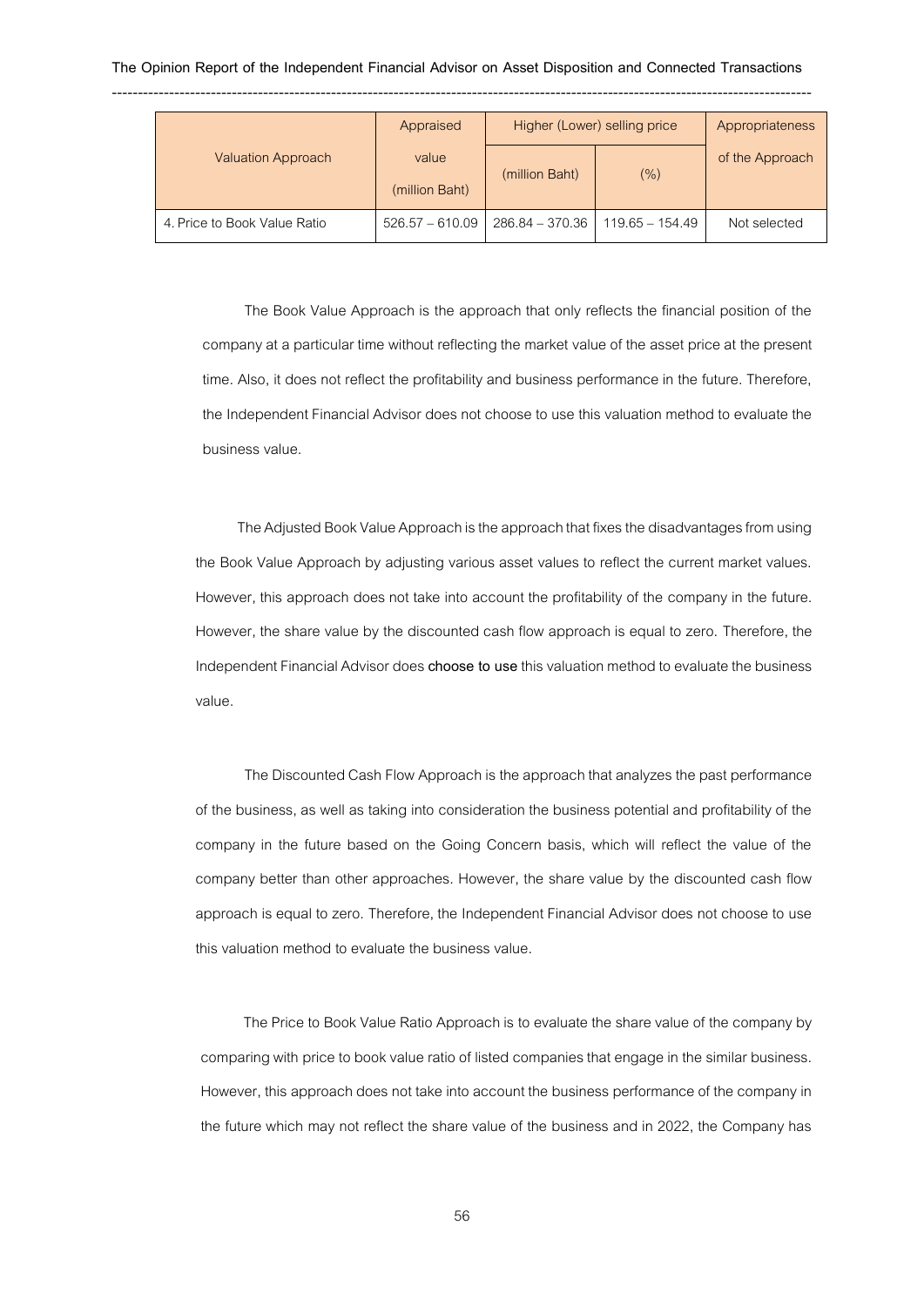change in the business structure of the Group. Therefore, the Independent Financial Advisor does not choose to use this valuation method to evaluate the business value.

#### 4.2 Appropriateness of the Conditions of the Transaction

The Company, therefore, has a duty to obtain approval from the shareholders' meeting with votes of not less than three-quarters of the total votes of shareholders attending the meeting and eligible to vote, excluding the votes of the interested shareholders according to the Notification of the Capital Market Supervisory Board No. TorChor. 21/2551 (2008) Re: Rules on Connected Transactions, dated 31 August 2551 (2008) (including the amendments thereof). Moreover, NMG is required to obtain approval from the shareholders' meeting of the Company with the votes of not less than three-quarters of the total votes of shareholders attending the meeting and eligible to vote, excluding the votes of the interested shareholders under Section 107 (2) (b) of the Public Limited Company Act B.E. 2535 (1992) (as amended), such conditions precedent are therefore in accordance with the law and related announcements.

In the case that the Company will invest in the newly issued ordinary shares of NNV in the total number of 6,000,000 shares, with a par value of 10 Baht per share, totaling of 60,000,000 Baht by converting debt from overdue trade receivables of NNV (currently, the Company sets allowance for doubtful accounts for the whole amount) and do not use cash in order to manage all outstanding debts to support the restructuring of the company group structure

According to the condition, the Companyagrees to purchase the Call Center business from Nation News Company Limited. Currently, it is a business unit operated under Nation News Company Limited of which total asset value calculated equals 40,000,000 Baht

In this regard, the total value of the sale of NNV's ordinary shares and repayment liabilities of NNV owed to the Company amounting to 461,028,315.18 Baht. NMG will use the money from selling the Company's ordinary shares to Mr.Nattapong Seetavorarat and Mr.Boon-aue Chitthanon with a value of 898,341,817.10 Baht. Therefore, the conditions precedent that NMG must approved by the shareholders' meeting for the sale of the Company's ordinary shares to Mr.Nattapong Seetavorarat and Mr.Boon-aue Chitthanon is the purpose to raise money for entering into the Transaction.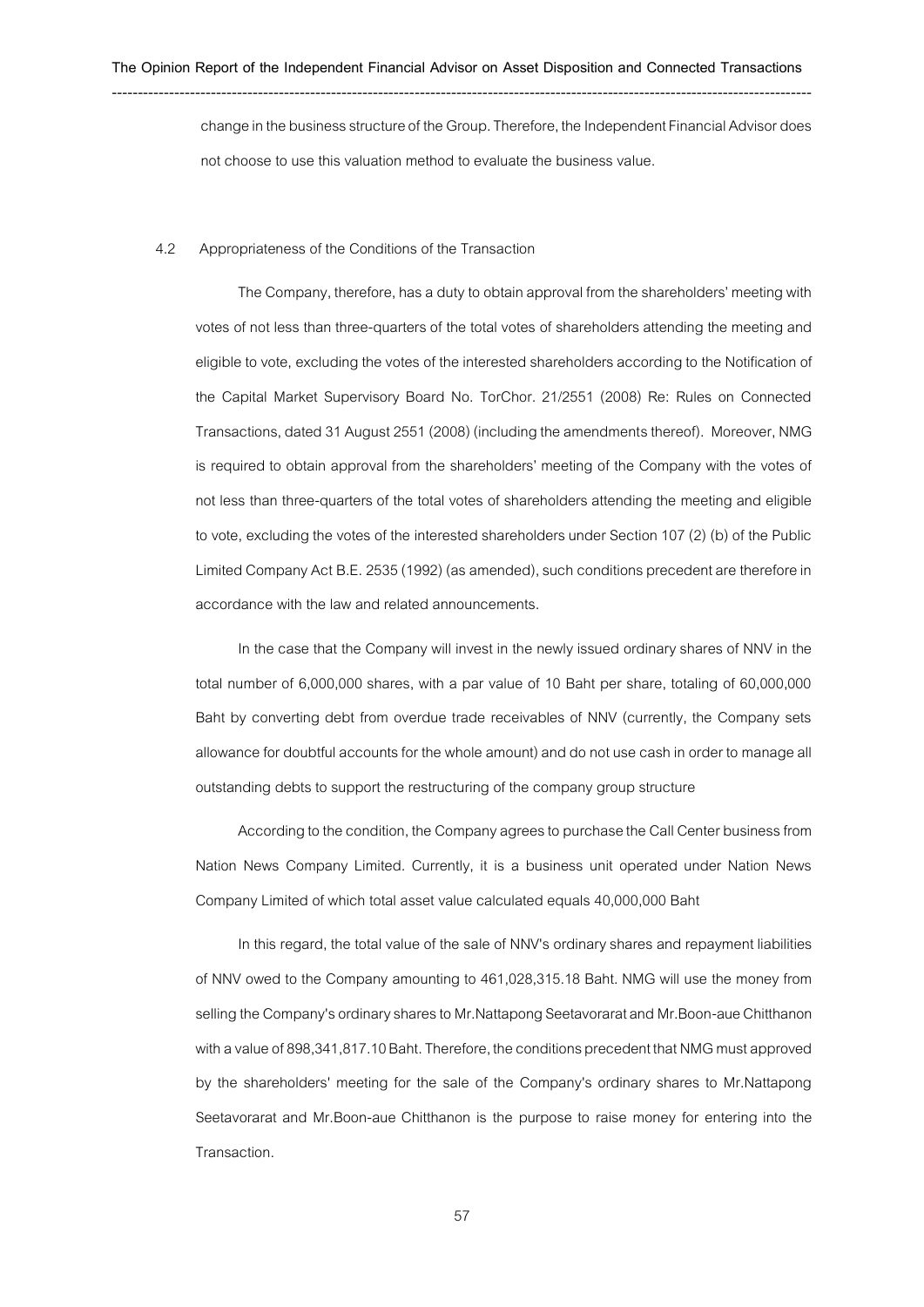The Independent Financial Advisor views that the conditions precedent are the conditions set in accordance with the laws and relevant announcements, including increasing the registered capital of NNV for debt-to-equity conversion, change in the business restructured of the Group and conditions of the sale of the Company's ordinary shares are normal courses of business practice.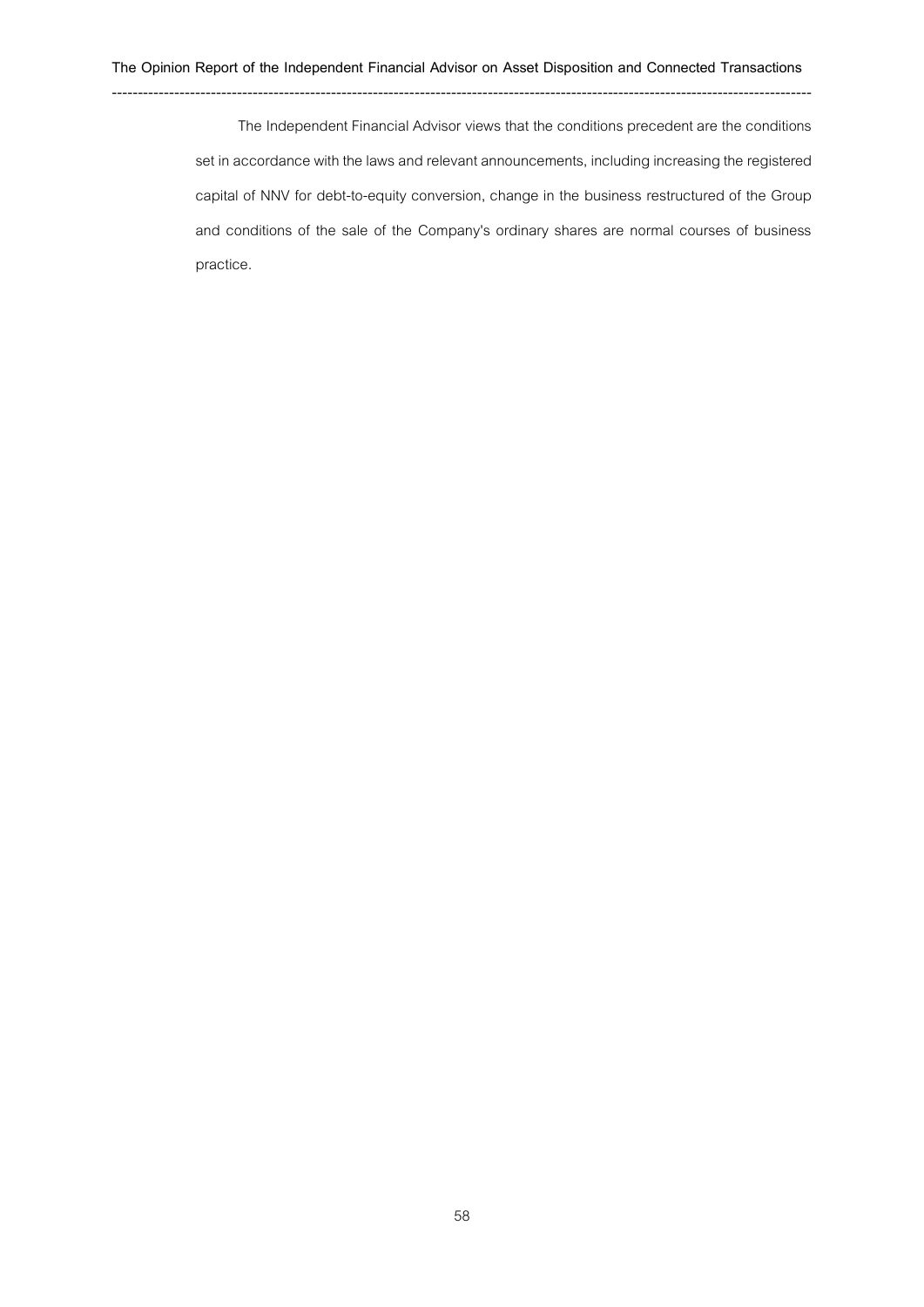#### **5. Summary of the Opinion** of **the Independent Financial Advisor**

As the Meeting of the Board of Directors of Nation Broadcasting Corporation Public Company Limited No. 2/2022, held on 4 March 2022, has resolved to approve the Company to enter into asset disposition and connected transactions with Nation Multimedia Group Public Company Limited, who is a controlling person of the Company, holding 803,361,455 shares in the Company or equivalent to 71.45% of the total number of sold shares of the Company, the details of the transactions are as follows:

- 1. The Company will sell 8 5 , 999 ,9 97 ordinary shares\* held in NBC Next Vision Company Limited or equivalent to 99.99%. This includes the ordinary shares of Nation Coffee Company Limited that NNV holds in the amount of 60,000 shares, representing 60%, with the sum of 239,728,315.18 Baht;
- 2. NNV will borrow money from NMG to pay off liabilities to Nation Broadcasting Corporation Public Company Limited in the amount of 221,300,000.00 Baht. (NMG will become creditor of NNV on behalf of the Company) divided into
- 1) Liabilities from the purchase of assets of the digital television business (Nation TV Channel 22) and the business unit and assets in the Kom Chad Luek business approximately of 130,000,000 Baht.
- 2) Liabilities from loans from the Company approximately of 81,600,000 Baht.
- 3) Other trade liabilities such as trade accounts payable approximately of 9,700,000 Baht.

The total value is 461,028,315.18 Baht, collectively referred to as the Sale of Ordinary Shares in Subsidiaries.

\*It is the total number of shares being held by the Company after the capital increase.

To enter into such transaction is considered as asset disposition and connected transactions of the Company. When calculating the transaction size according to the aforementioned criteria, the Company has a duty to disclose relevant information to the Stock Exchange of Thailand, request an approval from the Company's Board of Directors and from the shareholders' meeting with affirmative votes of not less than three-fourths of the total votes of participating and voting shareholders, excluding the votes of interested shareholders.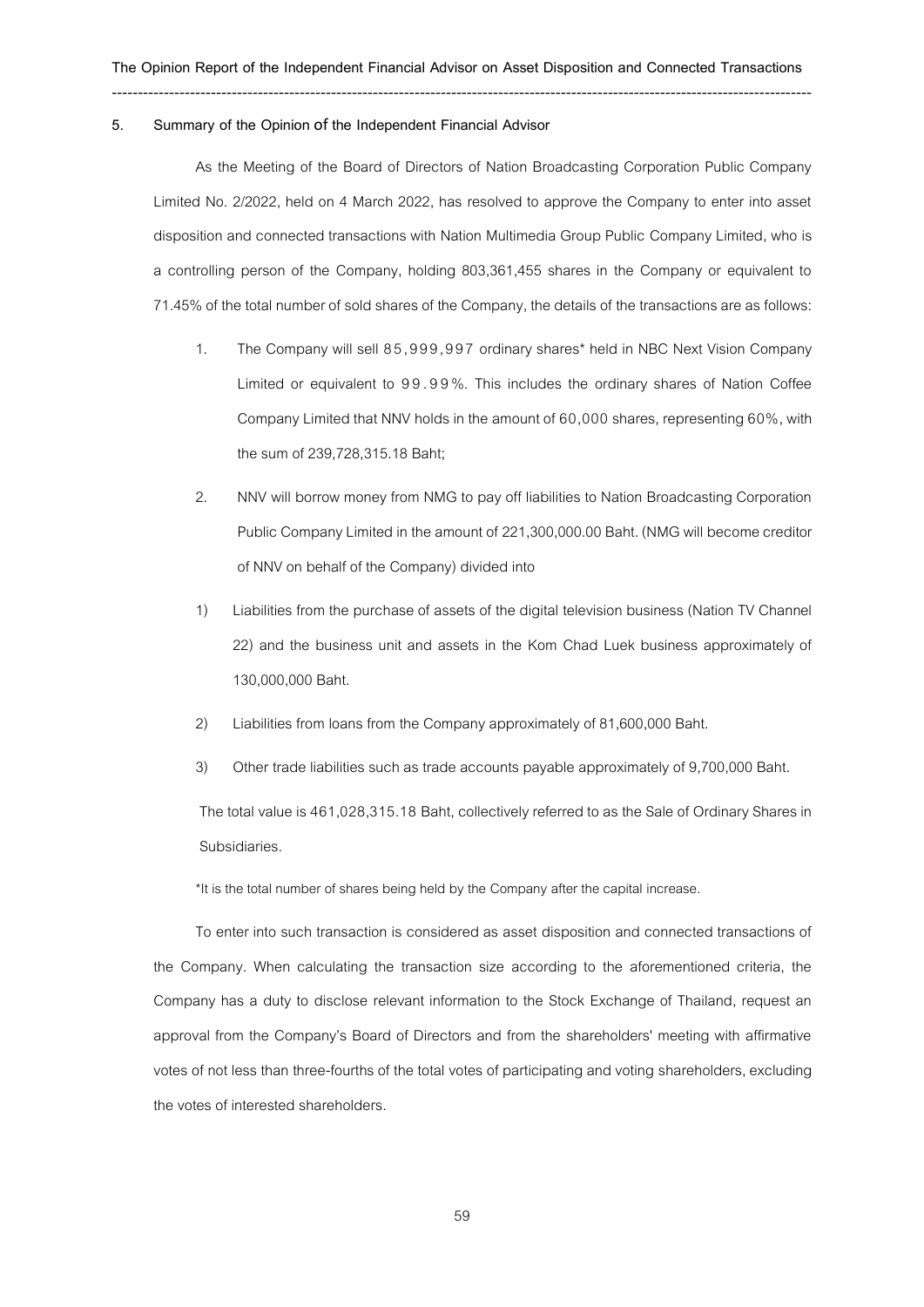The Independent Financial Advisor is of the opinion that the Sale of Ordinary Shares in Subsidiaries is an adjustment to the Group's structure to make it clearer and more flexible following the policy of Nation Multimedia Group Public Company Limited, who is a major shareholder of the Company. Also, it will promote cooperation within the Group, which will then create synergy by sharing resources for the maximum benefit to the business. Moreover, to enter into such transaction will allow the Company to reduce the risk from recognizing operating losses of NNV in the future since the digital television business has constantly been incurring operating losses, and then it will improve the Company's financial position.

The purchase price is in the range estimated by Orion Advisory Company Limited, the Company's financial advisor. The total appraised value is in the range of 378.26 – 462.98 million Baht (include the value of NNV's shares and debts). As a result, the Company can use the cash flow obtained from the Transaction for other businesses with higher potential growth and use as working capital for business operations. Not only that the Company can use the cash flow to pay off debts, causing the interest burden to reduce and leading to the improvement of overall cash flows of the Company.

The Company is able to record the accounting profit from the sale of ordinary shares in the whole amount since the investment value in NNV shown in the Company's financial statements equals 0 (zero), and this will eventually allow the financial structure of the Company to improve.

Therefore, the objective of entering into the Transaction is reasonable.

To enter into such transaction provides advantages, which are (1) being able to use money received from the sale of NNV's ordinary shares and debt settlement for the Company's business, (2) diminishing potential losses that may arise in the future in the consolidated financial statements, (3) being able to record the accounting profit and lessening the burden of finance costs, and (4) reducing conflicts of interest among NMG's group and NBC. However, there is no disadvantage of entering into the transaction.

There is an advantage of not entering into the transaction, which is the fact that the Company can continue to operate the current business. But there are disadvantages of not entering into the transaction, which are (1) not receiving money from the sale of NNV's ordinary shares and outstanding debts and (2) the risk of conflicts of interest between the Company and NMG still remains.

Advantages of entering into the transaction with connected persons is the Company will be able to negotiate the terms of asset disposition quickly.

60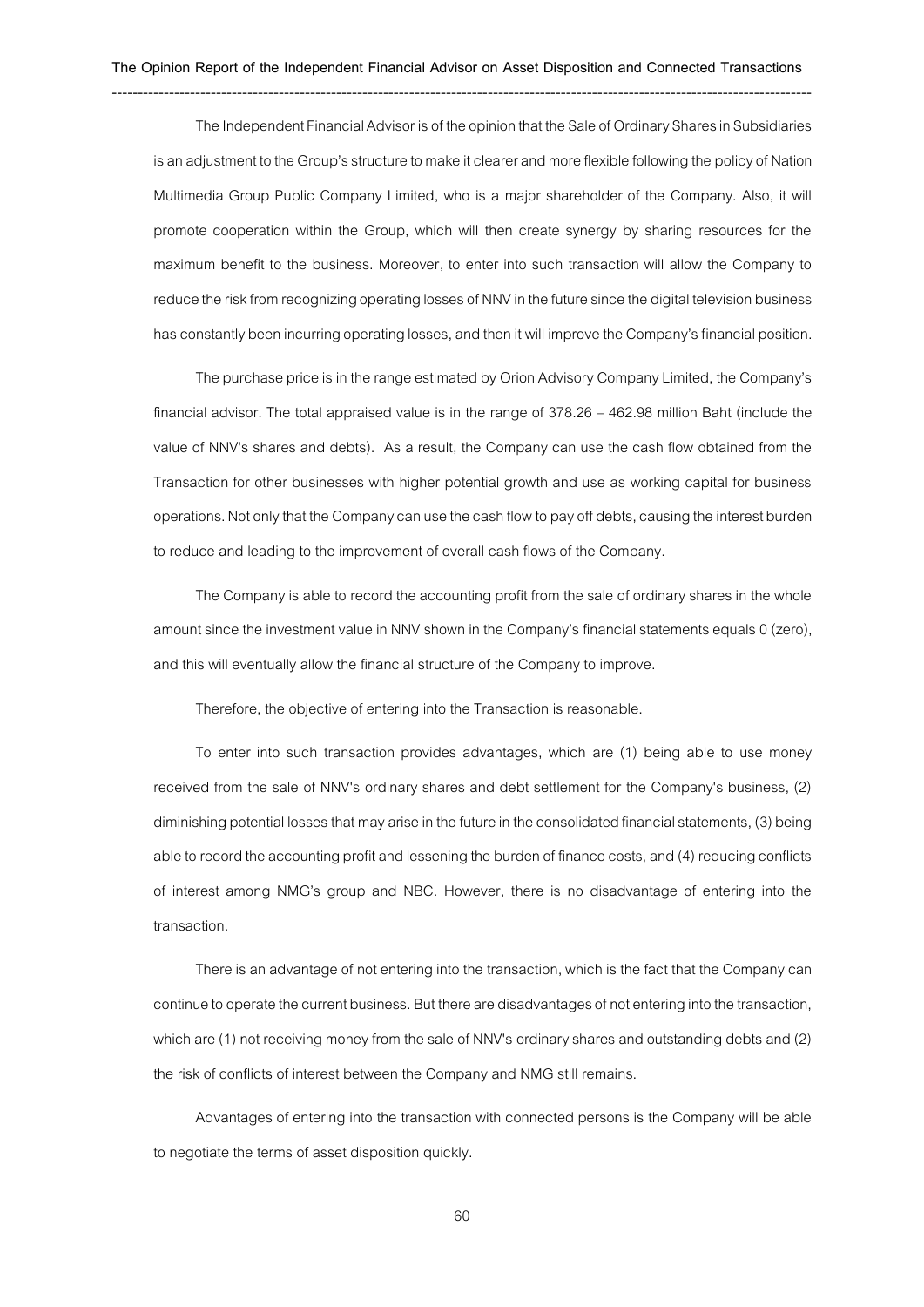A disadvantage of entering into the transaction with connected persons is incurring additional expenses arising from the consideration on connected transactions. However, there is no risk of entering into the transaction.

The selling price of NNV's ordinary shares in the amount of 239,728,315.18 Baht is appropriate as it is close to the fair value of NNV's ordinary shares at 235,176,827 Baht, which is estimated by the Independent Financial Advisor using the Adjusted Book Value Approach.

As for the liabilities owed to Nation Broadcasting Corporation Public Company Limited in the amount of 221,300,000 Baht, the Independent Financial Advisor did not perform any valuation since NMG will provide loans to NNV to repay the outstanding debts with the Company in the same amount in cash.

The Independent Financial Advisor views that the entry into such transaction will be made for the purpose of restructuring the Group to make it clearer and more flexible following the policy of Nation Multimedia Group Public Company Limited, and the conditions precedent are the conditions set in accordance with the laws and relevant announcements, including increasing the registered capital of NNV for debt-to-equity conversion, change in the business restructured of the Group and conditions of the sale of the Company's ordinary shares are normal courses of business practice.

Therefore, the Independent Financial Advisor is of the opinion that the shareholders should **approve** the Company to entering into asset disposition and connected transactions this time.

In considering on approval or disapproval on the transaction this time, the shareholders could consider the information, the rationale and the opinions, of which the Independent Financial Advisor presents in this report. Nevertheless, the shareholders could decide to "approve" or "disapprove" on the transaction, mainly depending on the discretion of the shareholders.

61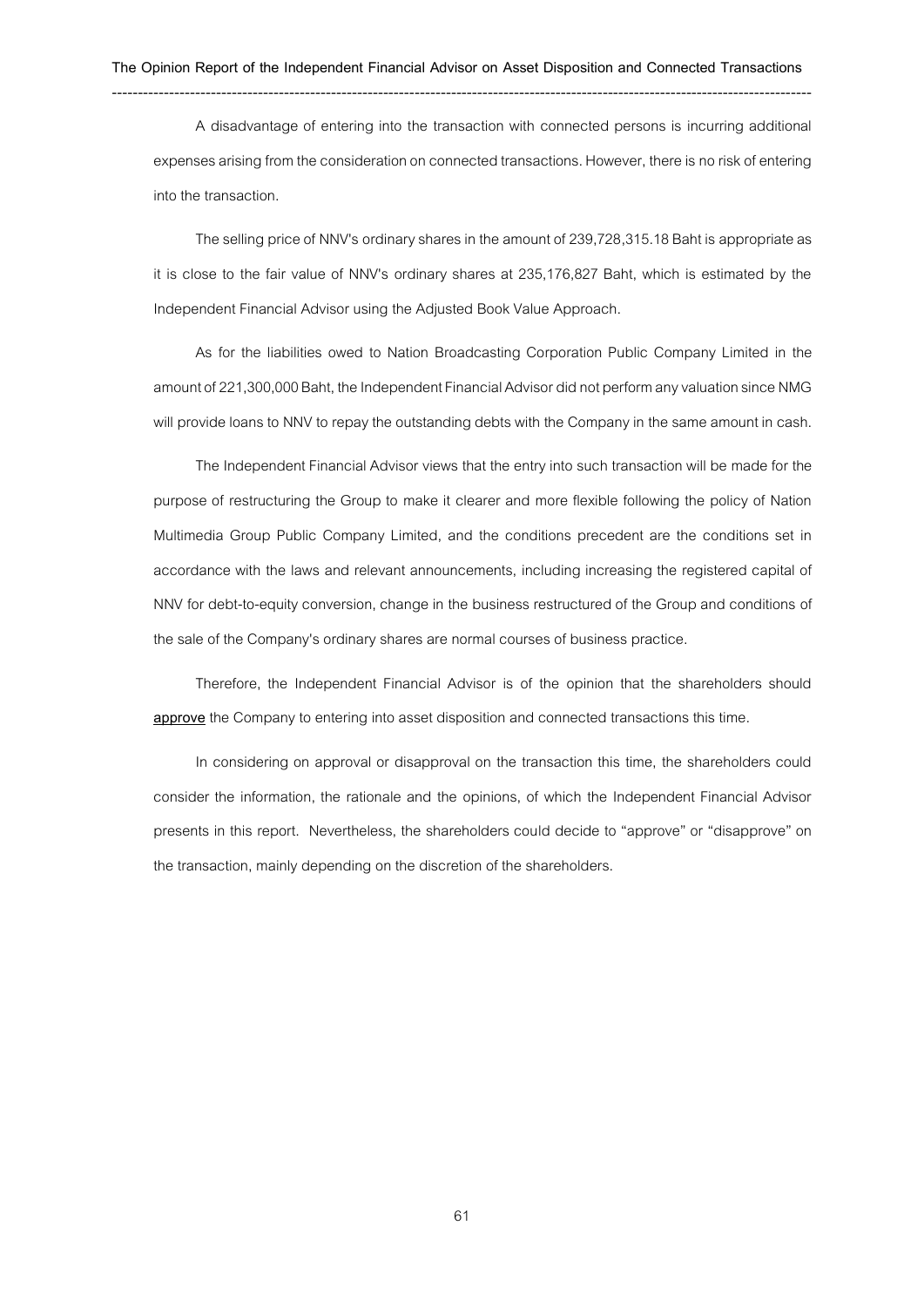Yours sincerely,

Capital Link Advisory Limited

-Mr. Kriangkrai Siravanichkan-  $\_$ 

-Mr. Dhitiwat Supanpong-  $\_$ 

(Mr. Kriangkrai Siravanichkan) Authorized Director

(Mr. Dhitiwat Supanpong) Authorized Director

-Mr. Dhitiwat Supanpong-

(Mr. Dhitiwat Supanpong)

 $\overline{\phantom{a}}$  , where  $\overline{\phantom{a}}$ 

Operational Controller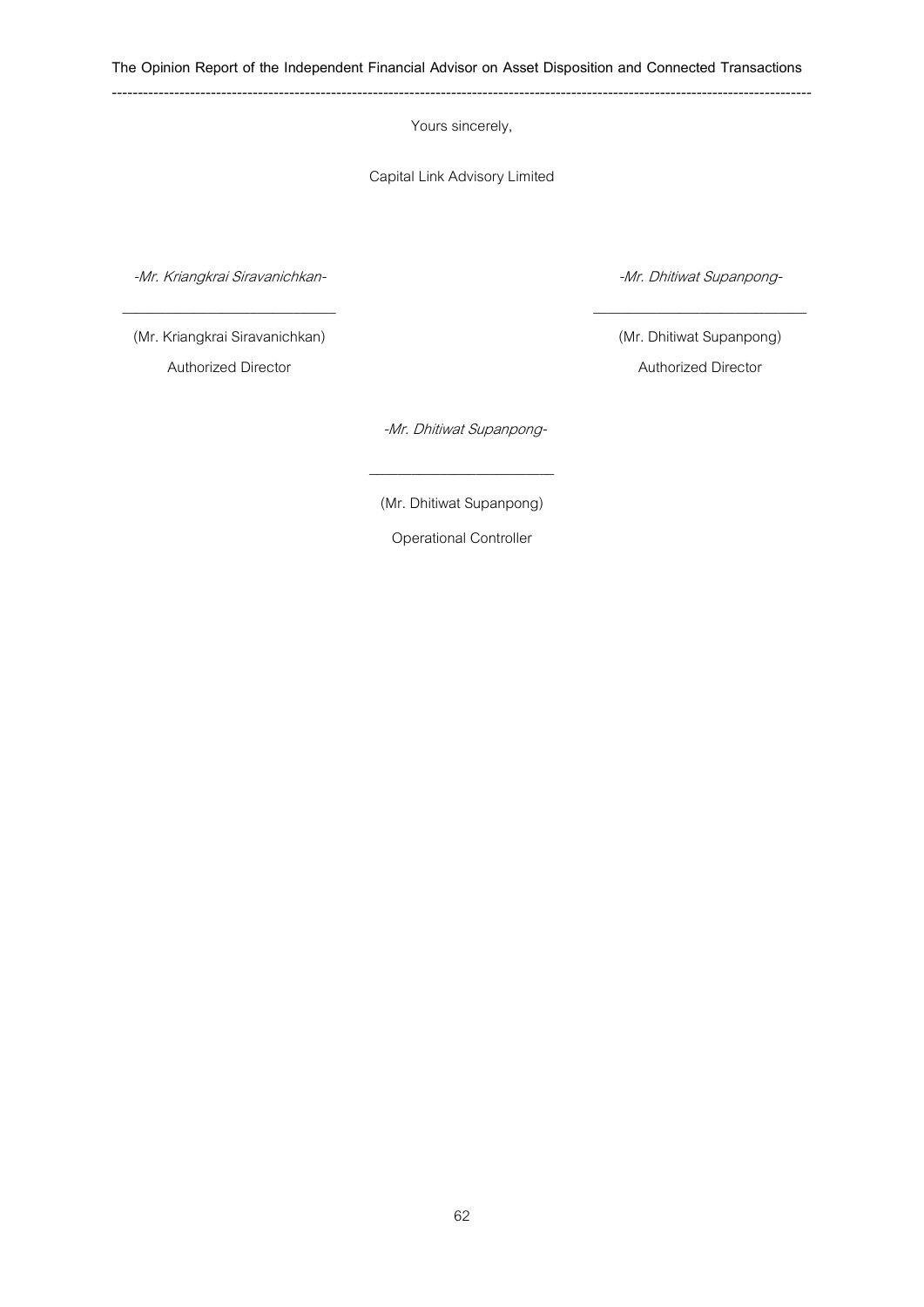# **The Opinion Report of the Independent Financial Advisor on Asset Disposal and Connected Transactions**

---------------------------------------------------------------------------------------------------------------------------------------------------

**Attachment**

**Information of the Company**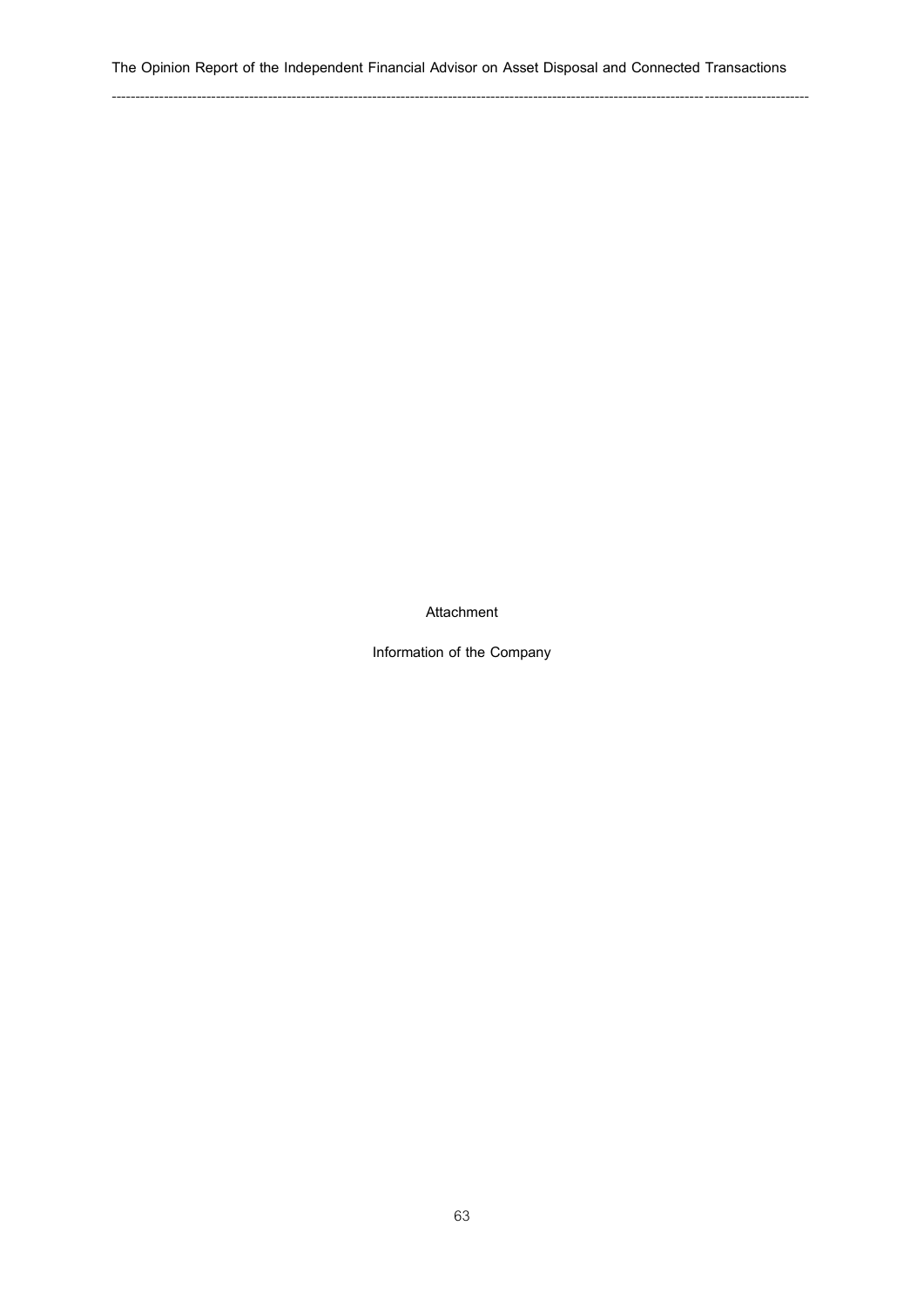# ---------------------------------------------------------------------------------------------------------------------------------------------------

## **1. Information of the Company**

# 1.1 History and Major Development of the Company in the Past 4 Years

| Year | <b>Major Events</b>                                                                   |
|------|---------------------------------------------------------------------------------------|
| 2018 | On 11 July 2018, the warrants to purchase ordinary shares of Nation Broadcasting      |
|      | Corporation Public Company Limited No. 1, amounting to 200 units were exercised       |
|      | by converting to 200 ordinary shares (ratio: 1 warrant to 1 ordinary share), allowing |
|      | changes from 535,435,609 existing ordinary shares of the Company to be                |
|      | 535,436,809 shares, and the registered capital of 535,436,609 Baht to become the      |
|      | new registered capital of 535,436,809 Baht with a par value of 1 Baht per share.      |
| 2019 | The Extraordinary General Meeting of Shareholders No. 2/2019, held on 18              |
|      | November 2019, passed resolutions as follows:                                         |
|      | Approved the decrease of the Company's registered capital of                          |
|      | 184,907,153 Baht from the existing registered capital of 720,343,962 Baht             |
|      | to 535,436,809 Baht by decreasing the number of ordinary shares of the                |
|      | Company which had not been sold by 184,907,153 shares with a par                      |
|      | value of 1 Baht per share. Such ordinary shares were the shares allocated             |
|      | to accommodate the right exercise of the warrants to purchase the                     |
|      | ordinary shares of Nation Broadcasting Corporation Public Company                     |
|      | Limited No. 1 which the Company issued and offered to the existing                    |
|      | shareholders of the Company who subscribed to purchase the newly                      |
|      | issued ordinary shares offered to the existing shareholders by Rights                 |
|      | Offering (NBC-W1) and the warrants to purchase the ordinary shares of                 |
|      | Nation Broadcasting Corporation Public Company Limited No. 2 which                    |
|      | the Company issued and offered to the directors, executives, and/or                   |
|      | employees of the Company, and/or subsidiaries (NBC-WB) as approved                    |
|      | by the 2013 Annual General Meeting of Shareholders, and such warrants                 |
|      | were expired on 11 July 2018 and 14 August 2018, respectively.                        |
|      | Approved the increase of the Company's registered capital of                          |
|      | 267,718,405 Baht from the existing registered capital of 535,436,809 Baht             |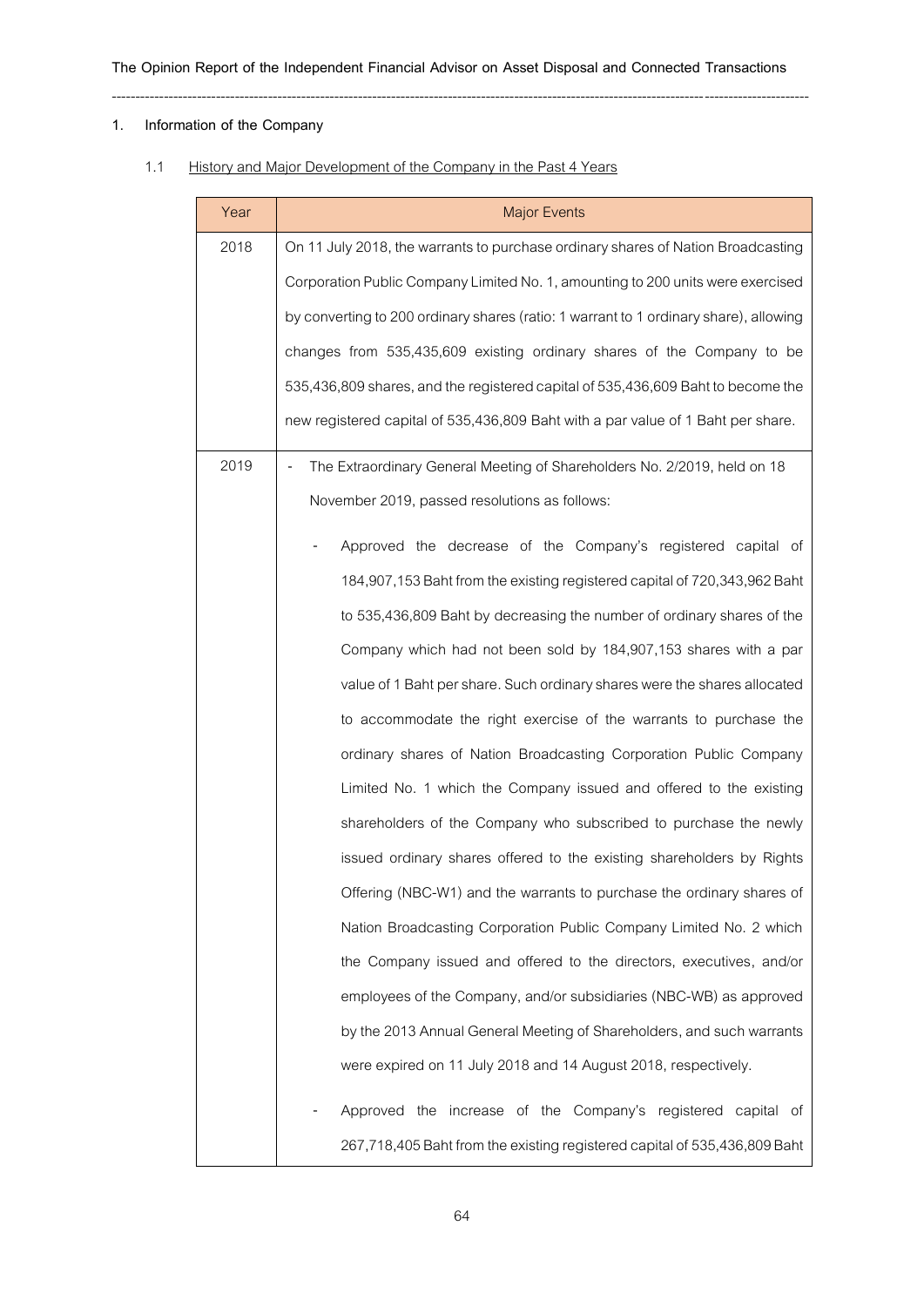# **The Opinion Report of the Independent Financial Advisor on Asset Disposal and Connected Transactions**

| Year | <b>Major Events</b>                                                             |
|------|---------------------------------------------------------------------------------|
|      | to 803,155,214 Baht by allotting newly issued ordinary shares to the            |
|      | existing shareholders in the ratio of 2 existing shares to 1 new ordinary       |
|      | share at the offering price of 0.53 Baht per share.                             |
| 2020 | NBC Next Vision Company Limited ("NNV"), a subsidiary of the Company,           |
|      | invested in Happy Products and Service Company Limited ("HPS"), which           |
|      | operated a business of selling products and services through television         |
|      | channels and online media (TV Home Shopping), in the proportion of 50% or       |
|      | equivalent to 15 million Baht. The company aimed to expand the business to      |
|      | reach customers directly.                                                       |
|      | NBC Next Vision Company Limited, a subsidiary of the Company, invested in       |
|      | Around the World Company Limited ("ARW"), which operated tourism                |
|      | business, in the proportion of 49% or equivalent to 2.45 million Baht, creating |
|      | an opportunity to increase revenue channels and cooperation in the use of the   |
|      | Company's media.                                                                |
|      | The Company increased its capital from the allotment of newly issued ordinary   |
|      | shares to the existing shareholders in the ratio of 2 existing shares to 1 new  |
|      | ordinary share, totaling 267,718,405 shares at the offering price of 0.53 Baht  |
|      | per share, which equaled the total amount of 141.89 million Baht. This allowed  |
|      | the Company's registered and paid-up capital to be 803.15 million Baht, and     |
|      | it was used to support the business plan, equipment improvements and studio     |
|      | expansion so that the potential of the channels could be enhanced, as well as   |
|      | related businesses could be expanded.                                           |
|      | NBC Next Vision Company Limited, a subsidiary of the Company, totally sold      |
|      | its investments in Around the World Company Limited in the proportion of 49%    |
|      | to the existing shareholders which was equal to 2.45 million Baht, causing      |
|      | Around the World Company Limited to cease from being a subsidiary. Because      |
|      | the management team saw that the tourism business is still uncertainty from     |
|      | impact of the Coronavirus Disease 2019 outbreak.                                |
|      |                                                                                 |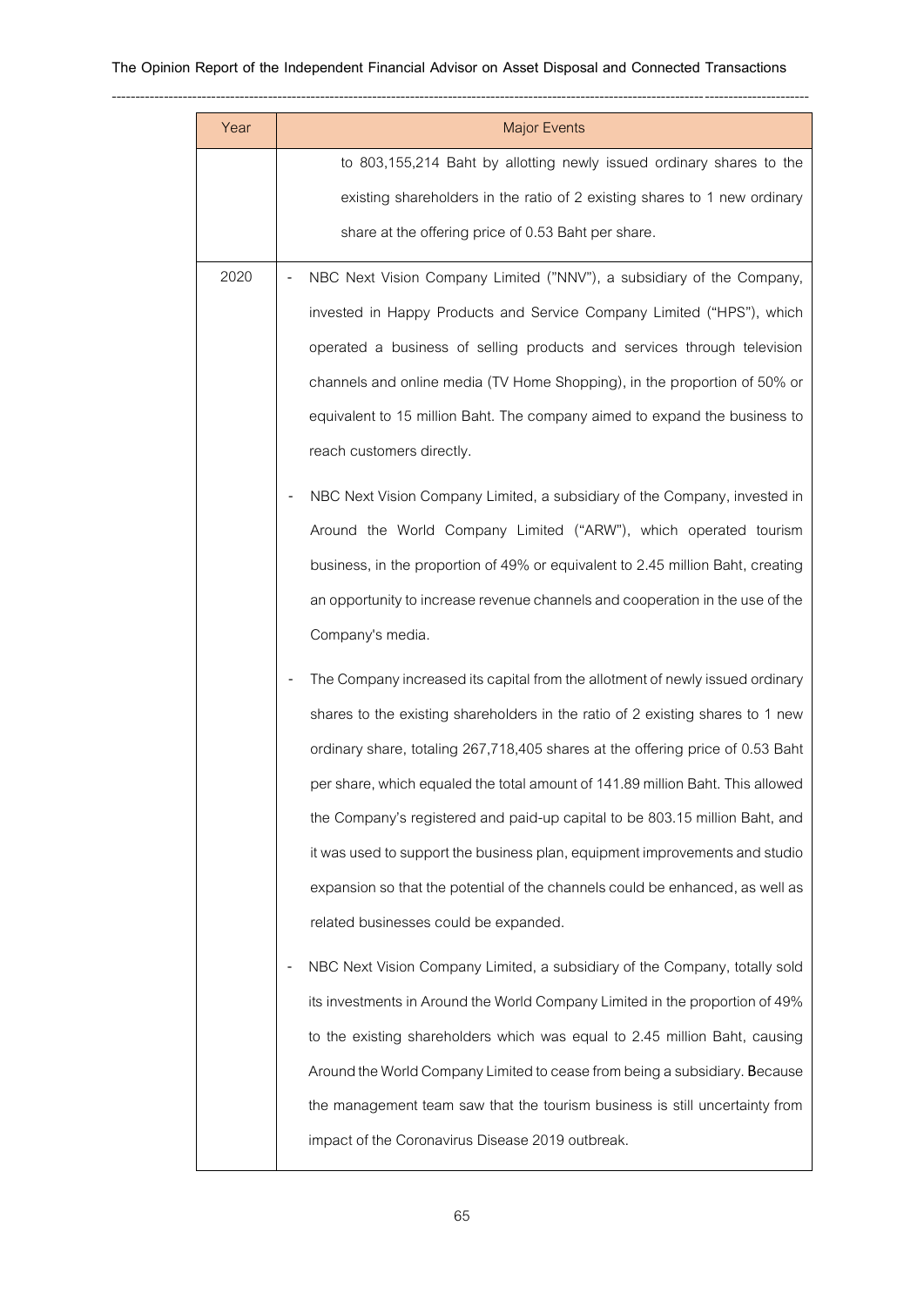---------------------------------------------------------------------------------------------------------------------------------------------------

| Year | <b>Major Events</b>                                                                         |
|------|---------------------------------------------------------------------------------------------|
|      | The Company increased its capital from the allotment of newly issued ordinary               |
|      | shares to the existing shareholders in the ratio of 5 existing shares to 2 new              |
|      | ordinary shares, totaling 321,262,086 shares at the offering price of 0.53 Baht             |
|      | per share, which equaled the total amount of 170.26 million Baht. This allowed              |
|      | the Company's registered and paid-up capital to be 1,124.41 million Baht, and               |
|      | it was used to expand the market share and increase channels to expand the                  |
|      | customer base in the core business and related businesses of the Company.                   |
|      | The Company purchased "Kom Chad Luek" trademark from Nation Multimedia                      |
|      | Group Public Company Limited ("NMG") to increase the market share of being                  |
|      | a leading digital media producer (New Media) since Kom Chad Luek had social                 |
|      | media platforms, including news websites, Facebook, that would help expand                  |
|      | its customer base and increase the bargaining power of trade. As a result,                  |
|      | there were more opportunities to promote products and services. This was to                 |
|      | increase business opportunities for the group of companies.                                 |
| 2021 | The Company purchased 189,997 ordinary shares of Green Net 1282<br>$\overline{\phantom{a}}$ |
|      | Company Limited (GNET), representing 99.998% of the total shares sold with                  |
|      | a total value of 164.40 million Baht, and let GNET accept outstanding debts                 |
|      | with interest according to the acknowledgment of debt agreement. The debt                   |
|      | amount was not exceeding 85.60 million Baht, a total of 250.00 million Baht.                |
|      | Later, Green Net 1282 Co., Ltd. changed the company name to Thai News                       |
|      | and Entertainment World Company Limited (Thai News) on 14 January 2021                      |
|      | and became a subsidiary (NBC owned 100% shares) since 29 January 2021.                      |
|      | NBC Next Vision Company Limited incorporated a new subsidiary named                         |
|      | Nation Coffee Company Limited by investing 60% in partnership with Nation                   |
|      | Multimedia Group Public Company Limited that invested 40%. The subsidiary                   |
|      | engaged in a business of selling foods and beverages.                                       |
|      | NBC Next Vision Company Limited waived the right to increase capital in HPS,                |
|      | resulting in the remaining shareholding proportion of 16.67% of the paid-up                 |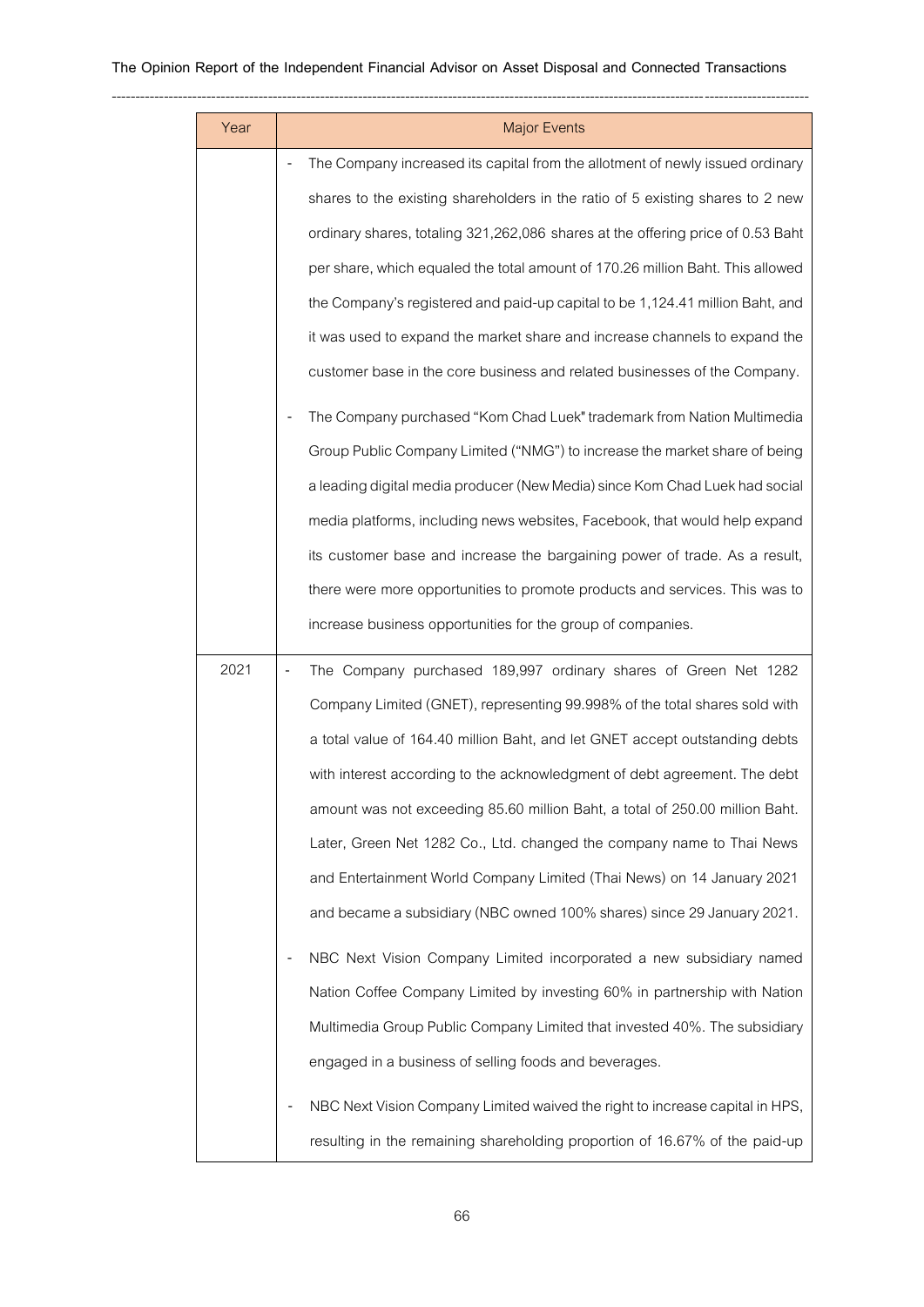#### **The Opinion Report of the Independent Financial Advisor on Asset Disposal and Connected Transactions**

| Year | <b>Major Events</b>                                                                                                                                                                                                                                                                                                                                                                                                                          |
|------|----------------------------------------------------------------------------------------------------------------------------------------------------------------------------------------------------------------------------------------------------------------------------------------------------------------------------------------------------------------------------------------------------------------------------------------------|
|      | capital after HPS increased its capital, and this resulted in HPS's cessation of<br>being a subsidiary and associated company of the Company.<br>Nation News Company Limited, formerly known as Thai News and<br>Entertainment World Co., Ltd., acquired a business under "The People" trade<br>name from Create Intelligence Company Limited for 30 million Baht to<br>encourage synergy in the online business among affiliated companies. |
| 2022 | The Company transferred the digital television business (Nation TV, Channel<br>22) to operate under NBC Next Vision Company Limited which was a<br>subsidiary of the Company.                                                                                                                                                                                                                                                                |
|      | The Company transferred a business unit and "Kom Chad Luek" trademark to<br>operate under NBC Next Vision Company Limited which was a subsidiary of<br>the Company.                                                                                                                                                                                                                                                                          |
|      | NBC Next Vision Company Limited purchased 33.33% of shares from HPS's<br>existing shareholders for 10 million Baht, resulting in the shareholding of 50%<br>of the paid-up capital. As a result, HPS became a subsidiary, and NNV<br>transferred all of the shares held to the Company.                                                                                                                                                      |
|      | Nation News Company Limited transferred the call center business unit to<br>$\overline{\phantom{m}}$<br>operate under the Company.                                                                                                                                                                                                                                                                                                           |

## 1.2 Nature of Business

Nation Broadcasting Corporation Public Company Limited and its subsidiaries engage in a business of producing and supplying television programs in the category of news and content with the various broadcasting channels in order to reach the target groups widely. The details of the characteristics of products or services of the Company's television media business are as follows:

1) Television stations that the Company operates (Nation TV 22 news station began broadcasting in 2014)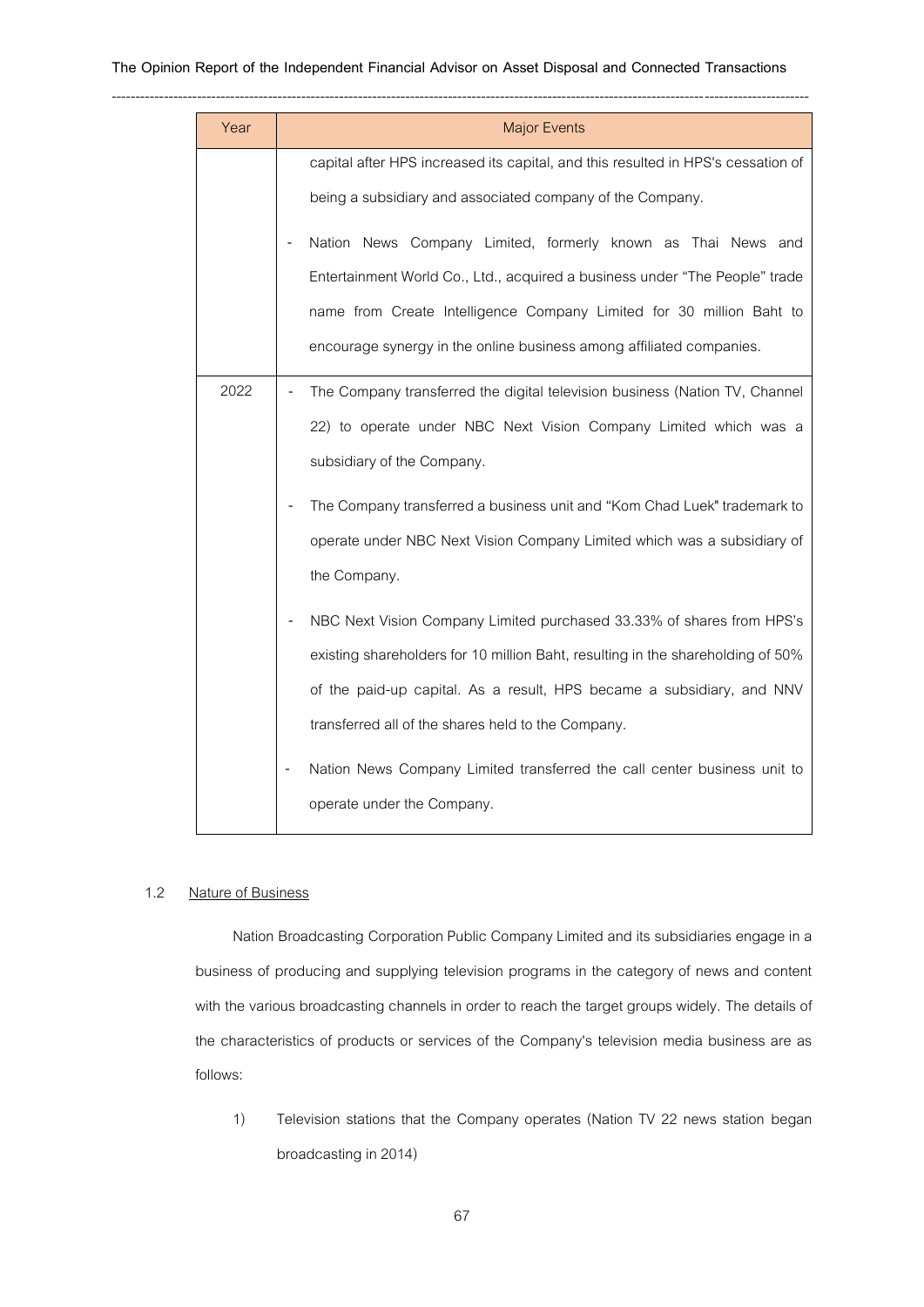---------------------------------------------------------------------------------------------------------------------------------------------------

The Company is the founder and operates the integrated television stations, including the broadcasting program production, procuring broadcasting programs, renting airtime, and selling advertising time. It fully operates the digital terrestrial television station after receiving a license from the Office of The National Broadcasting and Telecommunications Commission.

- 2) New media business: The Company has adjusted its strategy to increase revenue channels by replacing the traditional mainstream media through digital media. The company is presenting news and content on all platforms, including online websites, Facebook, Twitter, and applications.
- 3) Home shopping business:This business is operated by Happy Products and Service Company Limited, and NBC Next Vision Company Limited has jointly invested 50% of the total shares in the company on 7 January 2020. HPS operates in direct marketing business to sell products and services through television channels and digital media and present them to viewers nationwide. It is also known as "Home Shopping" business and HPS uses it under the name of "Happy Shopping" and has house-brand products under the brand name "Happy life+".

The revenue structure of the Company from 2019 –2021 is shown as follows:

Unit: million Baht

|                                       | 2019   |        | 2020 (Restated) |               | 2021          |               |
|---------------------------------------|--------|--------|-----------------|---------------|---------------|---------------|
| Revenues from Business Group          | Amount | $\%$   | Amount          | $\frac{0}{6}$ | <b>Amount</b> | $\frac{0}{6}$ |
| Revenues from television broadcasting | 423.93 | 86.02  | 474.59          | 79.75         | 290.91        | 58.38         |
| Revenues from new media business      | 18.48  | 3.75   | 29.72           | 4.99          | 103.30        | 20.73         |
| Revenues from other business          | 14.65  | 2.97   | 40.63           | 6.83          | 0.66          | 0.13          |
| Other income                          | 35.76  | 7.26   | 50.12           | 8.42          | $103.45*$     | 20.76         |
| Total revenues                        | 492.82 | 100.00 | 595.06          | 100.00        | 498.32        | 100.00        |

\* Other income in 2022 consist of;

1) Compensation from rental on digital terrestrial spectrum television networks (MUX) amount of 43 million baht.

2) Gain from loss of control in an indirect subsidiary (HPS) amount of 13.93 million Baht due to the discontinuation of being an indirect subsidiary in the product distribution business on 20 September 2021.

- 3) Gain on fair value adjustments of investments amount of 21.82 million Baht
- 4) Other income from television broadcasting, new media business, and other business amount of 24.709 million Baht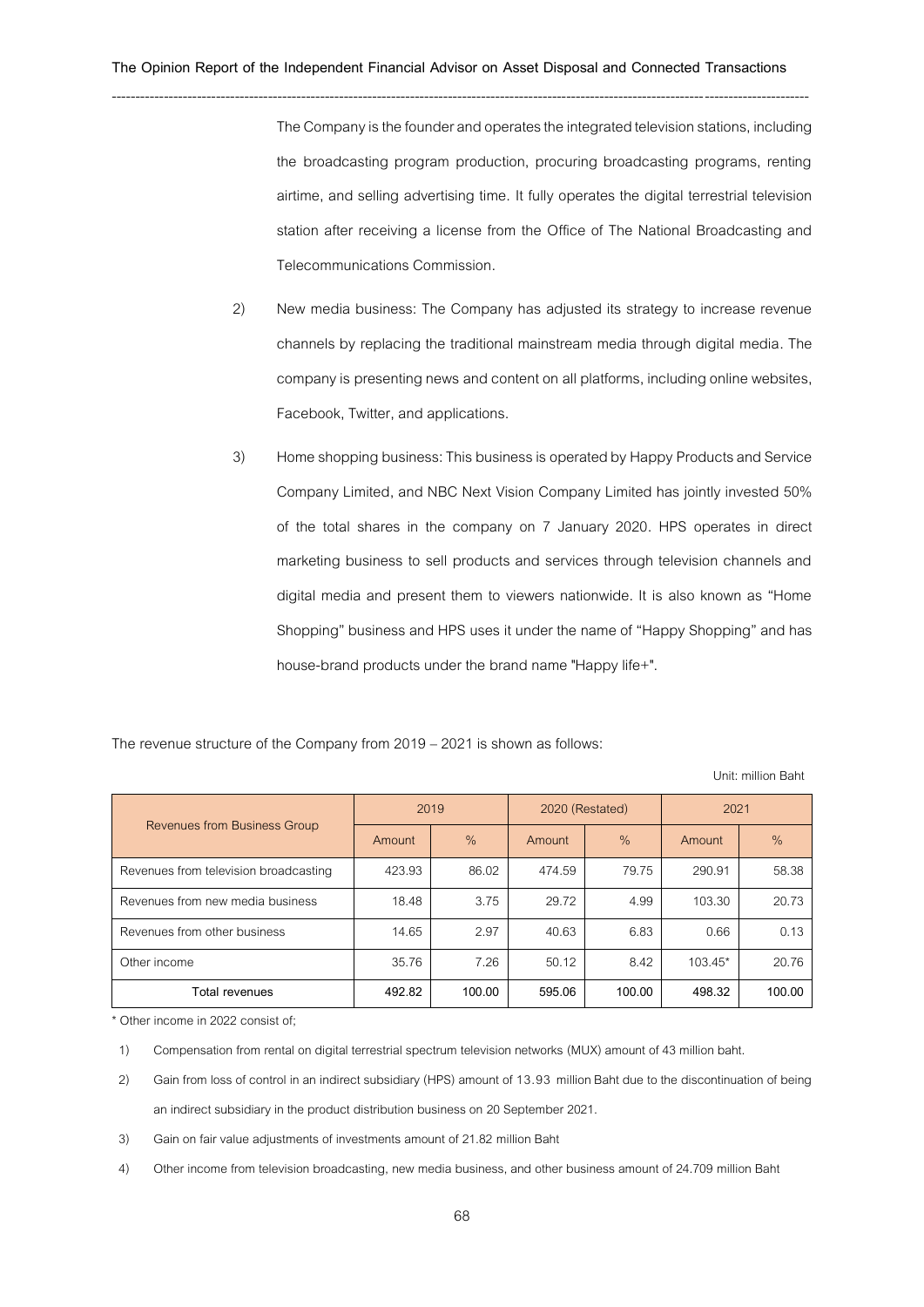---------------------------------------------------------------------------------------------------------------------------------------------------

# 1.3 Capital Structure

The Company has registered and paid-up capital of 1,124,417,300 Baht, which is divided into 1,124,417,300 ordinary shares with a par value of 1 Baht per share. The list of 10 major shareholders of the Company as of 9 March 2022(most updated), is shown below:

| No.                                          | <b>Name</b>                   | Number of     | % of Shareholding |
|----------------------------------------------|-------------------------------|---------------|-------------------|
|                                              |                               | <b>Shares</b> |                   |
| 1.                                           | Nation Multimedia Group Plc.  | 803,361,455   | 71.45             |
| 2.                                           | Thai NVDR Co., Ltd.           | 49,736,598    | 4.42              |
| 3.                                           | Mr. Sombat Panichcheewa       | 27,301,800    | 2.43              |
| 4.                                           | Mr. Supachai Jirapojchaporn   | 25,070,800    | 2.23              |
| 5.                                           | Miss Kanjanaras Wongpan       | 22,088,500    | 1.96              |
| 6.                                           | Green Siam Co., Ltd.          | 15,000,000    | 1.33              |
| 7.                                           | Mr. Pakorn Mongkoltada        | 13,532,056    | 1.20              |
| 8.                                           | Mr. Nawaporn Rattanachaikanon | 11,189,100    | 1.00              |
| 9.                                           | Mr. Niwat Jangariyawong       | 5,000,000     | 0.44              |
| 10.                                          | Mr. Printhorn Apithanasriwong | 5,000,000     | 0.44              |
| Total number of shares of major shareholders |                               | 977,280,309   | 86.91             |
| Other shareholders                           |                               | 147,136,991   | 13.09             |
|                                              | Total number of shares        | 1,124,417,300 | 100.00            |

## 1.4 Board of Directors

As of 18 March 2022, the Board of Directors of the Company consists of:

| No. | Name                        | Position                           |
|-----|-----------------------------|------------------------------------|
| 1.  | Mr. Shine Bunnag            | Chairman of the Board of Directors |
| 2.  | Mr. Sutee Phongpaiboon      | Chairman of the Audit Committee    |
| 3.  | Mr. Chaiwat Asawintarangkun | <b>Audit Committee</b>             |
| 4.  | Miss Narissara Srisunt      | Audit Committee                    |
| 5.  | Mr. Supawat Sa-nguan-ngam   | Director                           |
| 6.  | Miss Aura-Orn Akrasanee     | Director                           |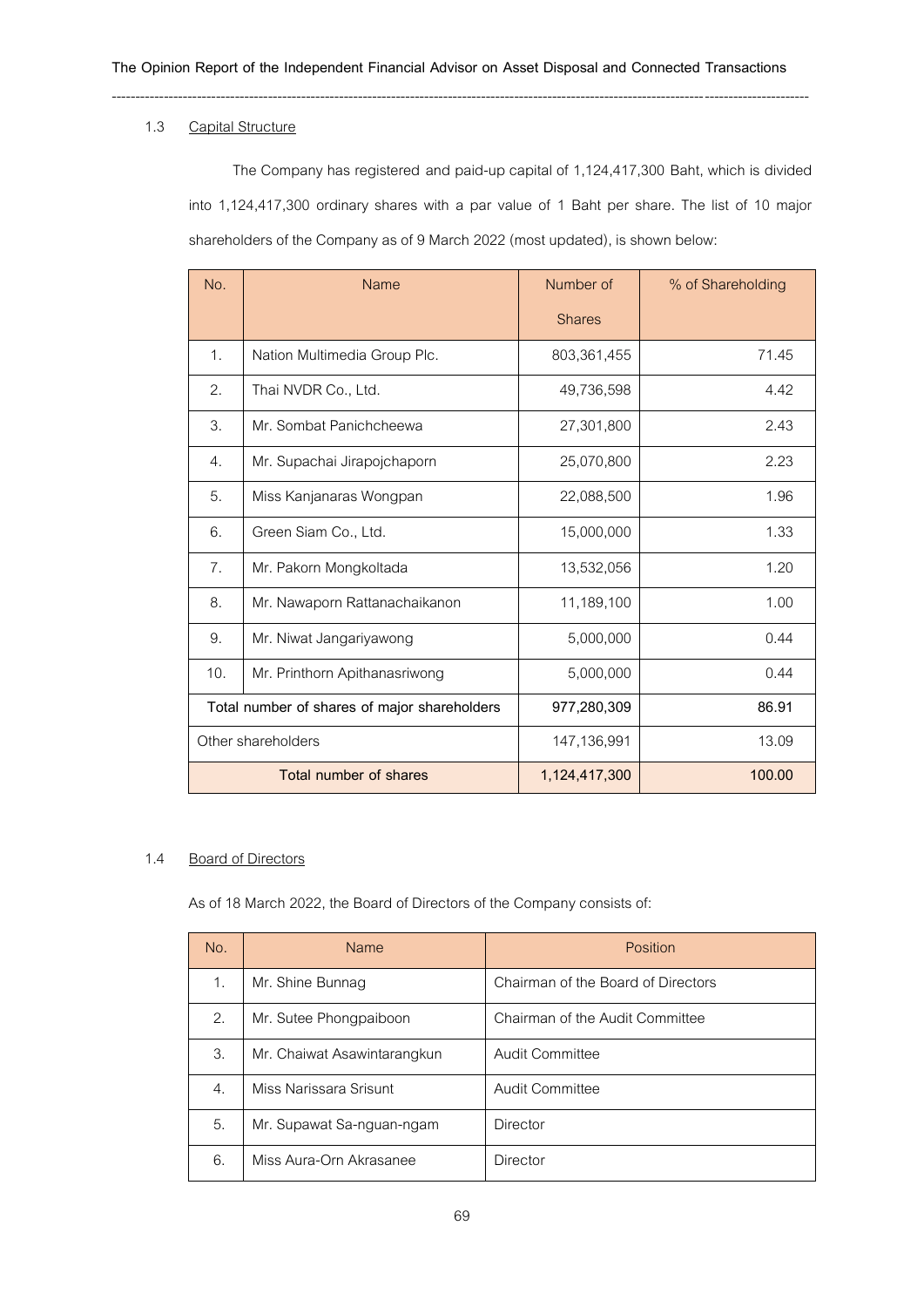# **The Opinion Report of the Independent Financial Advisor on Asset Disposal and Connected Transactions**

| No. | Name                           | Position        |
|-----|--------------------------------|-----------------|
| 7.  | Mrs. Warangkana Kalayanapradit | <b>Director</b> |
| 8.  | Mr. Jessada Buranapansri       | <b>Director</b> |
| 9.  | Mr. Somboon Muangklam          | <b>Director</b> |
| 10. | Miss Piyada Punnakitikasem     | <b>Director</b> |
| 11. | GEN. Watanachai Chaimuanwong   | <b>Director</b> |
| 12. | Mr. Chalie Dithaluksana        | <b>Director</b> |
| 13. | Mr. Stanley Chun Wang          | <b>Director</b> |

# 1.5 Management of the Company

As of 18 March 2022, the management of the Company consists of:

| No.            | <b>Name</b>                   | Position                                          |  |  |
|----------------|-------------------------------|---------------------------------------------------|--|--|
| $\mathbf{1}$ . | Mr. Supawat Sa-nguan-ngam     | Managing Director                                 |  |  |
| 2.             | Miss Aeumsree Boonhachairat   | Chief Marketing Officer                           |  |  |
| 3.             | Mr. Pakorn Puengnetr          | <b>Executive Editor</b>                           |  |  |
| 4.             | Mr. Somkiat Boonsiri          | Assistant Managing Director - Production Support  |  |  |
| 5.             | Mr. Chakrit Khuang-arin       | Senior Vice President - Graphic                   |  |  |
| 6.             | Miss Wilawan Sinthornchaikul  | Senior Vice President- Special income             |  |  |
| 7.             | Mrs. Suwannee Wacharapasakorn | Assistant Vice President - Accounting and Finance |  |  |

# 1.6 Financial Position and Operating Results

# 1.6.1 Statement of Financial Position

Unit: million Baht

| <b>Statement of Financial Position</b> | As of 31 December (Audited) |        |       |  |
|----------------------------------------|-----------------------------|--------|-------|--|
|                                        | 2019                        | 2020   | 2021  |  |
| Assets                                 |                             |        |       |  |
| Current assets                         |                             |        |       |  |
| Cash and cash equivalents              | 26.74                       | 164.48 | 17.66 |  |
| Temporary investments                  | 1.81                        |        | 51.75 |  |
| Trade and other receivables            | 99.94                       | 90.79  | 94.1' |  |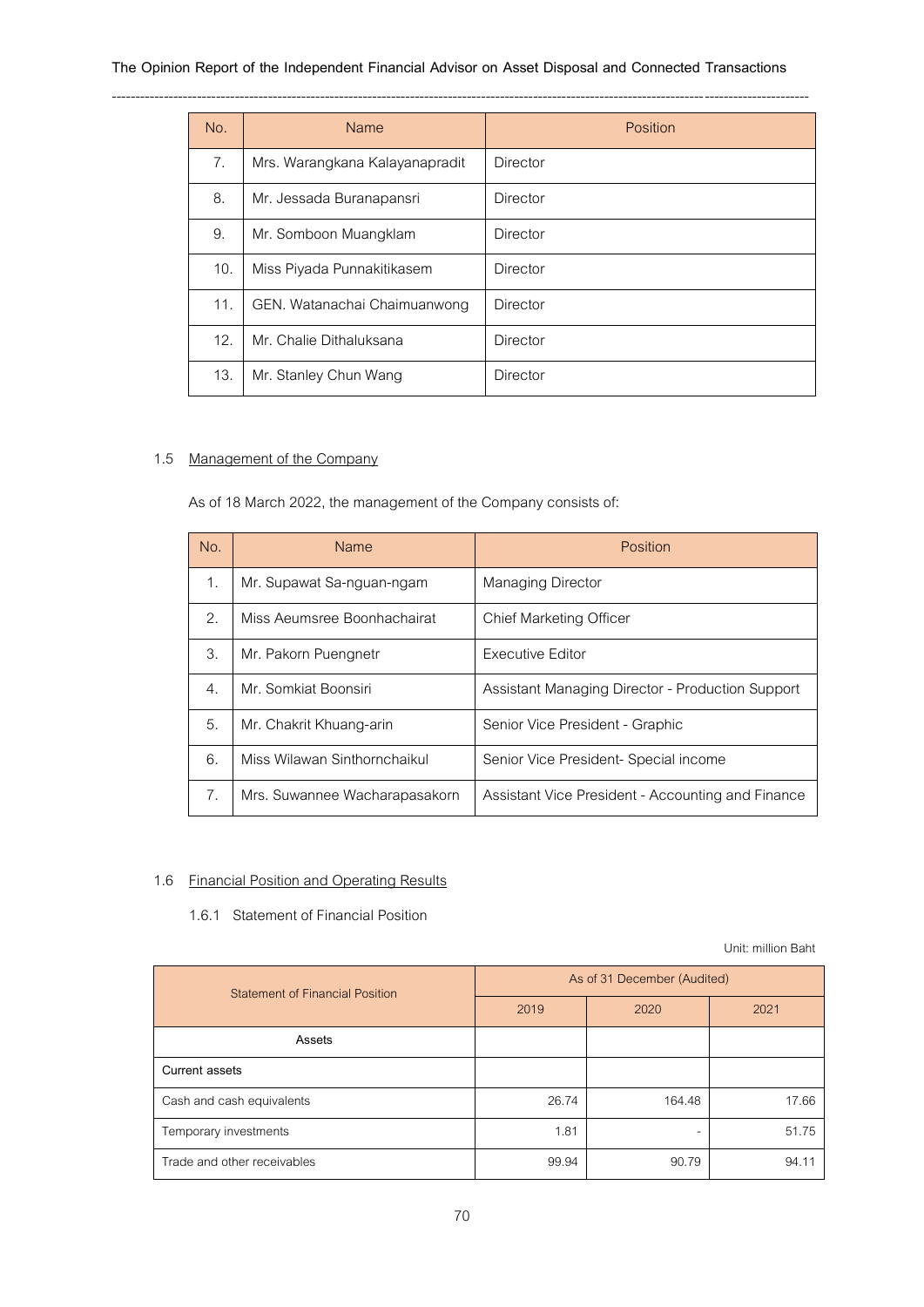## ---------------------------------------------------------------------------------------------------------------------------------------------------

Unit: million Baht

| <b>Statement of Financial Position</b>                            | As of 31 December (Audited) |          |        |
|-------------------------------------------------------------------|-----------------------------|----------|--------|
|                                                                   | 2019                        | 2020     | 2021   |
| Accrued income                                                    | 34.96                       | 14.49    | 32.66  |
| Inventories                                                       |                             | 22.15    | 0.20   |
| Input value added tax pending                                     | 5.32                        | 2.72     | 3.28   |
| Other current assets                                              | 9.09                        | 12.03    | 13.33  |
| Total current assets                                              | 177.86                      | 306.66   | 212.99 |
| Non-current assets                                                |                             |          |        |
| Other long-term investments                                       |                             |          |        |
| Prepayment of share                                               |                             | 164.40   |        |
| Investment property                                               | 7.06                        |          |        |
| Leasehold improvements and equipment                              | 97.27                       | 140.31   | 112.42 |
| Right-of-use assets                                               |                             | 44.71    | 26.54  |
| Intangible assets                                                 | 11.58                       | 11.29    | 59.27  |
| Digital television license                                        | 337.17                      | 300.91   | 264.74 |
| Goodwill                                                          |                             | 8.37     | 197.32 |
| Deferred tax assets                                               |                             |          |        |
| Withholding tax deducted at source                                | 58.01                       | 67.08    | 75.29  |
| Other non-current assets                                          | 2.18                        | 3.83     | 2.38   |
| Total non-current assets                                          | 513.27                      | 740.89   | 737.96 |
| <b>Total assets</b>                                               | 691.13                      | 1,047.55 | 950.95 |
| Liabilities and Equity                                            |                             |          |        |
| <b>Current liabilities</b>                                        |                             |          |        |
| Trade and other payables                                          | 31.89                       | 84.04    | 46.12  |
| Account payable for purchase of assets                            | 18.04                       | 0.11     |        |
| Advance income                                                    | 2.86                        | 3.43     | 6.43   |
| Current portion of digital television license payable             | 49.90                       | 49.90    |        |
| Current portion of long-term loans from financial<br>institutions | 17.40                       | 13.05    | 47.60  |
| Current portion of lease liabilities                              |                             | 13.38    | 11.91  |
| Short-term loans from individual                                  |                             |          | 13.00  |
| Accrued expenses                                                  | 55.58                       | 48.69    | 25.25  |
|                                                                   |                             |          |        |
| Output value added tax pending                                    | 12.79                       | 9.16     | 6.85   |
| Other current liabilities                                         | 1.63                        | 10.35    | 2.94   |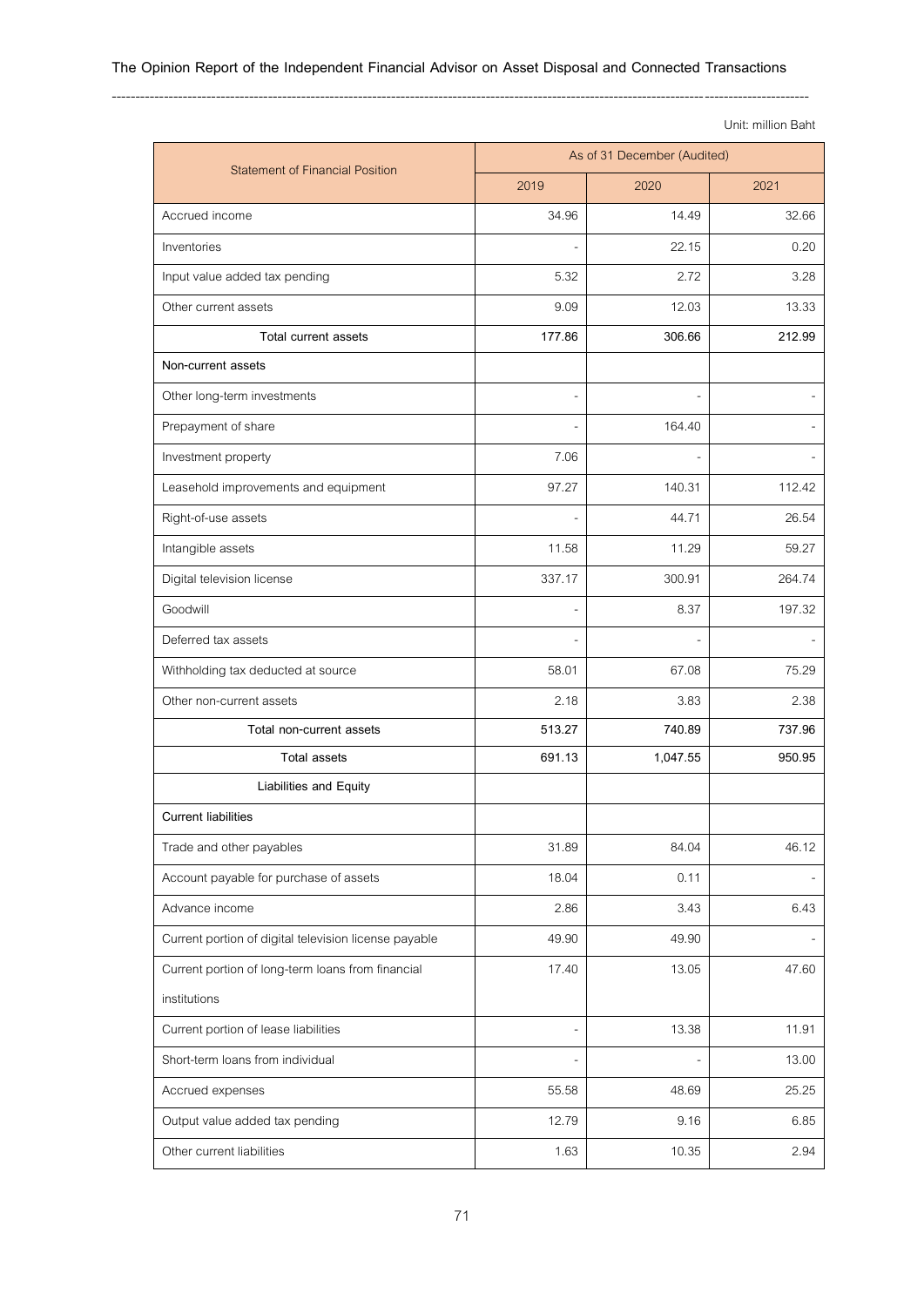## ---------------------------------------------------------------------------------------------------------------------------------------------------

Unit: million Baht

| <b>Statement of Financial Position</b>            | As of 31 December (Audited) |          |            |
|---------------------------------------------------|-----------------------------|----------|------------|
|                                                   | 2019                        | 2020     | 2021       |
| <b>Total current liabilities</b>                  | 190.09                      | 232.11   | 160.10     |
| Non-current liabilities                           |                             |          |            |
| Digital television license payable                | $\overline{a}$              |          |            |
| Long-term loans from related parties              |                             |          | 112.50     |
| Long-term loans from financial institutions       | 27.60                       | 27.60    |            |
| Lease liabilities                                 |                             | 25.78    | 11.57      |
| Non-current provisions for employee benefits      | 41.55                       | 45.24    | 49.82      |
| Total non-current liabilities                     | 69.15                       | 98.62    | 173.89     |
| <b>Total liabilities</b>                          | 259.24                      | 330.73   | 333.99     |
| Equity                                            |                             |          |            |
| Share capital                                     |                             |          |            |
| Authorized share capital                          | 803.16                      | 1,124.42 | 1,124.42   |
| Issued and paid-up share capital                  | 535.44                      | 1,124.42 | 1,124.42   |
| Share premium on ordinary shares                  | 824.43                      | 547.61   | 547.61     |
| Warrants                                          |                             |          |            |
| Retained earnings (deficit)                       |                             |          |            |
| Appropriated                                      |                             |          |            |
| Legal reserve                                     | 24.10                       | 24.10    | 24.10      |
| Unappropriated (deficit)                          | (952.08)                    | (905.69) | (1,009.47) |
| Difference from business combination under common |                             | (70.00)  | (70.00)    |
| control                                           |                             |          |            |
| Non-controlling interests                         | 0.00                        | (3.62)   | 0.30       |
| Total equity                                      | 431.88                      | 716.82   | 616.96     |
| Total liabilities and equity                      | 691.13                      | 1,047.55 | 950.95     |

## 1.6.2 Statement of Comprehensive Income

Unit: million Baht

| Statement of Comprehensive Income                     | Annual Year (Audited) |                 |        |
|-------------------------------------------------------|-----------------------|-----------------|--------|
|                                                       | 2019                  | 2020 (Restated) | 2021   |
| Revenues                                              |                       |                 |        |
| Revenues from sale of goods and rendering of services | 457.06                | 544.94          | 394.87 |
| Interest income                                       | 0.32                  |                 |        |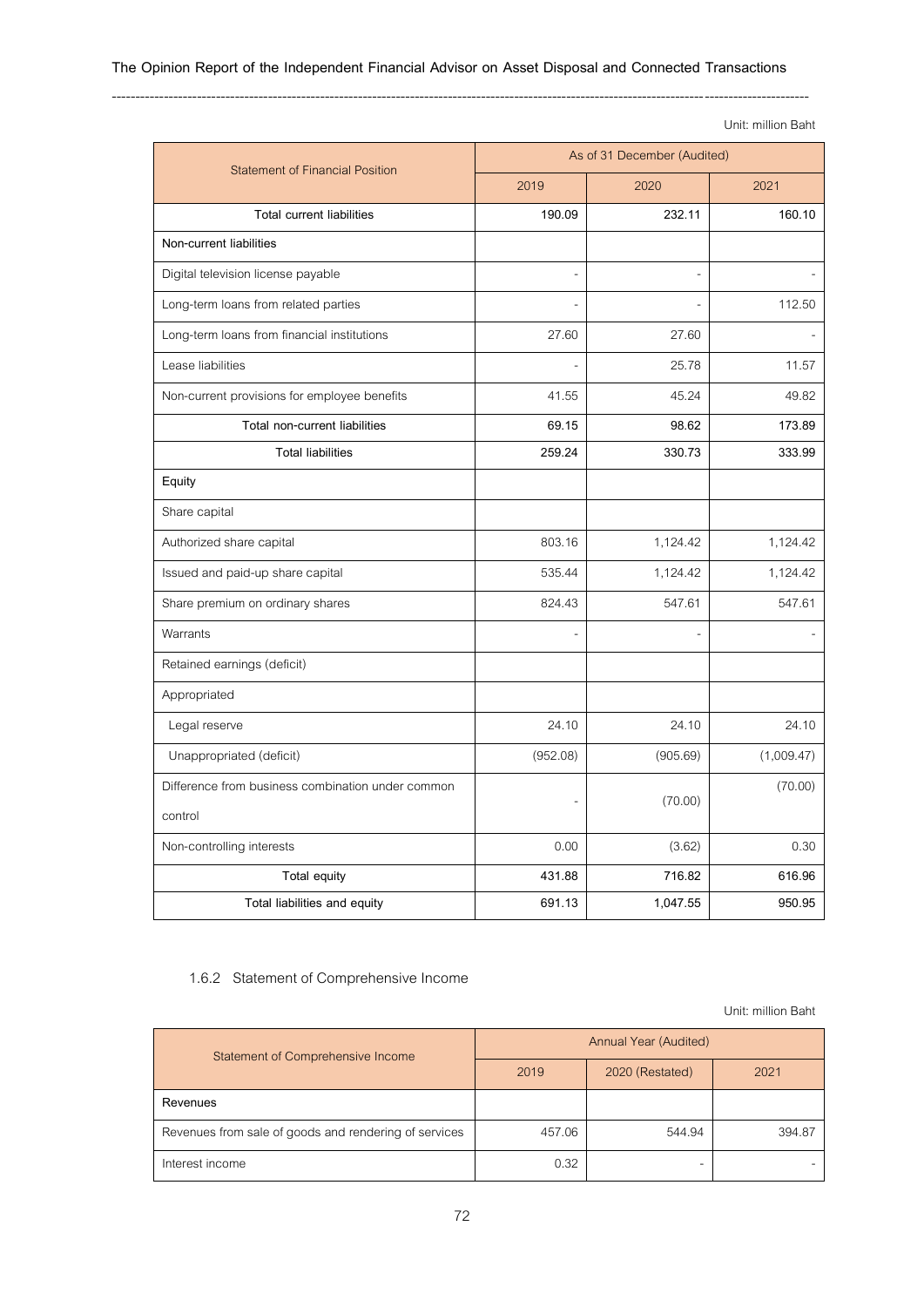#### ---------------------------------------------------------------------------------------------------------------------------------------------------

|                                                         |                       |                 | Unit: million Bant |
|---------------------------------------------------------|-----------------------|-----------------|--------------------|
| Statement of Comprehensive Income                       | Annual Year (Audited) |                 |                    |
|                                                         | 2019                  | 2020 (Restated) | 2021               |
| Gain from lost control in indirect subsidiary           |                       |                 | 13.93              |
| Gain on fair value adjustment                           |                       |                 | 21.82              |
| Other income                                            | 35.44                 | 50.12           | 67.70              |
| <b>Total revenues</b>                                   | 492.82                | 595.06          | 498.32             |
| Expenses                                                |                       |                 |                    |
| Costs of sale of goods and rendering of services        | 401.84                | 418.22          | 471.03             |
| Selling expenses                                        | 34.19                 | 33.27           | 30.68              |
| Administrative expenses                                 | 99.55                 | 128.08          | 130.96             |
| (Reversal of) loss from allowance for doubtful accounts | 29.63                 | (45.47)         | (59.69)            |
| (Reversal of) impairment loss on assets                 | (486.70)              |                 |                    |
| Finance costs                                           | 9.06                  | 8.33            | 11.13              |
| <b>Total expenses</b>                                   | 87.58                 | 542.43          | 584.11             |
| Profit (loss) before income tax expense                 | 405.25                | 52.63           | (85.79)            |
| Income tax expense                                      |                       |                 |                    |
| Loss from discontinued operations - net of tax          |                       | (20.50)         | (37.36)            |
| Profit (loss) for the year/period                       | 405.25                | 32.13           | (123.15)           |
| Other comprehensive income                              | (8.02)                | 4               |                    |
| Total comprehensive income for the year                 | 397.23                | 36.13           | (123.15)           |

## 1.6.3 Statement of Cash Flows

Unit: million Baht

| <b>Statement of Cash Flows</b>                       | Annual Year (Audited) |          |          |
|------------------------------------------------------|-----------------------|----------|----------|
|                                                      | 2019                  | 2020     | 2021     |
| Net cash provided by (used in) operating activities  | (5.47)                | 130.23   | (48.75)  |
| Net cash provided by (used in) investing activities  | (125.05)              | (274.05) | (138.74) |
| Net cash provided by (used in) financing activities  | 38.56                 | 281.56   | 42.14    |
| Net increase (decrease) in cash and cash equivalents | (91.96)               | 137.74   | (145.35) |
| Effects from discontinued operations                 |                       |          | (1.47)   |
| Opening balance of cash and cash equivalents         | 118.69                | 26.73    | 164.47   |
| Closing balance of cash and cash equivalents         | 26.73                 | 164.47   | 17.65    |

Unit: million Baht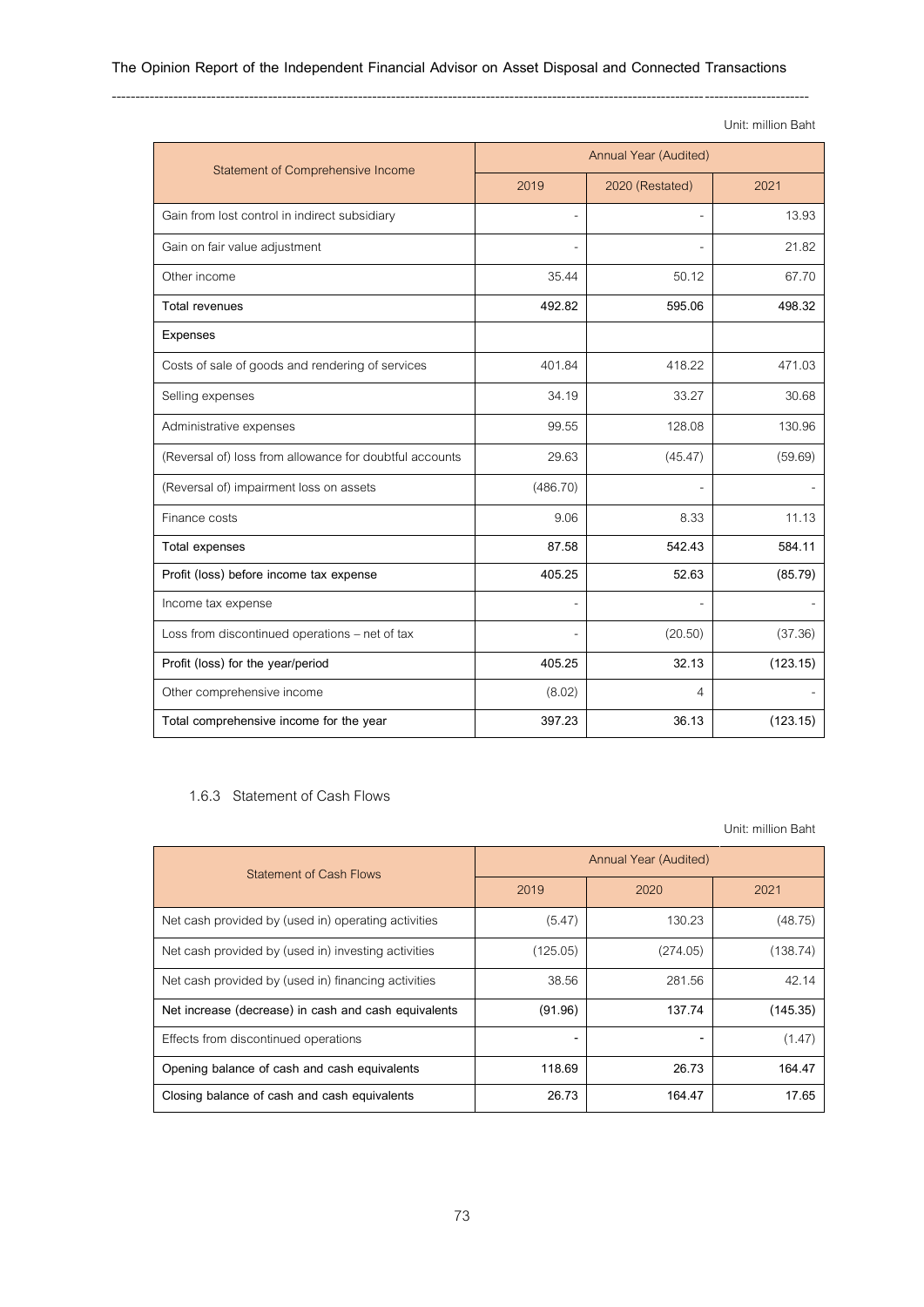| <b>Financial Ratio</b>              | 2019     | 2020   | 2021      |
|-------------------------------------|----------|--------|-----------|
| Current ratio (times)               | 0.94     | 1.32   | 1.33      |
| Quick ratio (times)                 | 0.64     | 1.00   | 0.64      |
| Inventory turnover (times)          | 3,880.72 | 1.32   | 1.33      |
| Average inventory period (days)     | 0.09     | 1.00   | 0.64      |
| Account receivable turnover (times) | 3.31     | 37.75  | 42.15     |
| Average collection period (days)    | 108.75   | 9.54   | 8.54      |
| Account payable turnover (times)    | 12.20    | 4.19   | 4.30      |
| Payment period (days)               | 29.50    | 85.97  | 83.64     |
| Cash cycle (days)                   | 79.34    | 12.05  | 14.42     |
| Gross profit margin (%)             | 12.08%   | 23.25% | $-19.29%$ |
| Net profit margin (%)               | 88.66%   | 5.90%  | $-31.19%$ |
| Return on equity (%)                | 173.72%  | 5.59%  | $-18.47%$ |
| Return on assets (%)                | 57.77%   | 3.70%  | $-12.32%$ |
| Debt to equity ratio (times)        | 0.70     | 0.68   | 0.50      |

## 1.6.4 Financial Ratio

### 1.6.4 The Analysis of Financial Position and Operating Results

#### **The Analysis of Financial Position and Operating Results for Year 2021**

#### Assets

As of 31 December 2021, the Company and its subsidiaries had total assets of 950.96 million Baht. The total assets included current assets of 212.99 million Baht and non-current assets of 737.97 million Baht, which accounted for 22.40% and 77.60% of total assets, respectively.

Current assets: As of 31 December 2021, the Company and its subsidiaries had current assets of 212.99 million Baht, decreasing by 93.67 million Baht or 30.55% from 31 December 2020 which amounted to 306.66 million Baht. It was mainly from:

Cash and cash equivalents decreased by146.81 million Baht or 89.26% from 31 December 2020, which was due to the purchase of a businessof The People, investments in equityof Eternal Energy Public Company Limited, payment for the digital television license, and the use as working capital in the Group.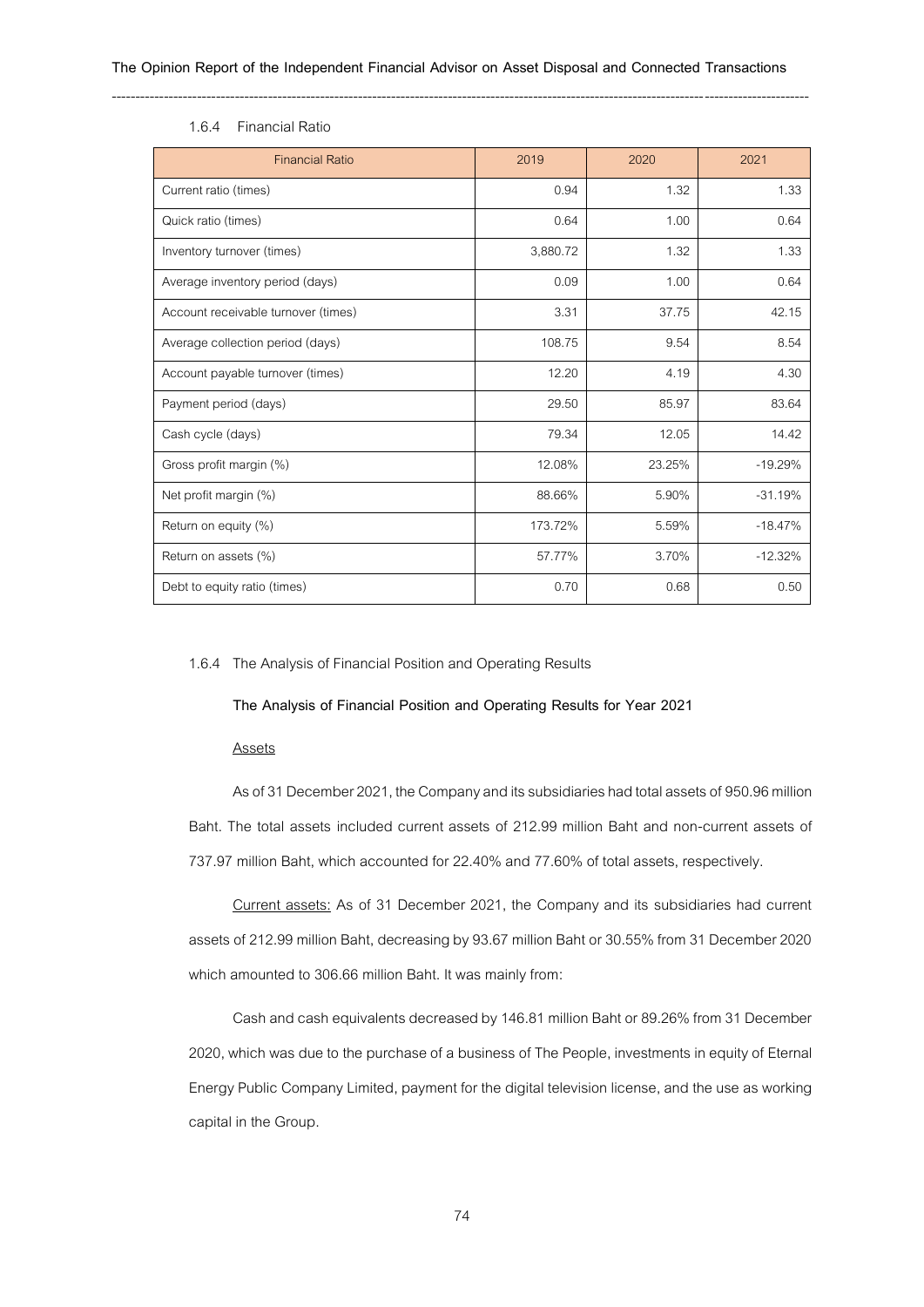Accrued income increased by 18.17 million Baht or 125.36%. Most of the accrued income came from television and new media businesses, and it was an advertisement that had been serviced but not yet invoiced. Most of the customers were government and state enterprise agencies who required procedures and time to inspect documents before handing over the work.

Inventories declined by 21.95 million Baht or 99.10% from the loss of control in Happy Products and Service Co., Ltd. that operated a business related to the sale of consumer goods and other products.

Investments in equity in related parties rose by 51.75 million Baht or 100% from investing in equity securities that met market demand.

Non-current assets: As of 31 December 2021, the Company and its subsidiaries had noncurrent assets of 737.97 million Baht, decreasing by 2.93 million Baht or 0.39% from 31 December 2020 which amounted to 740.89 million Baht. It was mainly from:

The share prepayment that the Company paid in advance due to the investments in subsidiaries (NN) decreased by 164.40 million Baht or 100%.

Leasehold improvements and equipment declined by27.88 million Baht or 19.87%. This was mainly from the depreciation for an interim period of 35.71 million Baht; the Group purchased more assets during the year for an additional amount of 11.20 million Baht; the assets acquired from business combinations of 1.69 million Baht; the assets transferred from the loss of control in an indirect subsidiary (HPS) of 4.88 million Baht; and the asset amortization of 0.18 million Baht.

Right-of-use assets decreased by 18.17 million Baht or 40.63% from the amortization for an interim period of 15.53 million Baht and the transfer from the loss of control in an indirect subsidiary amounting to 2.64 million Baht.

Intangible assets increased by 47.98 million Baht or 425.08% from the amortization for an interim period of 7.01 million Baht; the Group purchased more assets during the year for an additional amount of 0.84 million Baht; intangible assets obtained from business combinations of 55.54 million Baht; and the assets transferred from the loss of control in an indirect subsidiary(HPS) of 1.39 million Baht.

Digital television license value decreased by 36.17 million Baht or 12.02% from the amortization for an interim period.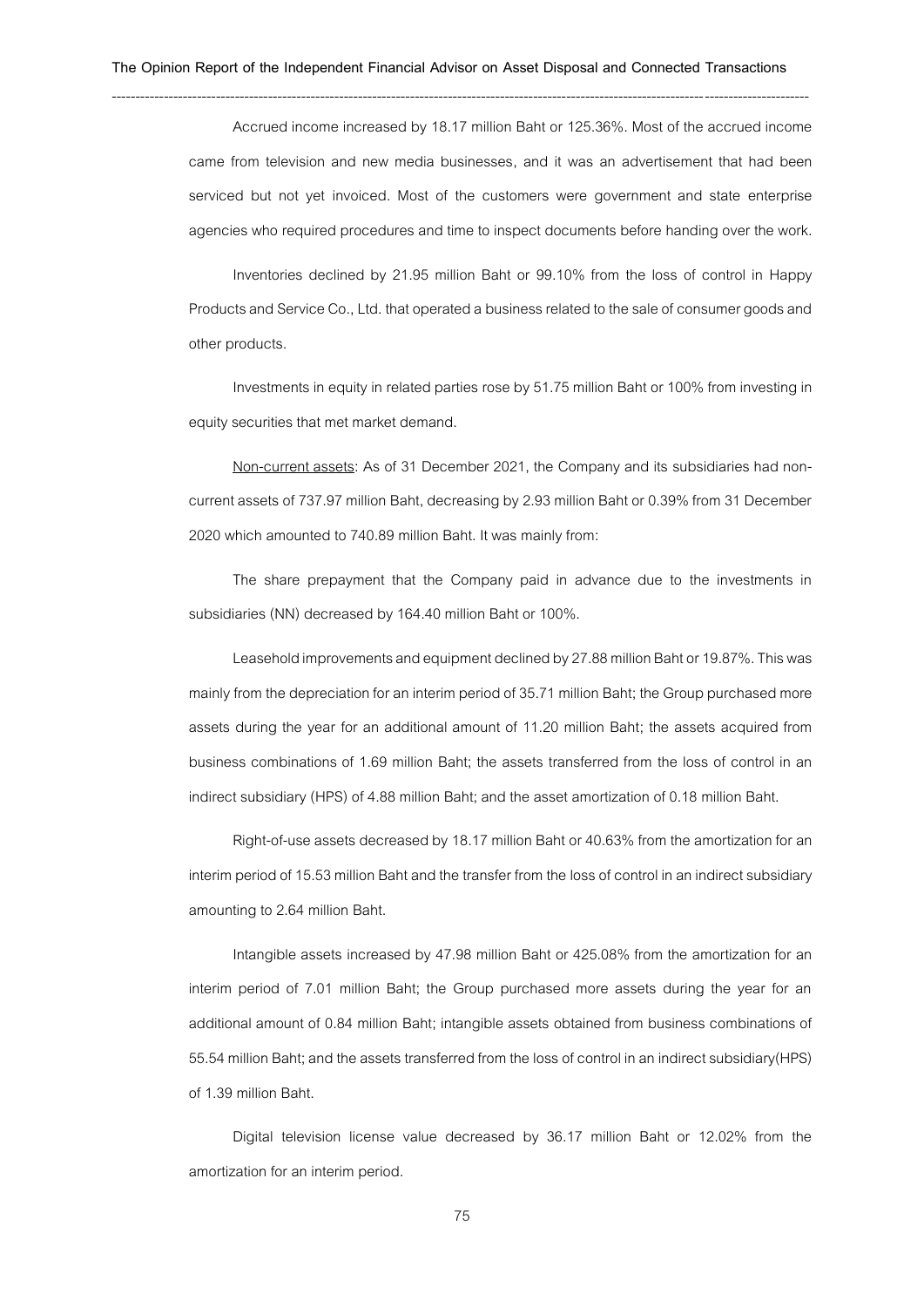Goodwill increased by 188.96 million Baht or 2,258.91% from the fact that the Company invested in a subsidiary and recognized goodwill of 197.32 million Baht in 2021, and the loss of control in an indirect subsidiary (HPS) of 8.36 million Baht.

#### Liabilities and Equity

Liabilities: As of 31 December 2021, the Company and its subsidiaries had total liabilities of 334.00 million Baht, increasing by 3.26 million Baht or 0.99% from 31 December 2020 which amounted to 330.73 million Baht. It was mainly from:

Trade and other payables decreased by 38.03 million Baht or 45.19% mainly from the loss of control in an indirect subsidiary(HPS).

The current portion of digital television license payable declined by 49.90 million Baht or 100% from the payment of the remaining license fee.

Accrued expenses reduced by 23.44 million Baht or 48.14% because of the debt payment.

Short-term loans from individual increased by 13.00 million Baht or 100% from borrowing money for investments and use as working capital in the business.

Long-term loans from related parties increased by 112.50 million Baht or 100% from borrowing money for the use as working capital and investments of the Group.

Long-term loans from financial institutions increased by 6.95 million Baht or 17.10%, because during the year, there was the debt payment made regarding the agreement's conditions of 13.05 million Baht, and an increase in borrowing for investments and use as working capital for the Group amounting to 20.00 million Baht.

Lease liabilities declined by 14.21 million Baht or 40.04% from the debt payment made regarding the agreement's conditions of 12.88 million Baht and reducing from the loss of control in an indirect subsidiary of 2.80 million Baht.

Equity: As of 31 December 2021, the Company and its subsidiaries had total equity of 616.96 million Baht, decreasing by 99.86 million Baht or 13.93% from 31 December 2020 which amounted to 716.82 million Baht, because the Company and its subsidiaries incurred retained deficit in an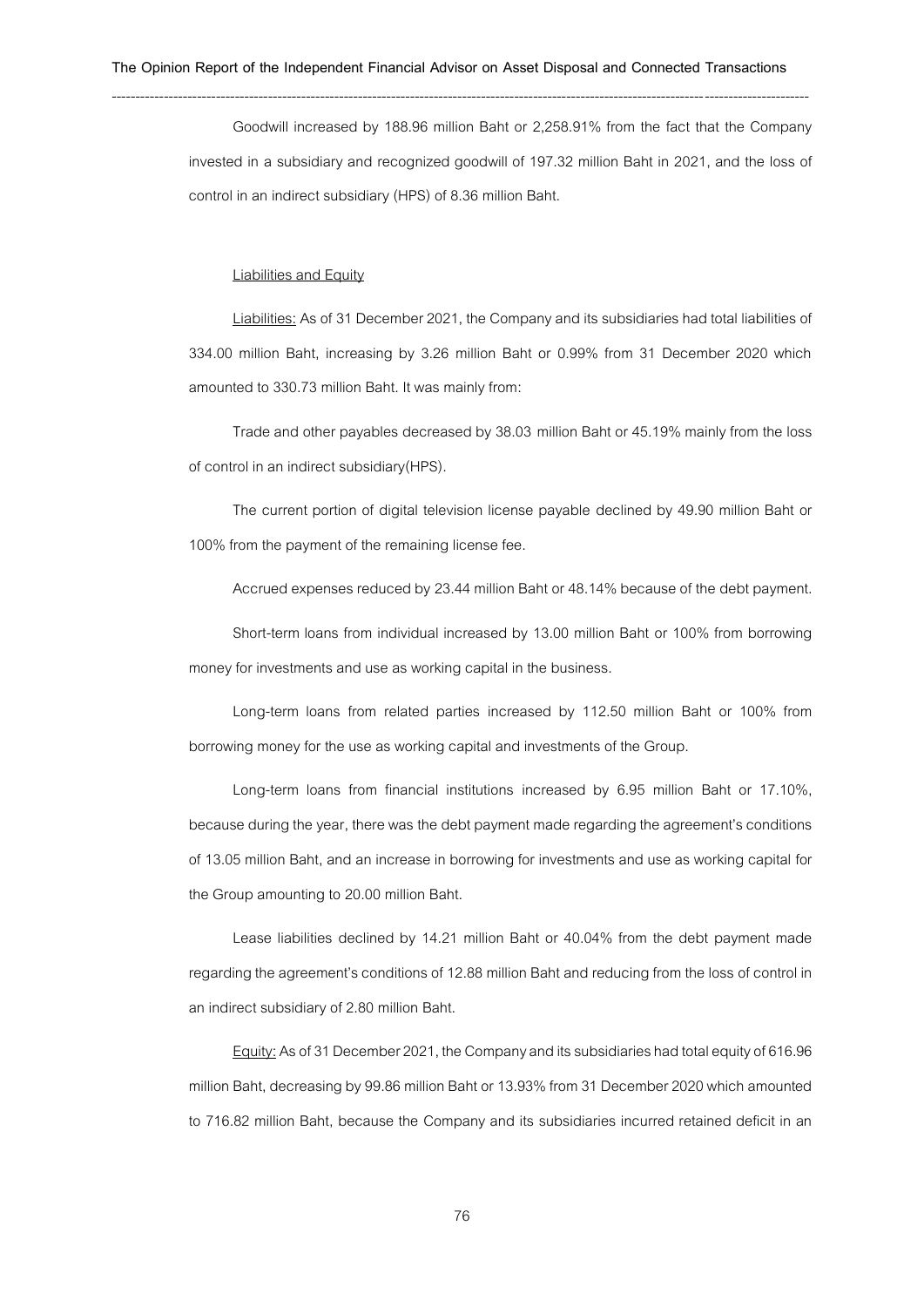---------------------------------------------------------------------------------------------------------------------------------------------------

additional amount of 103.77 million Baht or 11.46% from the net loss attributable to the parent company in 2021.

#### Revenues from Sale of Goods and Rendering of Services

Revenues from sale of goods and rendering of services in 2021 were 394.87 million Baht, decreasing by 150.07 million Baht or 27.54% compared with the same period last year, which amounted to 544.94 million Baht. It was mainly due to a decline in revenues from television broadcasting business and revenue from tourism services.

Television broadcasting business – the Company and its subsidiaries had revenues from television broadcasting of 290.91 million Baht, decreasing by 183.68 million Baht or 38.70% compared with the same period last year, which amounted to 474.59 million Baht, and it was due to the impact of the new wave of the Coronavirus Disease 2019 (COVID-19) outbreak. As a result, the Group was unable to organize activities as planned, causing advertising revenues and revenues from organizing activities to decline from the previous year.

New media business – the Company and its subsidiaries had revenues from new media business of 103.30 million Baht, increasing by 73.58 million Baht or 247.58% compared with the same period last year, which amounted to 29.72 million Baht, and it was because the Company invested in a subsidiary(NN) that engaged in the new media business, causing the Group to have more revenues from new media business.

Other businesses – the Company and its subsidiaries gained more revenue from sale of foods and beverages by 0.66 million Baht or increasing in the whole amount as the subsidiary (NNV) invested in Nation Coffee Co., Ltd. However, revenue from tourism services declined by 40.63 million Baht or decreasing in the whole amount compared with same period last year from the discontinuation of being an indirect subsidiary on 9 December 2020.

#### Other Income

The Company and its subsidiaries had other income of 103.46 million Baht, increasing by 53.34 million Baht or 106.42% compared with the same period last year, which amounted to 50.12 million Baht. The increase was mainly from the gain from loss of control in an indirect subsidiary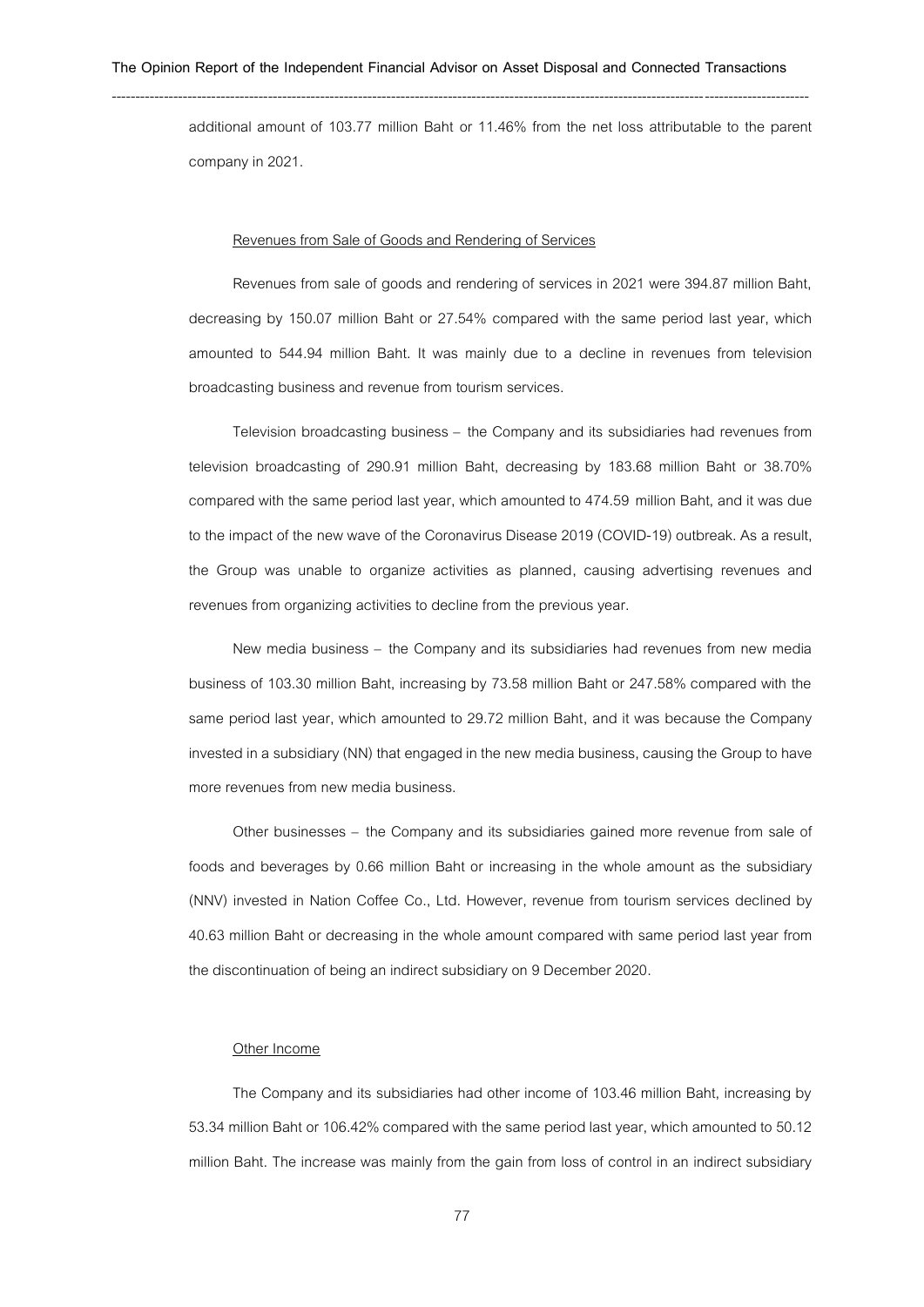(HPS) of 13.93 million Baht due to the discontinuation of being an indirect subsidiary in the product distribution business on 20 September 2021; gain on fair value adjustments of investments amounting to 21.82 million Baht; and other income from television broadcasting, new media business, and food and beverage business of 17.59 million Baht.

#### Costs of Sale of Goods and Rendering of Services

In 2021, the Company and its subsidiaries had costs of sale of goods and rendering of services of 471.03 million Baht, increasing by 52.81 million Baht or 12.63% compared with the same period last year, which amounted to 418.22 million Baht. It was because costs of goods and services of the Company and its subsidiaries had surged.

The ratio of costs of goods and services to revenues from sale of goods and rendering of services accounted for 119.29%. The main operating costs of the Company and its subsidiaries included product costs, representing 0.07% of the total costs; salaries and benefits of production staff, representing 46.85% of the total costs; media production costs, accounted for 37.13% of the total costs; and depreciation and amortization expenses, representing 15.95% of the total costs.

#### Expenses

In 2021, the Company and its subsidiaries had selling and administrative expenses of 161.64 million Baht, increasing by 0.29 million Baht or 0.18% compared with the same period last year, which amounted to 161.35 million Baht. Selling expenses of 30.68 million Baht decreased by 2.59 million Baht or 7.80% compared with the same period last year, which amounted to 33.27 million Baht, and administrative expenses of 130.96 million Baht increased by 2.89 million Baht or 2.25% compared with the same period last year, which amounted to 128.08 million Baht. This was because employee office expenses building renovation costs and management consulting fees had gone up.

The main selling and administrative expenses included salaries and employee benefits, representing 29.18% of the total expenses; maintenance service fees, accounted for 25.30% of the total expenses; office expenses, representing 27.56% of the total expenses; sales and marketing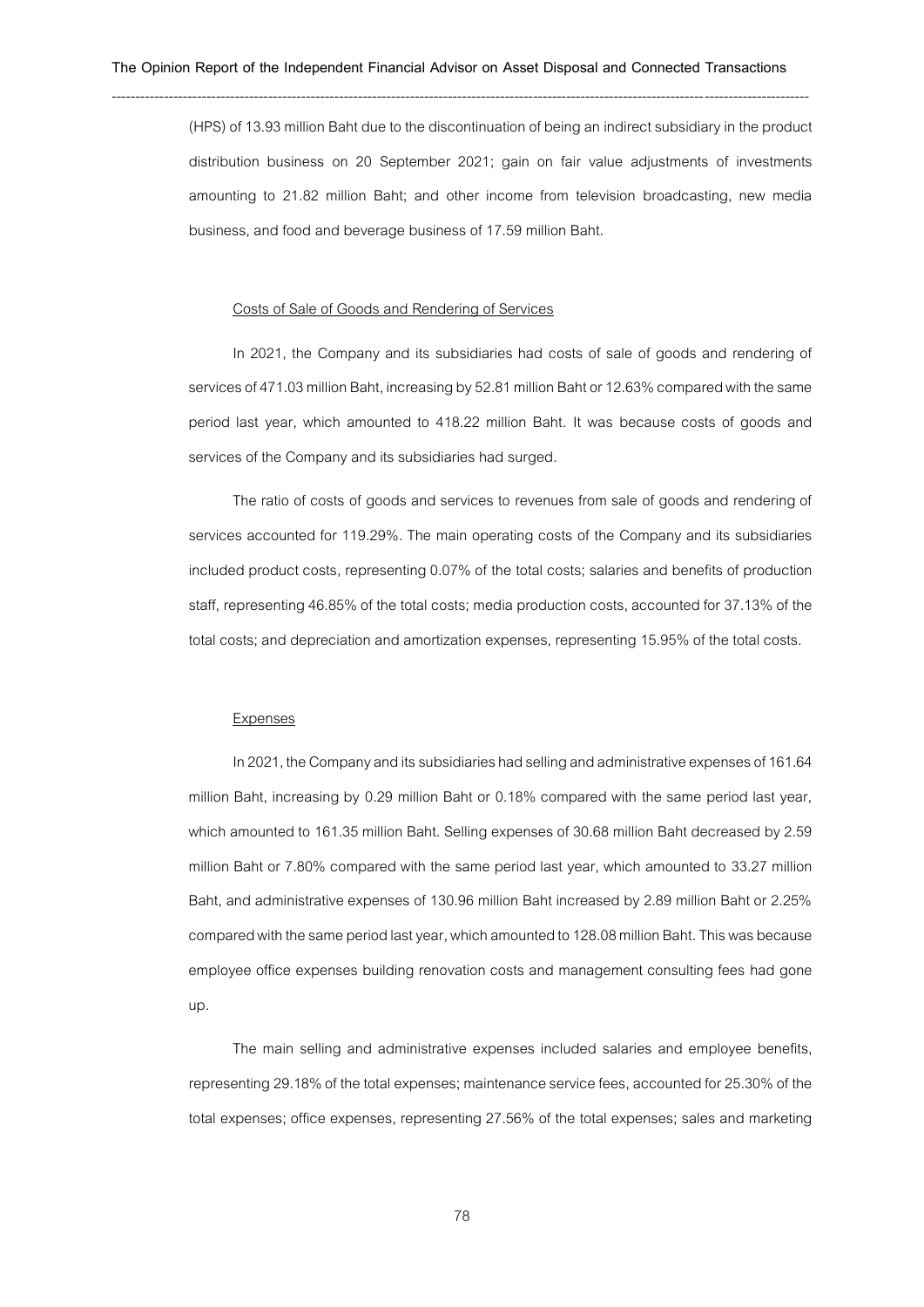expenses, representing 8.25% of the total expenses; and depreciation and amortizationexpenses, accounted for 9.71% of the total expenses.

#### Finance Costs

In 2021, the Company and its subsidiaries had finance costs of 11.13 million Baht, increasing by 2.80 million Baht or 33.61% compared with the same period last year, which amounted to 8.33 million Baht. It was because the Company borrowed more from the third parties and financial institutions.

### Net Profit (Loss)

In 2021, the Company and its subsidiaries had a gross loss of 76.16 million Baht compared to 2020 which had a gross profit of 126.72 million Baht. Also, in 2021, the gross loss margin was 19.29%, declining from the same period last year which had the gross profit margin of 23.25%. The decline was mainly due to the impact of the Coronavirus Disease 2019 (COVID-19) outbreak that caused a reduction in revenues from sale of goods and rendering of services.

For the performance of the Company and its subsidiaries, they incurred an operating loss of 123.16 million Baht compared with the same period last year, which had an operating profit of 32.13 million Baht. If excluding the reversal of credit losses expected to occur in the amount of 59.68 million Baht in 2021, the Company and its subsidiaries would have a net loss of 182.84 million Baht compared with the same period last year, which had a net loss of 13.34 million Baht.

#### **The Analysis of Financial Position and Operating Results for Year 2020**

## Assets

As of 31 December 2020, the Company and its subsidiaries had total assets of 1,047.54 million Baht. The total assets included current assets of 306.65 million Baht and non-current assets of 740.89 million Baht, which accounted for 29.27% and 70.73% of total assets, respectively.

Current assets: As of 31 December 2020, the Company and its subsidiaries had current assets of 306.65 million Baht, increasing by 128.80 million Baht or 72.42% from 31 December 2019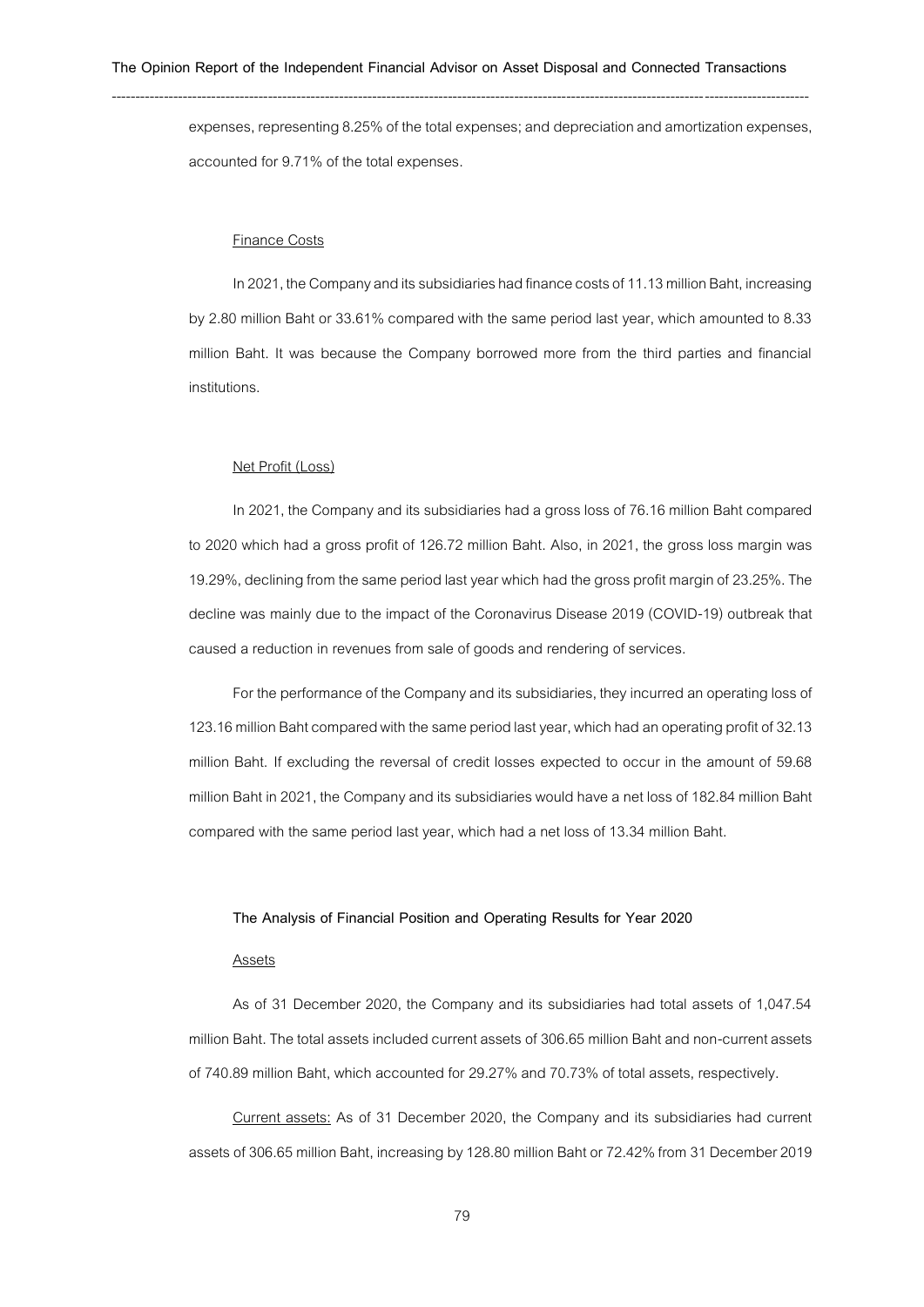which amounted to 177.86 million Baht. It was mainly from an increase in cash and cash equivalents by 515.20% from 31 December 2019 which was due to the cash received from the capital increase amounting to 137.74 million Baht; a decrease in accrued income of 20.47 million Baht; and an increase in inventories of 22.15 million Baht from the fact that the Company began to operate a business related to the sale of consumer goods and other products.

Non-current assets: As of 31 December 2020, the Company and its subsidiaries had noncurrent assets of 740.89 million Baht, increasing by 227.62 million Baht or 44.35% from 31 December 2019 which amounted to 513.27 million Baht. It was mainly from an increase inthe share prepayment that the Company paid in advance due to the investments in subsidiaries (NN) amounting to 164.40 million Baht, which increased by 100%; an increase in leasehold improvements and equipment of 43.04 million Baht or an increase by 44.25% from renovating studios and offices for use in operations; and an increase in right-of-use assets of 44.71 million Baht as the Company compiled with the Accounting Standard No.16 Leases.

#### Liabilities and Equity

Liabilities: As of 31 December 2020, the Company and its subsidiaries had total liabilities of 330.72 million Baht, increasing by 71.49 million Baht or 27.57% from 31 December 2019 which amounted to 259.24 million Baht. It was mainly from an increase in trade and other payables of 52.15 million Baht or an increase by 163.53%, and an increase in lease liabilities of 25.78 million Baht or an increase by 100% as the Company compiled with the Accounting Standard No. 16 Leases.

Equity: As of 31 December 2020, the Company and its subsidiaries had total equity of 716.82 million Baht, increasing by 284.94 million Baht or 65.98% from 31 December 2019 which amounted to 431.88 million Baht. It was due to the Company's capital increase of 312.16 million Baht in 2020, and the Company had an operating profit of 32.13 million Baht. In addition, there was the difference occurred from the business combination under common control from the purchase of "Kom Chad Luek" trademark in the amount of 70 million Baht.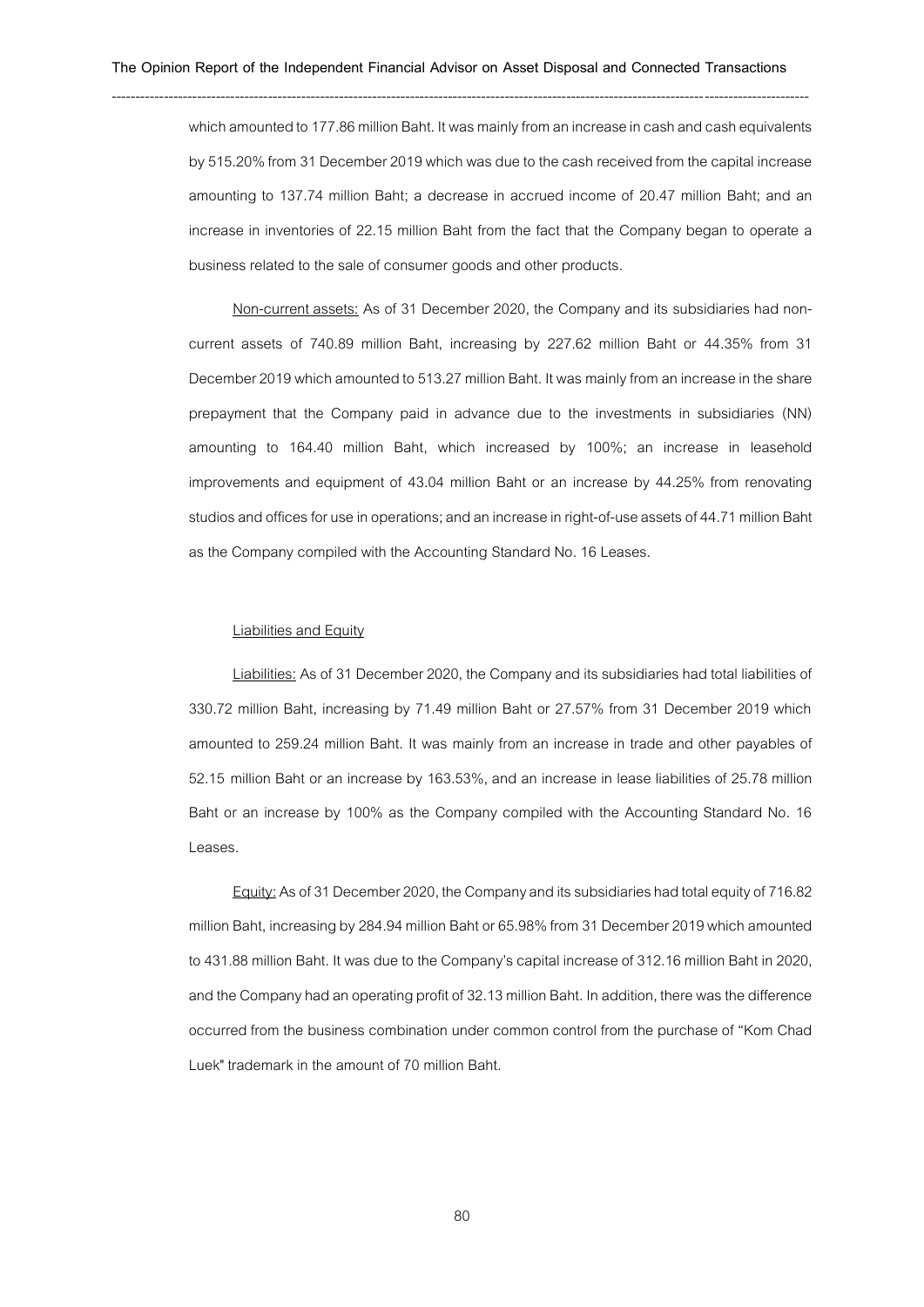### Revenues from Sale of Goods and Rendering of Services

Revenues from sale of goods and rendering of services in 2020 were 544.94 million Baht, increasing by 87.88 million Baht or 19.23% compared with the same period last year, which amounted to 457.06 million Baht. It was mainly due to an increase in revenues from television advertising media, new media, and revenue from tourism services.

Television broadcasting business – the Company and its subsidiaries had revenues from television broadcasting and related business of 474.59 million Baht, increasing by 50.66 million Baht or 11.95% compared with the same period last year, which amounted to 423.93 million Baht, and it was mainly due to an increase in revenue from renting airtime.

New media business – the Company and its subsidiaries had revenues from new media business of 29.72 million Baht, increasing by 11.24 million Baht or 60.82% compared with the same period last year, which amounted to 18.48 million Baht as there were more media channels to present contents.

Other businesses – the Company and its subsidiaries had revenue from tourism services of 40.63 million Baht, increasing by 25.98 million Baht or 177.34% compared with same period last year, which amounted to 14.65 million Baht. The increase was from the revenue of an indirect subsidiary, however, the subsidiary discontinued being an indirect subsidiary on 9 December2020.

#### Other Income

The Company and its subsidiaries had other income of 50.12 million Baht, increasing by 14.36 million Baht or 40.16% compared with the same period last year, which amounted to 35.76 million Baht, and it was due to an increase in other income from television advertising media business, new media business,and tourism services.

#### Costs of Sale of Goods and Rendering of Services

In 2020, the Company and its subsidiaries had costs of sale of goods and rendering of services of 418.22 million Baht, increasing by 16.38 million Baht or 4.08% compared with the same period last year, which amounted to 401.84 million Baht. It was because costs of goods and services of indirect subsidiaries in the product distribution business through television channels on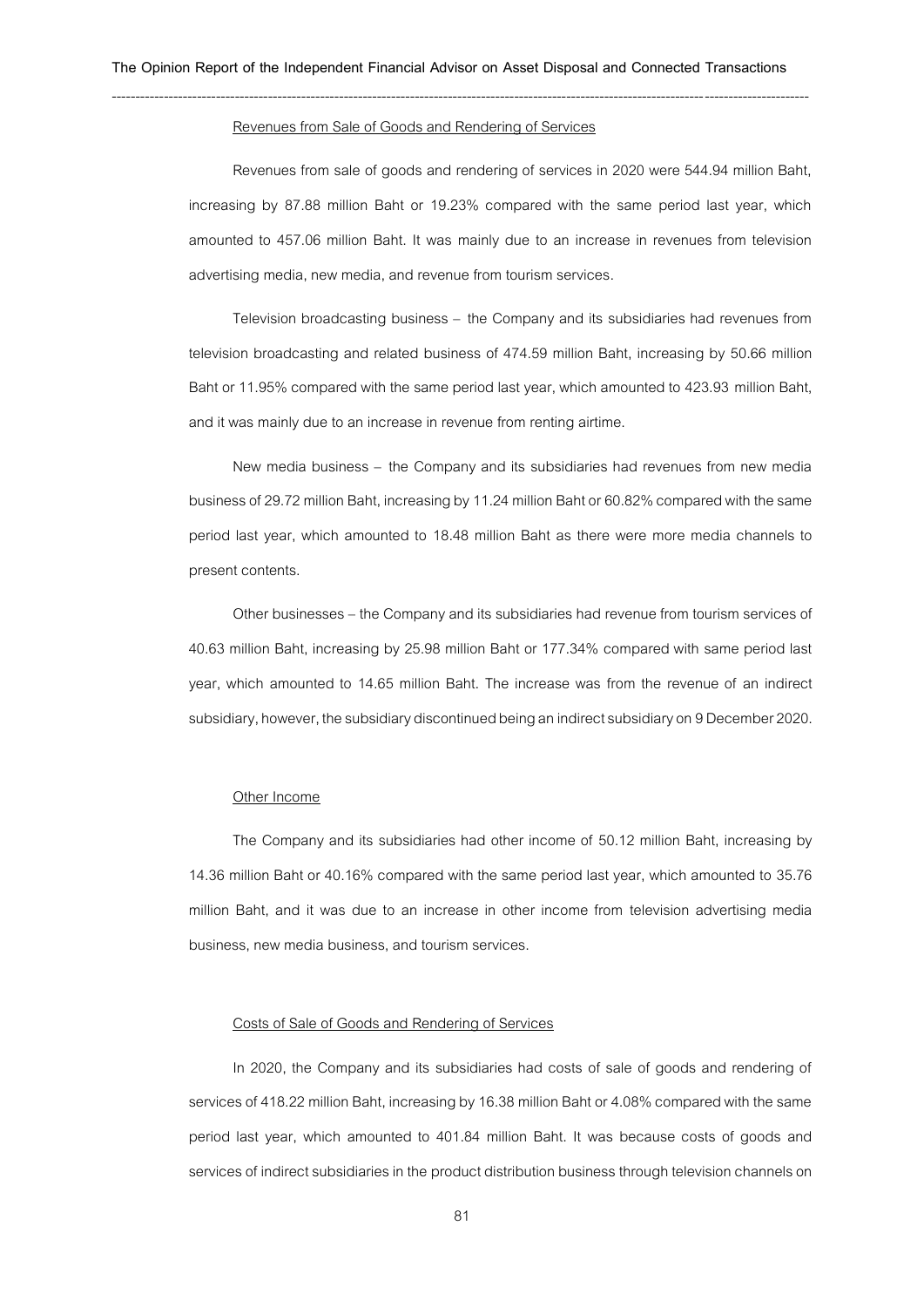the digital and online media and tourism services had gone up in the  $2<sup>nd</sup>$  quarter of 2020, which was in line with the increasing revenues.

The ratio of costs of goods and services to revenues from sale of goods and rendering of services accounted for 76.75%. The main operating costs of the Company and its subsidiaries included product costs of 4.39 million Baht, representing 1.05% of the total costs; salaries and benefits of production staff of 141.02 million Baht, representing 33.72% of the total costs; media production costs of 197.99 million Baht, accounted for 47.34% of the total costs; and depreciation and amortization expenses of 74.82 million Baht, representing 17.89% of the total costs.

#### Expenses

In 2020, the Company and its subsidiaries had selling and administrative expenses of 161.35 million Baht, increasing by 27.61 million Baht or 20.64% compared with the same period last year, which amounted to 133.74 million Baht. Selling expenses of 33.27 million Baht decreased by 0.92 million Baht or 2.69% compared with the same period last year, which amounted to 34.19 million Baht, and administrative expenses of 128.08million Baht increased by 28.53million Baht or 28.66% compared with the same period last year, which amounted to 99.55 million Baht. This was because employee and office expenses of indirect subsidiaries (ARW) had risen.

The main selling and administrative expenses included salaries and employee benefits, representing 37.52% of the total expenses; maintenance service fees, accounted for 18.30% of the total expenses; office expenses, representing 26.45% of the total expenses; sales and marketing expenses, representing 8.56% of the total expenses; and depreciation expense, accounted for 9.17% of the total expenses.

#### Finance Costs

In 2020, the Company and its subsidiaries had finance costs of 8.33 million Baht, decreasing by 0.73 million Baht or 8.06% compared with the same period last year, which amounted to 9.06 million Baht. It was due to the loan repayments to financial institutions.